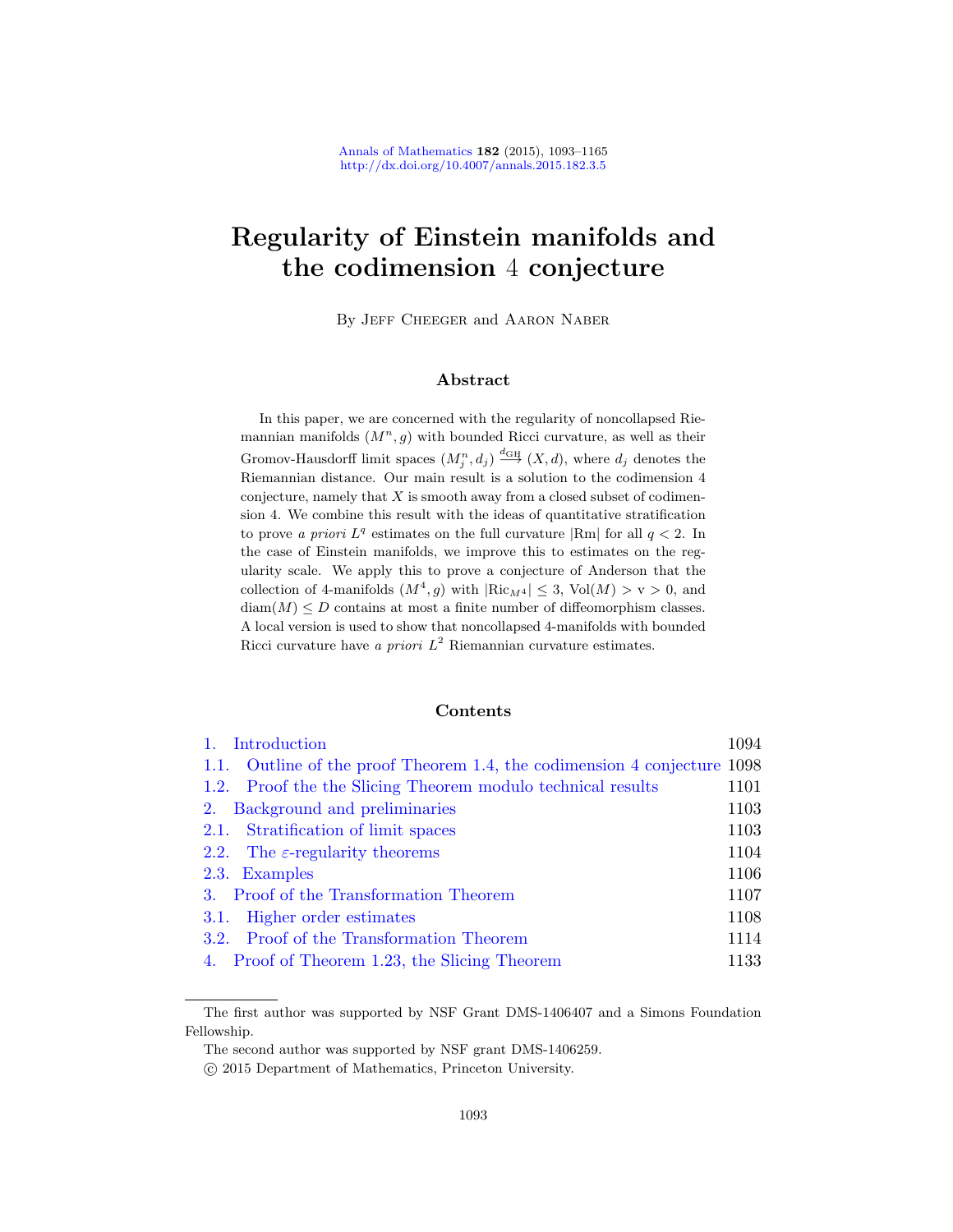[1094](#page-48-0) JEFF CHEEGER and AARON NABER

| Codimension 4 regularity of singular limits<br>5.                | 1136 |
|------------------------------------------------------------------|------|
| Nonexistence of codimension 2 singularities<br>5.1.              | 1137 |
| Nonexistence of codimension 3 singularities<br>5.2.              | 1139 |
| Proof of Hausdorff estimates of Theorem 1.4<br>5.3.              | 1140 |
| The $\varepsilon$ -regularity theorem<br>6.                      | 1141 |
| Quantitative stratification and effective estimates<br>7.        | 1142 |
| Proof of Theorem 1.8<br>7.1.                                     | 1143 |
| 7.2. $Lq$ estimates for harmonic functions on Einstein manifolds | 1145 |
| Improved estimates in dimension 4<br>8.                          | 1146 |
| Diffeomorphisms and harmonic radius<br>8.1.                      | 1147 |
| Annulus estimates<br>8.2.                                        | 1148 |
| 8.3.<br>Regularity scale estimates                               | 1150 |
| 8.4.<br>Finite diffeomorphism type                               | 1153 |
| 8.5. $L^2$ curvature estimates                                   | 1160 |
| Open questions<br>9.                                             | 1162 |
| References                                                       | 1162 |
|                                                                  |      |

## 1. Introduction

<span id="page-1-0"></span>In this paper, we consider pointed Riemannian manifolds  $(M^n, g, p)$  with bounded Ricci curvature

<span id="page-1-1"></span>
$$
(1.1) \t\t\t |{\text{Ric}}_{M^n}| \le n - 1,
$$

which satisfy the noncollapsing assumption

(1.2) 
$$
Vol(B_1(p)) > v > 0.
$$

We will be particularly concerned with pointed Gromov-Hausdorff limits

(1.3) 
$$
(M_j^n, d_j, p_j) \xrightarrow{d_{\text{GH}}} (X, d, p)
$$

of sequences of such manifolds, where  $d_i$  always denotes the Riemannian distance. Our main result is that  $X$  is smooth away from a closed subset of [codim](#page-3-1)ension  $4<sup>1</sup>$  We will combine this with the previous work of the authors on quantitative stratification to show that X satisfies a priori  $L<sup>q</sup>$  estimates on the curvature  $\text{Rm}$  $\text{Rm}$  $\text{Rm}$  for all  $q < 2$ ; see Theorems 1.4 and 1.8. Finally, we will apply the results in the dimension 4 setting in which there are various improvements, including a finiteness theorem up to diffeomorphism and an a priori  $L^2$ curvature bound, for noncollapsed manifolds with bounded Ricci curvature; see Theorems 1.12 and 1.13.

<sup>&</sup>lt;sup>1</sup>In the Kähler case, this was shown in  $[Che03]$ , and independently by Tian, by means of an  $\varepsilon$ -regularity theorem that exploits the first Chern form and its relation to Ricci curvature.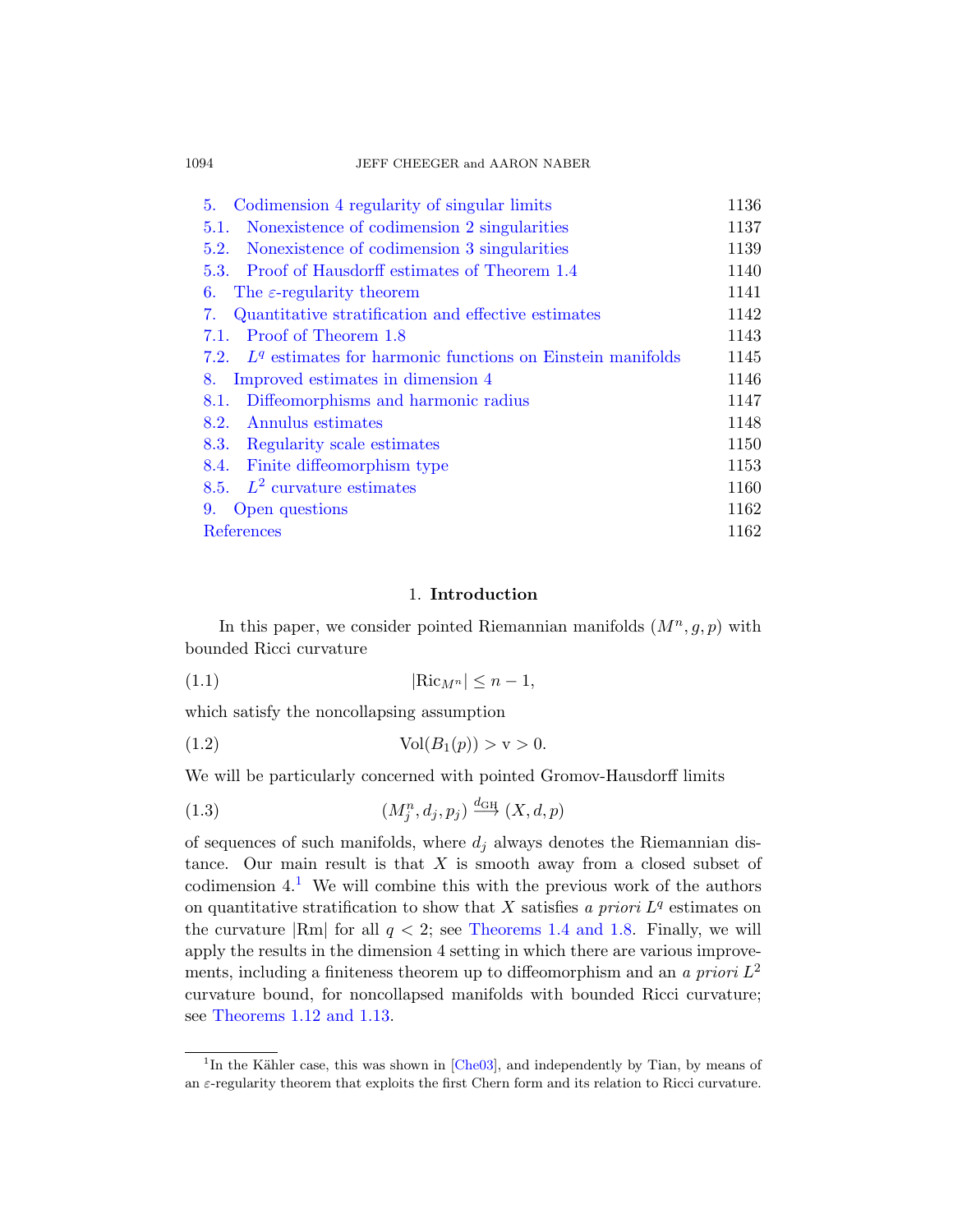[The fi](#page-1-0)rst major results on limit spaces satisfying  $(1.1)$ – $(1.3)$  were proved in Einstein case; see [And89], [BKN89], and [Tia90]. A basic assumption is that the  $L^{n/2}$  $L^{n/2}$  $L^{n/2}$  norm of the of the curvature tensor is bounded. From this, together with an appropriate  $\varepsilon$ -regularity theorem, it was shown that any limit space as above is smooth away from at most a definite number of points at which the singularities are of orbifold type.

In dimension 4, given  $(1.1)$ , it follows directly from the Chern-Gauss-Bonnet formula that the  $L^2$ -norm of the curvature is bounded in terms of the Eul[er chara](#page-70-3)cteristic. In [And90], it is shown that the collection of noncollapsed 4-manifolds with definite bounds on Ricci curvatu[re, dia](#page-3-2)meter, and Euler characteristic contains only finitely many diffeomorphism types. Assuming an  $L^{n/2}$ bound on curvature (in place of the Euler characteristic bound) the finiteness theorem was extended to arbitrary dimensions in [AC91], a precursor of which [was \[B](#page-70-4)an90].

It was conjectured in [And95] that for the finiteness theorem in dimension 4, the [Euler ch](#page-70-1)aracteristic bound is an unnecessary assumption. In Theorem 1.12, we prove this conjecture.

The first step toward the study of such Gro[mov-Ha](#page-71-0)usdorff limits as in relations  $(1.1)$ – $(1.3)$ , without the need for assumptions implying integral curvature bounds, was taken in [CC96]. There, a stratification theory for noncollapsed limits with only lower Ricci curvatur[e bo](#page-1-0)u[nds](#page-1-1) was developed. By combining this with the  $\varepsilon$ -r[egularity](#page-70-5) results of  $[And90]$ , it was proved that a noncollapsed Gromov-Hausdorff limit of manifolds with bounded Ricci curvature is smooth outside a closed subset of codimension 2. More recently, it was shown in [CN13] that one can then prove a priori  $L^q$ -bounds on the curvature for all  $q < 1$ .

<span id="page-2-0"></span>Based on knowledge of the 4-dimensional case, early workers conjectured that the singular set of a noncollapsed limit space satisfying  $(1.1)$ – $(1.3)$  should have codimension 4. This was shown in [CCT02] under the additional assumption of an  $L^q$  curvature bound for all  $q < 2$ . The following is the main result of this paper.

THEOREM 1.4. Let  $(M_j^n, d_j, p_j) \stackrel{d_{\text{GH}}}{\longrightarrow} (X, d, p)$  be a Gromov-Hausdorff limit of manifolds with  $|\text{Ric}_{M_j^n}| \leq n-1$  and  $\text{Vol}(B_1(p_j)) > \text{v} > 0$ . Then the singular set S satisfies

[\(1.5](#page-71-0)) dim S ≤ n − 4.

The dimension can be taken to be the Hausdorff or Minkowski dimension.

We will outline the proof of Theorem 1.4 in Section 1.1. First we will discuss various applications. Our first applications are to the regularity theory of Einstein manifolds. To make this precise, let us begin with the following definition (see also [CN13]).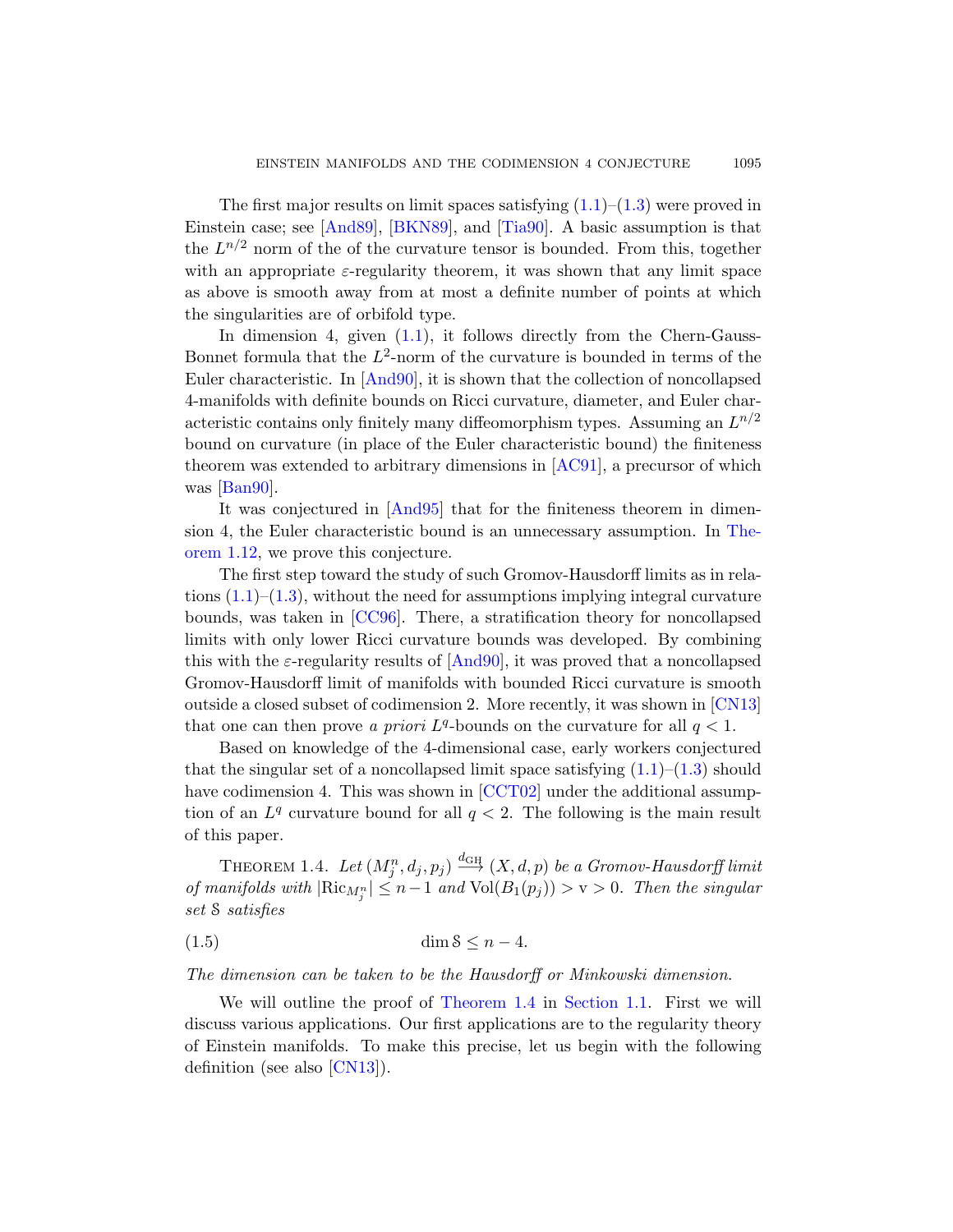Definition 1.6. For  $x \in X$ , we define the r[egularit](#page-71-0)y scale  $r_x$  by

<span id="page-3-0"></span>(1.7) 
$$
r_x \equiv \max_{0 < r \le 1} \left\{ \sup_{B_r(x)} |\text{Rm}| \le r^{-2} \right\}.
$$

If  $x \in \mathcal{S}$  is in the singular set of X, then  $r_x \equiv 0$ .

<span id="page-3-4"></span>Let  $T_r(S) = \{x \in M : d(x, S) < r\}$  denote the r-tube around the set S. By combining Theorem 1.4 with the quantitative stratification ideas of [CN13], we show the following.

<span id="page-3-3"></span>THEOREM 1.8. There exists  $C = C(n, v, q)$  such that if  $M<sup>n</sup>$  satisfies  $|\text{Ric}_{M^n}| \leq n-1$  and  $\text{Vol}(B_1(p)) > v > 0$ , then for each  $q < 2$ ,

$$
(1.9) \qquad \qquad \int_{B_1(p)} |\text{Rm}|^q \leq C.
$$

If, in addition,  $M^n$  is [assum](#page-3-3)ed to be Einstein, then for every  $q < 2$ , we have that

(1.10) 
$$
\text{Vol}(T_r(\{x \in B_1(p) : r_x \le r\})) \le C r^{2q}.
$$

Remark 1.11. If we replace the assumption that  $M<sup>n</sup>$  is Einstein with just a bound on  $|\nabla \text{Ric}_{M^n}|$ , we obtain the same conclusion. In fact, if we only assume a bound on the Ricci curvature  $\left|\operatorname{Ric}_{M^{n}}\right|$ , then  $(1.10)$  holds with the regularity scale  $r_x$  replaced by the harmonic radius  $r_h$ ; see Definition 2.9. Note that estimates on the regularity scale are *much* stronger than corresponding  $L^q$ estimates for the curvature given in (1.9).

<span id="page-3-2"></span>The final theorems of the paper concern the 4-dimensional case in which we can make some marked improvements on the results in the general case. Let us begin with the following, which is a conjecture of Anderson [And95].

<span id="page-3-1"></span>THEOREM 1.12. There exists  $C = C(v, D)$  such that if  $M<sup>4</sup>$  satisfies  $|\text{Ric}_{M^4}| \leq 3$ ,  $\text{Vol}(B_1(p)) > v > 0$ , and  $\text{diam}(M^n) \leq D$ , then  $M^4$  can have one of at most C diffeomorphism types.

By proving a more local version of the above theorem, we can improve Theorem 1.8 in the 4-dimensional case and show that the  $L<sup>q</sup>$ -bounds on the curvature for  $q < 2$  may be pushed all the way to an a priori  $L^2$ -bound in dimension 4. We conjecture in Section 9 that this holds in all dimensions.

THEOREM 1.13. There exists  $C = C(v)$  such that if  $M^4$  satisfies  $|\text{Ric}_{M^4}|$  $\leq 3$  and  $Vol(B_1(p)) > v > 0$ , then

(1.14) 
$$
\int_{B_1(p)} |\text{Rm}|^2 \leq C.
$$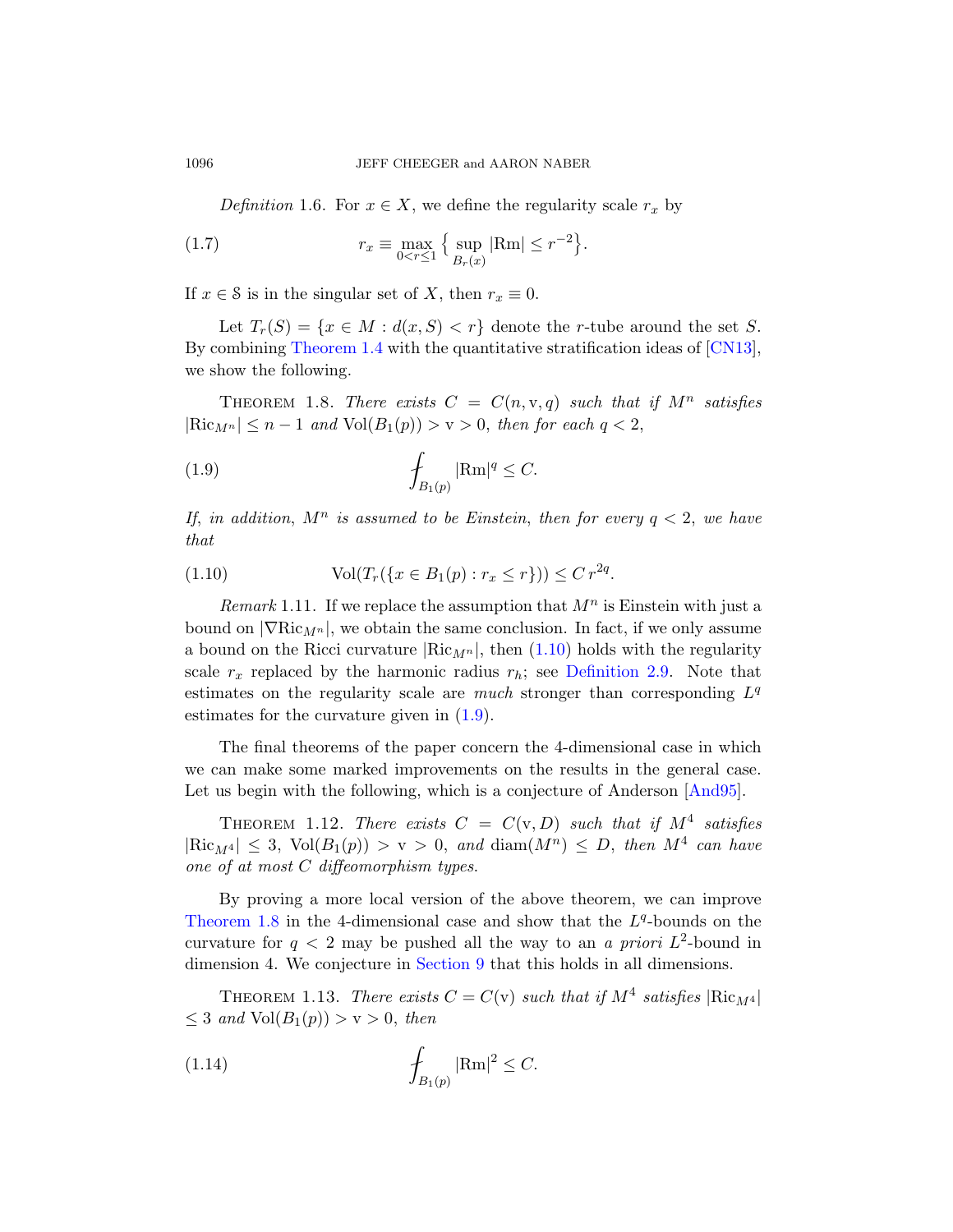Furthermore, we have the sharp weak type  $L^2$ -estimate on the harmonic radius,

(1.15) 
$$
\text{Vol}(T_r(\{x \in B_1(p) : r_h \le r\})) \le Cr^4.
$$

If we assume in addition that  $M^4$  is Einstein, [then](#page-4-0) the same result holds with [the harmon](#page-2-0)ic radius  $r_h$  replaced by the regularity scale  $r_x$ .

Remark 1.16. If the assumption that  $M<sup>4</sup>$  is Einstein is weakened to assuming a bound on  $|\nabla \text{Ric}_{M^n}|$ , then (1.15) still holds with the harmonic radius  $r_h$  replaced by the stronger regularity scale  $r_x$ .

Next, we will give a brief outline of the paper. We begin in Section 1.1 by outlining the proof of Theorem 1.4. This includes statements and explanations [of](#page-8-1) som[e of the main t](#page-7-0)echnical theorems of the paper.

In Section 2 we go over some basic background and preliminary material. This includes the basics ofs[tratifications](#page-4-0) for limit spaces, the standard  $\varepsilon$ -regularity theorem for spaces with bounded R[icci cu](#page-2-0)rvature, and some motivating examples.

Sections 3 and 4 are the the most crucial sections of the paper. There, [we](#page-48-0) prove The[orems 1.32](#page-2-0) and Theorem 1.23, the Transformation and Slicing [T](#page-48-1)heorems which, roughly speaking, allow us to blow up along a collection of points that is large enough to see into the singular set; see Section 1.1 for more on this.

Section 5 is dedic[ated to p](#page-48-0)roving the main result of the paper, Theorem 1.4. The argument is a blowup argument that exploits the Slicing Theorem of Section 4. In Section 6, based on Theorem 1.4, we give a new  $\varepsilon$ -regularity theorem. Theorem 6.1 states that if a ball in a space with bounded Ricci curvature is close enough in the Gro[mov-Hausdorff](#page-3-0) sense to a ball in a metric cone,  $R^{n-3} \times C(Z)$ , th[en the concent](#page-3-0)ric ball of half the radius must be smooth.

In Section 7, the  $\varepsilon$ -regularity theorem of Section 6 is combined with the ideas of quantitative stratification to give effective improvements on all the results of the paper. We show that the singular set has codimension 4 in the Minkowski sense, and we give effective estimates for tubes around the regions [of c](#page-53-0)urvature concentration. This culminates in the proof of Theorem 1.8. In Section 7.2, we u[se the effective](#page-3-2) estimates of Theorem 1.8 to prove new esti[mates for harm](#page-3-1)onic functions on spaces with bounded Ricci curvature. These estimates, which can fail on manifolds with only lower Ricci curvature bounds, give the first taste of how analysis on manifolds with bounded Ricci curvature improves over that on manifolds with only lower Ricci curvature bounds.

<span id="page-4-0"></span>Finally, in Section 8, we discuss the 4-dimensional case and prove the finiteness up to diffeomorphism theorem, Theorem 1.12. We also prove the  $L^2$ curvature estimates of Theorem 1.13.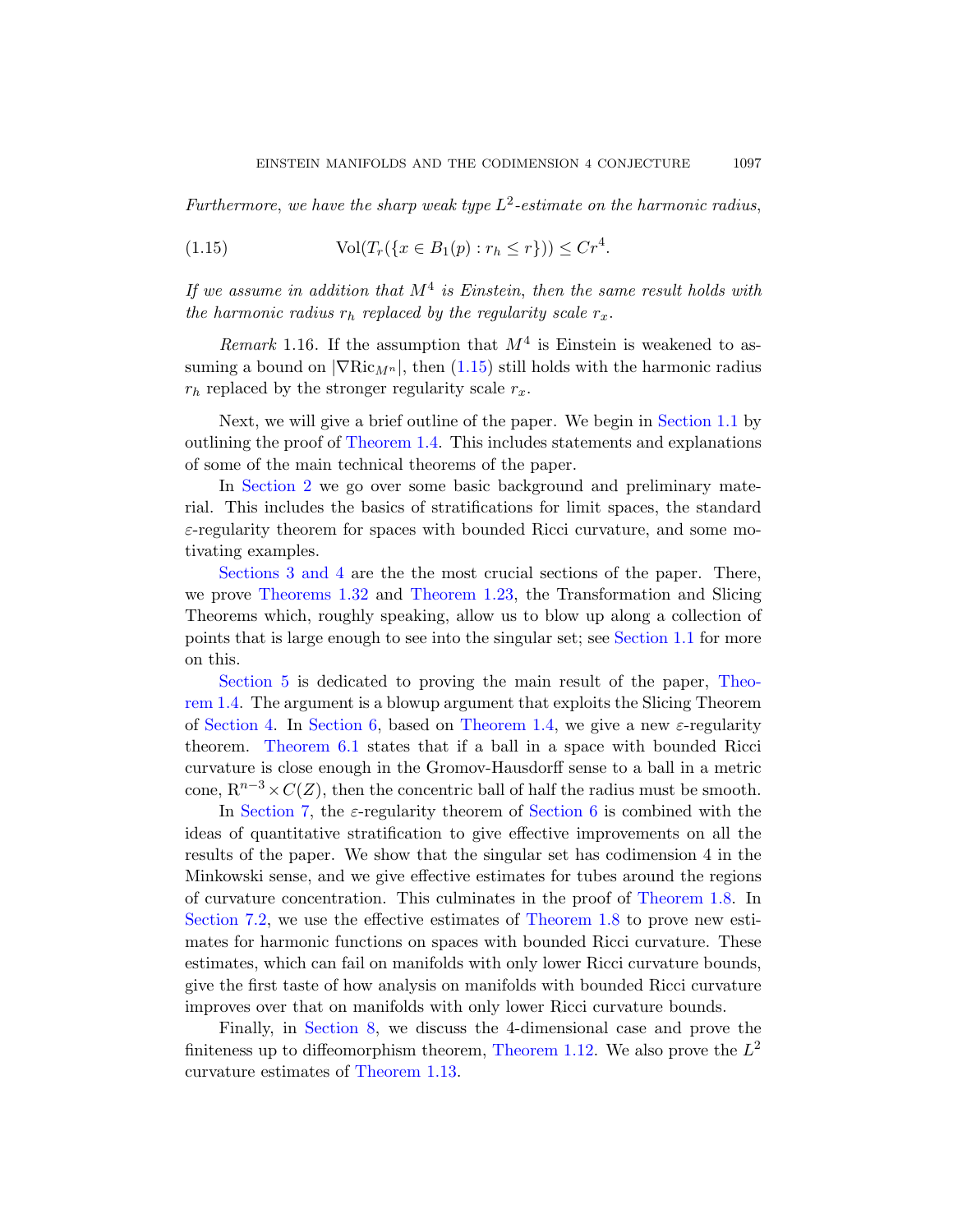1.1. Outline of the p[roof The](#page-70-0)orem 1.4, the codimension 4 conjecture. Let  $S^1_\beta$  denote the circle of circumference  $\beta < 2\pi$ . It has been understood since [CC96] that to prove Theorem 1.4, the key step is to show that the cone  $\mathbb{R}^{n-2} \times C(S^1_\beta)$  does no[t occur as the](#page-6-0) (pointed) Gromov-Hausdorff limit of some sequence  $M_j^n$  with  $|\text{Ric}_{M_j^n}| \to 0$ . This was shown in [CCT02] assuming just a lower bound  $\text{Ric}_{M_i^n} \geq -(n-1)$ , but with the additional assumption that the  $L^1$ -norm of the curvature is sufficie[ntly sma](#page-70-5)ll. In [Che03], it was proved for the Kähler-Einstein case, which was also done by Tian. A common feature of the proofs is an argument by contradiction, implemented by the use of harmonic almost splitting maps  $u : B_2(p) \to \mathbb{R}^{n-2}$ ; see Lemma 1.21. In each case, it is shown that for most points  $s \in \mathbb{R}^{n-2}$  in the range, the slice  $u^{-1}(s)$  has a certain good property which, when combined with the assumed curvature bounds, enables one to deduce a contradiction. In particular, in [CCT02] it is shown that most slices  $u^{-1}(s)$  have integral bounds on the second fundamental form, which when combined with the assumed integral curvature bounds, enables one to apply the Gauss-Bonnet form[ula for 2-dime](#page-2-0)nsional manifolds with boundary to derive a contradiction.

However, prior to the present paper it was not known how, in the general case, to implement a version of the above strategy, which would rule out the cones  $\mathbb{R}^{n-2} \times C(S^1_\beta)$ , without assuming the integral curvature bounds. In the remainder of this subsection, we will state the main results that are used in the present implementation, which enables us to prove Theorem 1.4.

<span id="page-5-0"></span>Thus, we consider a sequence of Riemannian manifolds  $(M_j^n, d_j, p_j)$ , with  $|\text{Ric}_{M_j^n}| \to 0$  and  $\text{Vol}(B_1(p_j) > v > 0$ , such that

(1.17) 
$$
(M_j^n, d_j, p_j) \stackrel{d_{GH}}{\longrightarrow} \mathbb{R}^{n-2} \times C(S_\beta^1).
$$

As above, we have harmonic almost splittin[g maps](#page-70-1)

(1.18) 
$$
u_j: B_2(p_j) \to \mathbb{R}^{n-2}
$$
;

see Lemma 1.21 below. The key ingredient will be Theorem 1.23 (the Slicing Theorem), which states that there exist  $s_j \in \mathbb{R}^{n-2}$  such that for all  $x \in u_j^{-1}(s_j)$ and for all  $r < 1$ , the ball  $B_r(x)$  is  $\varepsilon_j r$ -close in the Gromov-Hausdorff sense to a ball in an isometric product  $\mathbb{R}^{n-2} \times S_{j,x,r}$ , where  $\varepsilon_j \to 0$  as  $j \to \infty$ .

Granted this, we can apply a blowup argument in the spirit of [And90] to obtain a contradiction. Namely, it is easy to see that since  $\beta < 2\pi$ , then the minimum of the harmonic radius  $r_h$  at points of the slice  $u_j^{-1}(s_j)$  is obtained at some  $x_j \in u_j^{-1}(s_j)$  and is going to zero as  $j \to \infty$ . We rescale the metric by the inverse of the harmonic radius  $r_i = r_h(x_i)$  and find a subsequence converging in the pointed Gromov-Hausdorff sense a smooth noncompact Ricci flat manifold,

(1.19) 
$$
(M_j^n, r_j^{-1}d_j, x_j) \to (X, d_X, x),
$$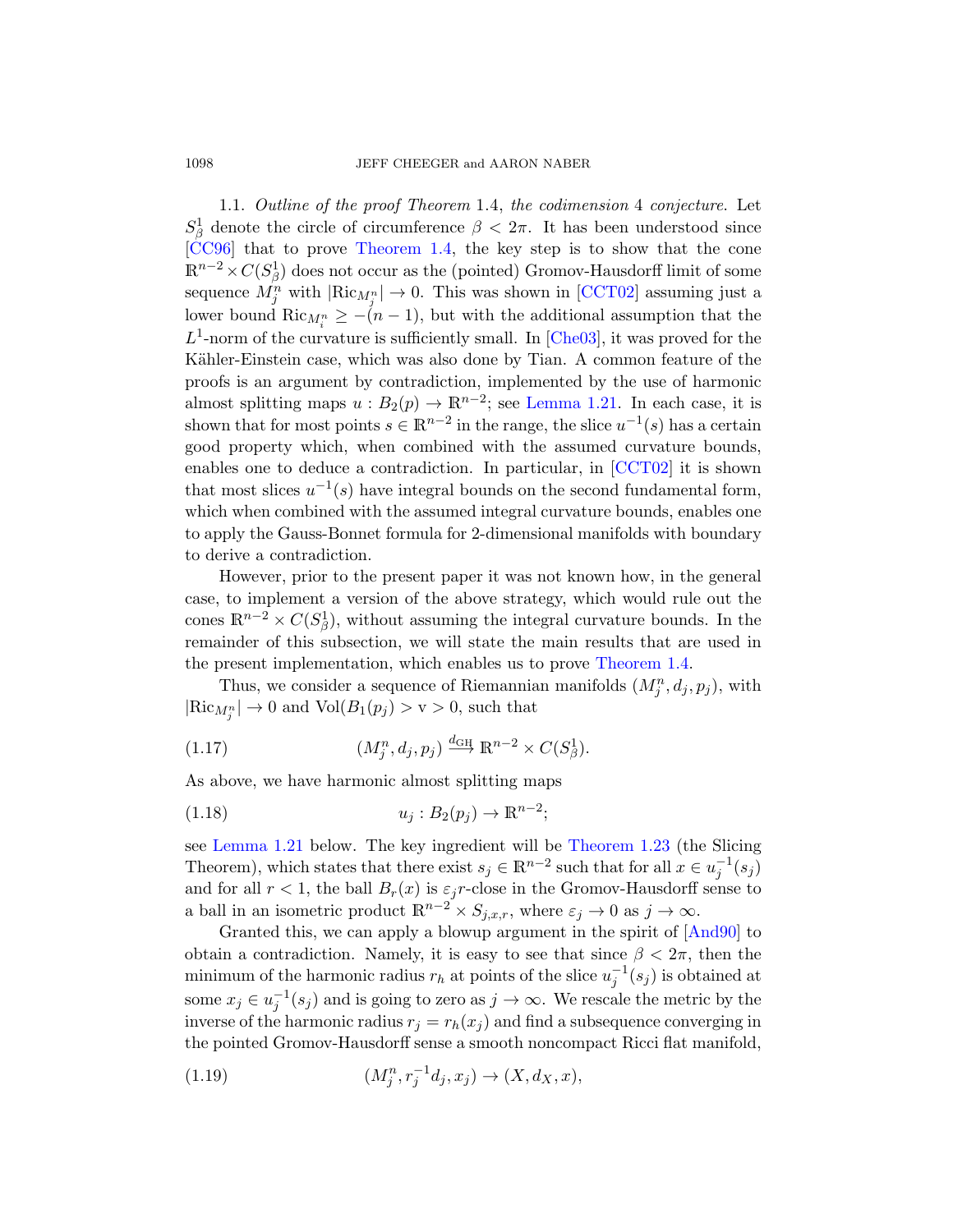such that  $X = \mathbb{R}^{n-2} \times S$  splits off  $\mathbb{R}^{n-2}$  isometrically, with S a smooth 2-dimensional surface. It follows that  $S$  is Ricci flat, and hence flat. From the noncollapsing assumption, it follows that  $X$  has Euclidean volume growth. Thus,  $X = \mathbb{R}^n$  is Euclidean space. However, the 2-sided Ricci bound implies that the harmonic radius behaves continuously in the limit. Hence, the harmonic radius at x is  $r_h(x_\infty) = 1$ ; a contradiction. See Section 5.1 for more details on the blowup argument.

Clearly then, the key issue is to show the existence of the points  $s_j \in \mathbb{R}^{n-2}$ , such that at all points  $x \in u_j^{-1}(s_j)$ , we have the above mentioned splitting property on  $B_r(x)$  for all  $r < 1$ . To indicate the proof, we now recall some known connections between isometric splittings, the Gromov-Haudorff distance and harmonic maps to Euclidean spaces  $\mathbb{R}^k$ . We begin with a definition.

Definition 1.20. A  $\varepsilon$ -splitting map  $u = (u^1, \ldots, u^k) : B_r(p) \to \mathbb{R}^k$  is a harmonic map such that

<span id="page-6-0"></span>(1)  $|\nabla u| \leq 1 + \varepsilon$ ; [\(2\)](#page-70-4)  $\int_{B_r(p)} |\langle \nabla u^{\alpha}, \nabla u^{\beta} \rangle - \delta^{\alpha \beta}|^2 < \varepsilon^2;$ (3)  $r^2 \int_{B_r(p)} |\nabla^2 u^{\alpha}|^2 < \varepsilon^2$ .

Note that the condition that  $u$  is harmonic is equivalent to the harmonicity of the individual component functions  $u^1, \ldots, u^k$ .

The following lemma summarizes the basic facts about splitting maps.<sup>2</sup>

LEMMA 1.21 ( $[CC96]$ ). For every  $\varepsilon, R > 0$ , there exists  $\delta = \delta(n, \varepsilon, R) > 0$ such that if  $\text{Ric}_{M^n} \geq -(n-1)\delta$ , then

(1) If  $u : B_{2R}(p) \to \mathbb{R}^k$  is a  $\delta$ -splitting map, then there exists a map f:  $B_R(p) \to u^{-1}(0)$  such that

$$
(u, f) : B_R(p) \to \mathbb{R}^k \times u^{-1}(0)
$$

is an  $\varepsilon$ [-Gromov H](#page-6-0)ausdorff map, where  $u^{-1}(0)$  is given the induced metric.  $(2)$  If

(1.22) 
$$
d_{GH}(B_{\delta^{-1}}(p), B_{\delta^{-1}}(0)) < \delta,
$$

where  $0 \in \mathbb{R}^k \times Y$ , then there exists an  $\varepsilon$ -splitting map  $u : B_R(p) \to \mathbb{R}^k$ .

Let us return to the consideration of the maps  $u_j$  from (1.18), which in our situation arise from (2) of Lemma 1.21. We can thus assume that the  $u_i$ are  $\delta_j$ -splitting maps, with  $\delta_j \to 0$ . We wish to find slices  $u_j^{-1}(s_j)$  such that  $B_r(x)$  continues to almost split for all  $x \in u_j^{-1}(s_j)$  and all  $r \leq 1$ . One might

<sup>&</sup>lt;sup>2</sup> In [CC96], only a uniform bound  $|\nabla u| < C(n)$  is proved. This would actually suffice for our present purposes. The improved bound,  $|\nabla u| < 1 + \varepsilon$ , in (1) above, is derived in  $(3.42)$ – $(3.46)$  in a context that passes over almost verbatim to the present one.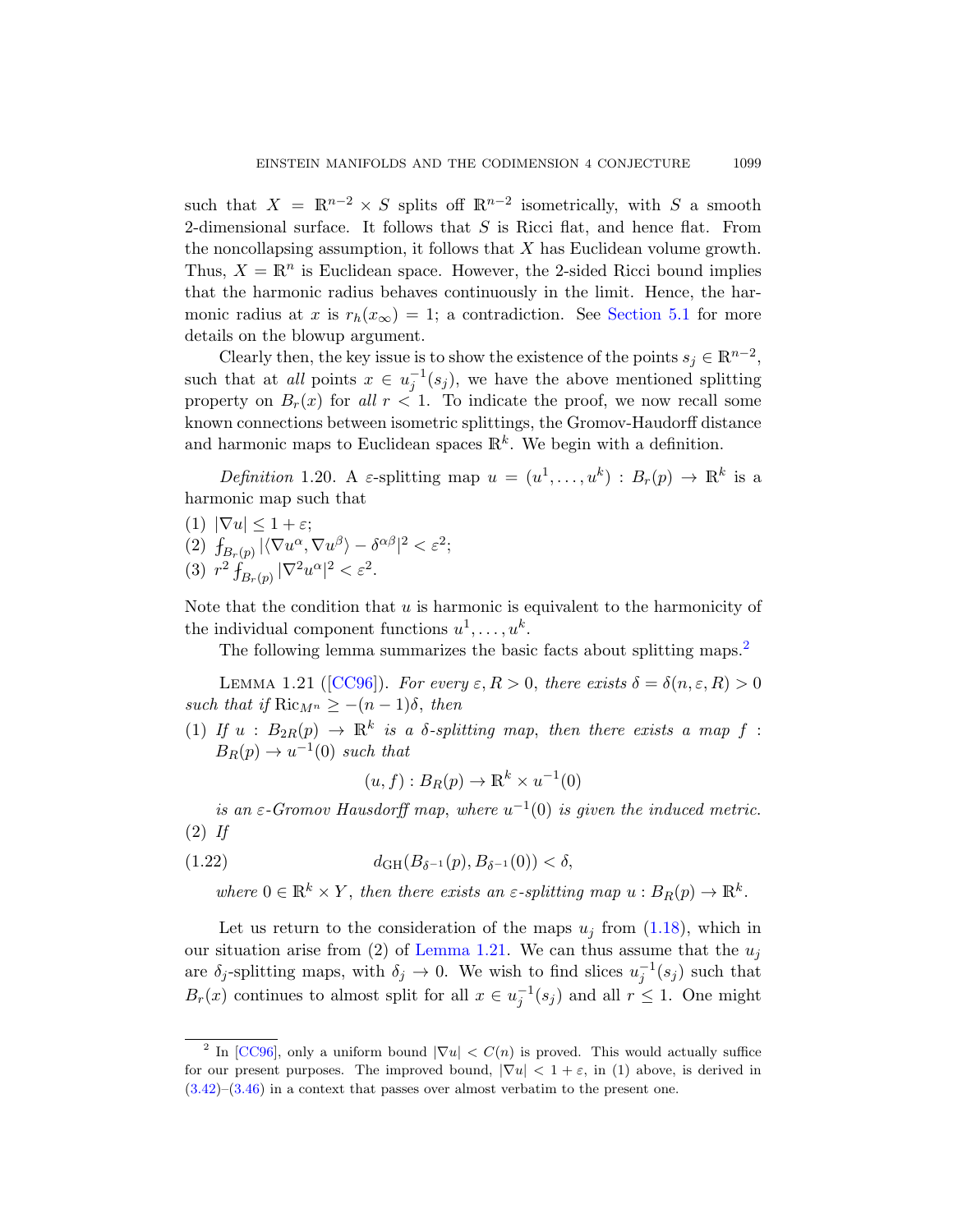hope that there always exist  $s_i$  such that by restricting the map  $u_i$  to each such ball  $B_r(x)$ , one obtains an  $\varepsilon_i$ -splitting map. However, it turns out that there are counterexamples to this statement; see Example 2.14.

<span id="page-7-0"></span>The essential realization is that for our purposes, it actually suffices to show the existence of  $s_j$  [such that for](#page-8-1) all  $x \in u_j^{-1}(s_j)$  and all  $0 < r \leq 1$ , there exists a matrix  $A = A(x, r) \in GL(n-2)$  such that the harmonic map  $A \circ u_j : B_r(x) \to \mathbb{R}^{n-2}$  is our desired  $\varepsilon_j$ -splitting map. Thus, while  $u_j$  might not itself be an  $\varepsilon_i$ -splitting map on  $B_r(x)$ , it might only differ from one by a linear transformation of the image. This turns out to hold. In fact, we will show that A can be chosen to be lower triangular with positive diagonal entries. Since this condition plays a role in the proof of Theorem 1.32 below, we will incorporate it from now on.

THEOREM 1.23 (The Slicing Theorem). For each  $\varepsilon > 0$ , there exists  $\delta(n,\varepsilon) > 0$  such that if  $M^n$  satisfies  $\text{Ric}_{M^n} \ge -(n-1)\delta$  and if  $u : B_2(p) \to$  $\mathbb{R}^{n-2}$  is a harmonic δ-splitting map, then there exists a subset  $G_{\varepsilon} \subseteq B_1(0^{n-2})$ that satisfies the following:

- (1)  $\text{Vol}(G_{\varepsilon}) > \text{Vol}(B_1(0^{n-2})) \varepsilon;$
- (2) if  $s \in G_{\varepsilon}$ , then  $u^{-1}(s)$  is nonempty;
- (3) for each  $x \in u^{-1}(G_{\varepsilon})$  and  $r \leq 1$ , there exists a lower triangular matrix  $A \in GL(n-2)$  with positive diagonal entries such that  $A \circ u : B_r(x) \to \mathbb{R}^{n-2}$ is an  $\varepsilon$ -splitting map.

The proof of the Slicing Theorem is completed in Section 4. In the next subsection, we give the proof modulo the key technical results on which it depends. These will be indicated in the remainder of the present subsection.

Given a harmonic function with values in  $\mathbb{R}^k$ , for  $1 \leq \ell \leq k$ , we put

$$
(1.24) \t\t \t\t \omega^{\ell} =: du^1 \wedge \cdots \wedge du^{\ell}.
$$

The forms  $\omega^{\ell}$  and, in particular, the Laplacians  $\Delta |\omega^{\ell}|$  of their norms, play a key role in the sequel. We point out that in general,  $\Delta |\omega^{\ell}|$  is a distribution, not just a function. Put

(1.25) 
$$
Z_{|\nabla u^a|} =: \{x : |\nabla u^a|(x) = 0\},
$$

$$
Z_{|\omega^e|} =: \{x : |\omega^e|(x) = 0\}.
$$

Then the functions  $|\nabla u^a|, |\omega^b|$ , are Lipschitz on  $B_2(p)$  and are smooth away from  $Z_{|\nabla u^a|}$ ,  $Z_{|\omega^{\ell}|}$ , respectively. An important structural point, which is contained in the next theorem, is that  $\Delta |\nabla u^a|$  is in fact a function and  $\Delta |\omega^{\ell}|$  is at least a Borel measure. As usual,  $|\Delta|\omega^{\ell}|$  denotes the absolute value of the measure  $\Delta |\omega^{\ell}|$ . Thus,  $\int_U |\Delta| \omega^{\ell}||$  denotes the mass of the restriction of  $\Delta |\omega^{\ell}|$ to U and  $f_U |\Delta|\omega^{\ell}||$  denotes this mass divided by  $Vol(U)$ .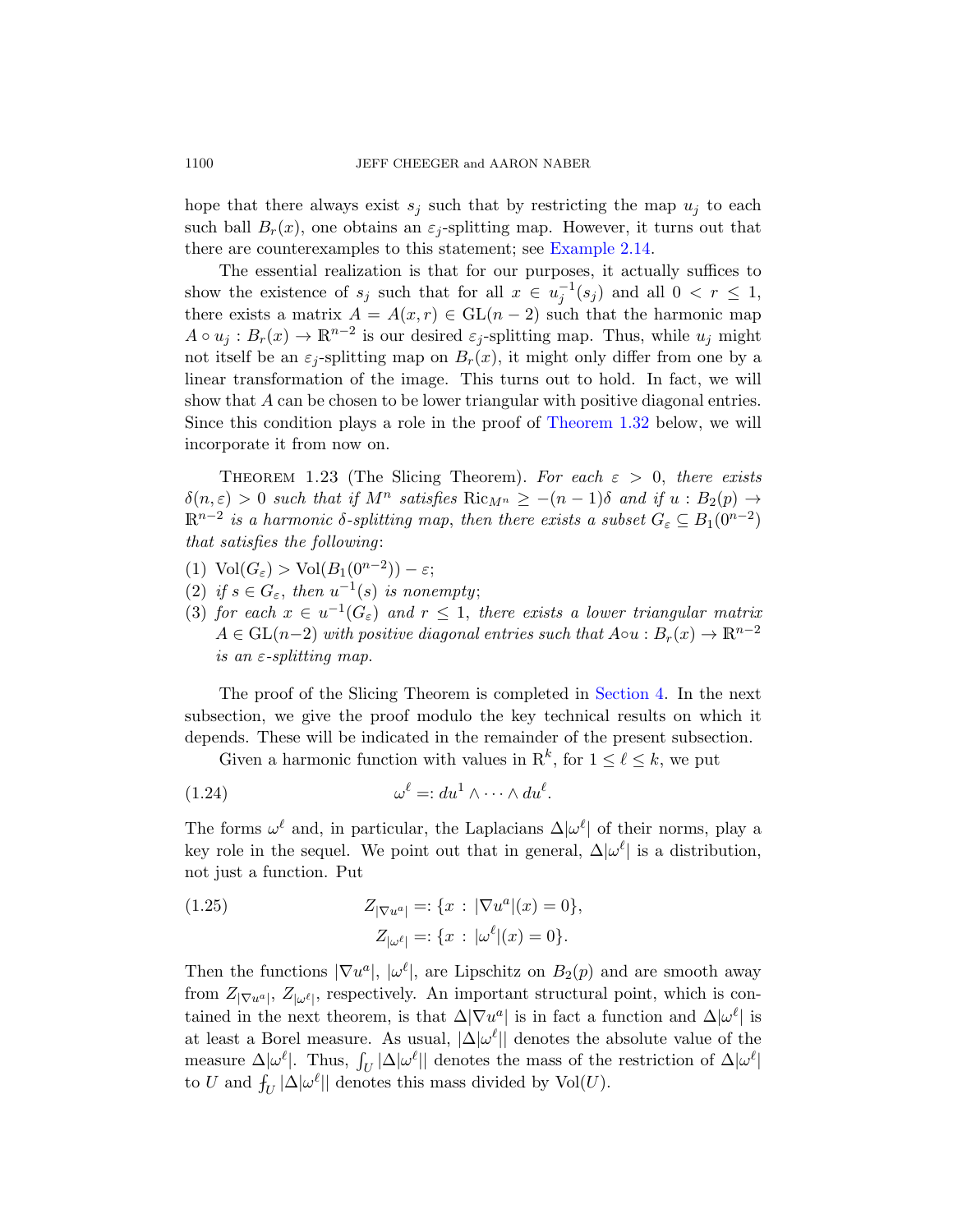<span id="page-8-4"></span><span id="page-8-2"></span>THEOREM 1.26 (Higher order estimates). For every  $\varepsilon > 0$ , there exists  $\delta(n,\varepsilon) > 0$  such that if  $\text{Ric}_{M^n} \ge -(n-1)\delta$  and  $u : B_2(p) \to \mathbb{R}^k$  is a  $\delta$ -splitting map, then the following hold:

(1) There exists  $\alpha(n) > 0$  such that for each  $1 \le a \le k$ ,

(1.27) 
$$
\int_{B_{3/2}(p)} \frac{|\nabla^2 u^a|^2}{|\nabla u^a|^{1+\alpha}} < \varepsilon.
$$

(2) Let  $\omega^{\ell} \equiv du^1 \wedge \cdots \wedge du^{\ell}, \ 1 \leq \ell \leq k$ . The Laplacians  $\Delta |\omega^{\ell}|$  taken in the distributional sense are Borel measures [with s](#page-8-2)ingular part a nonnegative locally finite Borel measure supported on  $\partial Z_{|\omega^{\ell}|}$ . For  $\ell = 1$ , the singular [part vanishes](#page-8-1). The normalized mass of  $\Delta |\omega^{\ell}|$  satisfies

(1.28) 
$$
\int_{B_{3/2}(p)} |\Delta| \omega^{\ell}|| < \varepsilon.
$$

Remark 1.29. In actuality, we will need only the case  $\alpha = 0$  of (1.27).

<span id="page-8-3"></span>As will be clear from Theorem 1.32 below (the Transformation Theorem), the following definition is key.

Definition 1.30. Let  $u : B_2(p) \to \mathbb{R}^k$  $u : B_2(p) \to \mathbb{R}^k$  $u : B_2(p) \to \mathbb{R}^k$  be a [harm](#page-8-3)onic function. For  $x \in$  $B_1(p)$  and  $\delta > 0$ , define the *singular scale*  $s_x^{\delta} \geq 0$  to be the infimum of all radii s such that for all r [wit](#page-8-3)h  $s \le r < \frac{1}{2}$  and all  $1 \le \ell \le k$  we have

(1.31) 
$$
r^2 \int_{B_r(x)} |\Delta| \omega^\ell || \leq \delta \int_{B_r(x)} |\omega^\ell |.
$$

<span id="page-8-1"></span>Note that there is an invariance property for  $(1.31)$ . Namely, if  $(1.31)$ holds for u, then it holds for  $A \circ u$  [for any](#page-14-0) lower triangular matrix  $A \in GL(k)$ . That is, the singular scale of u and the singular scale of  $A \circ u$  are equal. In view of  $(1.28)$ , this means essentially that  $(1.31)$  is a necessary condition for the existence of A as in the Slicing Theorem. Our next result, which is by far the most technically difficult of the paper, provides a sort of converse. We will not attempt to summarize the proof except to say that it involves a contradiction argument, as well as an induction on  $\ell$ . It is proved in Section 3.

<span id="page-8-0"></span>THEOREM 1.32 (The Transformation Theor[em\).](#page-8-4) For every  $\varepsilon > 0$ , there exists  $\delta = \delta(n, \varepsilon) > 0$  such that if  $\text{Ric}_{M^n} \ge -(n-1)\delta$  $\text{Ric}_{M^n} \ge -(n-1)\delta$  $\text{Ric}_{M^n} \ge -(n-1)\delta$  and  $u : B_2(p) \to \mathbb{R}^k$ is a  $\delta$ -splitting map, then for each  $x \in B_1(p)$  and  $1/2 \ge r \ge s_x^{\delta}$ , there exists a lower triangular matrix  $A = A(x, r)$  with positive diagonal entries such that  $A \circ u : B_r(x) \to \mathbb{R}^k$  is an  $\varepsilon$ -splitting map.

1.2. Proof the the Slicing Theorem modulo technical results. Granted Theorems 1.26 and 1.32, the Transformation Theorem, we now give the proof of the Slicing Theorem, modulo two additional technical results, (1.37) and (1.38).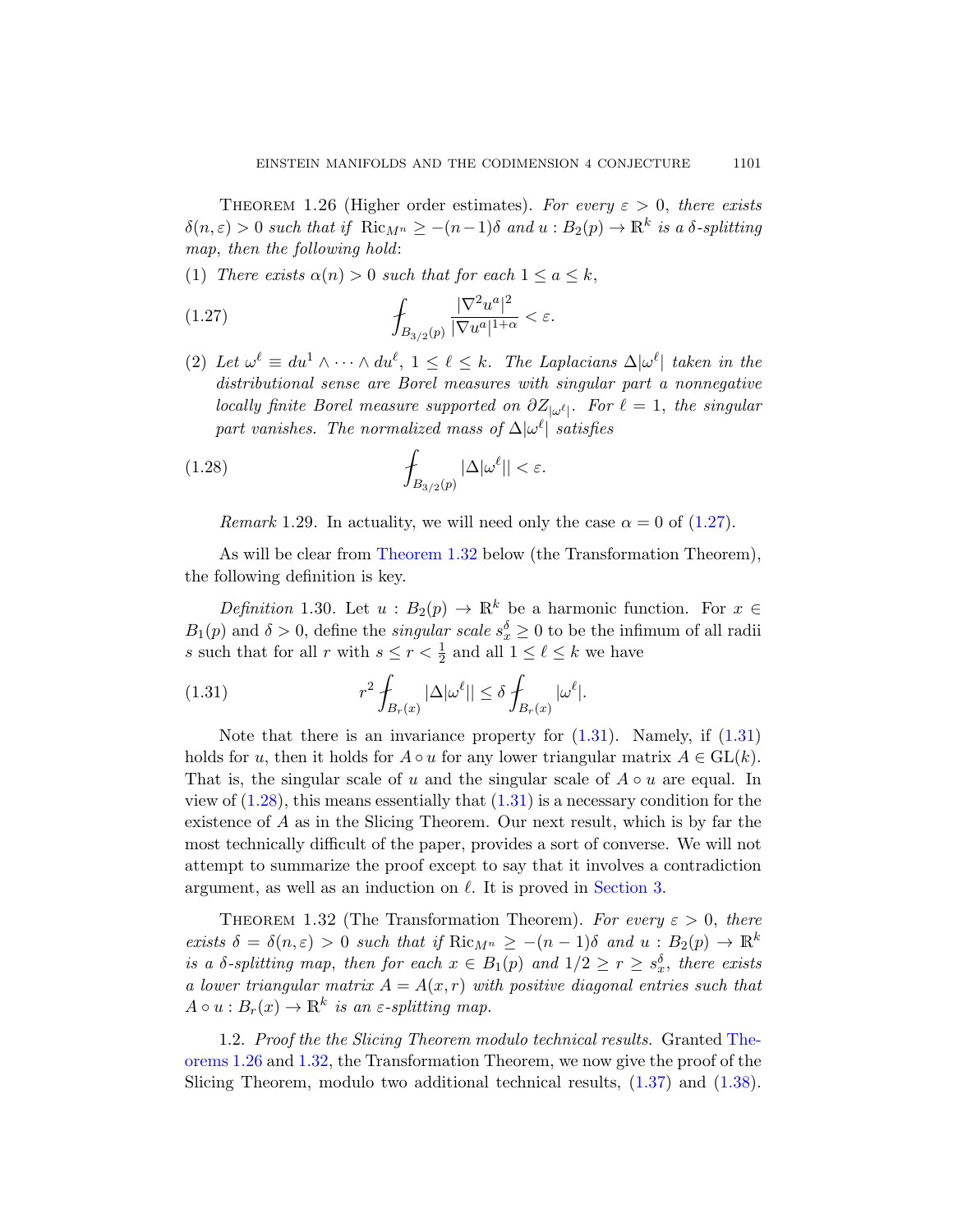These will be seen in Section 4 to be easy consequences of the Transformation Theorem.

Fix  $\varepsilon > 0$  as in the Slicing Theorem. We must show that there exists  $\delta = \delta(n, \varepsilon)$  such that if  $u : B_2(p) \to \mathbb{R}^{n-2}$  denotes a  $\delta$ -splitting map, then the [concl](#page-10-0)usions of the the Slicing Theorem hold.

Let us write  $\delta_3 = \delta_3(n, \varepsilon)$  for what was denoted by  $\delta(n, \varepsilon)$  in the Transform[ation the](#page-70-5)orem. Put

<span id="page-9-2"></span>(1.33) 
$$
\mathcal{B}_{\delta_3} =: \bigcup_{x \in B_1(p) \, | \, s_x^{\delta_3} > 0} B_{s_x^{\delta_3}}(x).
$$

We can assume that  $\delta$  of th[e Slici](#page-9-2)ng Theorem is small enough so that  $s_x^{\delta_3} \leq 1/32$ (which will be used in  $(1.40)$ ).

Let  $|u(V)|$  denote the  $(n-2)$ -dimensional measure of  $V \subset \mathbb{R}^{n-2}$ . According to Theorem 2.37 of [CCT02], there exists  $\delta_1 = \delta_1(n, \varepsilon/2)$  such that if  $\delta(n,\varepsilon) \leq \delta_1(n,\varepsilon/2)$ , then

(1.34) 
$$
|B_1(0^{n-2})\rangle \setminus u(B_1(p))| < \varepsilon/2.
$$

It follows from the Transformation Theorem and  $(1.34)$  that if we choose  $\delta$  to satisfy in addition  $\delta \leq \delta_1$ , then to conclude the proof of the Slicing Theorem, it suffices to show that  $\delta$  can be chosen so that we also have

$$
(1.35) \t |u(\mathcal{B}_{\delta_3})| \le \varepsilon/2.
$$

Tot[his end, we](#page-41-0) record two perhaps nonobvious, but easily verified, consequences of Theorem 1.32.

<span id="page-9-0"></span>Denote by  $\mu$  the measure such that for all open sets U,

(1.36) 
$$
\mu(U) = \left( \int_{B_{3/2}(p)} |\omega| \right)^{-1} \cdot \int_U |\omega|.
$$

<span id="page-9-1"></span>The first consequence (see Lemma 4.1) is that for each  $x \in B_1(p)$  and  $1/4 \ge r \ge s_x^{\delta_3}$ , we have the doubling condition

(1.37) 
$$
\mu(B_{2r}(x)) \le C(n) \cdot \mu(B_r(x)).
$$

The second consequence (see Lemma 4.10) is that if  $x \in B_1(p)$  and  $1/2 \ge$  $r \geq s_x^{\delta_3}$ , then we have the volume estimate

(1.38) 
$$
|u(B_r(x))| \le C(n) \cdot r^{-2} \mu(B_r(x)).
$$

The proof of these results exploits the fact that  $A \circ u : B_r(x) \to \mathbb{R}^{n-2}$  is an  $\varepsilon$ -splitting map for some lower triangular matrix A with positive diagonal entries.

By a standard covering lemma, there exists a collection of mutually disjoint balls,  $\{B_{s_j}(x_j)\}\$  with  $s_j = s_{x_j}^{\delta_3}$ , such that

(1.39) 
$$
\mathcal{B}_{\delta_3} \subset \bigcup_j B_{6s_j}(x_j).
$$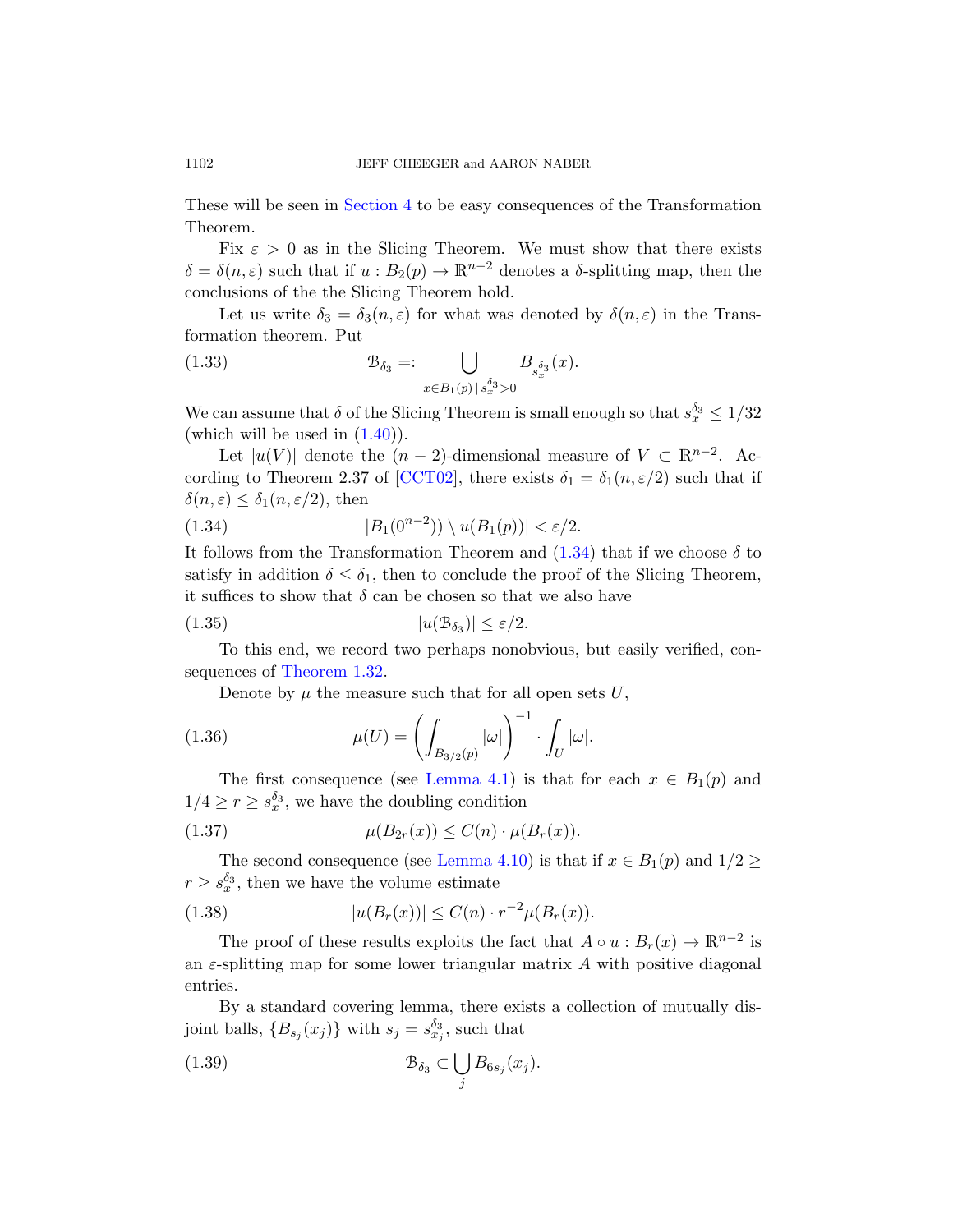<span id="page-10-0"></span>Since the balls  $B_{s_j}(x_j)$  are mutually disjoint, we can apply Theorem 1.26 together with (1.38) and the (three times iterated) doubling property (1.37) of  $\mu$  to obtain

(1.40)

$$
|u(\mathcal{B}_{\delta_3})| \leq \sum_j |u(B_{6s_j}(x_j))| \leq \sum_j (6s_j)^{-2} \mu(B_{6s_j}(x_j))
$$
  
\n
$$
\leq C(n) \sum_j s_j^{-2} \mu(B_{s_j}(x_j)) \leq C\delta_3^{-1} \sum_j \left( \int_{B_{3/2}(p)} |\omega| \right)^{-1} \cdot \int_{B_{s_j}(x_j)} |\omega|
$$
  
\n
$$
\leq C\delta_3^{-1} \cdot \int_{B_{3/2}(p)} |\omega|.
$$

(For the iterated doubling property of  $\mu$ , we used  $s_x^{\delta_3} \leq 1/32$ .)

Write  $\delta_2(n, \cdot)$  for what was denoted by  $\delta(n, \cdot)$  in Theorem 1.26. If, in addition, we choose  $\delta \leq \delta_2(n, \frac{1}{2}C^{-1}\delta_3\varepsilon)$ , where  $C = C(n)$  is the the constant on the last line in  $(1.40)$ , then by Theorem 1.26, the right-hand side of  $(1.40)$ is  $\leq \varepsilon/2$ ; i.e. (1.35) holds. As we have noted, this suffices to complete the proof of the Slicing Theorem.

#### 2. Background and preliminaries

In this section we review some standard constructions and techniques, which will be used throughout the paper.

2.1. Stra[tificatio](#page-70-4)n of limit spaces. In this subsection we recall some basic [properties](#page-2-0) of pointe[d Grom](#page-71-0)ov-Hausdorff limi[t spaces](#page-49-0)

(2.1) 
$$
(M_j^n, d_j, p_j) \stackrel{d_{\text{GH}}}{\longrightarrow} (X, d, p),
$$

where the  $\text{Ric}_{M_j^n} \ge -(n-1)$  and the noncollapsing assumption  $\text{Vol}(B_1(p_j)) \ge$  $v > 0$  holds. In particular, we recall the stratification of a noncollapsed limit space, which was first introduced in [CC96] and which will play an important role in the proof of Theorem 1.4. The effective version, called the *quantitative* stratification, which was first introduced in [CN13], will be recalled in Section 7. It will play an import[ant role](#page-71-1) in the estimates of Theorem 1.8.

Given  $x \in X$ , we call a metric space  $X_x$  a tangent cone at x if there exists a sequence  $r_i \rightarrow 0$  such that

$$
(2.2) \t\t (X, r_i^{-1}d, x) \xrightarrow{d_{GH}} X_x.
$$

That tangent cones exist at every point is a consequence of Gromov's compactness theorem; see, for instance, the book [Pet98]. A point is called regular if every tangent cone is isometric to  $\mathbb{R}^n$  and otherwise *singular*. The set of singular points is denoted by S. As explained below, for noncollapsed limit spaces with a uniform lower Ricci bound, the singular set has codimension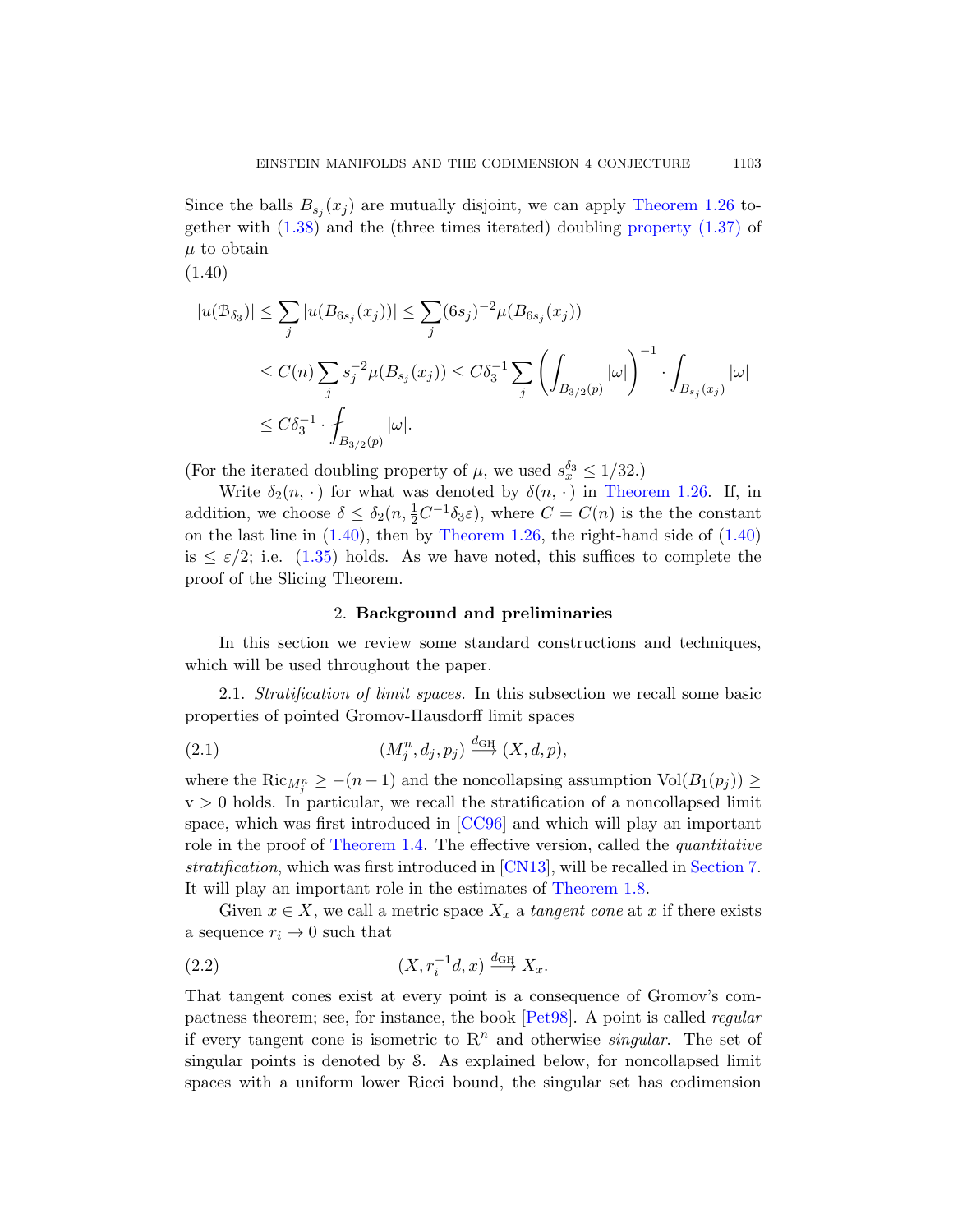$\geq$  2. At singular points, [tangen](#page-70-4)t cones may be highly nonunique, to the extent that neither the dimension of the singular set nor the homeomorphism type is uniquely defined; see, for instance, [CN13]. Easy examples show that the singular set need not be closed if one just assumes a uniform a lower bound  $\text{Ric}_{M_{j}^{n}} \geq -(n-1)$ . However, under the assumption of a 2-sided bound  $|\text{Ric}_{M_j^n}| \leq (n-1)$ , the singular set is indeed closed; see [And90] and [CC97].

For noncollapsed limit spaces, as shown in [CC96], every tangent cone is isometric to a metric cone; i.e.,

$$
(2.3) \t\t X_x = C(Z)
$$

for some compact metric space Z, with  $\text{diam}(Z) \leq \pi$ . With this as our starting point, we introduce the following notion of symmetry.

[D](#page-70-4)efinition 2.4. A metric space Y is called k-symmetric if Y is isometric to  $\mathbb{R}^k \times C(Z)$  for some compact metric space Z. We define the *closed*  $k^{\text{th}}$ -stratum by

(2.5)  $S^k(X) =: \{x \in X : \text{ no tangent cone at } x \text{ is } (k+1) \text{-symmetric}\}\$ 

Thus, in the noncollapsed case, every [tangent](#page-71-0) cone is 0-symmetric. The key result of [CC96] is the following:

dim S k (2.6) ≤ k,

[where](#page-48-1) [dimensio](#page-70-6)n ist[aken in](#page-69-1) [the Hau](#page-72-0)sdorff sense. Thus, away from a set of Hausdorff dimension k, every point has some tangent cone with  $(k+1)$  degrees of symmetry. For an effective refinement of this theorem, see [CN13] and Section 7.

2.2. The  $\varepsilon$ -regularity theorems. A central result of this paper is the  $\varepsilon$ -regularity theorem, Theorem 6.1. The original  $\varepsilon$ -regularity theorems for Einstein manifolds were given in [BKN89] and [And89], [Tia90]. They state that [if](#page-70-0)  $M^n$  is [an Ein](#page-71-2)stein manifold with  $\text{Ric}_{M^n} = \lambda g$ ,  $|\lambda| \leq n - 1$ ,  $\text{Vol}(B_1(p)) \geq \text{v}$ , and

(2.7) 
$$
\int_{B_2(p)} |\text{Rm}|^{n/2} < \varepsilon(n, v),
$$

then  $\sup_{B_1(p)} |\text{Rm}| \leq 1.$ 

In  $[CCT02]$ ,  $[Che03]$ , and  $[CD13]$ ,  $\varepsilon$ -regularity theorems were proved under the assumption of  $L^q$  curvature bounds,  $1 \leq q \leq n/2$ , provided  $B_2(p)$  is assumed sufficiently close to a ball in a cone that splits off an isometric factor  $\mathbb{R}^{n-2q}$ .

On the other hand, the regularity theory of [CN13] for Einstein manifolds, depends on  $\varepsilon$ -regularity theorems that do not assume  $L^q$  curvature bounds. In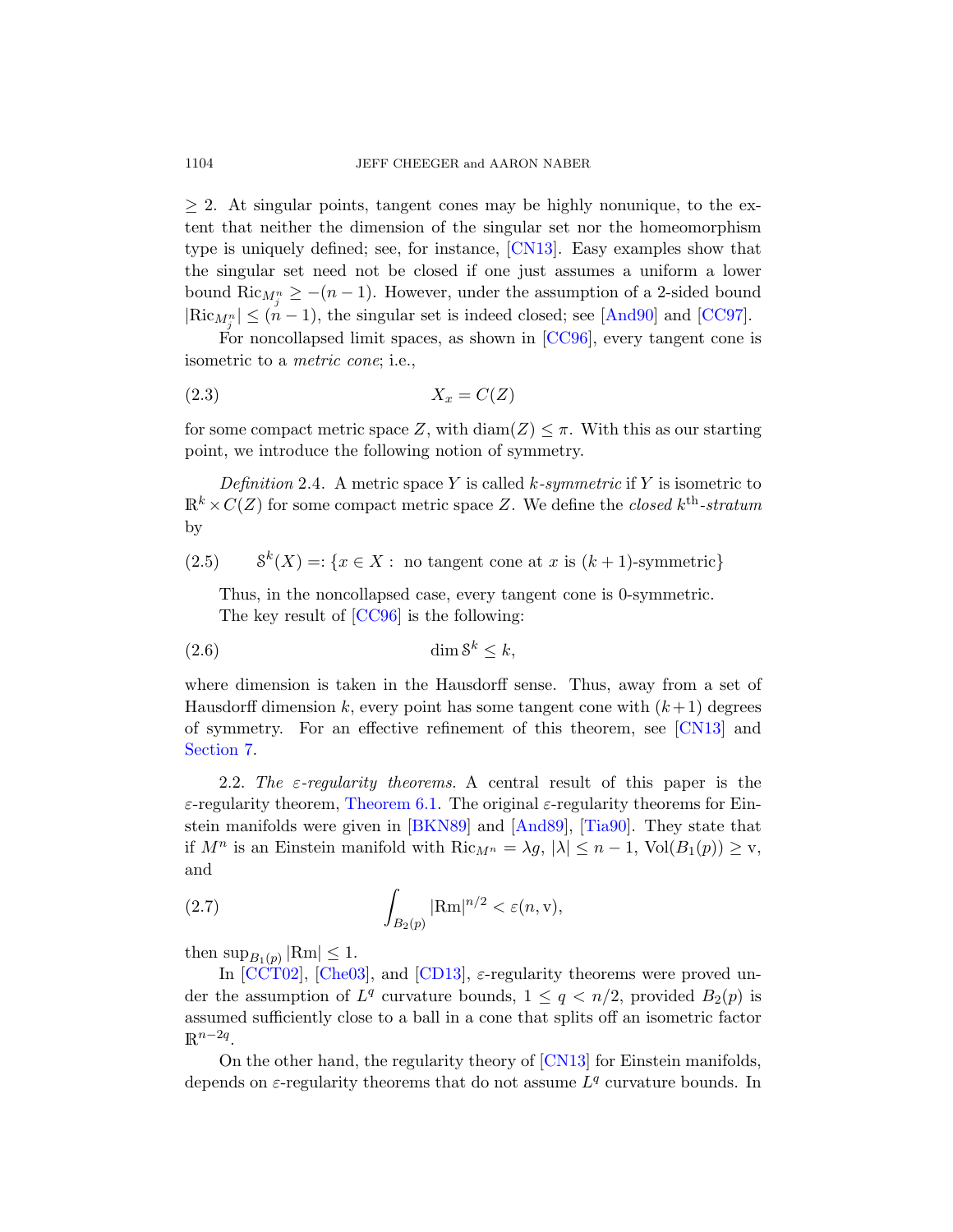particular, it follows from the work of  $[And90]$  that there exists  $\varepsilon(n) > 0$  such that if  $|\text{Ric}_{M} n| \leq \varepsilon(n)$  and if

(2.8) 
$$
d_{GH}(B_2(p), B_2(0^n)) < \varepsilon(n),
$$

where  $B_2(0^n) \subseteq \mathbb{R}^n$ , then  $|\text{Rm}| \leq 1$  on  $B_1(p)$ .

This result can be extended in several directions. In order to state the extension in full generality, we first recall the notion of the harmonic radius.

Definition 2.9. For  $x \in X$ , we define the harmonic radius  $r_h(x)$  so that  $r_h(x) = 0$  if no neighborhood of x is a Riemannian manifold. Otherwise, we define  $r_h(x)$  to be the largest  $r > 0$  such that there exists a mapping  $\Phi: B_r(0^n) \to X$  such that

- (1)  $\Phi(0) = x$  with  $\Phi$  is a diffeomorphism onto its image;
- (2)  $\Delta_g x^{\ell} = 0$ , where  $x^{\ell}$  are the coordinate functions and  $\Delta_g$  is the Laplace Beltrami operator;
- (3) if  $g_{ij} = \Phi^* g$  is the pullback metric, then

$$
(2.10) \t\t ||g_{ij} - \delta_{ij}||_{C^{0}(B_{r}(0^{n}))} + r||\partial_{k}g_{ij}||_{C^{0}(B_{r}(0^{n}))} \leq 10^{-3}.
$$

<span id="page-12-0"></span>We call a mapping  $\Phi: B_r(0^n) \to X$  as above a harmonic coordinate system. Harmonic coordinates have an abundance of good properties when [it com](#page-70-1)es [to reg](#page-70-4)ularity issues; see the book [Pet98] for a nice introduction. In particular, if the Ricci curvature is uniformly bounded, then in harmonic coordinates, the metric,  $g_{ij}$  has a priori  $C^{1,\alpha} \cap W^{2,q}$ -bounds for all  $\alpha < 1$ and  $q < \infty$ . If, in addition, there is a bound on  $|\nabla \text{Ric}_{M} n|$ , then in harmonic coordinates,  $g_{ij}$  has  $C^{2,\alpha}$ -bounds for all  $\alpha < 1$ .

The primary theorem we wish to review in this subsection is the following

THEOREM 2.11 ([And90], [CC96]). There exists  $\varepsilon(n, v) > 0$  such that if  $M^n$  satisfies  $|\text{Ric}_{M^n}| \leq \varepsilon$ ,  $\text{Vol}(B_1(p)) > v > 0$ , and

(2.12)  $d_{GH}(B_2(p), B_2(0)) < \varepsilon(n),$ 

w[h](#page-49-0)ere  $0 \in \mathbb{R}^{n-1} \times C(Z)$ , then the harmonic radius  $r_h(p)$  satisfies

$$
(2.13) \t\t\t r_h(p) \ge 1.
$$

If  $M^n$  is further assumed to be Ei[nstein](#page-48-1), then the regularity scale  $r_p$  satisfies  $r_p \geq 1$ .

By the results of the previous subsection, it is possible to find balls satisfying the above constraint off a subset of Hausdorff codimension 2. Moreover, when combined with the quantitative stratification of  $\lfloor CN13 \rfloor$ , see also Section 7, this  $\varepsilon$ -regularity theorem leads to a priori  $L^p$ -bounds on the curvature. The primary result of the present paper can be viewed as Theorem 6.1, which states that the conclusions of Theorem 2.11 continue to hold if  $\mathbb{R}^{n-1}$  is replaced by  $0 \in \mathbb{R}^{n-3} \times C(Z)$ .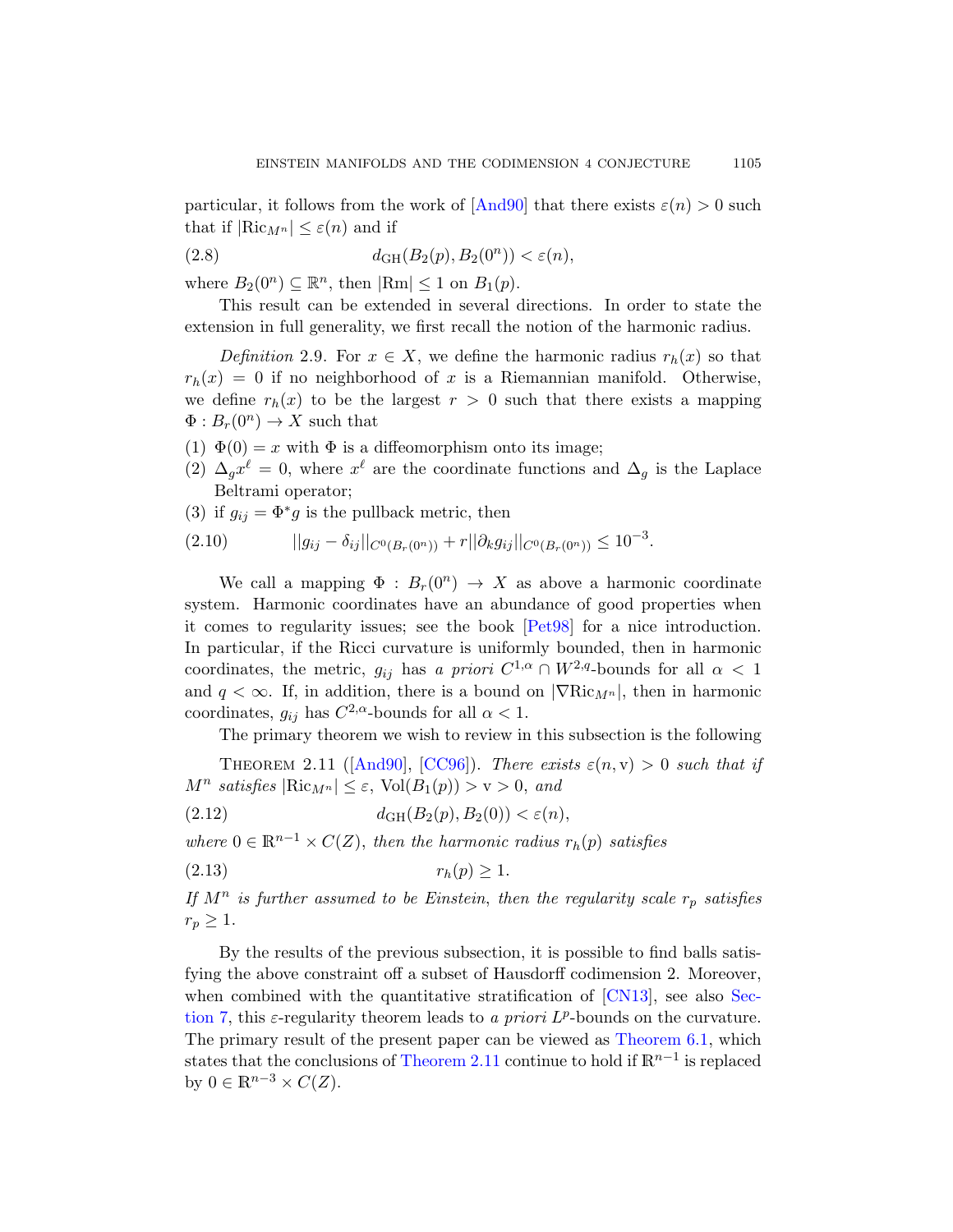2.3. Examples. In this subsection, we indicate some simple examples that play an important role in guiding the results of this paper.

*Example* 2.14 (The Cone Space  $\mathbb{R}^{n-2} \times C(S^1_\beta)$ ). The main result of this paper, Theorem 1.4, states that  $\mathbb{R}^{n-2} \times C(S^1_\beta)$ , with  $\beta < 2\pi$ , is not the noncollapsed Gromov-Hausdorff limit of a sequence of manifolds with bounded Ricci curvature. However, it is clear that this space is the Gromov-Hausdorff limit of a sequence of noncollapsed manifolds with a uniform lower Ricci curvature bound. Indeed, by rounding off  $C(S^1_\beta)$ , we see that  $\mathbb{R}^{n-2} \times C(S^1_\beta)$  can appear as a noncollapsed limit of manifolds with nonnegative sectional curvature.

In this example, let us just consider the 2-dimensional cone  $C(S^1_\beta)$  with  $\beta < 2\pi$ . Regard  $S^1_\beta$  as  $0 \leq \theta \leq 2\pi$ , with the end points identified. Then the Laplacian on  $S^1_\beta$  is  $(\frac{2\pi}{\beta})^2 \cdot \frac{\partial^2}{\partial \theta^2}$ . The eigenfunctions are of the form  $e^{ik\theta}$ , where  $k$  is an integer. Written in polar coordinates, a basis for the bounded harmonic functions on  $C(S_{\beta}^1)$  is  $\{r^{\frac{2\pi}{\beta}|k|} \cdot e^{ik\theta}\}$ . In particular, we see from this that if  $\beta < 2\pi$ , then  $|\nabla (r^{\frac{2\pi}{\beta}|k|} \cdot e^{ik\theta})| \to 0$  as  $r \to 0$ . As a consequence, every bounded harmonic function has vanishing gradient at the vertex, which is a set of positive  $(n-2)$ -dimensional Hausdorff measure. By considering examples with more vertices, we can construct limit spaces where bounded harmonic functions h must have vanishing gradient on bounded subsets sets of arbitrarily large, or even infinite,  $(n-2)$ -dimensional Hausdorff measure. This set can even be taken to be dense.

Example 2.15 (The Eguchi-Hanson manifold). The Eguchi-Hanson metric g is a complete Ricci flat metric on the cotangent bundle of  $S^2$ , which at infinity becomes rapidly asymptotic to the metric cone on RP(3) or equivalently to  $\mathbb{R}^4/\mathbb{Z}_2$ , where  $\mathbb{Z}_2$  acts on  $\mathbb{R}^4$  [by](#page-70-7)  $x \to -x$ . When the metric g is scaled down by  $g \to r^2 g$ , with  $r \to 0$ , one obtains a family of Ricci flat manifolds whose Gromov-Hausdorff limit is  $C(\mathbb{RP}(3)) = \mathbb{R}^4/\mathbb{Z}_2$ . This is the simplest example that shows that even under the assumption of Ricci flatness and noncollapsing, Gromov-Hausdorff limit spaces can contain codimension 4 singularities.

*Example* 2.16 (Infinitely many topological types in dimension 4). Let  $T^3$ denote a flat 3-torus. According to Anderson [And92], there is a collapsing sequence of manifolds  $(M_j^4, d_j) \stackrel{d_{GH}}{\longrightarrow} T^3$  satisfying

(2.17) 
$$
\begin{aligned}\n\text{diam}(M_j^4) &\le 1, \\
|\text{Ric}_{M_j^n}| &\le \varepsilon_j \to 0, \\
\text{Vol}(M_j^4) &\to 0, \\
b_2(M_j^4) &\to \infty,\n\end{aligned}
$$

<span id="page-13-0"></span>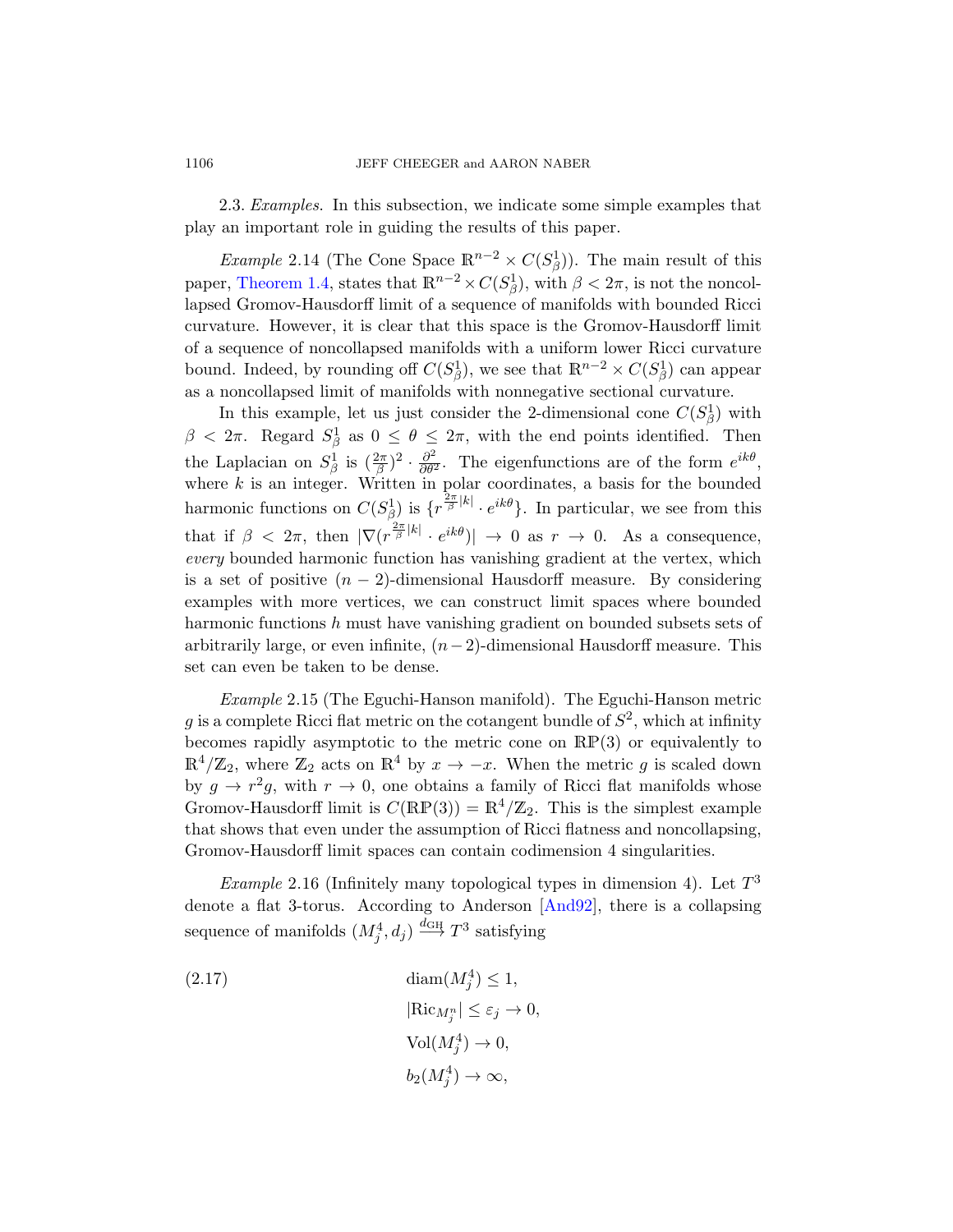<span id="page-14-0"></span>where  $b_2(M_j^4)$  denotes the second Be[tti number of](#page-8-1)  $M_j^4$ . In particular, Theorem 1.12, the finiteness theorem in dimension [4, does](#page-7-0) not extend to the case in which the lower volume bound is dropped.

## 3. Proof of the Transformation Theorem

In this section we prove t[he Transforma](#page-13-0)tion Theorem (Theorem 1.32), which is the main technical tool in the proof of the Slicing Theorem (Theorem 1.23). As motivation, let us mention the following. Given  $\varepsilon, \eta > 0$  and a  $\delta(\varepsilon, \eta)$ -splitting map  $u : B_2(p) \to \mathbb{R}^k$ , one can use a weighted maximal function estimate for  $|\nabla^2 u|$  to conclude there exists a set B with small  $(n-2+\eta)$ -content, such that for each  $x \notin B$  and every  $0 < r < 1$ , the restriction  $u : B_r(x) \to \mathbb{R}^k$ is an  $\varepsilon$ -splitting map. However, as we have observed in Example 2.14, we cannot take  $\eta = 0$ , since  $|\nabla u|$  can vanish on a set of large  $(n-2)$ -content. For purposes of proving the Slicing Theorem, this set is too large.

Suppose instead that we consider the collection of balls  $B_r(x)$  such that for no lower triangular matrix  $A \in GL(n-2)$  with positive diagonal entries is  $A \circ u$  an  $\varepsilon$ -splitting map on  $B_r(x)$ . Though we cannot show that this set has small  $(n-2)$ -content, we will prove that its image under u has small  $(n-2)$ dimensional measure. This will be what is required for the Slicing Theorem.

<span id="page-14-1"></span>For the case of a single function,  $k = 1$ , the basic idea can be explained as follows. In order to obtain an  $\varepsilon$ -splitting function on  $B_r(x)$ , it is not necessary that the Hessian of  $u$  is small and the gradient is close to 1. Rather, we need only that the He[ssian](#page-14-1) of u is small relativ[e to the gradi](#page-6-0)ent. That is, for  $\varepsilon > 0$ ,  $0 < r \leq 1$ , consider the condition

(3.1) 
$$
r \int_{B_{2r}(x)} |\nabla^2 u| \le \delta(\varepsilon) \cdot \int_{B_{2r}(x)} |\nabla u|.
$$

Now if  $f_{B_{2r}(x)} |\nabla u|$  is very small, then the restricted map  $u : B_r(x) \to \mathbb{R}$  will not define a splitting map. However, if  $(3.1)$  holds, we may simply rescale u so that  $f_{B_{2r}(x)} |\nabla u| = 1$ , in which case arguments as in the proof of Lemma 1.21 [tell us](#page-8-0) that after such a rescaling,  $u : B_r(x) \to \mathbb{R}$  becomes an  $\varepsilon$ -splitting map.

To control the collection of balls that do not satisfy the inequality (3.1), we start with what is essentially  $(1.27)$ :

$$
\int_{B_{3/2}(p)}\frac{|\nabla^2 u|^2}{|\nabla u|}<\delta^2.
$$

By arguing as in Section 1.2, this enables us to control the set of balls  $B_{2r}(x)$ that do not satisfy

(3.2) 
$$
r^{2} \int_{B_{2r}(x)} \frac{|\nabla^{2} u|^{2}}{|\nabla u|} < \delta \int_{B_{2r}(x)} |\nabla u|
$$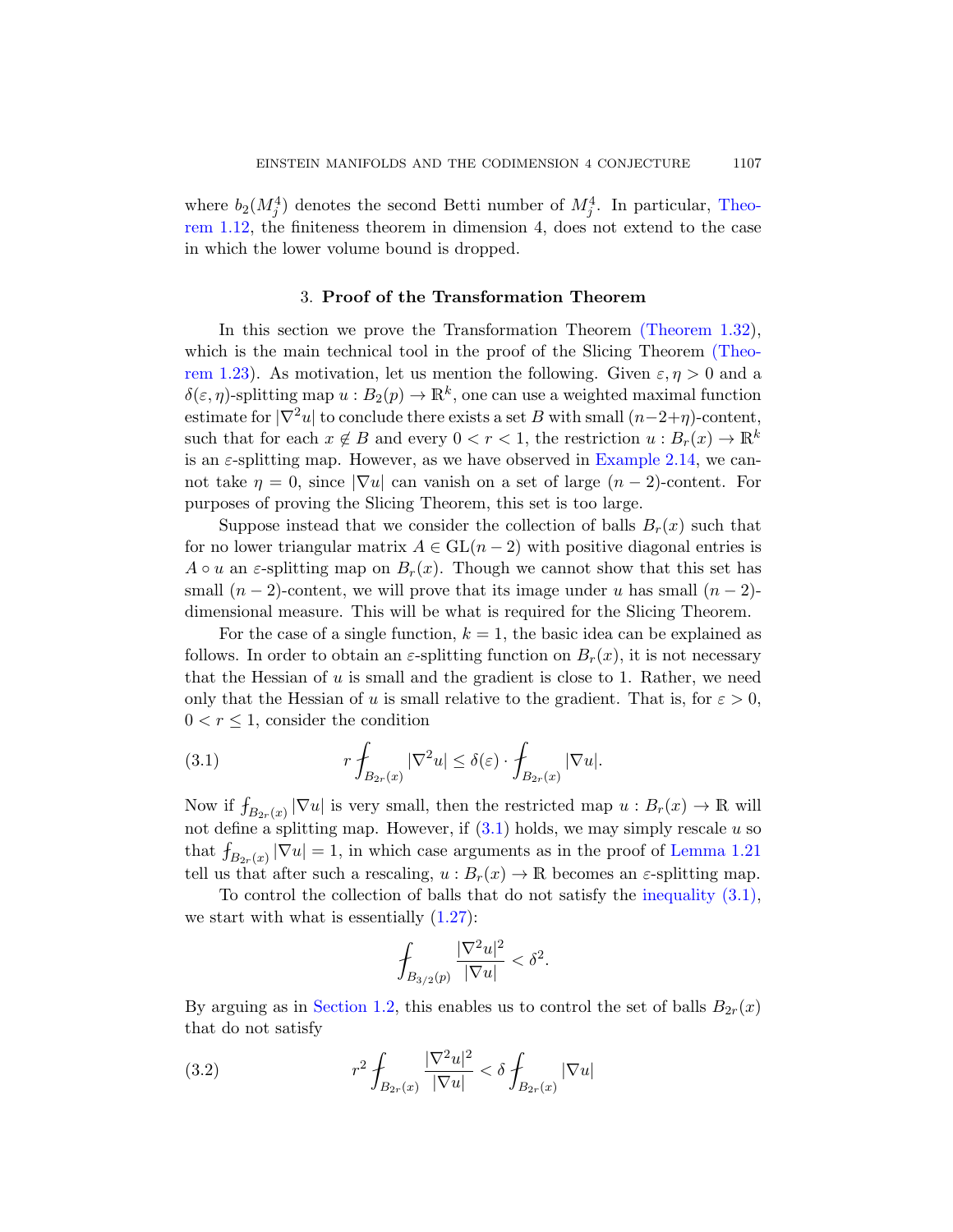and, in particular, to show that the image under  $u$  of this collection of balls has small  $(n-2)$ -dimensional measur[e. O](#page-14-1)n the other hand,  $(3.2)$  implies  $(3.1)$ , since

$$
(3.3) \t r \int_{B_{2r}(x)} |\nabla^2 u| \le \left( r^2 \int_{B_{2r}(x)} \frac{|\nabla^2 u|^2}{|\nabla u|} \right)^{1/2} \cdot \left( \int_{B_{2r}(x)} |\nabla u| \right)^{1/2} \le \delta^{1/2} \int_{B_{2r}(x)} |\nabla u|.
$$

<span id="page-15-0"></span>For the case  $k > 1$ , serious new issues arise. [For on](#page-8-2)e thing, even if on some ball  $B_r(x)$  the individual gradients,  $\nabla u^1, \ldots, \nabla u^{n-2}$ , satisfy  $(3.1)$  and we then normalize them to have  $L^2$  norm 1, it still might be the case that in the  $L^2$ sense, this normalized collection looks close to being linearly dependent. Then u would still be far from defining an  $\varepsilon$ -splitting map. This issue is related to the fact that for  $\ell > 1$ , the distributional Laplacian  $\Delta |\omega^{\ell}|$  may have a singular part. [Additio](#page-70-4)nally, for  $k > 1$ , we are unable to obtain a precise analog of  $(1.27)$ , which was the tool for handling the case  $k = 1$ . Instead, we have to proceed on the basis of  $(1.28)$ , the bound on the normalized mass of the distributional Laplacian  $\Delta |\omega^{\ell}|$ . These points make the proof of the Transformation Theorem in the general case substantially more difficult.

<span id="page-15-3"></span><span id="page-15-2"></span>3.1. Higher order estimates. We begin by recalling the existence of a good cutoff function. According to [CC96], if Ric $_{M^n} \geq -\delta$ , then for any  $B_r(x) \subset M^n$ with  $0 < r \leq 1$ , there exists a cutoff function, with  $0 \leq \varphi \leq 1$ , such that

(3.4) 
$$
\varphi(x) \equiv 1 \text{ if } x \in B_{9r/5}(x),
$$

$$
\text{supp}\,\varphi \subset B_{2r}(x),
$$

and such that

(3.5) 
$$
r|\nabla \varphi| \le C(n),
$$

$$
r^2|\Delta \varphi| \le C(n).
$$

In preparation for proving part (2) of Theorem 1.26, we state a general lemma on distributional Laplacians.

<span id="page-15-1"></span>Let  $w$  be a smooth section of a Riemannian vector bundle with orthogonal connection over  $B_2(p)$ . Let  $\Delta w$  denote the rough Laplacian of w. Note that |w| is a Lipschitz function that is smooth off of the set  $Z_{|w|} =: \{x \mid |w|(x) = 0\}.$ We put

(3.6) 
$$
U_r = \{x : |w|(x) \le r\}.
$$

LEMMA 3.7. The distributional Laplacian  $\Delta |w|$  is a locally finite Borel measure  $\mu = \mu_{\rm ac} + \mu_{\rm sing}$ . The measure  $\mu$  is absolutely continuous on  $B_2(p)\backslash Z_{|w|}$ , with density

(3.8) 
$$
\mu_{ac} = \frac{\langle \Delta w, w \rangle}{|w|} + \frac{|\nabla w|^2 - |\nabla |w||^2}{|w|}.
$$

<span id="page-15-4"></span>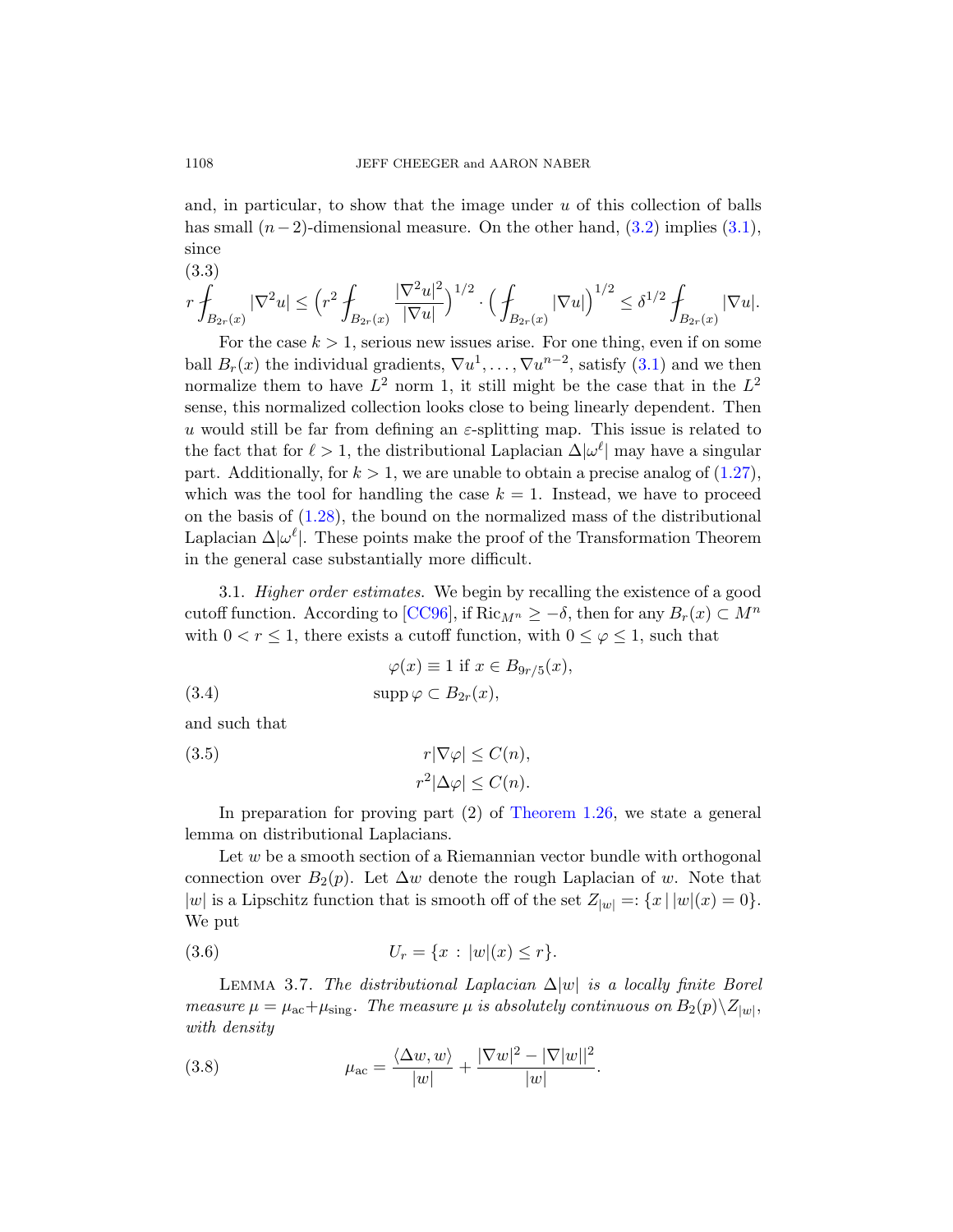The singular part  $\mu_{sing}$  is a nonnegative locally finite Borel measure supported on  $B_2(p) \cap \partial Z_{|w|}$ . There exists  $r_j \to 0$  such that for any nonnegative continuous function  $\varphi$ , with supp  $\varphi \subset B_2(p)$ , we have

(3.9) 
$$
\mu_{\text{sing}}(\varphi) = \lim_{r_i \to 0} \int_{B_2(p) \cap \partial U_{r_i}} \varphi \cdot |\nabla |w|| \ge 0.
$$

If, in addition,  $\text{Ric}_{M^n} \geq -(n-1)\kappa$ , then on each ball  $B_{2-s}(p)$ , the distributional Laplacian  $\Delta |w|$  satisfies the normalized mass bound

$$
(3.10)
$$
  

$$
\int_{B_{2-s}(p)} |\Delta|w| | \leq C(n,\kappa,s) \cdot \inf_{c} \int_{B_{2-s/2}(p)} ||w| - c - 2 \int_{B_{2-s/2}(p)} \frac{\langle \Delta w, w \rangle}{|w|},
$$

where  $\frac{\langle \Delta w, w \rangle_{-}}{|w|}$  =: min $\left(0, \frac{\langle \Delta w, w \rangle_{-}}{|w|}\right)$  $\frac{\langle w,w\rangle}{|w|}\Big).$ 

*Proof.* The computation of the absolutely continuous part  $(3.8)$  on  $B_2(p)\setminus$  $Z_{|w|}$  is standard. Before continuing, let us mention the following technical point. Fix  $2 > s > 0$ . Since on  $B_{2-s}(p)$ , |w| is Lipschtiz and

(3.11) 
$$
\nabla |w| = \frac{\langle \nabla w, w \rangle}{|w|} \quad (\text{on } B_{2-s}(p) \setminus Z_{|w|})
$$

has uniformly bounded norm  $|\nabla |w|| \leq |\nabla w|$ , we have by the coarea formula that as  $r \to 0$ ,

(3.12) 
$$
o(r) = \int_{B_{2-s}(p)\cap (U_r\setminus U_{r/2})} |\nabla|w| |
$$

$$
= \int_{r/2}^r \mathcal{H}^{n-1}(B_{2-s}\cap \partial U_t) dt,
$$

where  $\mathcal{H}^{n-1}$  denotes  $(n-1)$ -dimensional Hausdorff measure. By combining this with Sard's theorem it follows, in particular, that there exist decreasing sequences  $r_i \searrow 0$  such that for any  $2 > s > 0$ , we have that  $B_{2-s}(p) \cap \partial U_{r_i}$  is smooth and

(3.13) 
$$
\lim_{r_i \to 0} r_i \cdot \mathcal{H}^{n-1}(B_{2-s}(p) \cap \partial U_{r_i}) = 0.
$$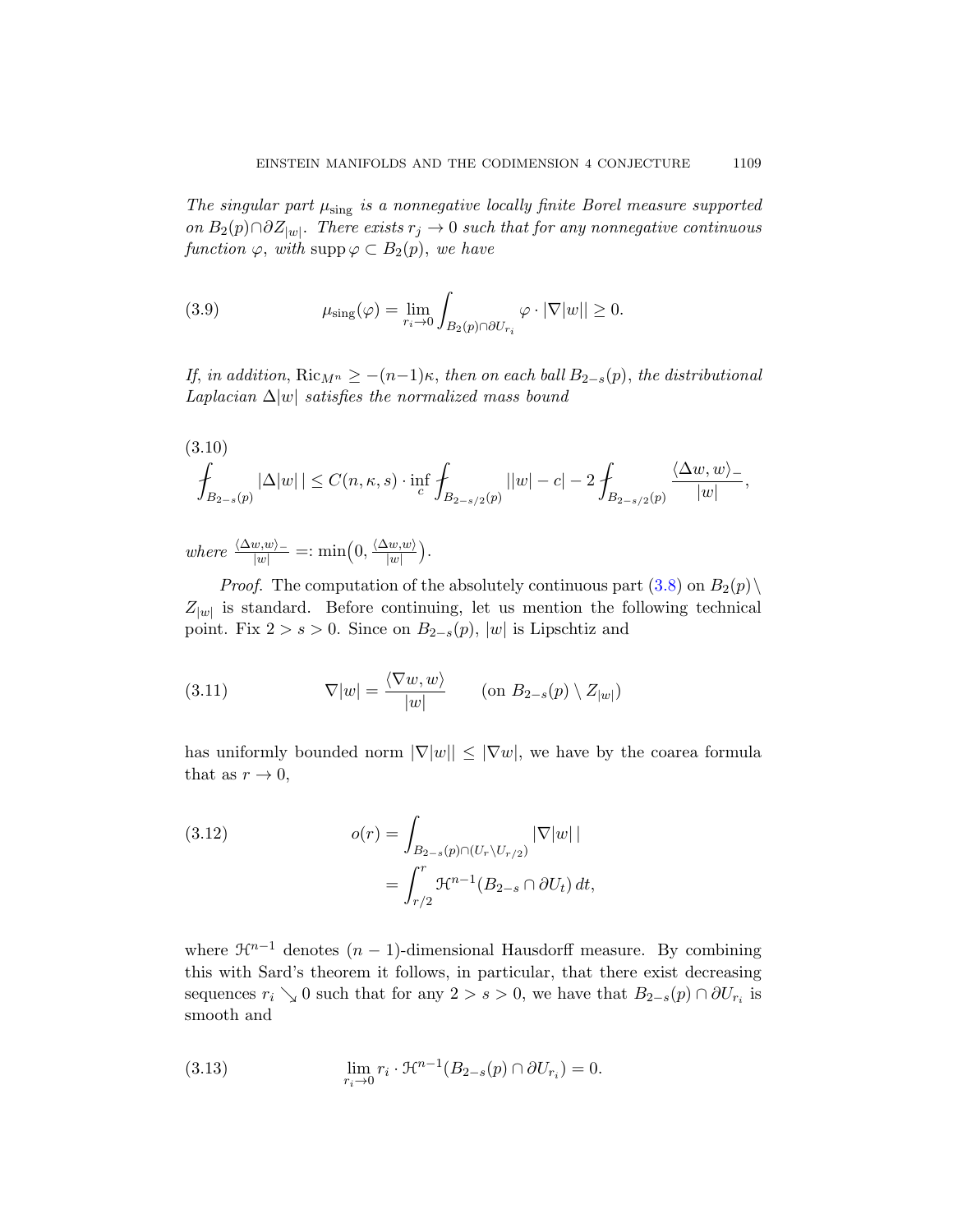Let  $\varphi \geq 0$  denote a smooth function with supp  $\varphi \subset B_2(p)$ , and let  $r_i \searrow 0$ be as in  $(3.13)$ . Then for any constant c, we have

$$
(3.14) \int_{B_2(p)} \Delta \varphi \cdot (|w| - c) = \lim_{r_i \to 0} \int_{B_2(p) \setminus U_{r_i}} \Delta \varphi \cdot |w|
$$
  
\n
$$
= \lim_{r_i \to 0} \int_{B_2(p) \setminus U_{r_i}} \varphi \cdot \Delta |w|
$$
  
\n
$$
+ \lim_{r_i \to 0} \int_{B_2(p) \cap \partial U_{r_i}} \varphi \cdot N(|w|) - \lim_{r_i \to 0} \int_{B_2(p) \cap \partial U_{r_i}} N(\varphi) \cdot r_i
$$
  
\n
$$
= \int_{B_2(p) \setminus Z_{|w|}} \varphi \cdot \Delta |w| + \lim_{r_i \to 0} \int_{B_R(p) \cap \partial U_{r_i}} \varphi \cdot N(|w|)
$$
  
\n
$$
= \int_{B_2(p) \setminus Z_{|w|}} \varphi \cdot \langle \Delta w, \frac{w}{|w|} \rangle
$$
  
\n
$$
+ \lim_{r_i \to 0} \int_{B_2(p) \setminus U_{r_i}} \varphi \cdot \frac{|\nabla w|^2 - |\nabla |w||^2}{|w|} + \lim_{r_i \to 0} \int_{B_2(p) \cap \partial U_{r_i}} \varphi \cdot |\nabla |w|,
$$

wherethe third term on the right-hand side of t[he sec](#page-17-0)ond line of  $(3.14)$  vanishes bec[ause o](#page-70-4)f  $(3.13)$ . Note that since w is smooth and the second and third integrands on the last line are nonnegative, it follows that all three limits on the last line exist.

For fixed i, each term on the last line above defines a Borel measure. To see that the weak limits of these measures define Borel measures that satisfy the mass bound in (3.10), we assume Ric<sub>Mn</sub>  $\geq -(n-1)\kappa$  and choose  $\varphi$  in (3.14) to be a cutoff function as in [CC96] with  $\varphi \equiv 1$  on  $B_{2-s}(p)$ , supp $\varphi \subset B_{2-s/2}(p)$ , and  $s|\nabla\varphi|, s^2|\Delta\varphi|\leq c(n,\kappa,s)$ . From the elementary fact that  $a-b\geq 0$  implies  $|a| \le a + 2b_-,$  where  $b_- =: \min(0, b)$ , we get the mass bound

$$
(3.15) \qquad \min_{c} \int_{B_{2-s/2}(p)} |\Delta \varphi| \cdot |(|w|-c)| - 2 \int_{B_{2-s/2}(p)} \varphi \cdot \frac{\langle \Delta w, w \rangle_{-}}{|w|}
$$

$$
\geq \int_{B_{2-s}(p) \setminus Z_{|w|}} |\Delta |w|| + \lim_{r_i \to 0} \int_{B_{2-s}(p) \cap \partial U_{r_i}} |\nabla |w||,
$$

which suffices to complete the proof.  $\Box$ 

Remark 3.16. Note that for the proof of the mass bound in Lemma 3.7, on which the mass bound in Theorem 1.26 is based, it is crucial that the singular term has the correct sign:  $\int_{B_2(p)\cap \partial U_{r_i}} \varphi \cdot |\nabla |\omega|| \geq 0$ , where  $\varphi \geq 0$ .

Now we can finish the proof of Theorem 1.26. First, we recall the following statement.

For every  $\varepsilon > 0$ , there exists  $\delta(n, \varepsilon) > 0$  such that if  $\text{Ric}_{M^n} \geq -\delta$ , with  $u : B_2(p) \to \mathbb{R}^k$  a  $\delta$ -splitting map, then the following hold:

<span id="page-17-0"></span>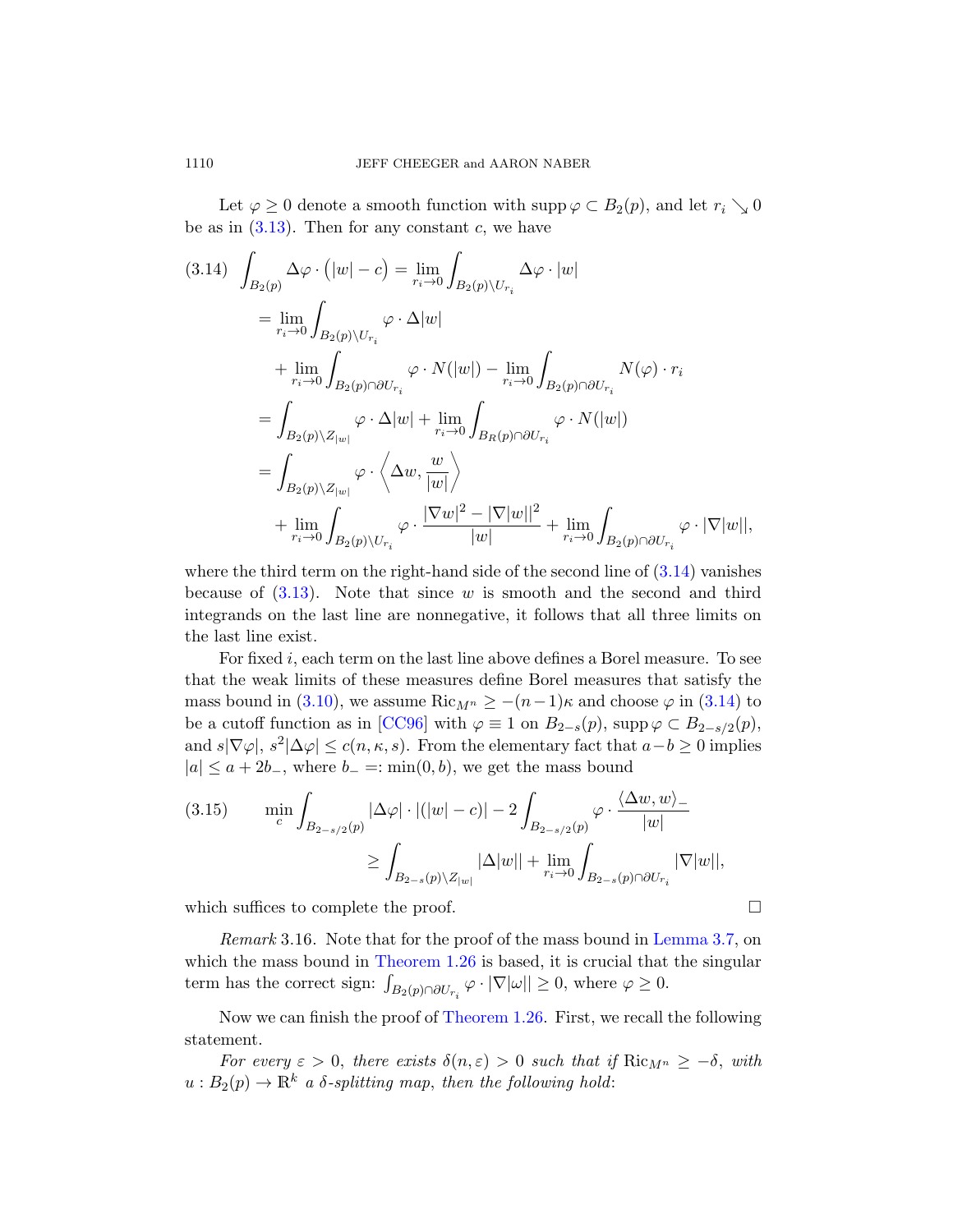(1) There exists  $\alpha(n) > 0$  such that for each  $1 \le a \le k$ ,

<span id="page-18-2"></span>
$$
\int_{B_{3/2}(p)} \frac{|\nabla^2 u^a|^2}{|\nabla u^a|^{1+\alpha}} < \varepsilon.
$$

(2) Let  $\omega^{\ell} \equiv du^1 \wedge \cdots \wedge du^{\ell}, 1 \leq \ell \leq k$ . The Laplacians  $\Delta |\omega^{\ell}|$ , taken in the [d](#page-8-4)istributional sense, are B[or](#page-18-0)el measures with singular part a locally finite nonnegative Borel measure supported on  $\partial Z_{|\omega^{\ell}|}$ . For  $\ell = 1$ , the singular part vanishes. The normalized mass of  $\Delta |\omega^{\ell}|$  satisfies

<span id="page-18-1"></span>(3.18) 
$$
\int_{B_{3/2}(p)} |\Delta| \omega^{\ell}|| < \varepsilon.
$$

*Proof of Theorem* 1.26. We begin by proving  $(1)$ .<sup>3</sup> The main observation isthat for all  $0 \leq \alpha < 1$ , we have t[hat the](#page-71-3) distributional Laplacian  $\Delta |\nabla u|^{1-\alpha}$ satisfies

$$
(3.19) \qquad \Delta |\nabla u|^{1-\alpha} = (1-\alpha) \frac{\left( |\nabla^2 u|^2 - (1+\alpha)|\nabla |\nabla u||^2 + \text{Ric}(\nabla u, \nabla u) \right)}{|\nabla u|^{1+\alpha}}.
$$

In particular, unlike for  $\omega^{\ell}$  with  $\ell > 1$ , there is no possibility of a singular contribution. The proof of this is similar to arguments in [Don92], but for the sake of convenience, we will outline it here. There are two key facts that play a role in the vanishing of the singular part of  $\Delta |\nabla u|$ :

- (a) [The](#page-71-4) critical set  $Z_{|\nabla u|}$  has Hausdorff dimension  $\leq n-2$ .
- (b) u vanishes to finite order at each point of  $x \in Z_{|\nabla u|}$ . That is, u has a leading order Taylor expansion at x of degree  $k_x \geq 1$ , with  $k_x$  uniformly bounded on compact subsets.

The previous two properties are standard. They follow by working in a sufficiently smooth coordi[nate](#page-18-1) chart and using the monotonicity of the frequency; see [HL], [CNV15], and [NV14]. Note that the frequency is not monotone until one restricts to a sufficiently regular coordinate chart. Since in our situation there is no *a priori* estimate on the size of such a coordinate chart, although there is finite vanishing order at each point, there is no a priori estimate on the [size of the](#page-15-1) vanishing order.

<span id="page-18-0"></span>Now let us finish outlining the proof of  $(3.19)$ . Let  $\varphi$  be a smooth function with support contained in  $B_2(p)$ . Put  $S_r(\cdot) = \partial T_r(\cdot)$ . Now  $Z_{|\nabla u|}$  is a closed set that satisfies the Hausdorff dimension estimate of (a). While this

<sup>&</sup>lt;sup>3</sup>We remind the reader that in our subsequent applications, we encounter only the case  $\alpha = 0$ . Moreover, in view of Lemma 3.7, our subsequent arguments would go through even without knowing that the singular part of  $\Delta|\nabla u|$  is absent. However, for the sake of completeness, we start by considering all  $0 \leq \alpha < 1$  and then specialize to the case  $0 \leq \alpha < \frac{1}{n-1}$ , in which we can give an effective estimate.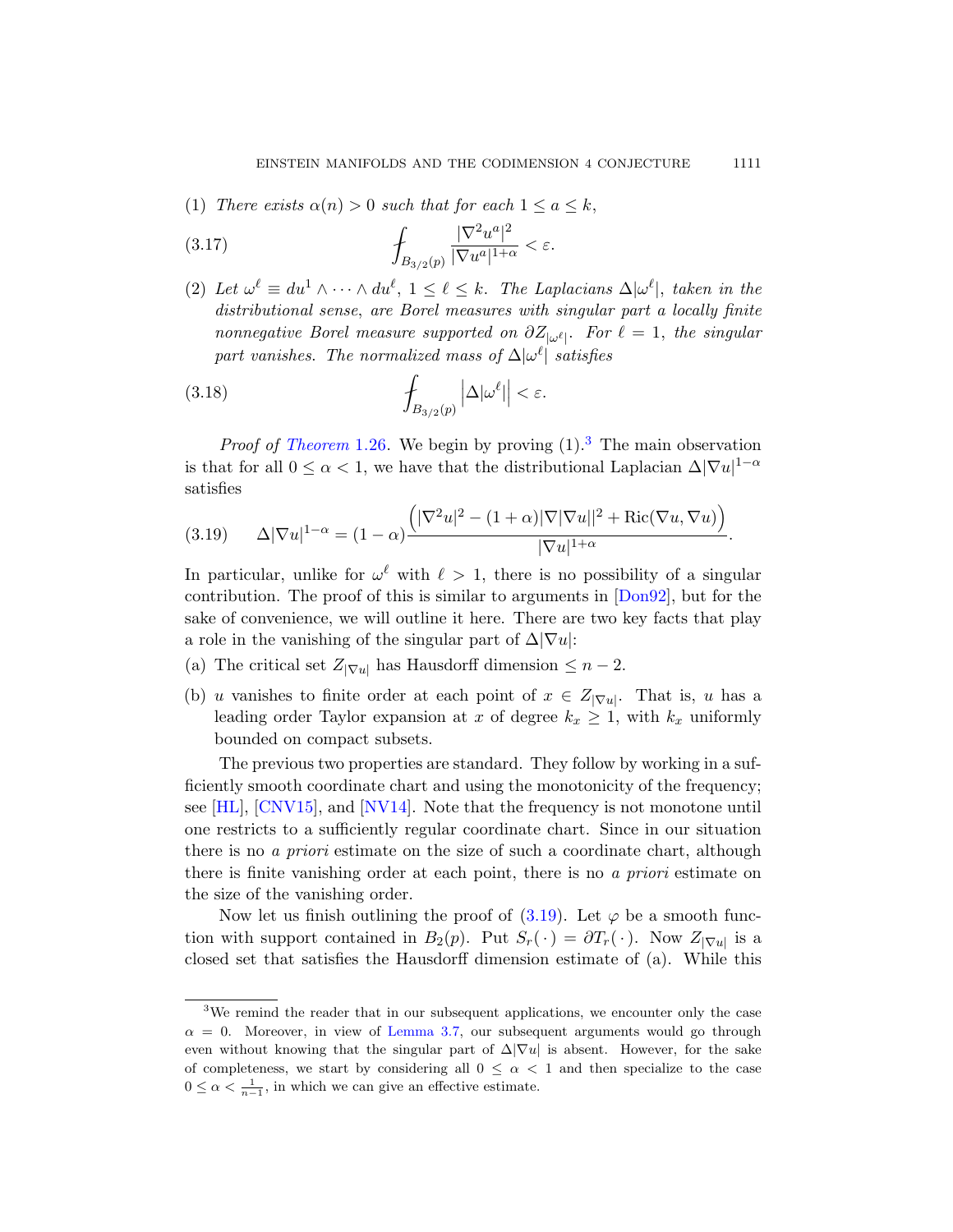is sufficient, to simplify the argument we use [CNV15] and [NV14] to see that the following Minkowski estimate holds:

(3.20) 
$$
\text{Vol}(S_r(Z_{|\nabla u|} \cap \text{supp}\,\varphi)) < Cr.
$$

Then we compute

(3.21)

$$
\int_{B_2(p)} \Delta \varphi \cdot |\nabla u|^{1-\alpha} = \lim_{r \to 0} \int_{B_2(p) \backslash T_r(Z_{|\nabla u|})} \Delta \varphi \cdot |\nabla u|^{1-\alpha}
$$
\n
$$
= -\lim_{r \to 0} \int_{B_2(p) \backslash T_r(Z_{|\nabla u|})} \langle \nabla \varphi, \nabla |\nabla u|^{1-\alpha} \rangle + \lim_{r \to 0} \int_{S_r(Z_{|\nabla u|})} N(\varphi) \cdot |\nabla u|^{1-\alpha},
$$
\n
$$
= -\lim_{r \to 0} \int_{B_2(p) \backslash T_r(Z_{|\nabla u|})} \langle \nabla \varphi, \nabla |\nabla u|^{1-\alpha} \rangle,
$$
\n
$$
= \lim_{r \to 0} \int_{B_2(p) \backslash T_r(Z_{|\nabla u|})} \varphi \cdot \Delta |\nabla u|^{1-\alpha}
$$
\n
$$
- \frac{(1-\alpha)}{2} \lim_{r \to 0} \int_{B_2(p) \cap S_r(Z_{|\nabla u|})} \varphi \cdot \frac{N(|\nabla u|^2)}{|\nabla u|^{1+\alpha}},
$$
\n
$$
= (1-\alpha) \int_{B_2(p) \backslash Z_{|\nabla u|}} \varphi \cdot \left( \frac{(|\nabla^2 u|^2 - (1+\alpha)|\nabla |\nabla u||^2 + \text{Ric}(\nabla u, \nabla u))}{|\nabla u|^{1+\alpha}} \right),
$$

where in dropping the last boundary term, we have used

$$
(3.22)
$$
  
\n
$$
\lim_{r \to 0} \int_{B_2(p) \cap S_r(Z_{|\nabla u|})} \varphi \cdot \frac{N(|\nabla u|^2)}{|\nabla u|^{1+\alpha}} = 2 \lim_{r \to 0} \int_{B_2(p) \cap S_r(Z_{|\nabla u|})} \varphi \cdot \frac{|\nabla |\nabla u||}{|\nabla u|^{\alpha}} \n\leq C \lim_{r \to 0} r^1 r_i^{-1+(1-\alpha)} = C \lim_{r \to 0} r^{1-\alpha} \to 0.
$$

For a related argument, see [Don92].

To finish the proof, observe that since  $trace(\nabla^2 u) = \Delta u = 0$ , it follows if  $\lambda_1, \ldots, \lambda_n$  are the eigenvalues of  $\nabla^2 u$ , then  $\sum \lambda_i = 0$ . In particular, if  $\lambda_n$  is the largest eigenvalue, then by the Schwarz inequality,

(3.23) 
$$
\lambda_1^2 + \dots + \lambda_n^2 \ge \frac{1}{n-1}(\lambda_1 + \dots + \lambda_{n-1})^2 + \lambda_n^2 \ge \frac{n}{n-1}\lambda_n^2.
$$

This leads to the improved Kato inequality

(3.24) 
$$
|\nabla^2 u(v)|^2 \le (1 - \frac{1}{n})|\nabla^2 u|^2,
$$

where v is any vector with  $|v| = 1$ .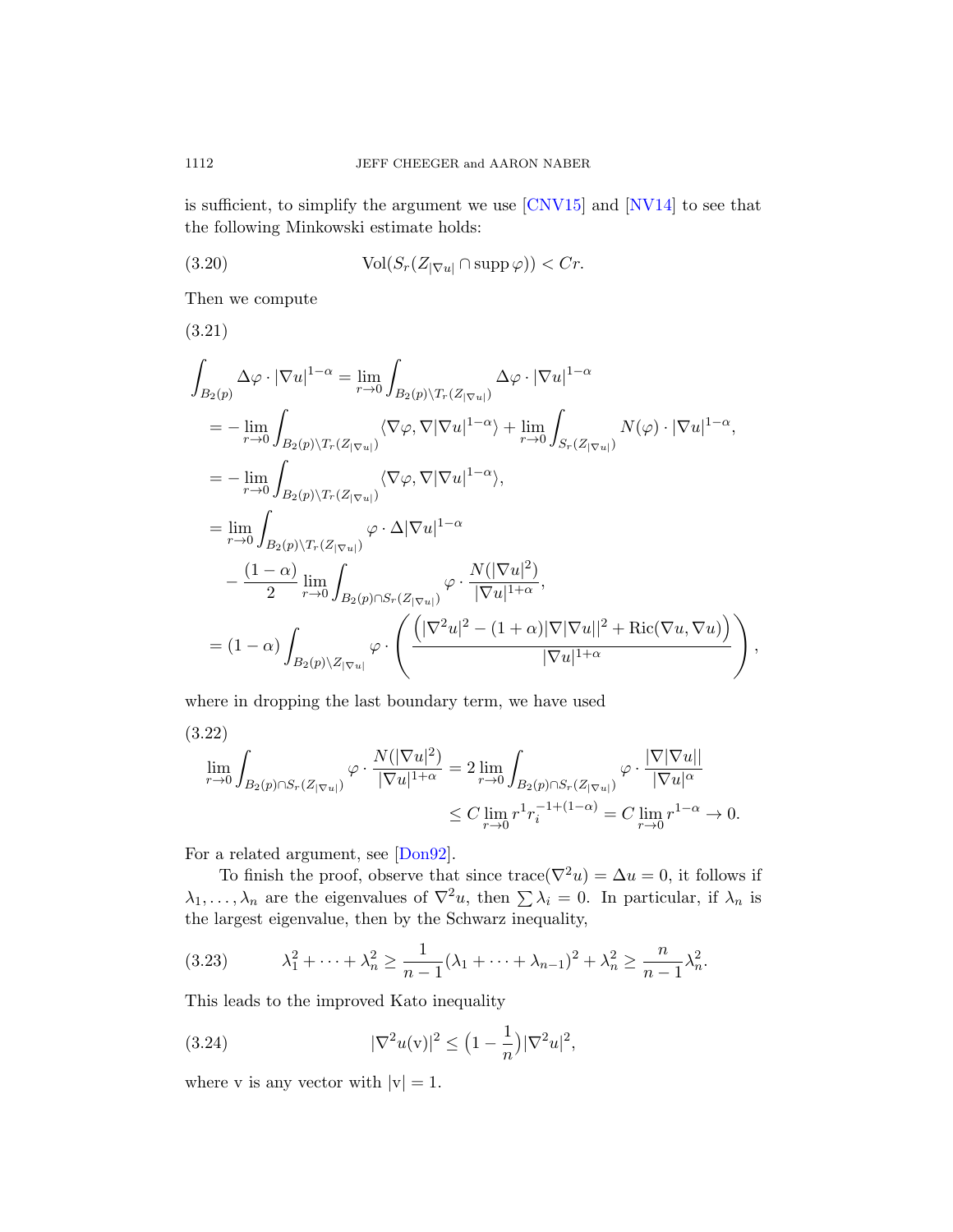Thus, if rewrite

(3.25) 
$$
|\nabla |\nabla u|| = \left|\nabla^2 u\left(\frac{\nabla u}{|\nabla u|}\right)\right|
$$

<span id="page-20-0"></span>and apply the improved Kato inequality and Ric $_{M^n} \geq -\delta$ , we get

(3.26) 
$$
\Delta |\nabla u|^{1-\alpha} \ge \frac{1-(n-1)\alpha}{n} \frac{|\nabla^2 u|^2}{|\nabla u|^{1+\alpha}} - (1-\alpha)\delta |\nabla u|^{1-\alpha},
$$

which gives [nont](#page-20-0)rivial information for any  $\alpha < \frac{1}{n-1}$ , which we now assume. Namely, we get the distributional inequality

(3.27) 
$$
\frac{|\nabla^2 u|^2}{|\nabla u|^{1+\alpha}} \leq C(n,\alpha) \Big( \Delta |\nabla u|^{1-\alpha} + \delta |\nabla u|^{1-\alpha} \Big).
$$

Finally let  $\varphi \geq 0$  be a smooth function as in (3.4), (3.5), with supp  $\varphi \subset$  $B_2(p), |\nabla \varphi|, |\Delta \varphi| \leq C(n).$ 

By multiplying both sides of  $(3.27)$  by  $\varphi$  and integrating we obtain

$$
(3.28) \qquad \int_{B_2(p)} \varphi \frac{|\nabla^2 u|^2}{|\nabla u|^{1+\alpha}} \le C(n,\alpha) \int_{B_2(p)} \left(\varphi \Delta |\nabla u|^{1-\alpha} + \varphi \delta |\nabla u|^{1-\alpha}\right),
$$
  

$$
\le C(n,\alpha) \int_{B_2(p)} \Delta \varphi \left(|\nabla u|^{1-\alpha} - \int_{B_2(p)} |\nabla u|^{1-\alpha}\right)
$$
  

$$
+ C(n,\alpha) \delta \int_{B_2(p)} |\nabla u|^{1-\alpha},
$$
  

$$
\le C(n,\alpha) \int_{B_2(p)} \left|\nabla u|^{1-\alpha} - \int_{B_2(p)} |\nabla u|^{1-\alpha}\right|
$$
  

$$
+ C(n,\alpha) \delta \int_{B_2(p)} |\nabla u|^{1-\alpha}.
$$

Now we use that if u is a harmonic  $\delta$ -splitting map, then  $|\nabla u|^{1-\alpha}$  is bounded and  $f_{B_2(p)}$  $\begin{array}{c} \begin{array}{c} \begin{array}{c} \end{array} \\ \begin{array}{c} \end{array} \end{array} \end{array}$  $|\nabla u|^{1-\alpha} - f_{B_2(p)} |\nabla u|^{1-\alpha}|$ is small. In particular, for  $\delta$ sufficiently small, we have

$$
(3.29) \qquad \int_{B_{3/2}(p)} \frac{|\nabla^2 u|^2}{|\nabla u|^{1+\alpha}} \le C(n) \int_{B_2(p)} \varphi \frac{|\nabla^2 u|^2}{|\nabla u|^{1+\alpha}} \n\le C(n,\alpha) \int_{B_2(p)} \left| |\nabla u|^{1-\alpha} - \int_{B_2(p)} |\nabla u|^{1-\alpha} \right| \n+ C(n,\alpha)\delta \int_{B_2(p)} |\nabla u|^{1-\alpha} \le \varepsilon,
$$

which proves  $(3.17)$ .

*Remark* 3.30. For  $0 \le \alpha < \frac{1}{n-1}$ , there is another way of seeing that (3.19) holds in the distributional sense, which uses only the fact that  $Z_{|\nabla u|} \cap \text{supp } \varphi$  has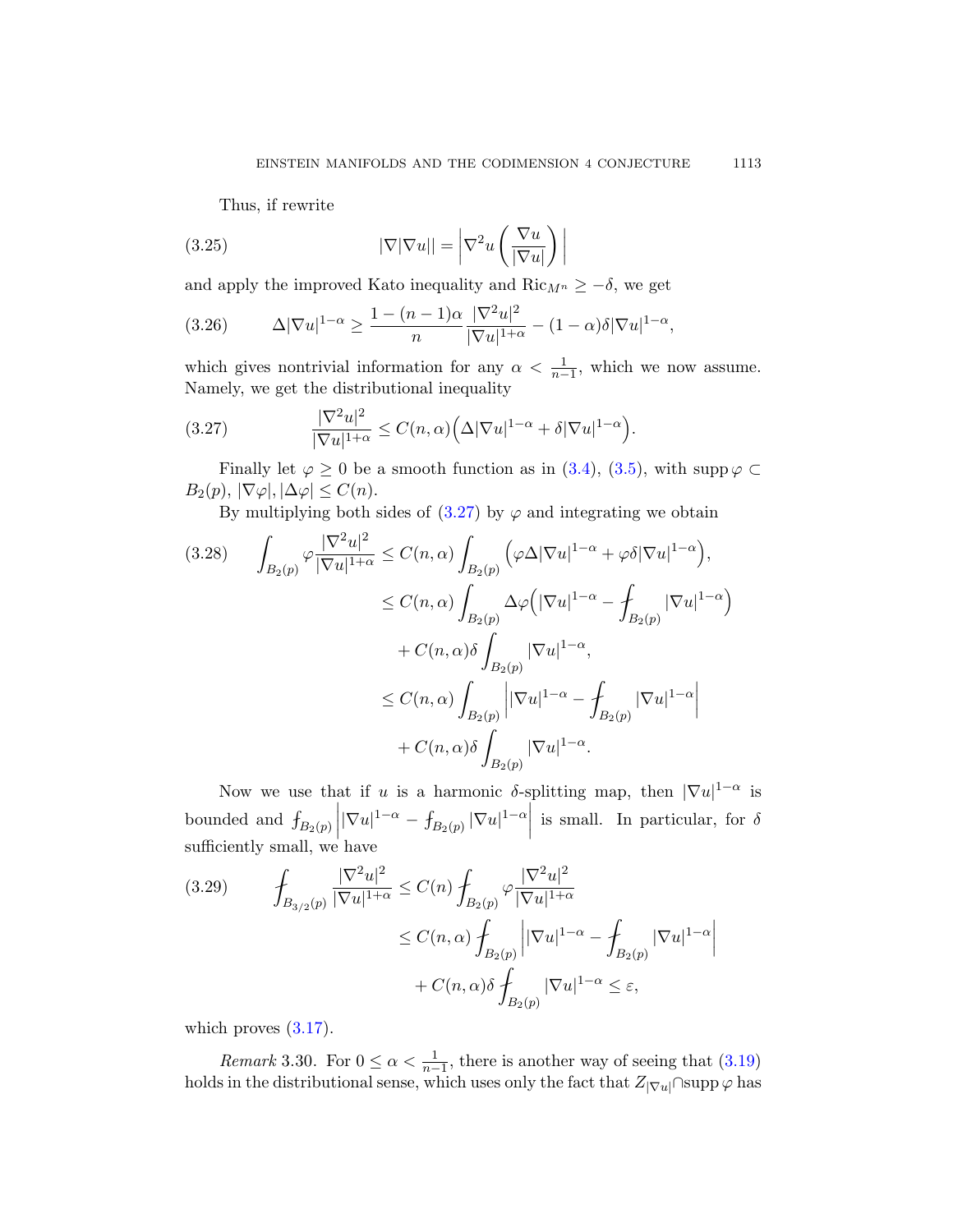Hausdorff dimension  $\leq n - \frac{n}{n-1}$  and the improved Kato inequality. From the Hausdorff dimension bound, it follows that there is a nondecreasing sequence of cuto[ff functio](#page-70-0)ns  $\psi_i$  converging pointwise to 1 on  $B_2(p)\setminus (Z_{|\nabla u|} \cap \text{supp }\varphi)$ , each of which vanishes in a neighborhood of  $Z_{|\nabla u|}$ , and such that  $|\nabla \psi_i|_{L^q} \to 0$  for all  $q < \frac{n}{n-1}$ . For the case  $\alpha = 0$ , the claim follows by applying the divergence t[he](#page-15-1)[orem](#page-18-2) [to th](#page-15-1)e vector fields  $\psi_i \nabla |\nabla u|$ , noting that  $|\nabla |\nabla u| | \in L^{\infty} \subset L^{q'}$  and using Hölder's inequality. For  $0 < \alpha < \frac{1}{n-1}$ , one uses an iterative version of the above argument. For additional details on this instance of the divergence theorem see, e.g., Section 2 of [Che03].

Next we prove (2). The vanishing of the singular part for  $\ell = 1$  is contained in part (1). By invoking Lemma 3.7, all that remains is to bound from below the term  $\langle \Delta \omega^\ell, \frac{\omega^\ell}{\omega^{\ell}} \rangle$  $\frac{\omega^c}{|\omega^c|}$  in (3.18). On  $B_2(p) \setminus Z_{|\omega^c|}$ , by Bochner's formula, we have

(3.31) 
$$
\Delta \omega^{\ell} = \sum_{a} du^{1} \wedge \cdots \text{Ric}(du^{a}) \wedge \cdots \wedge du^{\ell} + 2 \sum_{a \neq b,j} du^{1} \wedge \nabla_{j}(du^{a}) \wedge \cdots \wedge \nabla_{j}(du^{b}) \wedge \cdots \wedge du^{\ell},
$$

from which it follows that

(3.32) 
$$
\langle \Delta \omega^{\ell}, \frac{\omega^{\ell}}{|\omega^{\ell}|} \rangle_{-} \geq -C(n) \left( \delta + \sum_{a} |\nabla u^{j}|^{2} \right) |\omega^{\ell}|.
$$

Since u is a  $\delta$ -splitting map, by using  $(3.10)$  of Lemma 3.7, this suffices to complete the proof.  $\Box$ 

<span id="page-21-0"></span>*Remark* 3.33. A simple example of a harmonic map  $u : \mathbb{R}^n \to \mathbb{R}^k$ , for which [the distribution](#page-8-1)al Laplacian  $\Delta|\omega|$  has a singular part with positive mass, is furn[ished by the 2-fo](#page-7-0)rm  $dx \wedge d(x^2 - y^2) = -2y \cdot dx \wedge dy$  (which can be thought of as depending on  $(n-2)$  additional variables). We do not know whether an  $\varepsilon$ -splitting map with small  $\varepsilon$  can furnish such an example, though this seems within reason.

3.2. Proof of the Transformation Theorem. In this subsection we prove the Transformation Theorem (Theorem 1.32), which constitutes the technical heart of the Slicing Theorem (Theorem 1.23). We will assume for notational simplicity that  $M^n$  is complete, but it is an easy exercise to show that this may be weakened to the local assumption that  $B_4(p)$  has compact closure in  $M<sup>n</sup>$ . First we recall the definition of the singular scale:

Let  $u : B_2(p) \to \mathbb{R}^k$  be a harmonic function. For  $\delta > 0$ , let us define for  $x \in B_1(p)$  the singular scale  $s_x^{\delta} \geq 0$  as the infimum of all radii s such that for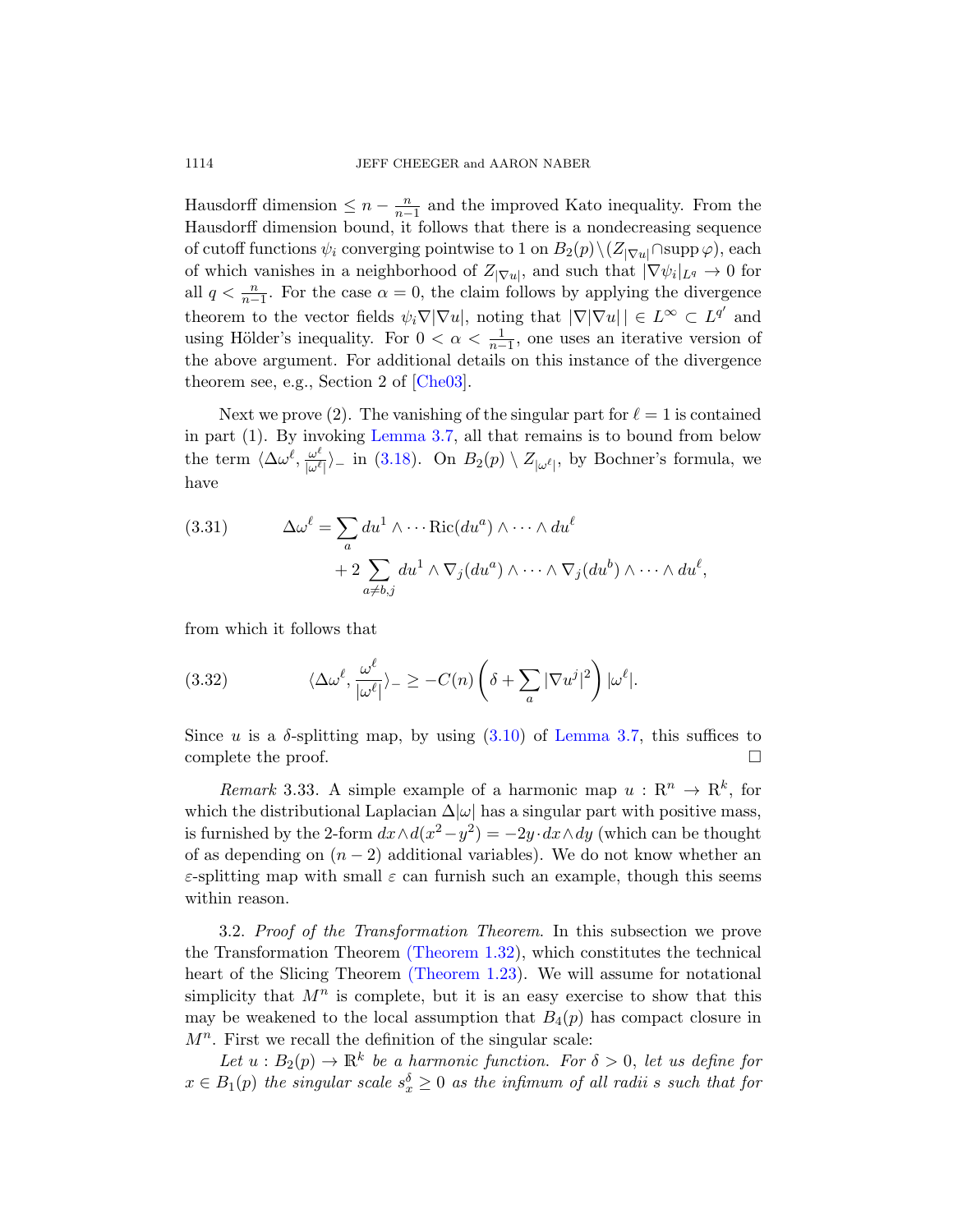all  $s < r < \frac{1}{2}$  and all  $1 \leq \ell \leq k$ , we have the estimate

$$
r^{2} \int_{B_{r}(x)} |\Delta|\omega^{\ell}|| \leq \delta \int_{B_{r}(x)} |\omega^{\ell}|,
$$

[wher](#page-8-1)e  $\omega^{\ell} = du^1 \wedge \cdots \wedge du^{\ell}$ .

Next recall that Theorem 1.32 states:

For every  $\varepsilon > 0$ , there exists  $\delta = \delta(n,\varepsilon) > 0$  such that if  $\text{Ric}_{M^n} \geq -\delta$ and  $u : B_2(p) \to \mathbb{R}^k$  is a harmonic  $\delta$ -splitting map, then for each  $x \in B_1(p)$ and  $r \geq s_x^{\delta}$ , there exists a lower triangular matrix  $A = A(x,r)$  with positive diagonal entries such that  $A \circ u : B_r(x) \to \mathbb{R}^k$  is a harmonic  $\varepsilon$ -splitting map.

<span id="page-22-0"></span>Proof of Theorem 1.32. The strategy will be a proof by induction. Thus, we will begin with the simplest case of  $k = 1$ . The following is a slightly more general form of the statement we wish to prove

LEMMA 3.34. Let  $u : B_{2r}(x) \to \mathbb{R}$  be a harmonic function with  $r \leq 1$ . Then for every  $\varepsilon > 0$ , there exists  $\delta(n, \varepsilon) > 0$  such that if  $\text{Ric}_{M^n} \ge -(n-1)\delta$ a[nd](#page-8-4)

(3.35) 
$$
r^2 \int_{B_{2r}(x)} |\Delta |\nabla u|| \leq \delta \int_{B_{2r}(x)} |\nabla u|,
$$

then for  $A = (\int_{B_r(x)} |\nabla u|)^{-1} > 0$ , we have that  $A \circ u : B_r(x) \to \mathbb{R}$  is an  $\varepsilon$ -splitting map.

[As in](#page-22-0) the proof of Theorem 1.26, the fact that  $u$  is harmonic leads to the improved Kato inequality,  $|\nabla |\nabla u|^a|^2 \leq \frac{n-1}{n}$  $\frac{-1}{n}|\nabla^2 u^a|^2$ , from which we can compute

(3.36) 
$$
\Delta |\nabla u| \geq \frac{1}{n} \frac{|\nabla^2 u|^2}{|\nabla u|} - (n-1)\delta |\nabla u|.
$$

In particular, the estimate  $(3.35)$  gives rise to the estimate

(3.37) 
$$
r^{2} \int_{B_{2r}(x)} \frac{|\nabla^{2} u|^{2}}{|\nabla u|} \leq C(n) \delta \int_{B_{2r}(x)} |\nabla u|
$$

from which, as previously noted (see  $(3.2)$ ,  $(3.3)$ ), we get

$$
(3.38) \t r \int_{B_{2r}(x)} |\nabla^2 u| \le \left(r^2 \int_{B_{2r}(x)} \frac{|\nabla^2 u|^2}{|\nabla u|}\right)^{1/2} \cdot \left(\int_{B_{2r}(x)} |\nabla u|\right)^{1/2} \le C\delta^{1/2} \int_{B_{2r}(x)} |\nabla u|.
$$

Let us put  $v = (\int_{B_{2r}(x)} |\nabla u|)^{-1}u$ , so that  $\int_{B_{2r}(x)} |\nabla v| = 1$ . The lower Ricci bound implies that a Poincaré inequality holds. When combined with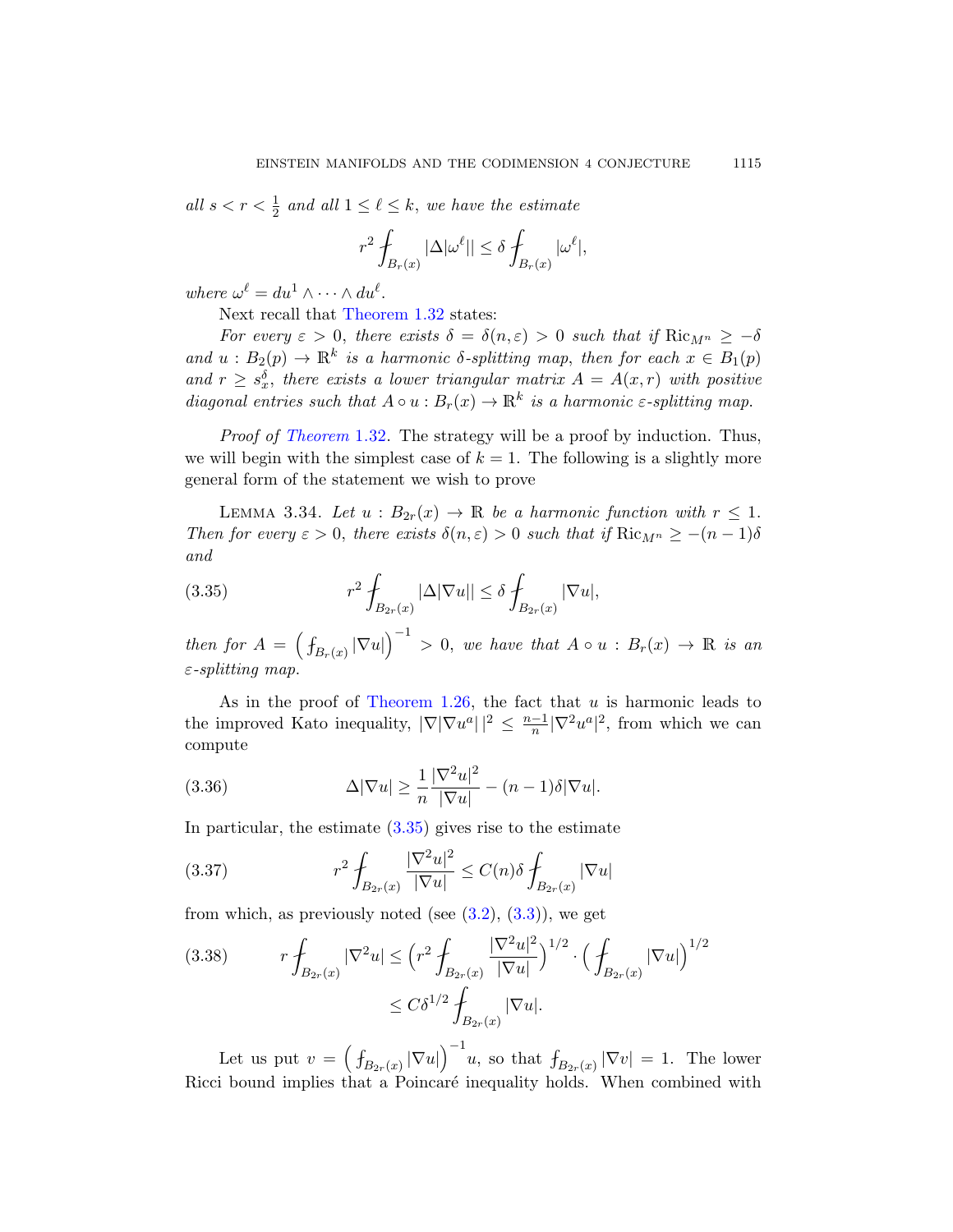the last inequality this gives

(3.39) 
$$
\int_{B_{2r}(x)} \left| |\nabla v| - 1 \right| \leq C(n) \delta^{1/2}.
$$

By using the doubling property, after possible increasing  $C(n)$ , we have that for every  $y \in B_{3r/2}(x)$ ,

(3.40) 
$$
\int_{B_{r/2}(y)} \left| |\nabla v| - 1 \right| \leq C \delta^{1/2}.
$$

In particular,

(3.41) 
$$
1 - C\delta^{1/2} \le \frac{f_{B_{2r}(x)} |\nabla v|}{f_{B_r(x)} |\nabla v|} \le 1 + C\delta^{1/2}.
$$

Let us observe that we may also use the Ricci lower bound, the Poincaré inequality, and the Harnack inequality to conclude the weak gradient estimate  $\sup_{B_{\tau,r}(x)} |\nabla v| \leq C(n)$ . Now, if we can show that for  $\delta$  sufficiently small, the map  $v : B_r(x) \to \mathbb{R}$  is an  $\varepsilon/2$ -splitting, then for  $k = 1$ , the proof will be complete

Now as in [CC96], let  $\varphi \geq 0$  be a cutoff function satisfying  $\varphi(y) = 1$  if  $y \in B_{5r/3}(x)$  with  $\varphi(y) \equiv 0$  if  $y \notin B_{2r}(x)$ , and such that  $r|\nabla \varphi|, r^2|\Delta \varphi| \leq C(n)$ . Let  $\rho_t(y, dz)$  $\rho_t(y, dz)$  $\rho_t(y, dz)$  be the heat kernel on  $M^n$ . Consider for  $y \in B_{3r/2}(x)$  the one parameter family

(3.42) 
$$
\int (|\nabla v| - 1) \varphi \, \rho_t(y, dz).
$$

Note that for all  $y \in A(0,r)$ ,  $z \in A(3r/2, 2r)$  and  $t \in [0, r^2]$ , we have  $|\rho_t(y, dz)|$  $\langle C(n) \text{Vol}(B_{\sqrt{t}}(x))^{-1}$ ; see (3.68). It follows that for  $t \in [0, r^2]$ , we have

$$
(3.43) \frac{d}{dt} \int_{B_{2r}(x)} \left( |\nabla v| - 1 \right) \varphi \, \rho_t(y, dz)
$$
  
\n
$$
\geq \int_{B_{2r}(x)} \left( \left( \frac{|\nabla^2 v|^2 - |\nabla |\nabla v||^2}{|\nabla v|} - (n - 1)\delta^2 |\nabla v| \right) \varphi + 2 \langle \nabla |\nabla v|, \nabla \varphi \rangle + (|\nabla v| - 1) \Delta \varphi \right) \rho_t(y, dz),
$$
  
\n
$$
\geq -C(n)\delta^2 - C(n) \int_{A(3r/2, 2r)} \left( r^{-1} |\nabla^2 v| + r^{-2} \left| |\nabla v| - 1 \right| \right) \rho_t(y, dz),
$$
  
\n
$$
\geq -C \delta^{1/2} r^{-2}.
$$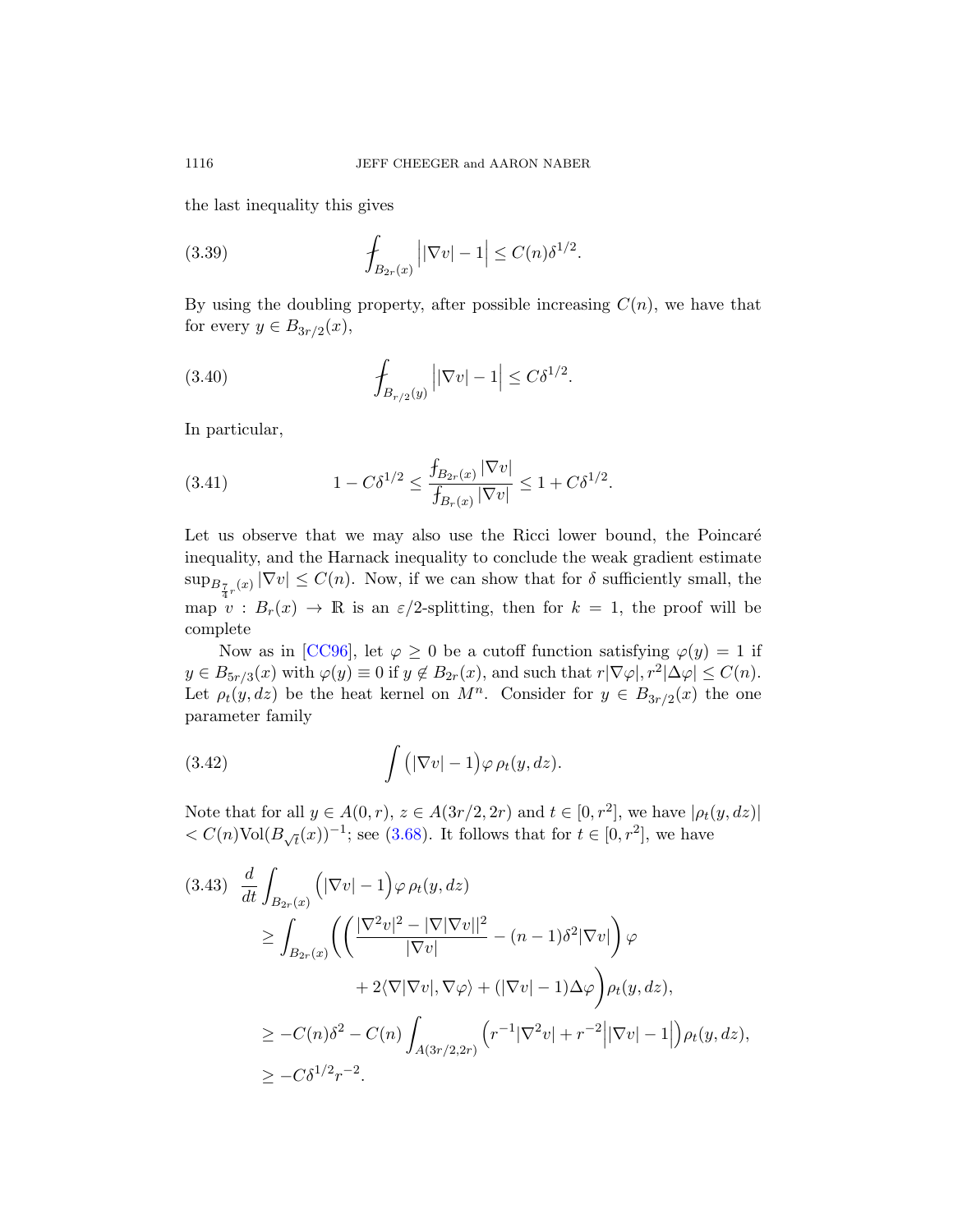Integrating this yields

(3.44) 
$$
(|\nabla v|(y) - 1) \le C\delta^{1/2} + \int (|\nabla v| - 1) \varphi \, \rho_{r^2}(y, dz) \le C\delta^{1/2} + C \int_{B_{2r}(x)} ||\nabla v| - 1| \le C\delta^{1/2}.
$$

In particular, we have

(3.45) 
$$
\sup_{B_{3r/2}(x)} |\nabla v| \le 1 + C\delta^{1/2}.
$$

Combining this with the integral estimate (3.40) we get

(3.46) 
$$
\int_{B_{3r/2}(x)} \left| |\nabla v|^2 - 1 \right| \leq C \delta^{1/2}.
$$

Now using the Bochner formula

(3.47) 
$$
\Delta |\nabla v|^2 = 2|\nabla^2 v|^2 + 2\text{Ric}(\nabla v, \nabla v) \ge 2|\nabla^2 v|^2 - C\delta^2 |\nabla v|^2,
$$

we can estimate

$$
(3.48) \qquad \int_{B_r(x)} |\nabla^2 v|^2 \le C(n) \int_{B_{3r/2}(x)} \varphi |\nabla^2 v|^2
$$
  

$$
\le C \int_{B_{3r/2}(x)} \varphi \Big( \Delta (|\nabla v|^2 - 1) + \delta |\nabla v|^2 \Big)
$$
  

$$
\le C \int_{B_{3r/2}(x)} |\Delta \varphi| \big| |\nabla v|^2 - 1 \big| + C \delta \int_{B_{3r/2}(x)} |\nabla v|^2,
$$
  

$$
\le C r^{-2} \delta^{1/2}.
$$

Hence, for  $\delta(n,\varepsilon)$  sufficiently small, we have that v is an  $\varepsilon/2$ -splitting, which as previously remarked, proves the theorem for the case  $k = 1$ .

We now turn to the proof of Theorem 1.32, which will proceed by induction. Assume the theorem has been proved for some  $k - 1 \geq 1$ . We will prove the result for k by arguing by contradiction.

Thus, we can suppose that for some  $\varepsilon > 0$ , the result is false. There is no harm in assuming  $0 < \varepsilon \leq \varepsilon(n)$  is sufficiently small, which we will do from time to time. Then, for some  $\delta_j \to 0$ , we can find a sequence of spaces  $(M_j^n, g_j, p_j)$ with  $\text{Ric}_{M_j^n} \geq -\delta_j$ , and mappings  $u_j : B_2(p_j) \to \mathbb{R}^k$ , which are  $\delta_j$ -splitting mappings, for which there exists  $x_j \in B_1(p_j)$  and radii  $r_j \geq s^{\delta_j}(x_j)$ , such that there is no lower triangular matrix A with positive diagonal entries, such that  $A \circ u : B_{r_j}(x_j) \to \mathbb{R}^k$  is an  $\varepsilon$ -splitting map. Without loss of generality, we can assume  $r_j$  is the supremum of those radii for which there is no such matrix. In particular, there exists such a matrix  $A_j$  corresponding to the radius  $2r_j$ . Observe that  $r_i \to 0$ . Indeed, we can see this just by using the identity map  $A = I$ , since  $\delta_j \to 0$  and  $u : B_2(p) \to \mathbb{R}^2$  is a  $\delta_j$ -splitting map.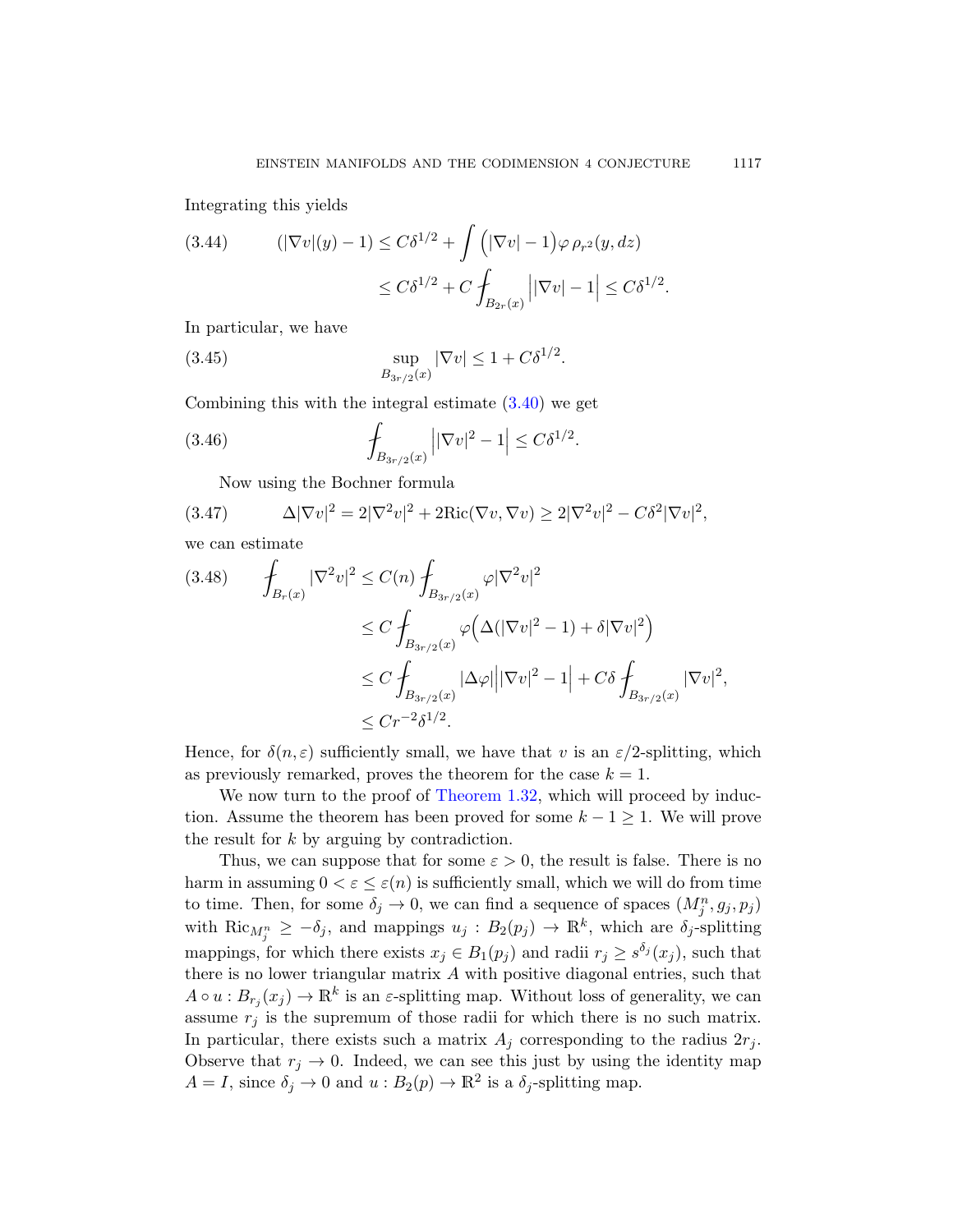Now, set  $v_j = A_j \circ (u_j - u_j(x_j))$  and consider the rescaled spaces  $(M_j^n, g'_j, x_j)$ with  $g'_j \equiv r_j^{-2}g$ . Thus,  $v_j : B_{2r_j^{-1}}(x_j) \to \mathbb{R}^k$  is a harmonic function on this space. We have normalized so that  $v(x_j) = 0$ . As before, for all  $2 \le r \le 2r_j^{-1}$ , there is a lower triangular matrix  $A_r$  [with po](#page-25-0)sitive entries on the diagonal, such that  $A_r \circ v_j : B_r(x_j) \to R^k$  is an  $\varepsilon$ -splitting map and with our current normalization,  $A_2 = I$ , the identity map.

<span id="page-25-0"></span>Note. Throughout the remainder of the argument, when there is no danger of confusion, for ease of notation, we will sometimes omit the subscript  $j$  from various quantities including  $v$  and  $A$ , which in actuality depend on  $j$ . For example, we omit the subcript j from the matrices  $A_r$ ,  $A_{2r}$  in Claim 1 below.

We will now break the proof into a series of claims.

*Claim* 1. For each  $2 \le r \le 2r_j^{-1}$ , we have

(3.49) 
$$
(1 - C(n)\varepsilon)A_{2r} \le A_r \le (1 + C(n)\varepsilon)A_{2r}.
$$

Since  $A_{2r} \circ v : B_{2r}(x_j) \to \mathbb{R}^k$  is an  $\varepsilon$ -splitting map, we have

(3.50) 
$$
\int_{B_{2r}(x_j)} \left| \langle \nabla (A_{2r} \circ v)^a, \nabla (A_{2r} \circ v)^b \rangle - \delta_{ab} \right| < \varepsilon,
$$

and thus, by doubling of the volume measure, we have

(3.51) 
$$
\int_{B_r(x_j)} \left| \langle \nabla (A_{2r} \circ v)^a, \nabla (A_{2r} \circ v)^b \rangle - \delta^{ab} \right| < C(n)\varepsilon.
$$

However, in addition, we also have

(3.52) 
$$
\int_{B_r(x_j)} \left| \langle \nabla (A_r \circ v)^a, \nabla (A_r \circ v)^b \rangle - \delta^{ab} \right| < \varepsilon.
$$

By using the Gram-Schmidt process, it follows that there exist lower triangular matrices,  $T_1$  and  $T_2$  with  $|T_1 - I| < C(n)\varepsilon$ ,  $|T_2 - I| < C(n)\varepsilon$ , such that

$$
\oint_{B_r(x_j)} \langle (T_2 A_{2r} \circ \nabla v)^a, (T_2 A_{2r} \circ \nabla v)^b \rangle = \delta^{ab},
$$
  

$$
\oint_{B_r(x_j)} \langle (T_1 A_r \circ \nabla v)^a, (T_1 A_r \circ \nabla v)^b \rangle = \delta^{ab}.
$$

We can assume that  $\varepsilon$  has been chosen small enough that  $T_1$  and  $T_2$  have positive diagonal entries, which implies that the lower triangular matrices  $T_1A_r$ and  $T_2A_{2r}$  do as well. Define H by

$$
(H)_{s,t} = \int_{B_r(x_j)} \langle \nabla v_s, \nabla v_t \rangle.
$$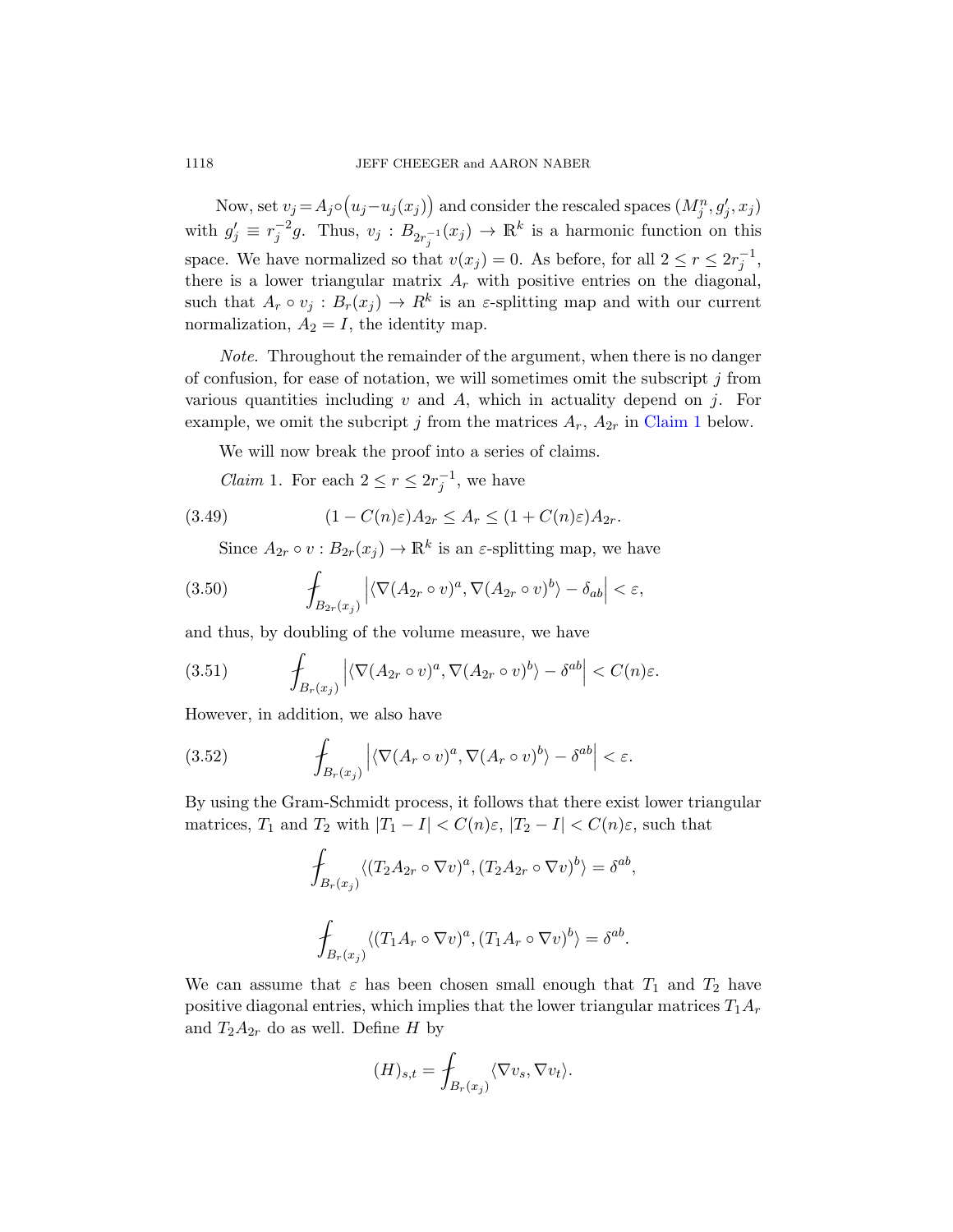It follows from the above that we have two so-called Cholesky decompositions of the positive definite symmetric matrix  $H$  [\[GV](#page-25-0)L96]. Namely,

$$
((T_1A_r)^{-1}))^*(T_1A_r)^{-1} = ((T_2A_{2r})^{-1}))^*(T_2A_{2r})^{-1} = H.
$$

Since for lower triangular matrices with positive diagonal entries and  $H$  positive definite, the Cholesky decomposition is unique, it follows that  $(T_1A_r)^{-1}$  =  $(T_2A_{2r})^{-1}$ . Therefore,  $T_1A_r = T_2A_{2r}$ , which suffices to prove the claim.  $\square$ 

Now let us record some very important consequences of Claim 1. First, since by our normalization  $A_2 \equiv I$ , we have for  $r \geq 2$  the sublinear growth estimate

<span id="page-26-0"></span>
$$
(3.53) \t\t |A_r|, |A_r^{-1}| \le r^{C(n)\varepsilon}.
$$

In particular, since  $A_r \circ v : B_r(x_j) \to \mathbb{R}^k$  is an  $\varepsilon$ -splitting, and hence

$$
\sup_{B_r(x_j)} |\nabla (A_r \circ v)| \le 1 + \varepsilon,
$$

we have for any  $2 \le r \le r_j^{-1}$  the *sublinear growth* conditions

(3.54)  
\n
$$
\sup_{B_r(x_j)} |\nabla v_j^a| \le (1 + C\varepsilon)r^{C\varepsilon},
$$
\n
$$
\sup_{B_r(x_j)} |\omega_j| \le (1 + C\varepsilon)r^{C\varepsilon},
$$
\n
$$
r^2 \int_{B_r(x_j)} |\nabla^2 v_j^a|^2 \le C\varepsilon r^{C\varepsilon},
$$

<span id="page-26-1"></span>where  $\omega_j \equiv dv_j^1 \wedge \cdots \wedge dv_j^k$  is the pullback k-form.

*Remark* 3.55. The sublinearity of the growth estimates in  $(3.54)$  will play a fundamental role in the proof; see, in particular, Claims 3–5.

Our first application of these estimates is the following, which uses the induction statement to conclude that  $v_j^1, \ldots, v_j^{k-1}$  are improving in their splitting behavior as  $j \to \infty$ .

*Claim* 2. There exists a lower triangular matrix A such that  $A \circ v$ :  $B_2(x_j) \to \mathbb{R}^k$  is a  $C(n)\varepsilon$ -splitting while for each  $R > 0$  the restricted map  $A \circ v : B_R(x_j) \to \mathbb{R}^{k-1}$ , obtained by dropping the last function, is an  $\varepsilon_j(R)$ splitting map, where  $\varepsilon_j(R) \to 0$  if  $j \to \infty$  and R is fixed.

To prove the claim let us first denote by  $\tilde{v}: B_{2r_j^{-1}}(x_j) \to \mathbb{R}^{k-1}$  the map obtained by dropping the last function  $v^k$ . By our induction hypothesis, there exists for every  $r \geq 2$  a lower triangular matrix  $\tilde{A}_r \in GL(k-1)$  with positive diagonal entries, such that  $\tilde{A}_r \circ \tilde{v} : B_r(x_j) \to \mathbb{R}^{k-1}$  is an  $\varepsilon_j$ -splitting map with  $\varepsilon_j \to 0$ . Since both  $\tilde{v}$  and  $\tilde{A}_2 \circ \tilde{v}$  are, in particular,  $\varepsilon$ -splittings on  $B_2(x_j)$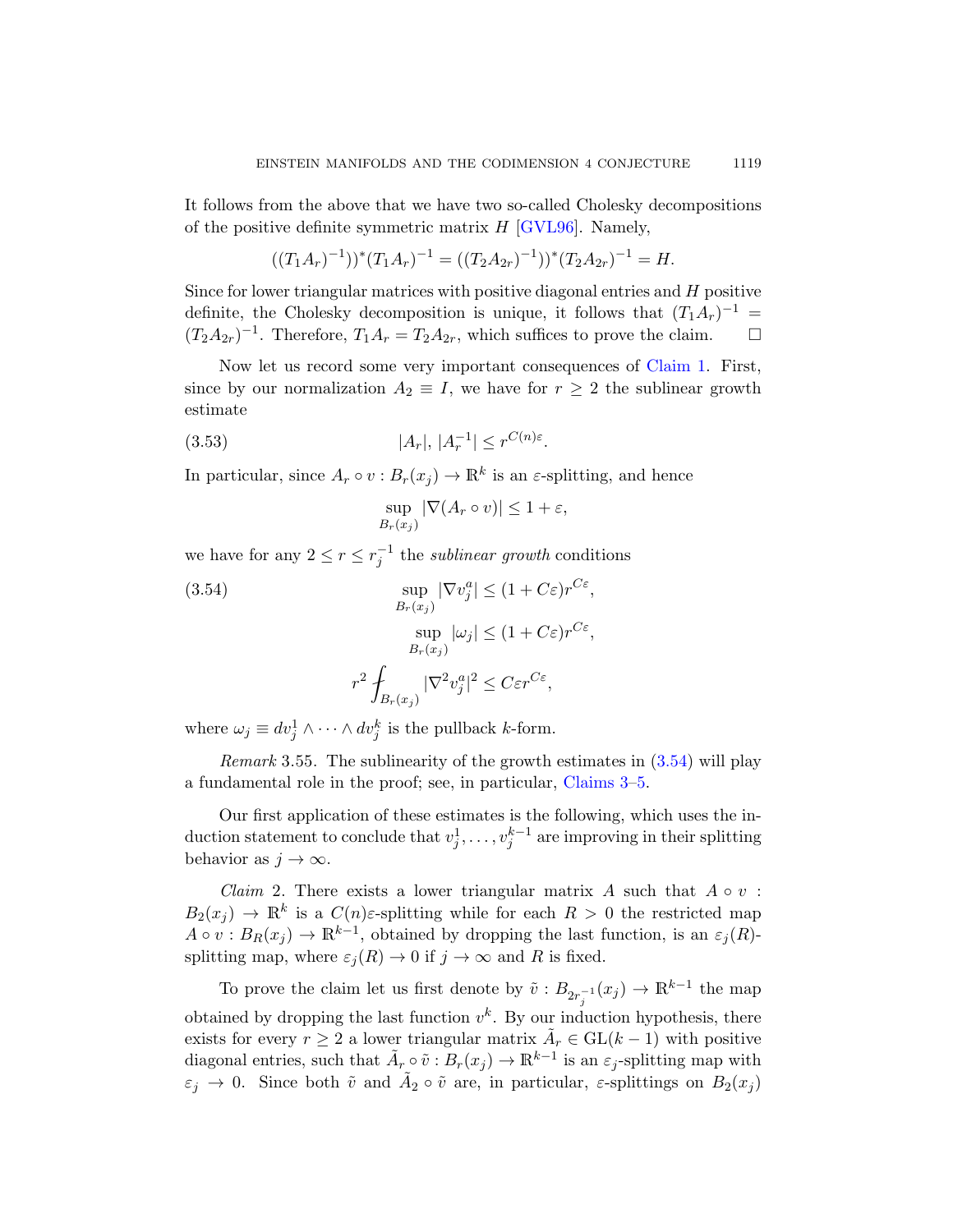with  $\tilde{A}_2$  lower triangular, then arguments similar to those in Claim 1 give  $|\tilde{A}_2 - I| < C(n)\varepsilon$  and the growth estimates

(3.56) 
$$
\sup_{B_r(x_j)} |\nabla (\tilde{A}_2 \circ \tilde{v})| \le (1 + C\varepsilon_j) r^{C\varepsilon_j},
$$

$$
r^2 \int_{B_r(x_j)} |\nabla^2 (\tilde{A}_2 \circ \tilde{v})|^2 \le C\varepsilon_j r^{C\varepsilon_j}.
$$

In particular, we can use the Hessian estimate and a Poincaré inequality to conclude

$$
(3.57) \qquad \left| \oint_{B_2(x)} \left| \langle \nabla (\tilde{A}_2 \circ \tilde{v})^a, \nabla (\tilde{A}_2 \circ \tilde{v})^b \rangle - \delta^{ab} \right| \right|
$$
  

$$
- \oint_{B_R(x)} \left| \langle \nabla (\tilde{A}_2 \circ \tilde{v})^a, \nabla (\tilde{A}_2 \circ \tilde{v})^b \rangle - \delta^{ab} \right|
$$
  

$$
\leq \oint_{B_2(x)} \left| \left| \langle \nabla (\tilde{A}_2 \circ \tilde{v})^a, \nabla (\tilde{A}_2 \circ \tilde{v})^b \rangle - \delta^{ab} \right|
$$
  

$$
- \oint_{B_R(x)} \left| \langle \nabla (\tilde{A}_2 \circ \tilde{v})^a, \nabla (\tilde{A}_2 \circ \tilde{v})^b \rangle - \delta^{ab} \right|
$$
  

$$
\leq C(n, R) \oint_{B_R(x)} \left| \left| \langle \nabla (\tilde{A}_2 \circ \tilde{v})^a, \nabla (\tilde{A}_2 \circ \tilde{v})^b \rangle - \delta^{ab} \right|
$$
  

$$
- \oint_{B_R(x)} \left| \langle \nabla (\tilde{A}_2 \circ \tilde{v})^a, \nabla (\tilde{A}_2 \circ \tilde{v})^b \rangle - \delta^{ab} \right|
$$
  

$$
\leq C(n, R) \oint_{B_R(x)} \left| \nabla \langle \nabla (\tilde{A}_2 \circ \tilde{v})^a, \nabla (\tilde{A}_2 \circ \tilde{v})^b \rangle \right| \leq \varepsilon_j(R) \to 0.
$$

Thus, for each  $R > 0$  fixed, we have that  $\tilde{A}_2 \circ \tilde{v} : B_R(x_j) \to \mathbb{R}^{k-1}$  is an  $\varepsilon_j(R)$ splitting, where  $\varepsilon_j(R) \to 0$  when  $j \to \infty$  with R. Finally, if we let  $A = \tilde{A_2} \oplus 1$ act on  $\mathbb{R}^k$  by fixing the last component, then we have proved the claim.  $\square$ 

Note. As a poin[t of nota](#page-26-1)tion, we mention that as above, from now on, the symbol  $\varepsilon_i(R)$  will always denote a quantity, regardless of origin, satisfying  $\varepsilon_j(R) \to 0$ , when  $j \to \infty$  with R fixed.

Note. In the course of the proof, on more than one occasion, we will replace v by  $A \circ v$ , where A is a lower triangular matrix with positive diagonal entries and with  $|A-I| < C(n)\varepsilon$ . In particular, from this point on in the proof, we will assume  $v^a$  has been normalized as in Claim 2. Thus  $v^a : B_2(x_j) \to \mathbb{R}^k$ will be taken to be a C $\varepsilon$ -splitting map, while  $v^a : B_R(x_j) \to \mathbb{R}^{k-1}$  is an  $\varepsilon_j(R)$ splitting map.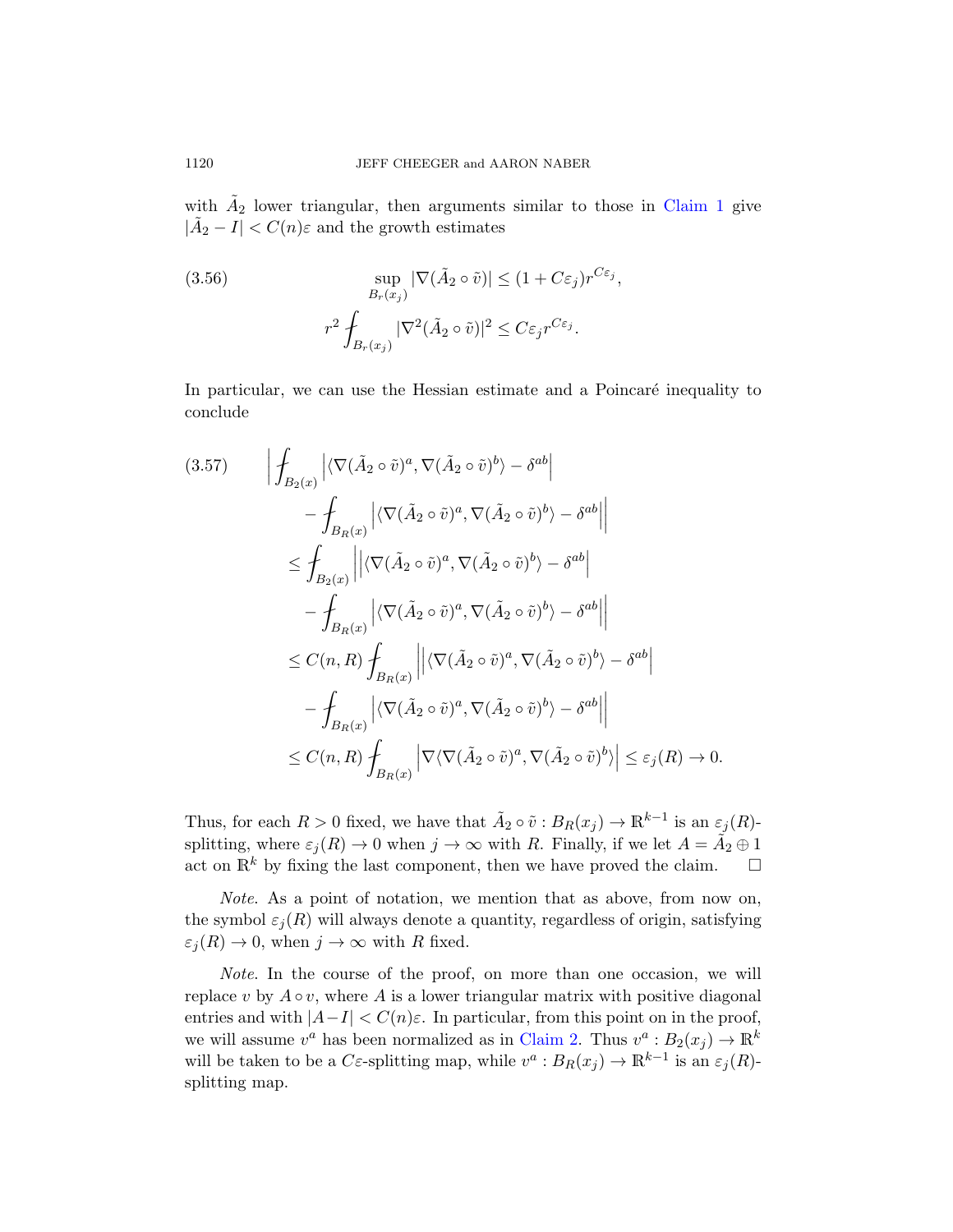A useful consequence is that for each  $R > 0$  and  $1 \leq \ell \leq k - 1$ , we have

<span id="page-28-3"></span>(3.58) 
$$
\int_{B_R(x_j)} |\nabla^2 v^a|^2 \leq \varepsilon_j(R) \to 0.
$$

Remark 3.59. By way of orientation, we mention at this point that our long term goal is to show

$$
\oint_{B_R(x_j)} |\nabla^2 v_j^k|^2 \le \varepsilon_j(R) \to 0,
$$

which is the content of Claim 6. Once this has been achieved, the proof will be virtually complete.

<span id="page-28-1"></span>Our next goal is to study in more detail the properties of  $\omega_j = \omega_j^k =$  $dv_j^1 \wedge \cdots \wedge dv_j^k$ . First, since

(3.60) 
$$
\nabla \omega_j = \nabla (dv_j^1) \wedge \cdots \wedge dv_j^k + \cdots + dv_j^1 \wedge \cdots \wedge \nabla (dv_j^k),
$$

we can use  $(3.54)$  to obtain

(3.61) 
$$
r^2 \int_{B_r(x_j)} |\nabla \omega_j|^2 \leq C \varepsilon r^{C \varepsilon}
$$

<span id="page-28-2"></span>for  $2 \leq r \leq r_j^{-1}$ .

Recall that our underlying assumptions are that for every  $r \geq 1$ , we have

(3.62) 
$$
r^2 \int_{B_r(x_j)} |\Delta|\omega_j| \leq \delta_j \int_{B_r(x_j)} |\omega_j|.
$$

<span id="page-28-0"></span>By combining this with (3.54), we get that for every  $2 \le r \le r_j^{-1}$ ,

(3.63) 
$$
r^2 \int_{B_r(x_j)} |\Delta |\omega_j| \le C \delta_j r^{C\varepsilon}.
$$

Now we are ready to make our third [claim](#page-28-1).

*Claim* 3. F[or eac](#page-32-0)h fixed  $R \geq 1$ , we have  $\int_{B_R(x_j)}$  $\left| |\omega_j|^2 - f_{B_R(x_j)} |\omega_j|^2 \right| \to 0.$ 

The proof of Claim 3 will rely on the sublinear growth estimates (3.54), (3.61), (3.63), standard heat kernel estimates for almost nonnegative Ricci curvature,  $(3.68)$ – $(3.70)$ , and the Bakry-Emery gradient estimate for the heat kernel (3.77). In particular, the sublinear growth condition in (3.61) enters crucially in (3.76) and its consequence (3.79).

Fix  $R \geq 1$ , and consider the maximal function

(3.64) 
$$
M^{R}(x) \equiv \sup_{r \leq R} \int_{B_{r}(x)} |\Delta|\omega_{j}|
$$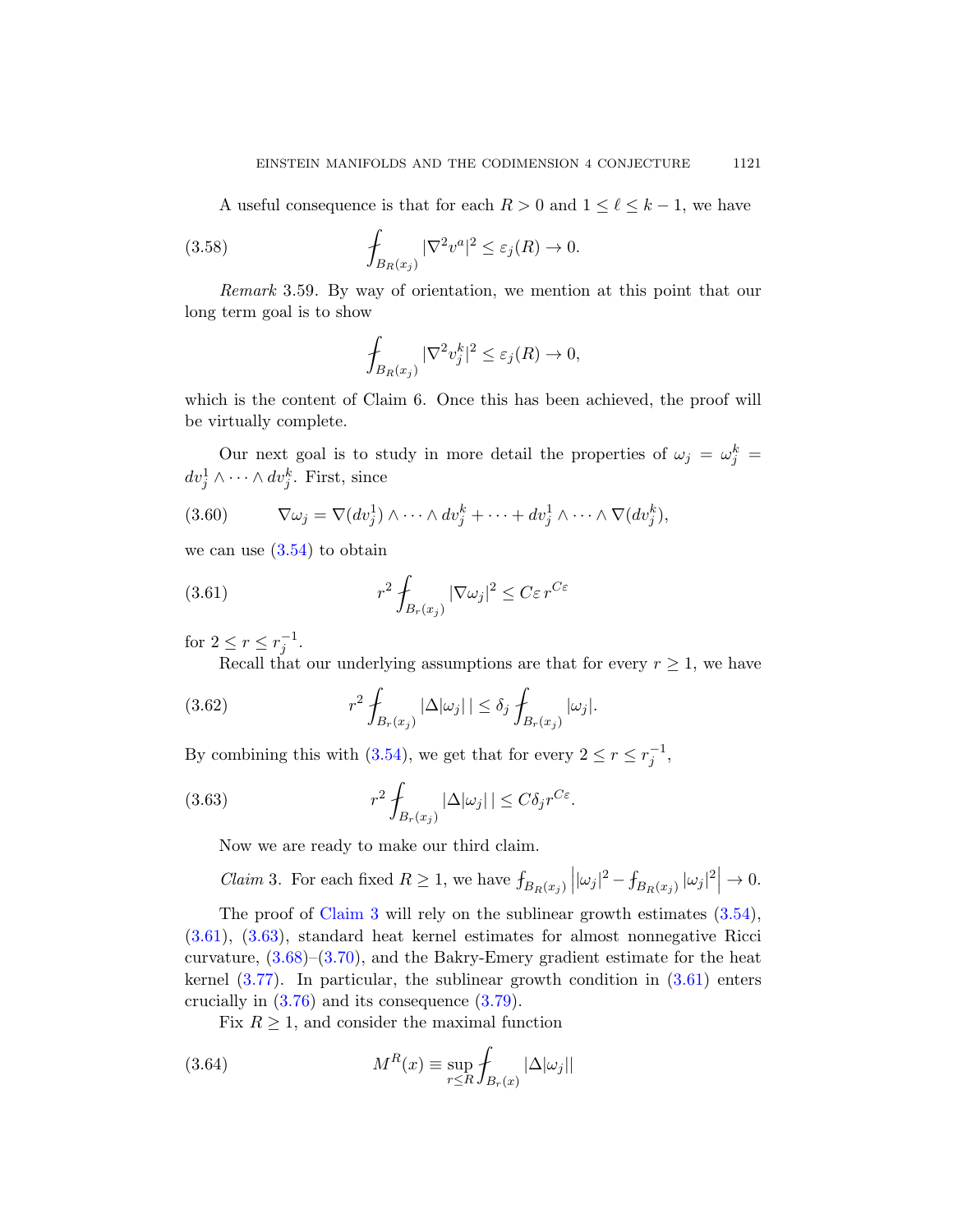<span id="page-29-1"></span>for  $x \in B_R(x_i)$ . Since by the Bishop-Gromov inequality, the Riemannian [measure](#page-29-1) is doubling, w[e can](#page-30-0) combine the usual maximal function arguments with (3.63) and conclude that there exists a subset  $U_j \subseteq B_R(x_j)$  such that

(3.65) 
$$
\frac{\text{Vol}(B_R(x_j) \setminus U_j)}{\text{Vol}(B_R(x_j))} \le \varepsilon_j(R) \to 0,
$$

$$
M^R(x) \le \varepsilon_j(R) \to 0
$$

for all  $x \in U_j$ . Relation (3.65) will be used in (3.72).

As with the symbol  $\varepsilon_j(R)$ , the symbol  $\varepsilon_j(S)$  will always denote a quantity, regardless of origin, satisfying  $\varepsilon_i(S) \to 0$  when  $j \to \infty$  with S fixed.

<span id="page-29-2"></span>Now let  $\varphi \geq 0$  be a smooth cutoff function as in [CC96], such that  $\varphi \equiv 1$ on  $B_{r_j^{-1}/2}(p)$ , supp  $\varphi \subset B_{r_j^{-1}}(p)$ , and such that  $r_j|\nabla \varphi|, r_j^2|\Delta \varphi| \leq C(n)$ . For  $x \in B_R(x_i)$ , let us consider the function

(3.66) 
$$
\int_{M_j^n} |\omega_j| \varphi \rho_t(x, dy),
$$

[where](#page-71-5)  $\rho_t$  is the heat kernel centered at x. Then we have the equality

<span id="page-29-0"></span>(3.67)  
\n
$$
\frac{d}{dt} \int_{M_j^n} |\omega_j| \varphi \rho_t(x, dy) = \int \left( \Delta |\omega_j| \varphi + 2 \langle \nabla |\omega_j|, \nabla \varphi \rangle + |\omega_j| \Delta \varphi \right) \rho_t(x, dy).
$$

As a consequence of our assumption that  $\text{Ric}_{M_j^n} \geq -\delta_j r_j^2$ , we have the usual heat kernel estimates ([SY94])

$$
(3.68) \quad \rho_t(x,y) \le C(n) \text{Vol}(B_{\sqrt{t}}(x))^{-1/2} \text{Vol}(B_{\sqrt{t}}(y))^{-1/2} e^{-\frac{d^2(x,y)}{4t} + C(n)\delta_j r_j^2 t},
$$

which implies that for  $y \in B_{r_j^{-1}}(x)$  and  $t \leq r_j^{-2}$ , we have

$$
(3.69) \qquad \rho_t(x,y) \le C(n) \text{Vol}(B_{\sqrt{t}}(x))^{-1/2} \text{Vol}(B_{\sqrt{t}}(y))^{-1/2} e^{-\frac{d^2(x,y)}{4t}}.
$$

We can use the volume doubling and monotonicity properties to observe the following useful inequality. If  $y \in B_r(x)$ , then

$$
(3.70) \ \rho_t(x,y) \le C(n) \Big( \frac{\text{Vol}(B_r(x))}{\text{Vol}(B_{\sqrt{t}}(x))^{1/2} \text{Vol}(B_{\sqrt{t}}(y))^{1/2}} \Big) \text{Vol}(B_r(x))^{-1} e^{-\frac{d^2(x,y)}{4t}}
$$

$$
\le C(n) \Big( \frac{r}{t^{1/2}} \Big)^n \text{Vol}(B_r(x))^{-1} e^{-\frac{d^2(x,y)}{4t}}.
$$

Let us fix  $S \ge R \ge 2$  and consider times  $0 < t \le S^2$ . By combining the heat kernel estimate, (3.70), with the growth estimates for all  $x \in B_R(x_j)$  and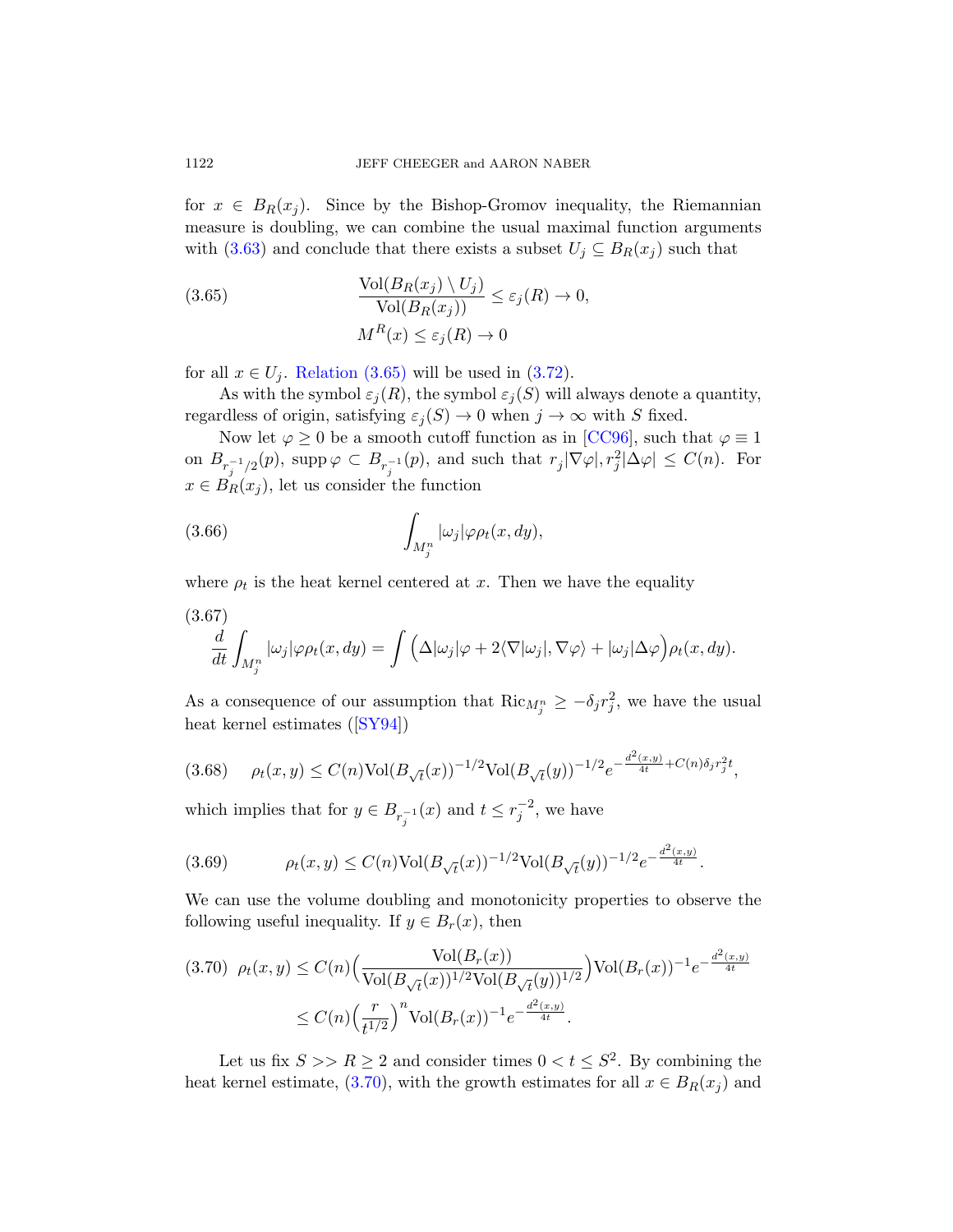$0 < t \leq S^2$ , we can bound the second two terms of  $(3.67)$  by

$$
(3.71) \quad \int_{M_j^n} \left| \langle \nabla |\omega_j|, \nabla \varphi \rangle + |\omega_j| |\Delta \varphi| \right| \rho_t(x, dy)
$$
  
\n
$$
= \int_{A_{r_j^{-1}/2, r_j^{-1}}(x_j)} \left| \langle \nabla |\omega_j|, \nabla \varphi \rangle + |\omega_j| |\Delta \varphi| \right| \rho_t(x, dy)
$$
  
\n
$$
\leq C r_j r_j^{1-C\varepsilon} \text{Vol}(B_{r_j^{-1}}(x_j)) \text{Vol}(B_{\sqrt{t}}(x))^{-1/2} \text{Vol}(B_{\sqrt{t}}(y))^{-1/2} e^{-\frac{1}{4t} r_j^{-2}}
$$
  
\n
$$
\leq C r_j^{2-C\varepsilon} \Big( \frac{1}{r_j t^{1/2}} \Big)^n e^{-\frac{1}{4t} r_j^{-2}} \leq \varepsilon_j(S) \to 0.
$$

<span id="page-30-0"></span>To estimate the first term of  $(3.67)$  is more involved. To this end, we begin with an estimate in which we must restrict attention to points  $x \in U_i \subseteq$  $B_R(x_j)$ ; see (3.65). Below, we write  $t = r^2$ , and so we consider  $0 < r < S$ . We  $BR(x_j)$ ; see (5.05). Below, we write  $t = r$ , and so we consider 0 also put  $r_{\alpha} = 2^{\alpha}r$ . Suppose first that  $\sqrt{t} = r \leq R$ . Then we have

$$
(3.72) \int_{M_j^n} \left| \Delta |\omega_j| \right| \varphi \rho_{r^2}(x, dy)
$$
  
\n
$$
= \int_{B_r(x)} \left| \Delta |\omega_j| \right| \varphi \rho_{r^2}(x, dy) + \sum_{\alpha} \int_{A_{r_{\alpha}, r_{\alpha+1}}(x)} \left| \Delta |\omega_j| \right| \varphi \rho_{r^2}(x, dy)
$$
  
\n
$$
\leq C(n) \int_{B_r(x)} \left| \Delta |\omega_j| \right| + C(n) \sum_{\alpha} \left( \frac{r_{\alpha}}{r} \right)^n e^{-\left( r^{-1} r_{\alpha} \right)^2} \int_{B_{2\alpha_r}(x)} \left| \Delta |\omega_j| \right|
$$
  
\n
$$
\leq C(n) \int_{B_r(x)} \left| \Delta |\omega_j| \right| + C(n) \sum_{\alpha} 2^{n\alpha} e^{-2^{2\alpha}} \int_{B_{2\alpha_r}(x)} \left| \Delta |\omega_j| \right|
$$
  
\n
$$
= C(n) \int_{B_r(x)} \left| \Delta |\omega_j| \right| + C(n) \sum_{r^{\alpha} \leq R} 2^{n\alpha} e^{-2^{2\alpha}} \int_{B_{2\alpha_r}(x)} \left| \Delta |\omega_j| \right|
$$
  
\n
$$
+ C(n) \sum_{r_{\alpha} > R} 2^{n\alpha} e^{-2^{2\alpha}} \int_{B_{2\alpha_r}(x)} \left| \Delta |\omega_j| \right|
$$
  
\n
$$
\leq C \varepsilon_j(R) + C \sum_{r_{\alpha} \leq R} 2^{n\alpha} e^{-2^{2\alpha}} \varepsilon_j(R) + C R^{-2} \sum_{r^{\alpha} > R} 2^{n\alpha} e^{-2^{2\alpha}} \delta_j \to 0.
$$

Note that in estimating the first two terms in the last line of  $(3.72)$  we use the maximal function estimate (3.65), which is the reason for restricting attention to  $x \in U_i$ . For the third term in the last line, we use (3.63).

 $\in U_j$ . For the time term in the last line, we use (3.03).<br>Similarly,  $\sqrt{t} = r > R$ , the first two terms on the last line of (3.72) are absent, and we just get

$$
(3.73) \qquad \int_{M_j^n} \left| \Delta |\omega_j| \right| \varphi \rho_{r^2}(x, dy) \leq C R^{-2} \sum_{\alpha} 2^{n\alpha} e^{-2^{2\alpha}} \delta_j \to 0.
$$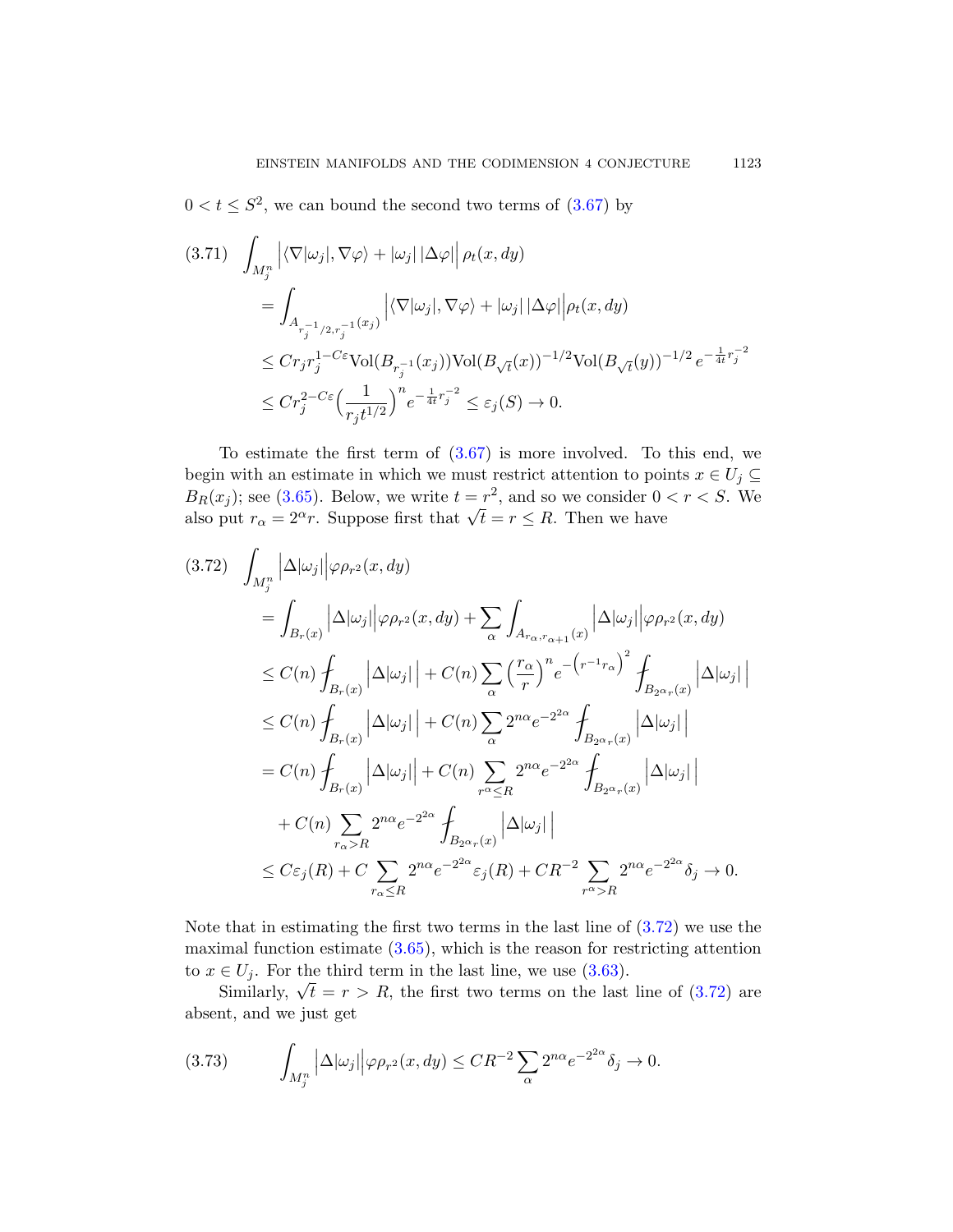By combining  $(3.67), (3.71), (3.72),$  and  $(3.73),$  for  $x \in U_j$  and  $0 < t \leq S^2$ , we ge[t](#page-31-0)

(3.74) 
$$
\left|\frac{d}{dt}\int_{M_j^n}|\omega_j|\varphi\rho_t(x,dy)\right|\leq\varepsilon_j(S)\to 0,
$$

uniformly in  $U_j$ .

At this point, by using  $(3.74)$  and integrating with respect to t from 0 to  $S^2$ , we have for any  $x \in U_j \subseteq B_R(x_j)$ ,

<span id="page-31-1"></span>(3.75) 
$$
\left| |\omega_j|(x) - \int_{M_j^n} |\omega_j| \varphi \rho_{S^2}(x, dy) \right| \leq \varepsilon_j(S) \cdot S^2 \to 0,
$$

uniformly in  $U_j$ .

By arguing in a manner similar to the above (but without the need for a maximal function estimate) we can use  $(3.61)$  to see that for all  $x \in B_{2R}(x_i)$ ,

$$
(3.76) \qquad \int_{M_j^n} \left| \nabla (|\omega_j| \varphi) \right|^2 \rho_{S^2}(x, dy) \le 2 \int_{M_j^n} |\nabla \omega_j|^2 + |\omega_j|^2 |\nabla \varphi|^2 \rho_{S^2}(x, dy)
$$

$$
\le C \sum 2^{n\alpha} e^{-2^{2\alpha}} \int_{B_{2\alpha S}(x)} |\nabla \omega_j|^2
$$

$$
+ Cr_j^{2-C\varepsilon} \Big(\frac{1}{Sr_j}\Big)^n e^{-\frac{1}{S^2}r_j^{-2}}
$$

$$
\le C S^{-2+C\varepsilon} + \varepsilon_j(S),
$$

where without loss of generality, we can assume that our original  $\varepsilon$  has been chosen so that  $-2 + C\varepsilon < 0$ . As previously mentioned, it is at just this point that the sublinearity in  $(3.61)$  has entered crucially, giving rise to the *negative* [po](#page-31-1)wer of S in  $(3.76)$ , which comes to fruition in  $(3.79)$ .

We have that  $H_t(|\omega_j|\varphi) = \int_{M_j^n} |\omega_j|\varphi \rho_t(x, dy)$  solves the heat equation. So using the Bakry-Emery gradient estimate, [BÉ85], we have for any  $x \in B_{2R}(x_j),$ 

(3.77) 
$$
|\nabla H_t(|\omega_j|\varphi)|^2(x) \leq e^{\delta_j r_j^2 t} H_t |\nabla (|\omega_j|\varphi)|^2(x).
$$

In particular, using  $(3.76)$  we have

(3.78) 
$$
\sup_{B_{2R}(x_j)} \left| \nabla_x \int_{M_j^n} |\omega_j| \varphi \rho_{S^2}(x, dy) \right| \leq \frac{C}{S^{1-C\varepsilon/2}} + \varepsilon_j(S).
$$

<span id="page-31-0"></span>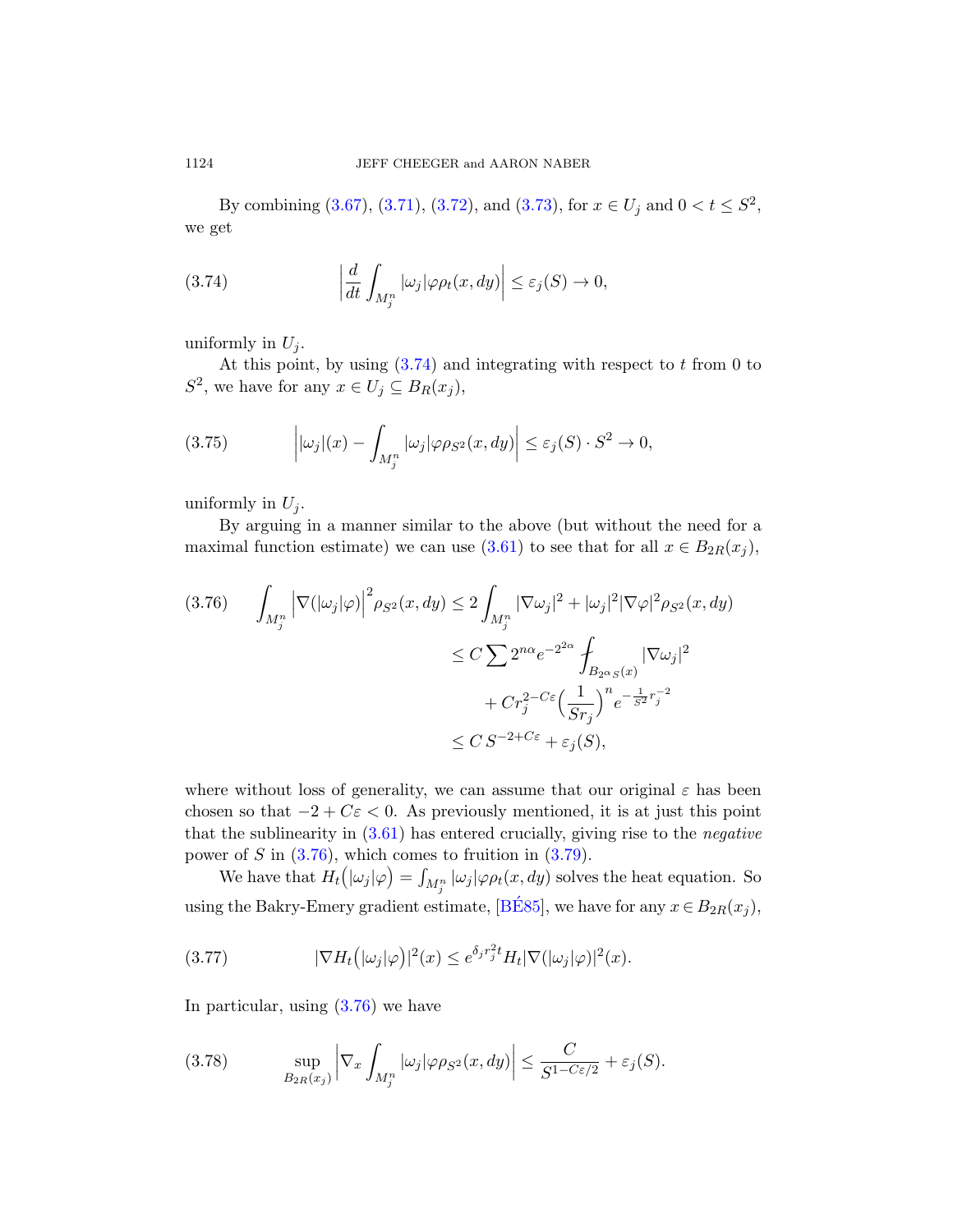<span id="page-32-0"></span>Combining this with (3.75), for any pair of points  $x, y \in U_j$ , we get

$$
(3.79) \qquad \left| \left| \omega_j \right| (x) - \left| \omega_j \right| (y) \right| \le \left| \omega_j (x) - \int_{M_j^n} |\omega_j| \varphi \rho_{S^2}(x, dz) \right|
$$

$$
+ \left| \omega_j (y) - \int_{M_j^n} |\omega_j| \varphi \rho_{S^2}(y, dz) \right|
$$

$$
+ \left| \int_{M_j^n} |\omega_j| \varphi \rho_{S^2}(x, dy) - \int_{M_j^n} |\omega_j| \varphi \rho_{S^2}(y, dz) \right|
$$

$$
\le \varepsilon_j (S) + \frac{CR}{S^{1 - C\varepsilon/2}}.
$$

By letting  $S$  tend to infinity sufficiently slowly, we get for  $x,y\in U_j$  that (3.80)  $|\omega_j|(x) - |\omega_j|(y)| \leq \varepsilon_j(R) \to 0.$ 

Finally, to finish the proof, we use the supremum bound  $(3.61)$  on  $|\omega|$  to note that for  $x \in U_j$ , we have

$$
(3.81)
$$
\n
$$
\left| \oint_{B_R(x_j)} |\omega_j|^2 - |\omega_j|^2(x) \right|
$$
\n
$$
\leq \oint_{B_R(x_j)} \left| |\omega_j|^2 - |\omega_j|^2(x) \right|
$$
\n
$$
\leq \oint_{B_R(x_j)} \left| |\omega_j| - |\omega_j|(x) \right| \cdot \left| |\omega_j| + |\omega_j|(x) \right|
$$
\n
$$
\leq C(n, R) \oint_{B_R(x_j)} \left| |\omega_j| - |\omega_j|(x) \right|
$$
\n
$$
\leq C(n, R) \oint_{U_j} \left| |\omega_j| - |\omega_j|(x) \right| + C(n, R) \oint_{B_R(x_j) \setminus U_j} \left| |\omega_j| - |\omega_j|(x) \right|
$$
\n
$$
\leq C(n, R) \varepsilon_j(R) + C(n, R) \cdot \frac{\text{Vol}(B_R(x_j) \setminus U_j)}{\text{Vol}(B_R(x_j))} \to 0.
$$

Hence, we have

$$
(3.82) \qquad \int_{B_R(x_j)} \left| |\omega_j|^2 - \int_{B_R(x_j)} |\omega_j|^2 \right| \le \left| \int_{B_R(x_j)} |\omega_j|^2 - |\omega_j|^2(x) \right| + \int_{B_R(x_j)} |\omega_j|^2 - |\omega_j|^2(x) \right| \to 0,
$$

which proves the claim.  $\Box$ 

We know from (3.54), (3.61) that  $|\nabla \omega_j|$  has  $L^2$ -bounds. It is crucial to improve these to bounds that are small compared to  $\varepsilon$ . This is the content of the next claim.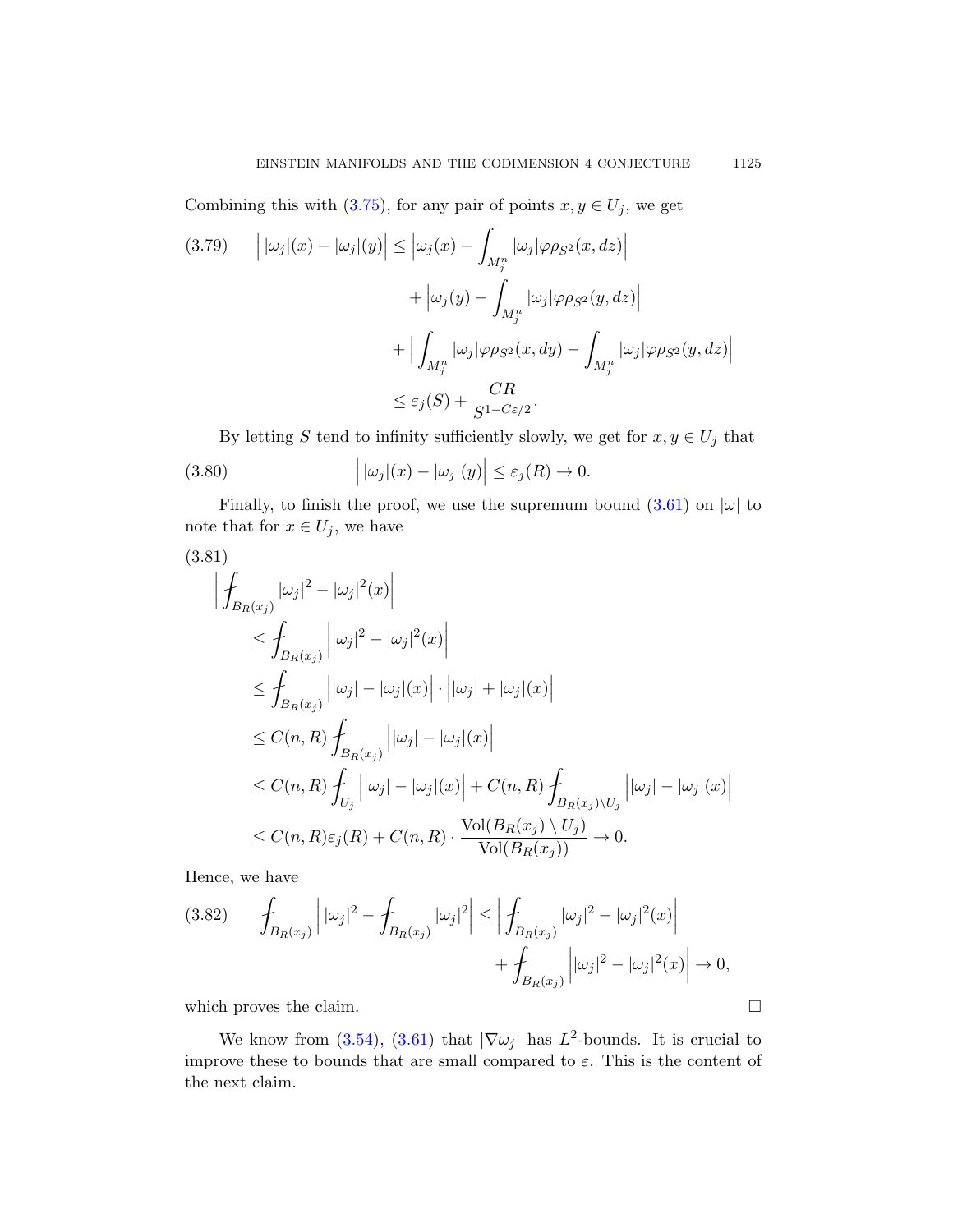*Claim* 4. For fixed  $R$ , we have

(3.83) 
$$
\int_{B_R(x_j)} |\nabla \omega_j|^2 \leq \varepsilon_j(R) \to 0.
$$

To see this fix R and as in [CC96], let  $\varphi : B_{2R}(x_j) \to \mathbb{R}^+$  be a cutoff function with  $\varphi \equiv 1$  on  $B_R(x_j)$  and  $R|\nabla \varphi|, R^2|\Delta \varphi| \leq C(n)$ . We use the Bochner formula

$$
(3.84) \quad \Delta |\omega_j|^2 = 2|\nabla \omega_j|^2 + 2\Big\langle \sum_b dv_j^1 \wedge \cdots \text{Ric}(dv_j^b) \wedge \cdots \wedge dv_j^k, \omega \Big\rangle
$$

$$
+ \Big\langle \sum_{a \neq b} dv_j^1 \wedge \nabla^c (dv_j^a) \wedge \cdots \wedge \nabla_c (dv_j^b) \wedge \cdots \wedge dv_j^k, \omega_j \Big\rangle
$$

$$
\geq 2|\nabla \omega_j|^2 - C(n)\delta_j^2 r_j^2 |\omega_j|^2 - C(n)|\nabla (dv_j^a)|^2 |\omega_j|^2
$$

$$
+ \Big\langle \sum_{a \neq b} dv_j^1 \wedge \nabla^c (dv_j^a) \wedge \cdots \wedge \nabla_c (dv_j^b) \wedge \cdots \wedge dv_j^k, \omega_j \Big\rangle,
$$

which together with the growth estimates  $(3.54)$  allows us to compute

$$
(3.85) \quad \int_{B_R(x_j)} |\nabla \omega_j|^2 \le C(n) \int_{B_{2R}(x_j)} \varphi \Delta |\omega_j|^2 \n+ C(n, R) \sum_{a \neq b} \int_{B_{2R}(x_j)} |\nabla^2 v_j^a| |\nabla^2 v^b| + C(n, R) \delta_j r_j^2 \n\le C \int_{B_{2R}(x_j)} \Delta \varphi (|\omega_j|^2 - \int_{B_{2R}(x_j)} |\omega_j|^2) \n+ C(n, R) \sum_{a \neq b} (\int_{B_{2R}(x_j)} |\nabla^2 v^a|^2)^{1/2} (\int_{B_{2R}(x_j)} |\nabla^2 v^b|^2)^{1/2} + \varepsilon_j(R) \n\le C \int_{B_{2R}(x_j)} |\omega_j|^2 - \int_{B_{2R}(x)} |\omega_j|^2 + \varepsilon_j(R) \le \varepsilon_j(R) \to 0,
$$

where we have used Claim  $3$  and  $(3.58)$ . Note that it is important that we have  $a \neq b$  in the summation, so that at least one of the Hessian terms in each factor is going to zero as  $j \to \infty$ . This proves the claim.

As mentioned in Remark 3.59, to complete the proof we must show that  $\int_{B_R(x_j)} |\nabla^2 v_j^k|^2 \to 0$  as  $j \to \infty$ [. To pro](#page-69-3)ve this we will first pass to limits and obtain information on the limiting space. That is, we have been considering a sequence  $(M_j^n, d_j, x_j)$  with  $\text{Ric}_{M_j^n} \geq -\delta_j r_j^2 \to 0$ . After passing to a subsequence if necessary, we can take a measured pointed Gromov-Hausdorff limit

$$
(3.86) \t\t\t\t(M_j^n, d_j', x_j) \xrightarrow{d_{\text{GH}}} (X, d, x)
$$

to obtain an  $RCD(n, 0)$  space X; see [AGS14a] and [AGS14b]. The fact that X is an  $RCD(n, 0)$  space is used below in applying the mean value estimate (3.93), which is known to hold for such spaces.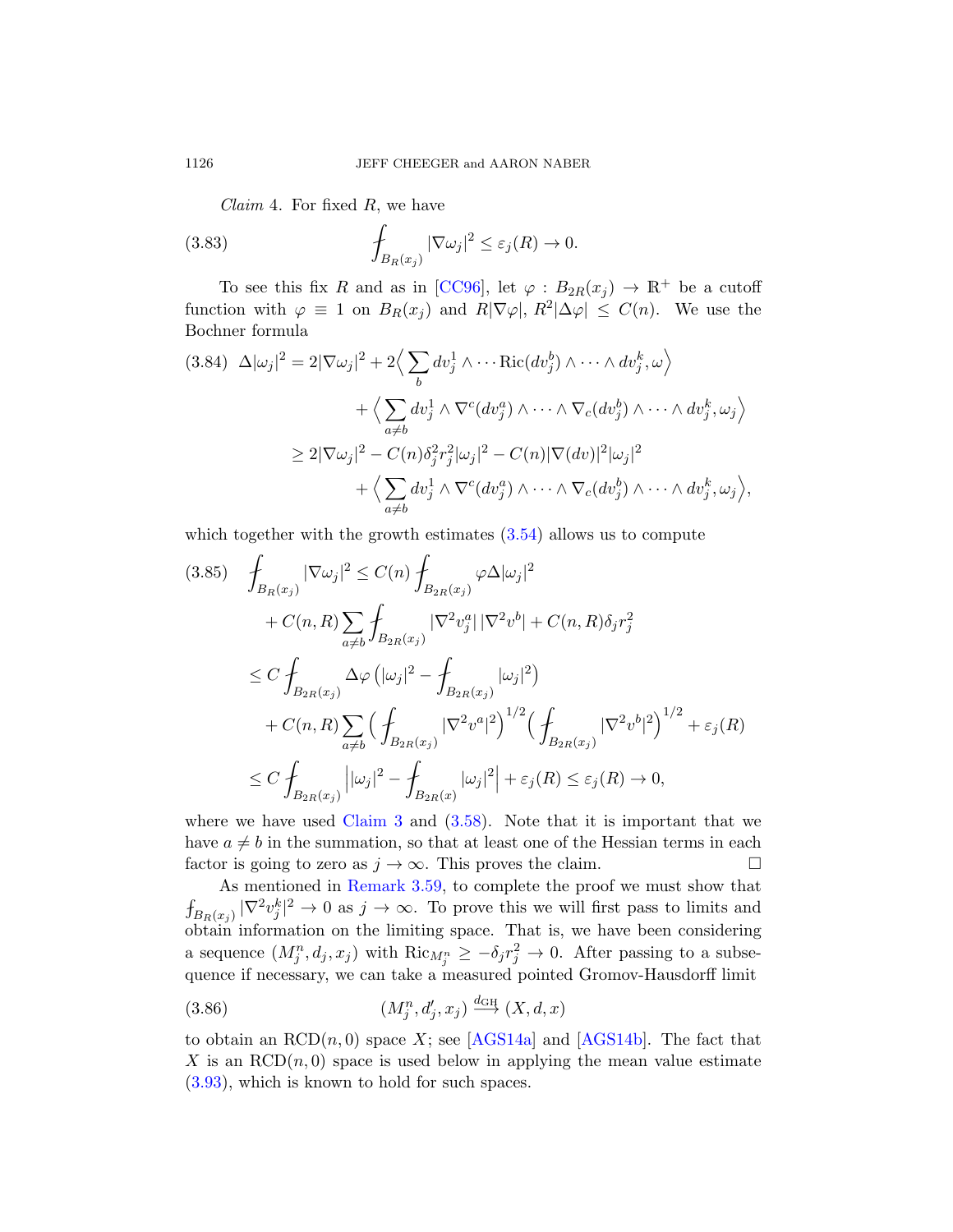In addition, we can assu[me that t](#page-69-3)he functions  $v_j^{\ell}$  converge to harmonic functions

$$
(3.87) \t v_j^{\ell} \to v^{\ell} : X \to \mathbb{R}.
$$

Indeed, for any ball  $B_R(x_j)$ , we can characterize  $v_j^{\ell}$  as minimizers of the Dirichlet energy with fixed Dirichlet boundary values. Our assertion then follows from the lower semicontinuity of the Dirichlet energy [AGS14b] combined with the Mosco convergence of the Dirichlet form [GMS13] to see that the limit also minimizes the Dirichlet energy on any ball.

Observe first that by using Claim 2 and Lemma 1.21, we have

<span id="page-34-0"></span>
$$
(3.88)\t\t\t X = \mathbb{R}^{k-1} \times Y,
$$

where  $v^1, \ldots, v^{k-1}: X \to \mathbb{R}$  are linear functions that induce the  $\mathbb{R}^{k-1}$  factor and we can identify  $Y = (v^1, \ldots, v^{k-1})^{-1} (0^{k-1})$ . We are left with understanding the behavior of  $v^k$ . We will see in Claim 6 that it too is linear, and in the process we prove our Hessian estimate. We first show the following

*Claim* 5. There exists  $a_1, \ldots, a_{k-1} \in \mathbb{R}$  with  $|a_{\ell}| < C(n)\varepsilon$  such that  $v^k - a_1v^1 - \cdots - a_{k-1}v^{k-1}$  :  $X \to \mathbb{R}$  is a function of only the Y variable.

To prove the claim let us fix any vector  $V \in \mathbb{R}^{k-1}$  and consider the map  $Dv^k: X \to \mathbb{R}$  defined by

(3.89) 
$$
Dv^{k}(y) = v^{k}(y + V) - v^{k}(y)
$$

where, of course, the translation  $x \to x+V$  is well defined, since  $X \equiv \mathbb{R}^{k-1} \times Y$ . The function  $v^k(y)$  is harmonic, and the translation map  $x \to x + V$  is a measure preserving isometry. Thus,  $v^k(x+V)$  is a harmonic function as well. Since X is an RCD space, and hence the Laplacian  $\Delta$  on X is linear, it follows that  $Dv<sup>k</sup>$  is harmonic. Using the estimates  $(3.54)$  we have the growth condition

(3.90) 
$$
\sup_{B_r(x)} |Dv^k| \leq C|V|^{1+C\varepsilon} \cdot r^{C\varepsilon}.
$$

This is to say that  $Dv^k$  is a harmonic function with sublinear growth. It follows that  $Dv^k$  must be a constant. Indeed, let  $\varphi$  be a cutoff on  $B_{2S}(x)$ with  $\varphi \equiv 1$  on  $B_S(x)$  and  $|\nabla \varphi| \leq 10S^{-1}$ . Then on the one hand, since  $Dv^k$  is harmonic and the Dirichlet form is bilinear, we have that

(3.91) 
$$
0 = \int_{B_{2S}(x)} \langle \nabla Dv^k, \nabla (\varphi^2 Dv^k) \rangle
$$

$$
= \int_{B_{2S}(x)} \varphi^2 |\nabla Dv^k|^2 + 2 \int_{B_{2S}(x)} \varphi Dv^k \langle \nabla Dv^k, \nabla \varphi \rangle.
$$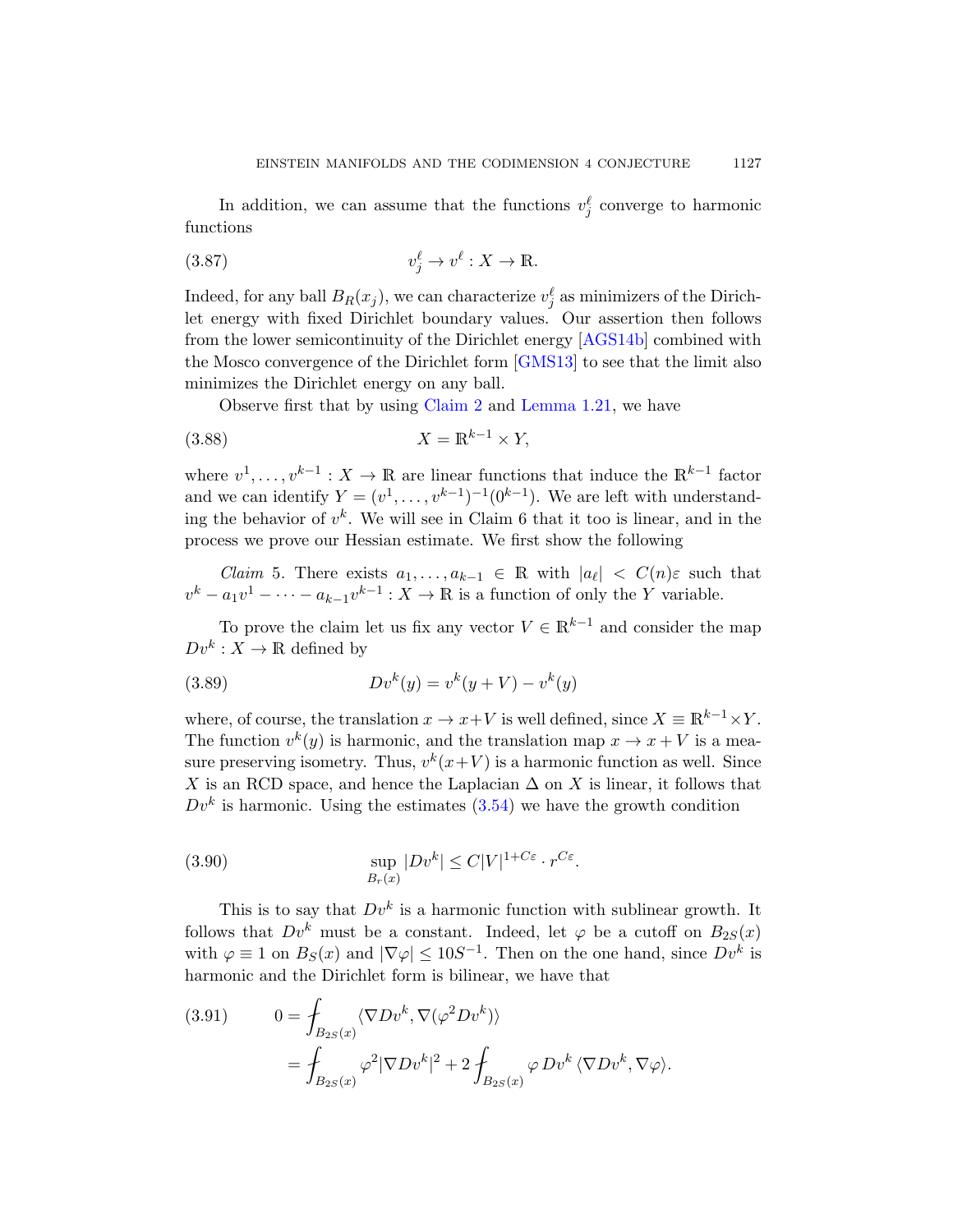By rearranging terms, we obtain

$$
(3.92) \qquad \int_{B_S(x)} |\nabla Dv^k|^2 \le \int_{B_{2S}(x)} \varphi^2 |\nabla Dv^k|^2
$$
  

$$
\le \frac{1}{2} \int_{B_{2S}(x)} \varphi^2 |\nabla Dv^k|^2 + 8 \int_{B_{2S}(x)} |Dv^k|^2 |\nabla \varphi|^2
$$
  

$$
\le CS^{-2+C\varepsilon},
$$

where without loss of generality, we can assume that  $\varepsilon$  is so small that  $-2 +$  $C\varepsilon < 0$ .

On the other hand,  $\text{Ric}_{M_j^n} \ge -(n-1)\delta_j r_j^2 \to 0$  and so X is an  $\text{RCD}(n,0)$ space. On such spaces, there is a mean value inequalilty for the norm squared of the gradient of a harmonic function; see, for instance, [MN14]. When applied to the harmonic function  $Dv^k$  it gives for  $r > 0$  fixed and  $S \to \infty$ ,

(3.93) 
$$
\sup_{B_r(x)} |\nabla Dv^k|^2 \le C \int_{B_S(x)} |\nabla Dv^k|^2 \le CS^{-2+C\epsilon} \to 0.
$$

Note that once again, we have exploited the sublinearity of the growth estimates. In particular, it now follows that  $Dv^k$  is a constant. Since this holds for any  $V \in \mathbb{R}^{k-1}$ , we have that  $v^k$  is linear in the  $\mathbb{R}^{k-1}$  variable. More precisely, since the  $\mathbb{R}^{k-1}$  factor is spanned by  $v^1, \ldots, v^{k-1}$ , we have

(3.94) 
$$
v^k = v_Y^k + a_1 v^1 + \dots + a_{k-1} v^{k-1},
$$

where  $v_Y^k: Y \to \mathbb{R}$ . Since  $v_j \to v: X \to \mathbb{R}^k$  are C $\varepsilon$ -splittings on  $B_2(x_j)$ , we automatically have the bounds  $|a_\ell| \leq C(n)\varepsilon$ . This finishes the claim.

To complete the proof, we want to see that the Hessians of  $v_j^k$  are tending to zero as  $j \to \infty$ . This is the content of Claim 6 below. However, prior to stating this claim, we will make some additional normalizations.

To begin with, we can use Claim 5 to further normalize the mappings  $v_j$  by composing with another lower triangular matrix with positive diagonal entries. Indeed, as a corollary of Claim 5, we can choose a lower triangular matrix A with  $|A - I| < C(n)\varepsilon$ , whose restriction to the first  $(k-1) \times (k-1)$ terms is the identity, such that  $Av_j : B_2(x_j) \to \mathbb{R}^k$  is still a  $C(n)\varepsilon$ -splitting, while  $A \circ v_j^k \to A \circ v^k : \mathbb{R}^{k-1} \times Y \to \mathbb{R}$  is independent of the  $\mathbb{R}^{k-1}$  factor. Further, let us consider the induced form  $A \circ \omega_j = d(A \circ v_j^1) \wedge \cdots \wedge d(A \circ v_j^k) =$  $dv_j^1 \wedge \cdots \wedge d(A \circ v_j^k)$ . Then after multiplying the  $k^{th}$  row of A by a constant c with  $|c-1| \leq C(n)\varepsilon$ , we may further assume that

(3.95) 
$$
\int_{B_2(x_j)} |A \circ \omega_j|^2 = 1.
$$

From this point forward in the proof, for ease of notation, we will write  $v_j$  for what was denoted above by  $A \circ v_j$ . In particular, this  $v_j$  differs from the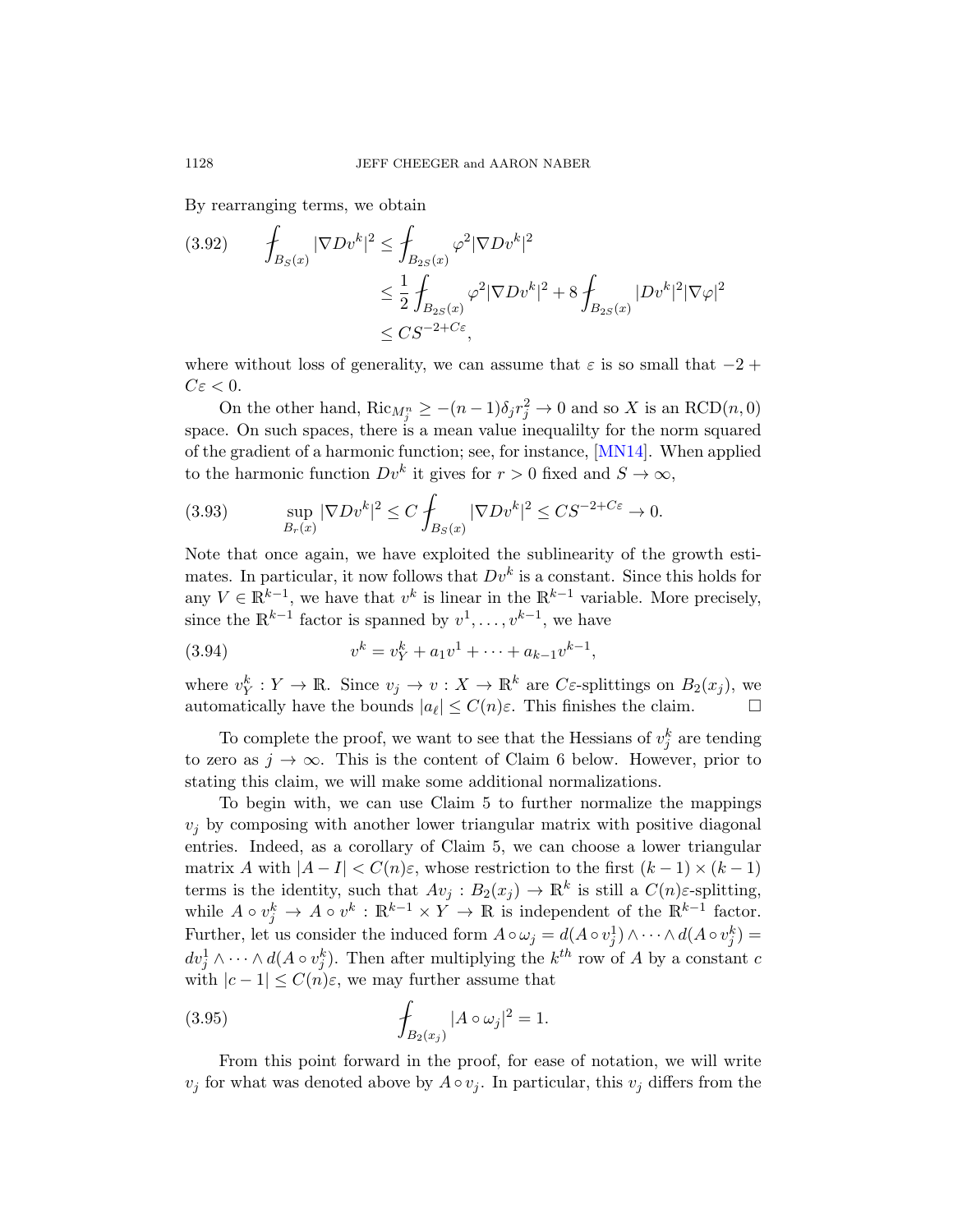original mapping  $u_i$  only by composition with a lower triangular matrix with positive diagonal entries. We will eventually see that  $v_j : B_1(x_j) \to \mathbb{R}^k$  is an  $\varepsilon_j$ -splitting, which will give the desired contradiction and finish the proof.

*Claim* 6. For each  $R > 0$ , we have  $\int_{B_R(x_j)} |\nabla^2 v_j^k|^2 \leq \varepsilon_j(R) \to 0$ .

The fact that  $v_j : B_R(x_j) \to \mathbb{R}^{k-1}$  is an  $\varepsilon_j(R)$ -splitting,

$$
\int_{B_2(x_j)} |\omega_j|^2 = 1,
$$

together with

$$
\oint_{B_R(x_j)} |\nabla \omega_j|^2 \leq \varepsilon_j(R) \to 0,
$$

implies

(3.96) 
$$
\int_{B_R(x_j)} \left| |\omega_j^{\ell}| - 1 \right| \leq \varepsilon_j(R) \quad \text{(for all } 1 \leq \ell \leq k).
$$

Now we will show that

(3.97) 
$$
\int_{B_R(x_j)} \left| |\nabla v_j^k|^2 - 1 \right| \leq \varepsilon_j(R) \to 0.
$$

Once this is accomplished, as we have done repeatedly, we can argue with Bochner's formula to obtain the Hessian estimate in the claim.

Define the 1-form

(3.98) 
$$
V_j \equiv \langle \omega_j^{k-1}, \omega_j \rangle.
$$

[Note t](#page-33-0)hat  $\omega_j^{k-1} \wedge V_j$  is proportional to  $\omega_j = \omega_j^{k-1} \wedge dv_j^k = \omega_j^{k-1} \wedge \left(dv_j^k - \pi_{k-1}dv_j^k\right)$ . More generally, we have that  $V_j \in \text{span}\{\nabla v_j^1, \dots, \nabla v_j^k\}$  is perpendicular to  $\text{span}\{\nabla v_j^1, \ldots, \nabla v_j^{k-1}\}.$  From the above, we get

(3.99) 
$$
\int_{B_R(x_j)} |V_j - (dv_j^k - \pi_{k-1} dv_j^k)| \leq \varepsilon_j(R).
$$

On the other hand, by  $(3.85)$  we have

<span id="page-36-0"></span>(3.100) 
$$
\int_{B_R(x_j)} |\nabla V_j|^2 \leq \varepsilon_j(R) \to 0,
$$

and thus using (3.96) we have

(3.101) 
$$
\int_{B_R(x_j)}\left|V_j\right|-1\right|\leq\varepsilon_j(R).
$$

Therefore, from (3.99) we get

(3.102) 
$$
\int_{B_R(x_j)} \left| |dv_j^k - \pi_{k-1} dv_j^k| - 1 \right| \leq \varepsilon_j(R) \to 0.
$$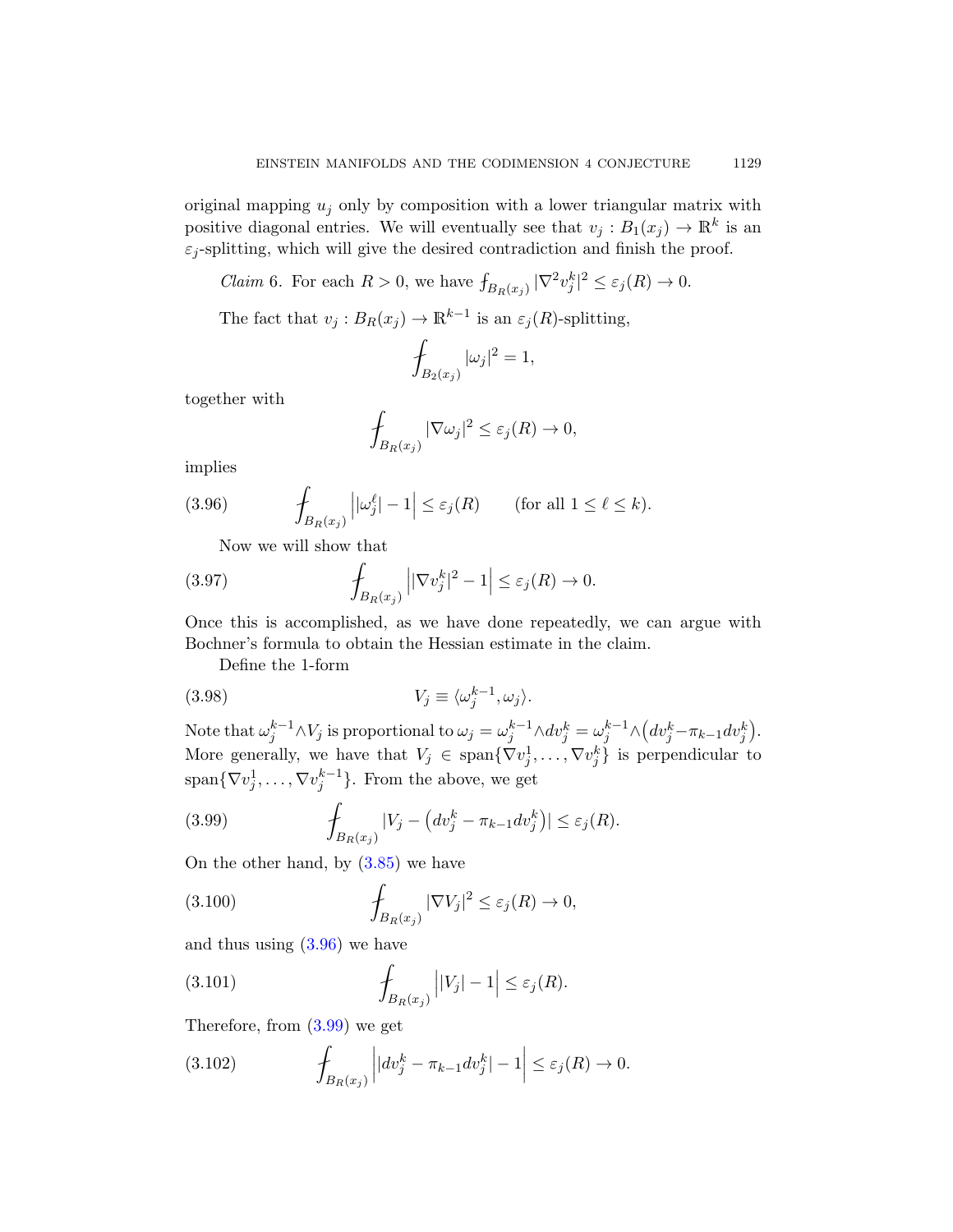It follows that our main concern is to show  $|\pi_{k-1}(dv_j^k)| \to 0$  in  $L^1$  as  $j \to \infty$ . Because we have the estimate

<span id="page-37-1"></span>(3.103) 
$$
\int_{B_R(x_j)} |\langle \nabla v_j^a, \nabla v_j^b \rangle - \delta^{ab}| \leq \varepsilon_j(R) \to 0
$$

for  $a, b < k$ , this is equivalent to showing that

<span id="page-37-0"></span>(3.104) 
$$
\int_{B_R(x_j)} |\langle \nabla v_j^{\ell}, \nabla v_j^{k} \rangle| \leq \varepsilon_j(R) \to 0
$$

for all  $\ell < k$ , which will be our primary goal now.

To accomplish this let us fix some  $\ell \leq k$  and recall that  $M_j^n \to X \equiv$  $\mathbb{R}^{k-1} \times Y$ , where the  $v_j^{\ell} \to v^{\ell}$  converge to the linear splitting factors and  $v_j^k \to v^k$  converges to a function of the Y variable. In particular, notice in the limit that  $|\langle \nabla v^{\ell}, \nabla v^k \rangle| = 0$ . One could therefore prove the result by showing that the energies of a sequence of harmonic functions actually converge in  $L^1_{\text{loc}}$  to the energies of the limiting harmonic functions. We will proceed by essentially proving a more effective version of this statement.

Thus, for each  $(s, y) \in \mathbb{R}^{k-1} \times Y \cap B_R(x_j)$  and  $0 < \varepsilon_j \ll r_2 \ll r_1 \ll 1$ , let us consider an open set  $U(s, y, r_1, r_2)$  such that

$$
(3.105)
$$

$$
(B_{r_2}(s_1, \ldots, s_{\ell-1}) \times (s_{\ell} - r_1, s_{\ell} + r_1) \times B_{r_2}(s_{\ell+1}, \ldots, s_{k-1}) \times B_{r_2}(y))
$$
  
\n
$$
\cap B_{R+r_1}(x_j) \subseteq U(s, y, r_1, r_2),
$$
  
\n
$$
U(s, y, r_1, r_2)
$$
  
\n
$$
\subseteq (B_{2r_2}(s_1, \ldots, s_{\ell-1}) \times (s_{\ell} - 2r_1, s_{\ell} + 2r_1) \times B_{2r_2}(s_{\ell+1}, \ldots, s_{k-1}))
$$
  
\n
$$
\cap B_{R+2r_1}(x_j)
$$

with respect to the Gromov-Hausdorff map from  $M_j^n$  to  $\mathbb{R}^{k-1} \times Y$ . Clearly, we have the volume estimate

$$
(3.106) \t C-1(n, v, R) \le r1-1r2-(n-1) Vol(U(s, y, r1, r2)) \le C(n, v, R),
$$

where  $v > 0$  is the noncollapsing constant. Let us notice that as  $r_2 \ll r_1 \to 0$ , we have that  $U(s, y, r_1, r_2)$  is approximately a product of balls with diameter tending to zero, and such that for each  $z_1 \in U(s, y, r_1, r_2)$ , we have the important estimates

$$
(3.107) \qquad \int_{U(s,y,r_1,r_2)} \frac{|v_j^a(z_1) - v_j^a(z_2)|}{d(z_1,z_2)} dv_g(z_2) < O\left(\frac{r_2}{r_1}\right) + \varepsilon_j(R) \text{ for } a \neq \ell,
$$
\n
$$
\int_{U(s,y,r_1,r_2)} \sqrt{\left|\frac{|v_j^{\ell}(z_1) - v_j^{\ell}(z_2)|}{d(z_1,z_2)} - 1\right|} dv_g(z_2) < O\left(\frac{r_2}{r_1}\right) + \varepsilon_j(R).
$$

Note that the integrands above are bounded and converging to zero pointwise away from a set whose measure is going to zero relative to U as  $\frac{\varepsilon_j}{n}$  $\frac{\varepsilon_j}{r_2}, \frac{r_2}{r_1} \to 0$ . In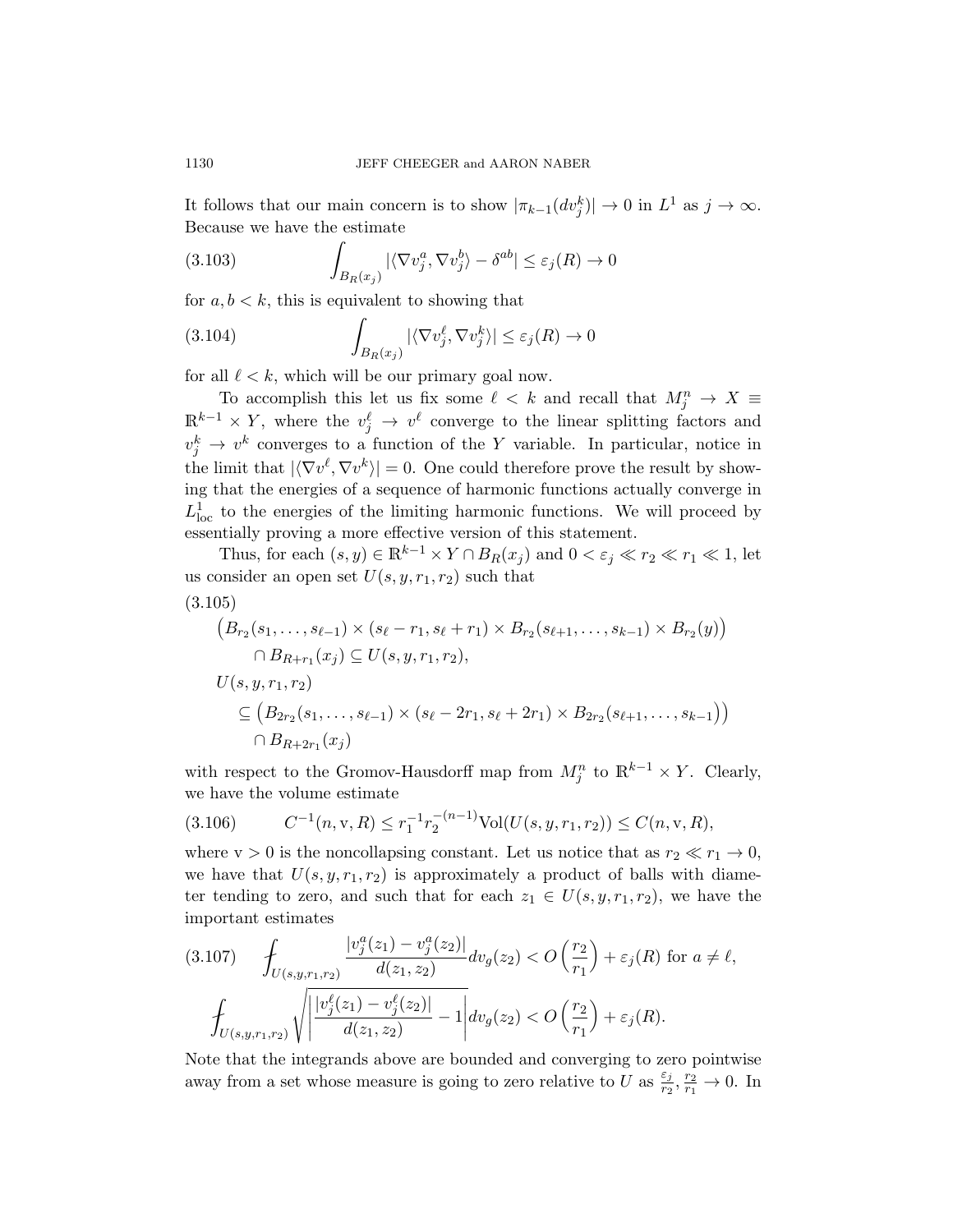other words, the  $v_j^a$  for  $a \neq \ell$  are becoming approximately constant functions and  $v_j^{\ell}$  is becoming a norm one linear function in the domains as  $\frac{\varepsilon_j}{r_2}, \frac{r_2}{r_1} \to 0$ .

Now let  $z_1, z_2 \in U(s, y, r_1, r_2)$ , with  $\gamma_{z_1, z_2} : [0, d(z_1, z_2)] \to M$  a minimizing geodesic connecting them, and let  $d \equiv d(z_1, z_2)$ . Without loss of generality, let us assume that  $v_j^{\ell}(z_2) \geq v_j^{\ell}(z_1)$ . Otherwise, the argument below works with the reverse geodesic  $\gamma_{z_2,z_1}$ . We can estimate

(3.108)

$$
\begin{split}\n&|\langle \nabla v_j^{\ell}, \nabla v_j^{k}\rangle|(z_1) = \Big| \int_0^d \langle \nabla v_j^{\ell}, \nabla v_j^{k}\rangle - \int_0^d \int_0^t \nabla_{\dot{\gamma}} \langle \nabla v_j^{\ell}, \nabla v_j^{k}\rangle \Big| \\
&= \Big| \int_0^d \langle \dot{\gamma}, \nabla v_j^{k}\rangle + \int_0^d \langle \nabla v_j^{\ell} - \dot{\gamma}, \nabla v_j^{k}\rangle - \int_0^d \int_0^t \nabla_{\dot{\gamma}} \langle \nabla v_j^{\ell}, \nabla v_j^{k}\rangle \Big|, \\
&\leq C\Big( \Big| \frac{v_j^{k}(z_2) - v_j^{k}(z_1)}{d} \Big| + \int_{\gamma_{z_1, z_2}} |\nabla v_j^{\ell} - \dot{\gamma}| + \int_{\gamma_{z_1, z_2}} |\nabla^2 v_j^{\ell}| + \int_{\gamma_{z_1, z_2}} |\nabla^2 v_j^{k}| \Big). \n\end{split}
$$

To deal with the second term on the last line, let us observe that since  $|\nabla v_j^{\ell}| \leq$  $1 + \varepsilon_j$ , we have

$$
(3.109) \qquad \left(\begin{aligned} \int_{\gamma_{z_1,z_2}} |\nabla v_j^{\ell} - \dot{\gamma}| \right)^2 &\leq \int_{\gamma_{z_1,z_2}} |\nabla v_j^{\ell} - \dot{\gamma}|^2 \\ &\leq \int_{\gamma_{z_1,z_2}} 2\big(1 - \langle \nabla v_j^{\ell}, \dot{\gamma} \rangle \big) + \varepsilon_j \\ &\leq 2\Big(1 - \frac{v_j^{\ell}(z_2) - v^{\ell}(z_1)}{d}\Big) + \varepsilon_j \\ &\leq 2\Big|1 - \frac{|v_j^{\ell}(z_2) - v^{\ell}(z_1)|}{d}\Big| + \varepsilon_j, \end{aligned}
$$

where we have used our normalizing condition that  $v_j^{\ell}(z_2) \geq v^{\ell}(z_1)$  in the last line. Plugging this into our estimate for  $|\langle \nabla v_j^{\ell}, \nabla v_j^k \rangle |(z_1)$ , we obtain

$$
(3.110) \quad |\langle \nabla v_j^{\ell}, \nabla v_j^{k} \rangle|(z_1) \le C \Bigg( \left| \frac{v_j^{k}(z_2) - v_j^{k}(z_1)}{d} \right| + \sqrt{\left| 1 - \frac{|v_j^{\ell}(z_2) - v^{\ell}(z_1)|}{d} \right|} + \int_{\gamma_{z_1, z_2}} |\nabla^2 v_j^{\ell}| + \int_{\gamma_{z_1, z_2}} |\nabla^2 v_j^{k}| \Bigg) + \varepsilon_j.
$$

Since this holds for each  $z_2 \in U(y, r, r_1, r_2)$ , we can average both sides and use  $(3.107)$  to estimate

$$
(3.111) \ |\langle \nabla v_j^{\ell}, \nabla v_j^{k} \rangle|(z_1) \le O\left(\frac{r_2}{r_1}\right) + C \int_{U(s,y,r_1,r_2)} \Big( \int_{\gamma_{z_1,z_2}} |\nabla^2 v_j^{\ell}| + \int_{\gamma_{z_1,z_2}} |\nabla^2 v_j^{k}| \Big) dv_g(z_2) + \varepsilon_j(R).
$$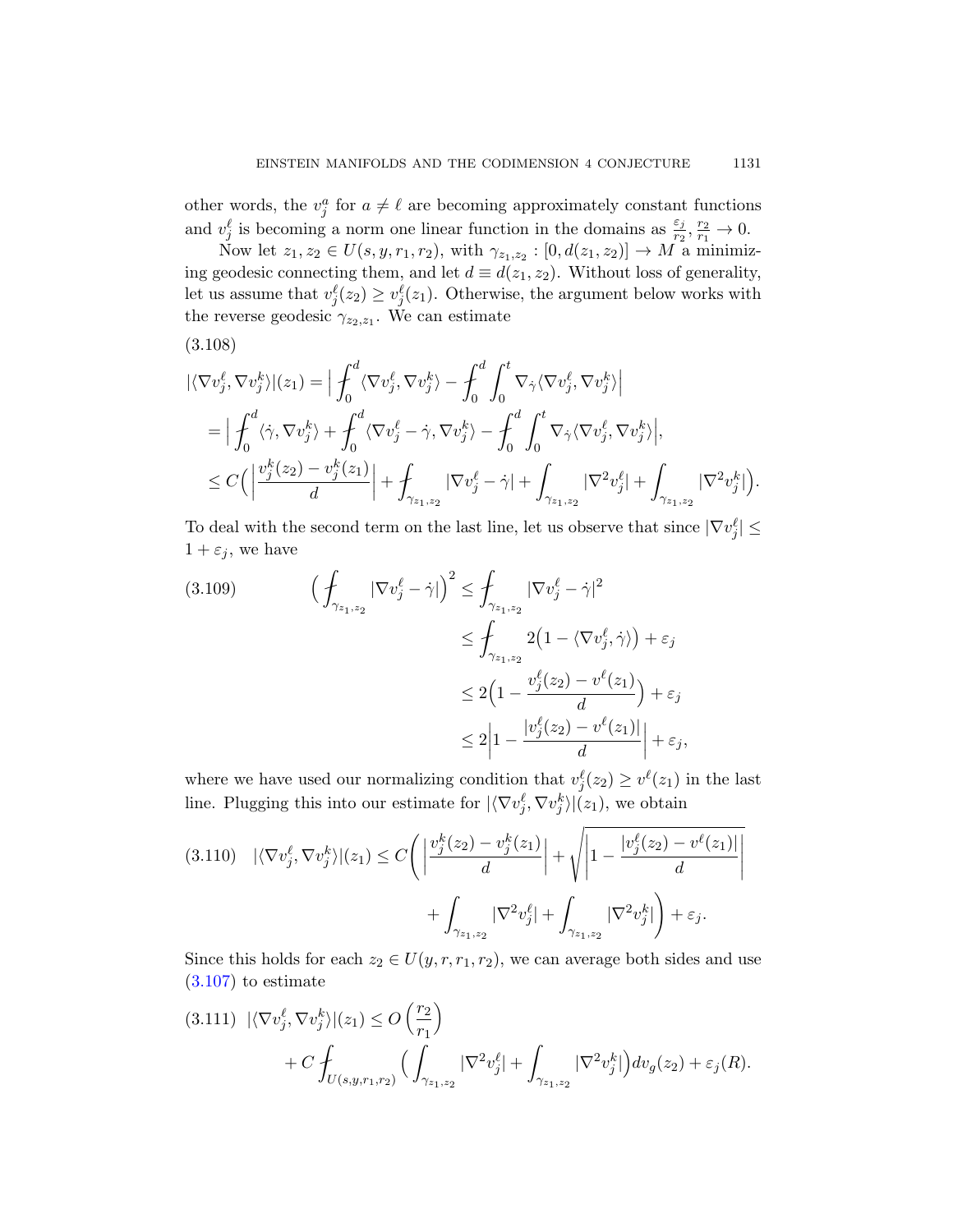Integrating over  $z_1$  then gives us the estimate

$$
(3.112) \qquad \int_{U(s,y,r_1,r_2)} |\langle \nabla v_j^{\ell}, \nabla v_j^k \rangle|
$$
  
\n
$$
\leq O\left(\frac{r_2}{r_1}\right) + C \int_{U \times U} \left(\int_{\gamma_{z_1,z_2}} |\nabla^2 v_j^{\ell}| + \int_{\gamma_{z_1,z_2}} |\nabla^2 v_j^k| \right) + \varepsilon_j,
$$
  
\n
$$
\leq O\left(\frac{r_2}{r_1}\right) + C r_1 \int_{U(s,y,10r_1,10r_2)} \left(|\nabla^2 v_j^{\ell}| + |\nabla^2 v_j^k| \right) + \varepsilon_j.
$$

<span id="page-39-0"></span>In the last line we have used a sharpening of the standard segment inequality, which takes into account that all the minimizing geodesics beginning and ending in  $U(s, y, r_1, r_2)$  are contained in  $U(s, y, 10r_1, 10r_2)$ . Given this the conclusion follows from the proof of the standard segment inequality. Rewriting the above gives us

$$
(3.113) \quad \int_{U(s,y,r_1,r_2)} |\langle \nabla v_j^{\ell}, \nabla v_j^k \rangle| \le \left( O\left(\frac{r_2}{r_1}\right) + \varepsilon_j \right) \text{Vol}(U(s,y,r_1,r_2)) + Cr_1 \int_{U(s,y,10r_1,10r_2)} \left( |\nabla^2 v_j^{\ell}| + |\nabla^2 v_j^k| \right).
$$

Now to complete the proof, let us choose for each  $r_1, r_2$  fixed a covering

$$
(3.114) \t\t BR(xj) \subseteq \bigcup U(si, yi, r1, r2)
$$

such that the sets  $U(s_i, y_i, 10r_1, 10r_2)$  overlap at most  $C(n)$  times. This is possible using the GH condition with  $\varepsilon_j \ll r_2$ . By applying (3.113) to each of these and summing, we obtain the estimate

(3.115) 
$$
\int_{B_R(x_j)} |\langle \nabla v_j^{\ell}, \nabla v_j^k \rangle| \leq \left( O\left(\frac{r_2}{r_1}\right) + \varepsilon_j \right) \text{Vol}(B_{2R}(x_j)) + Cr_1 \int_{B_{2R}(x_j)} \left( |\nabla^2 v_j^{\ell}| + |\nabla^2 v_j^k| \right),
$$

or that  
\n(3.116)  
\n
$$
\oint_{B_R(x_j)} |\langle \nabla v_j^{\ell}, \nabla v_j^k \rangle| \le O\left(\frac{r_2}{r_1}\right) + Cr_1 \oint_{B_{2R}(x_j)} \left( |\nabla^2 v_j^{\ell}| + |\nabla^2 v_j^k| \right) + \varepsilon_j(R)
$$
\n
$$
\le O\left(\frac{r_2}{r_1}\right) + Cr_1 + \varepsilon_j(R),
$$

where in the last line we have used that we have uniform  $L^2$ -estimates on the Hessians of  $v_j^a$ . The estimates above hold for all  $0 < \varepsilon_j \ll r_2 \ll r_1 \ll 1$ . To finish the proof let us now choose  $r_{2,j}, r_{1,j} \to 0$  such that  $\frac{r_{2,j}}{r_{1,j}}, \frac{\varepsilon_j}{r_{2,j}}$  $\frac{\varepsilon_j}{r_{2,j}} \to 0$ . This proves the estimate  $(3.104)$ , and therefore by  $(3.102)$ , we have that

(3.117) 
$$
\int_{B_R(x_j)} \left| |\nabla v_j^k| - 1 \right| \leq \varepsilon_j(R) \to 0.
$$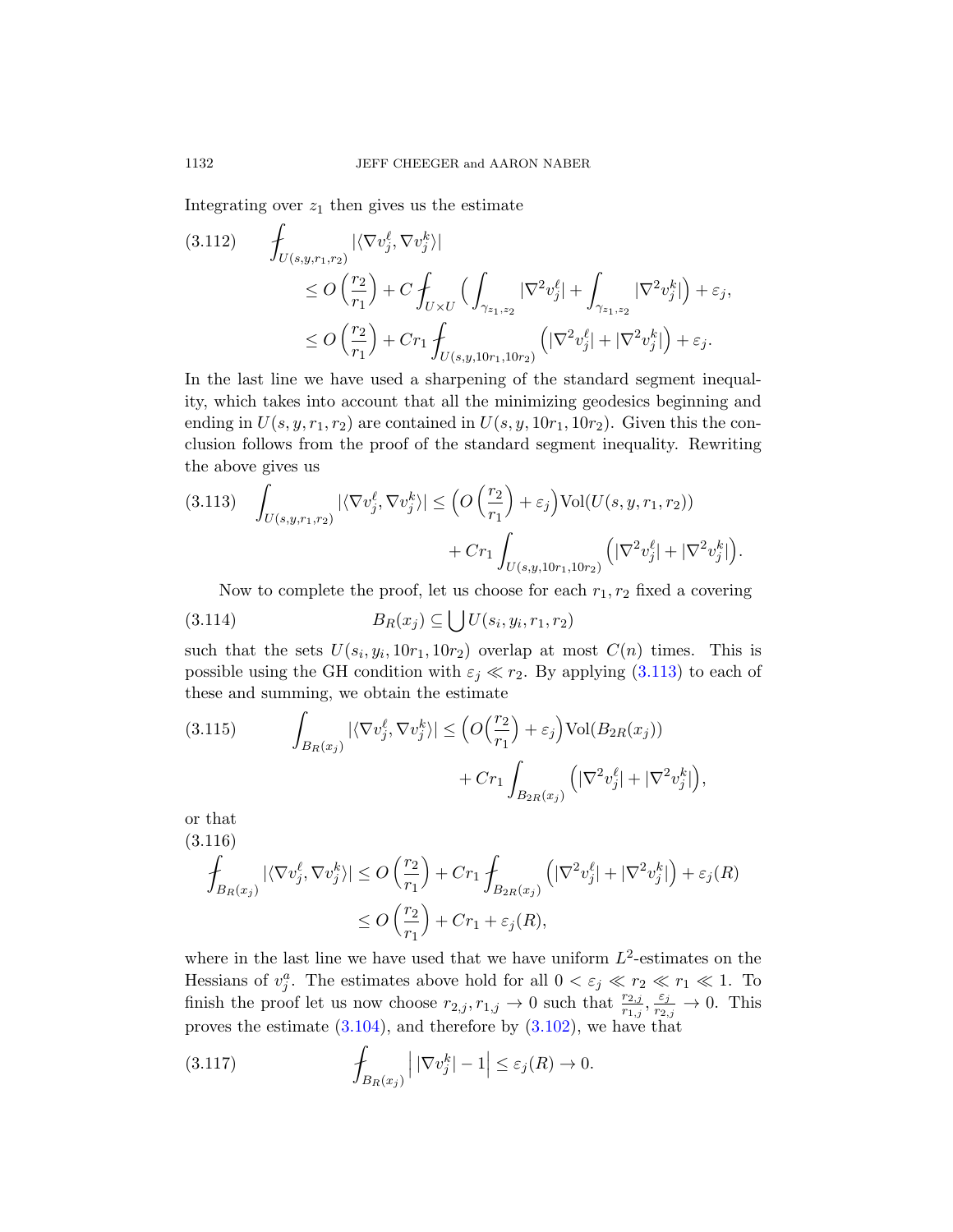<span id="page-40-0"></span>When combined with the  $L^{\infty}$  estimate on  $|\nabla v_j^k|$ , this gives the  $L^2$ -estimate

(3.118) 
$$
\int_{B_R(x_j)} \left| |\nabla v_j^k|^2 - 1 \right| \leq \varepsilon_j(R) \to 0.
$$

Finally, since  $v_j^k$  is harmonic, we can now argue with Bochner's formula as in the proof of (1.27) to obtain the Hessian estimate,  $\int_{B_R(x_j)} |\nabla^2 v_j^k|^2 \leq$  $\varepsilon_j(R) \to 0$ . This completes the proof of the claim.

[No](#page-37-0)w [we ca](#page-37-1)n finis[h the](#page-40-0) proof of the Transformation Theorem. Indeed, we will see that  $v_j = A \circ u : B_1(x_j) \to \mathbb{R}^k$  is the desired  $\varepsilon_j(R)$ -splitting. Claim 6 gives

$$
(3.119)\qquad \qquad \int_{B_R(x_j)} |\nabla^2 v_j^{\ell}|^2 \to 0
$$

for all  $1 \leq \ell \leq k$ , while (3.104), (3.103) a[nd \(3](#page-23-0).1[18\) im](#page-24-0)ply

(3.120) 
$$
\int_{B_R(x_j)} |\langle \nabla v_j^a, \nabla v_j^b \rangle - \delta^{ab}| \to 0.
$$

<span id="page-40-1"></span>To see that  $v_j : B_1(x_j) \to \mathbb{R}^k$  is an  $\varepsilon_j(R)$ -splitting on  $B_1(x_j)$ , the last step is to show that  $|\nabla v_j^k| \leq 1 + \varepsilon_j \to 1$ . However this follows immediately from  $(3.119)$  and  $(3.120)$  by using precisely [the same argum](#page-7-0)ent as in  $(3.42)$ – $(3.46)$ .

Thus, for j sufficiently large, we see that  $v_j : B_1(x_j) \to \mathbb{R}^k$  is an  $\varepsilon$ -splitting. This is a contradiction, so the proof is complete.

 $\Box$ 

#### 4. Proof of Theorem 1.23, the Slicing Theorem

The goal of this section is to prove the Slicing Theorem (Theorem 1.23). Recall the statement

For each  $\varepsilon > 0$ , there exists  $\delta(n, \varepsilon) > 0$  such that if  $M^n$  satisfies  $\text{Ric}_{M^n} \geq$  $-(n-1)\delta$  and if  $u : B_2(p) \to \mathbb{R}^{n-2}$  is a harmonic  $\delta$ -splitting map, then there [exist](#page-7-0)s a subset  $G_{\varepsilon} \subseteq B_1(0^{n-2})$  $G_{\varepsilon} \subseteq B_1(0^{n-2})$  $G_{\varepsilon} \subseteq B_1(0^{n-2})$  that satisfies the following:

- (1)  $\text{Vol}(G_{\varepsilon}) > \text{Vol}(B_1(0^{n-2})) \varepsilon;$
- (2) if  $s \in G_{\varepsilon}$ , then  $u^{-1}(s)$  is n[onempty](#page-8-1);
- (3) [for each](#page-8-2)  $x \in u^{-1}(G_{\varepsilon})$  and  $r \leq 1$ , there exists a lower triangular matrix  $A \in GL(n-2)$  with positive diagonal entries such that  $A \circ u : B_r(x) \to \mathbb{R}^{n-2}$ is an  $\varepsilon$ -splitting map.

*Proof of Theorem* 1.23. Recall from Section 1.2 the measure  $\mu$  defined in  $(1.36)$  and  $\delta_3 = \delta_3(n,\varepsilon)$  in the Transformation Theorem; see the sentence prior to (1.33). It was shown Section 1.2 that in view of Theorem 1.26 and the transformation theorem, Theorem 1.32, to complete the proof of the Slicing Theorem, it suffices to verify that for  $1/4 \ge r \ge s_x^{\delta_3}$ ,  $\mu$  satisfies the doubling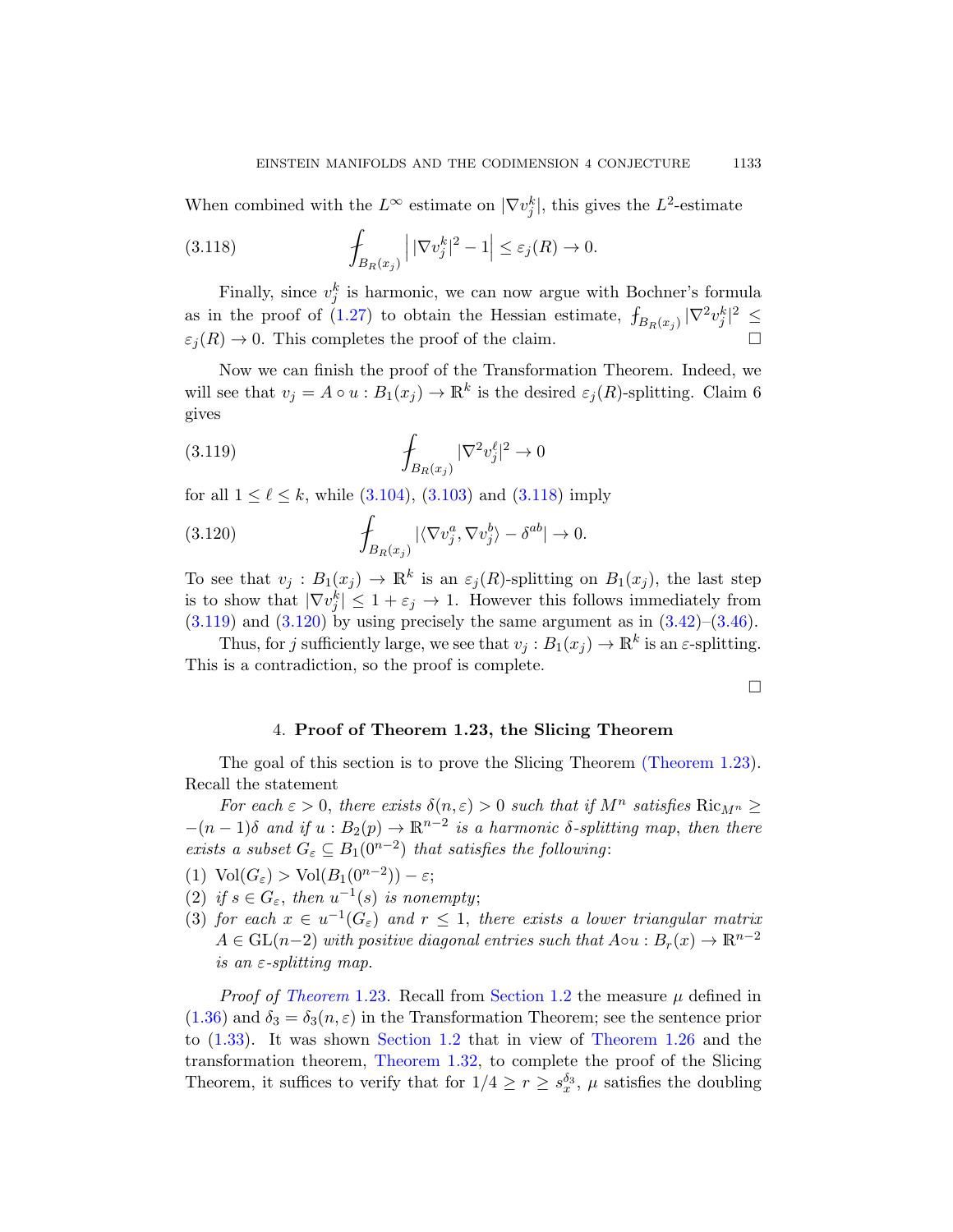c[ondition](#page-8-2)  $|u(B_r(x)| \leq C(n) \cdot r^{-2} \mu(B_r(x))$  and the volume estimate  $|u(B_r(x))| \leq C(n) \cdot r^{-2} \mu(B_r(x))$  $C(n) \cdot r^{-2} \mu(B_r(x))$  on the image of a ball; see (1.37), (1.38).

LEMMA 4.1. For each x and  $1/4 \geq r \geq s_x^{\delta_3}$ , we have the doubling condition

<span id="page-41-1"></span>(4.2) 
$$
\mu(B_{2r}(x)) \le C(n)\mu(B_r(x)).
$$

Proof. According to Theorem 1.32, there exists a lower triangular matrix  $A \in GL(n-2)$  with positive diagonal entries such that

(4.3) 
$$
u' = A \circ u : B_{2r}(x) \to \mathbb{R}^{n-2}
$$

is an  $\varepsilon$ -splitting. Let  $dv_g$  denote the Riemannian measure, and set  $\omega' \equiv du'^1 \wedge$  $\cdots \wedge du^{n-2}$ . Define the measure  $\mu'$  by  $\mu' = \left(\int_{B_{3/2}(p)} |\omega|\right)^{-1} |\omega'| dv_g$ . Then

(4.4) 
$$
\mu' = \det(A)\mu.
$$

In particular, this gives us

(4.5) 
$$
\frac{\mu'(B_{2r}(x))}{\mu'(B_r(x))} = \frac{\mu(B_{2r}(x))}{\mu(B_r(x))},
$$

and it is equivalent to show the ratio bound for  $\mu'$ . Since  $u'$  is an  $\varepsilon$ -splitting, we have the estimate

(4.6) 
$$
\int_{B_{2r}(x)} |\omega'| - 1| \leq C(n)\varepsilon.
$$

Hence, we also have the estimate

(4.7) 
$$
\int_{B_r(x)} | |\omega'| - 1 | \leq \frac{\text{Vol}(B_{2r}(x))}{\text{Vol}(B_r(x))} \int_{B_{2r}(x)} | |\omega'| - 1 | \leq C(n)\varepsilon,
$$

which of course uses the doubling property for the Riemannian measure. By combining the previous two estimates we get

(4.8) 
$$
(1 - C\varepsilon) \text{Vol}(B_r(x)) \le \mu'(B_r(x)) \le (1 + C\varepsilon) \text{Vol}(B_r(x)),
$$

$$
(1 - C\varepsilon) \text{Vol}(B_{2r}(x)) \le \mu'(B_{2r}(x)) \le (1 + C\varepsilon) \text{Vol}(B_{2r}(x)).
$$

<span id="page-41-0"></span>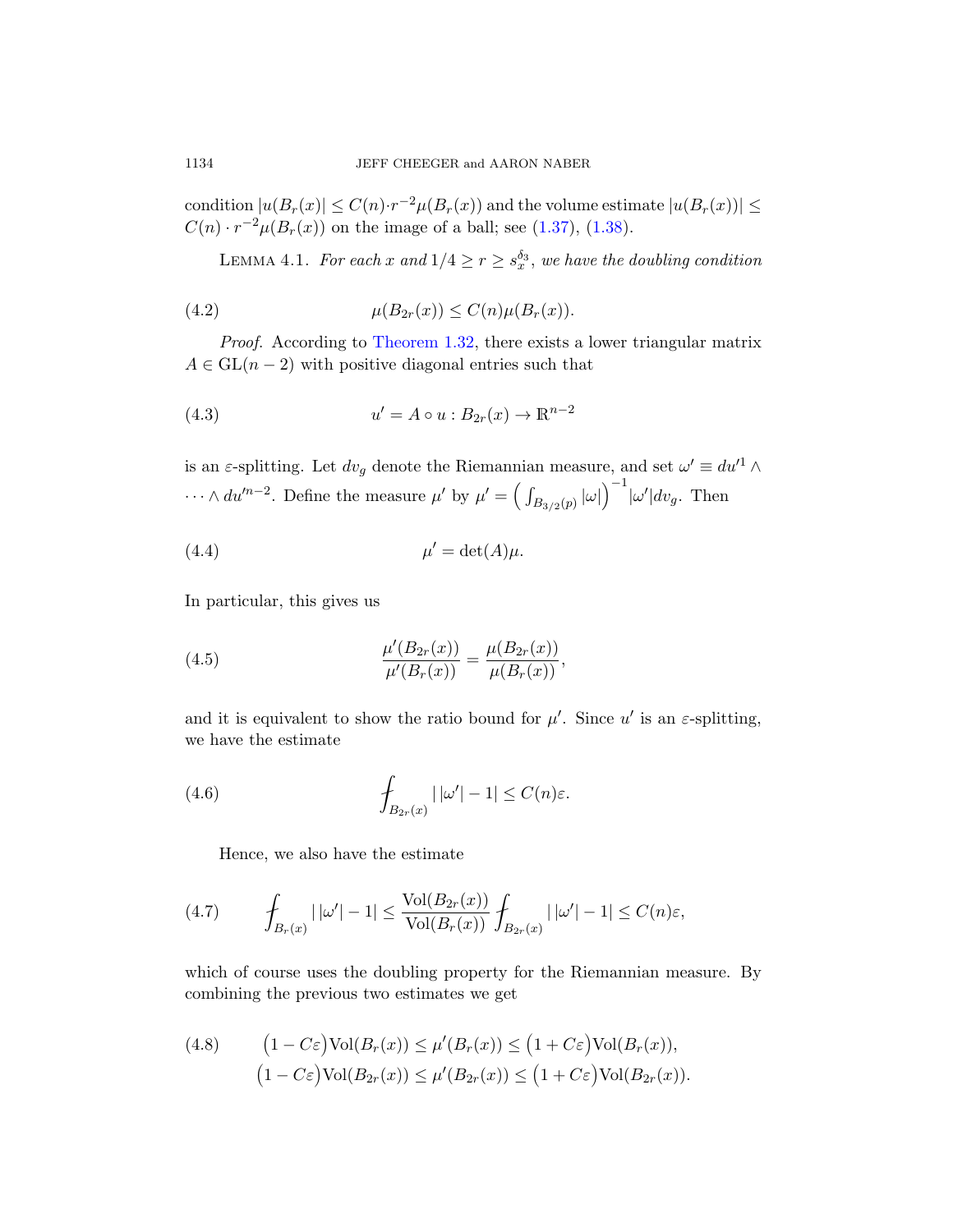Finally, by using the definition of  $\mu'$ , we arrive at

(4.9) 
$$
\mu'(B_{2r}(x)) = \Big(\int_{B_{3/2}(p)} |\omega| \, dv_g\Big)^{-1} \int_{B_{2r}(x)} |\omega'|
$$

$$
\leq (1 + C(n)\varepsilon) \Big(\int_{B_{3/2}} |\omega| \, dv_g\Big)^{-1} \text{Vol}(B_{2r}(x))
$$

$$
\leq C(n) \Big(\int_{B_{3/2}} |\omega| \, dv_g\Big)^{-1} \text{Vol}(B_r(x))
$$

$$
\leq C(n) \Big(\int_{B_{3/2}p} |\omega| \, dv_g\Big)^{-1} \int_{B_r(x)} |\omega'|
$$

$$
= C(n)\mu'(B_r(x)),
$$

which by  $(4.5)$  completes the proof.

Recall the collection  $\mathcal{B}_{\delta_3}$  of bad balls, defined in  $(1.33)$ . The proof of the Slicing Theorem (Theorem 1.23) requires that the image under u of  $\mathcal{B}_{\delta_3}$  has measure  $\langle \varepsilon/2$ ; see (1.38), (1.40). If in (1.40) the measure  $\mu$  were instead the usual riemannian measure, then since  $u$  is Lipschitz, standard estimates could be used to show just that. On the face of it, however, the  $\mu$ -content estimate is much weaker, since for balls where the determinant  $|\omega|$  of u is small, then  $\mu(B_r(x))/\text{Vol}(B_r(x))$  is small as well.

<span id="page-42-2"></span><span id="page-42-1"></span>On the other hand, in the spirit of Sard's theorem, we will see in the next [lemma](#page-41-0) that at least for balls  $B_r(x)$  with  $1/4 \geq r \geq s_x^{\delta_3}$ , we recover this loss because the volume of the image  $u(B_r(x))$  is correspondingly small.

LEMMA 4.10. If  $1/4 \ge r \ge s_x^{\eta}$ , then

(4.11) 
$$
|u(B_r(x)| \le C(n) \cdot r^{-2} \mu(B_r(x)).
$$

*Proof.* As in Lemma 4.1, choose a lower triangular matrix  $A \in GL(n-2)$ with positive diagonal entries, such that

<span id="page-42-0"></span>(4.12) 
$$
u' = A \circ u : B_{2r}(x) \to \mathbb{R}^{n-2}
$$

is an  $\varepsilon$ -splitting, and define the measure  $\mu'$  as in Lemma 4.1. Then as in (4.3),  $\mu' = \det(A)\mu.$ 

Since  $u'$  is an  $\varepsilon$ -splitting, we have the estimates

(4.13) 
$$
\int_{B_{2r}(x)} ||\omega'| - 1| \leq C(n)\varepsilon,
$$

$$
u'(B_r(x)) \subseteq B_{2r}(u'(x)).
$$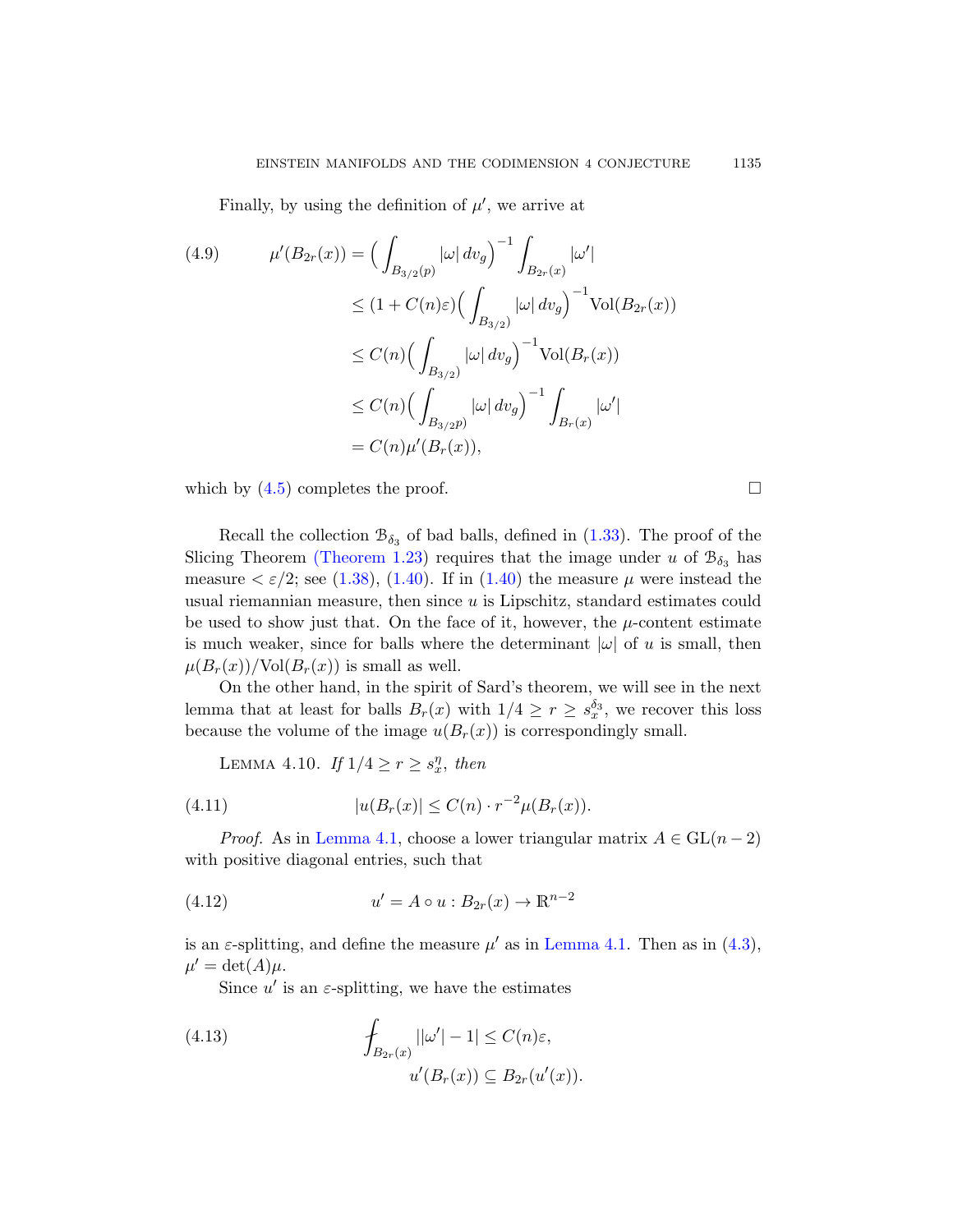By the first estimate above,

(4.14) 
$$
\mu'(B_r(x)) = \left(\int_{B_{3/2}(p)} |\omega|\right)^{-1} \int_{B_r(x)} |\omega'|,
$$

$$
\geq (1 - C(n)\varepsilon) \frac{\text{Vol}(B_r(x))}{\text{Vol}(B_{3/2}(p))} \int_{B_r(x)} |\omega'|
$$

$$
\geq (1 - C\varepsilon) \frac{\text{Vol}(B_r(x))}{\text{Vol}(B_{3/2}(x))} \geq C(n)r^n,
$$

where in the last step we have used volume monotonicity for the Riemannian measure. On the other hand, by the second estimate of  $(4.13)$ ,

(4.15) 
$$
|u'(B_r(x))| \le C(n)r^{n-2}.
$$

C[ombin](#page-42-1)ing these gives the estimate

(4.16) 
$$
|u'(B_r(x))| \leq C(n)r^{-2}\mu'(B_r(x)).
$$

[To relate t](#page-41-0)[hese back](#page-42-2) to the original function  $u$ , we observe that

(4.17) 
$$
|u'(B_r(x))| = \det(A)|u(B_r(x))|,
$$

$$
\mu'(B_r(x)) = \det(A)|\mu(B_r(x))|,
$$

whichi[mmediately gi](#page-2-0)ves  $(4.11)$ . This completes the proof.

As previously noted, Lemmas 4.1 and 4.10 suffice to complete the proof of the Slicing Theorem.

# 5. Codimension 4 regularity of singular limits

In this section we prove Theorem 1.4. Thus, we consider a Gromov-Hausdorff limit space,

(5.1) 
$$
(M_j^n, d_j, p_j) \stackrel{d_{\text{GH}}}{\longrightarrow} (X, d, p),
$$

of a sequence of Riemannian manifolds  $(M_j^n, g_j, p_j)$ , satisfying  $|\text{Ric}_{M_j^n}| \leq n-1$ and  $Vol(B_1(p_i)) > v > 0$ . We will show that there exists a subset  $S \subseteq X$ of codimension 4 such that  $X \setminus \mathcal{S}$  is a  $C^{1,\alpha}$ -Riemannian manifold. In this section, we will show that S has Hausdorff codimension 4. We will postpone the improvem[ent to Minko](#page-44-0)wski codimension 4 until Section 7.

As mentioned in Section 1, it has been understood since [CC97] that the main technical challenge lies in showing that spaces of the form  $\mathbb{R}^{n-2}$  ×  $C(S^1_\beta)$ , where  $S^1_\beta$  is the circle of circumference  $\beta \leq 2\pi$ , cannot arise as limit spaces unless  $\beta = 2\pi$  and hence  $\mathbb{R}^{n-2} \times C(S^1_\beta) = \mathbb{R}^n$ . The Slicing Theorem (Theorem 1.23) was expressly designed to enable us to handle this point via a blowup argument. We will do this in Section 5.1.

In Section 5.2 we prove that more general spaces of the form  $\mathbb{R}^{n-3} \times C(Y)$ cannot arise as limit spaces. The proof of this statement has a very different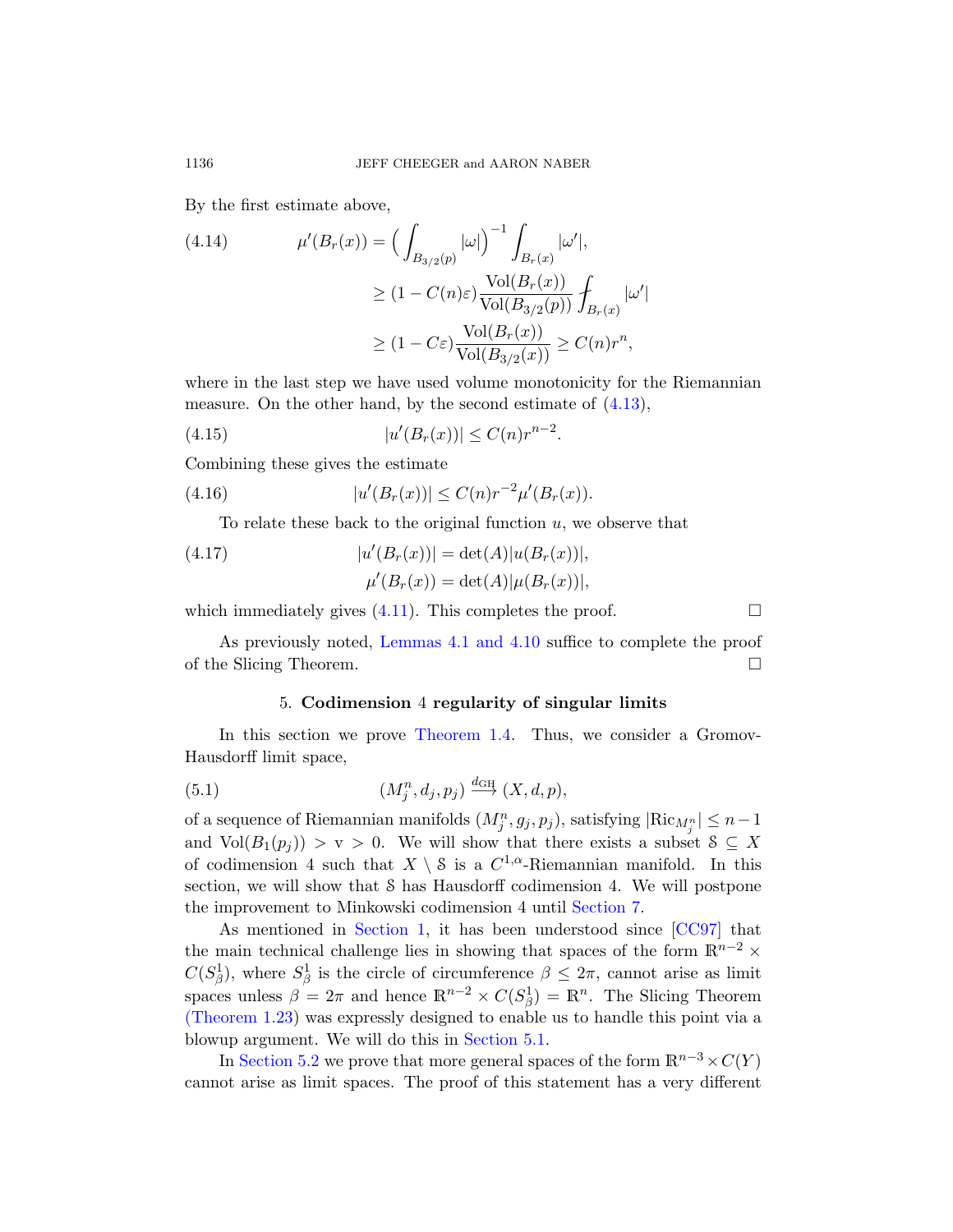<span id="page-44-0"></span>feel than the proof ruling out the codimension 2 limits and essentially comes down to a bordism and curvature pinching argument for 3-manifolds.

Finally, in Section 5.3 we combine the tools developed in the previous subsections to prove the Hausdorff estimates of Theorem 1.4.

5.1. Nonexistence of codimension 2 singularities. In this subsection we use the tools of Section 4 in order to prove that spaces that are  $(n-2)$ -symmetric cannot arise as noncollapsed limits of manifolds with bounded Ricci curvature.

THEOREM 5.2 ( $(n-2)$ -Symmetric Limits). Let  $(M_j^n, g_j, p_j)$  be a sequence of Riemannian manifolds satisfying  $|\text{Ric}_{M_j^n}| \to 0$ ,  $\text{Vol}(B_1(p_j)) > v > 0$  and such that

(5.3) 
$$
(M_j^n, d_j, p_j) \xrightarrow{d_{\text{GH}}} \mathbb{R}^{n-2} \times C(S_\beta^1).
$$

Then  $\beta = 2\pi$  and  $\mathbb{R}^{n-2} \times C(S^1_\beta) = \mathbb{R}^n$ .

Proof of Theorem 5.2. We will prove the result by contradiction. So let us assume it is false. Then there exists a sequence  $(M_j^n, g_j, p_j)$  of Riemannian manifolds satisfying  $|\text{Ric}_{M_j^n}| \to 0$ ,  $\text{Vol}(B_1(p_j)) > v > 0$  and such that

(5.4) 
$$
(M_j^n, d_j, p_j) \to \left(\mathbb{R}^{n-2} \times C(S_\beta^1), d, p\right),
$$

with  $\beta < 2\pi$  and p a vertex.

Note first that by the noncollapsing assumption we have  $\beta \geq \beta_0(n, v)$ . Now by Lemma 1.21, there exist  $\delta_j$ -splitting maps  $u_j : B_2(p_j) \to \mathbb{R}^{n-2}$  with  $\delta_j \to 0$ . Fix some sequence  $\varepsilon_j \to 0$  tha[t is tending](#page-1-0) to zero so slowly compared to  $\delta_j$  that Theorem 1.23 holds for  $u_j : B_2(0) \to \mathbb{R}^{n-2}$  with  $\varepsilon_j$ . Let  $G_{\varepsilon_j} \subseteq B_1(0^{n-2})$ be the corresponding good values of  $u_j$ , and let  $s_j \in G_{\varepsilon_j} \cap B_{10^{-1}}(0^{n-2})$  be fixed regular values.

Observe that  $\mathbb{R}^{n-2} \times C(S^1_\beta)$  is smooth outside of the singular set  $\delta =$  $\mathbb{R}^{n-2} \times \{0\} \subseteq \mathbb{R}^{n-2} \times C(S_{\beta}^1)$ . In particular, on  $\mathbb{R}^{n-2} \times C(S_{\beta}^1)$  we have  $r_h(x) \approx 1/d(x, \mathcal{S})$ , where  $r_h$  is the harmonic radius as in Section 1 and d denotes distance. By the standard  $\varepsilon$ -regularity theorem, it follows that the convergence of  $M_j^n$  is in  $C^{1,\alpha} \cap W^{2,q}$  away from S for every  $\alpha < 1$  and  $q < \infty$ . Let  $f_j: B_{\varepsilon_j^{-1}}(p) \to B_{\varepsilon_j^{-1}}(p_j)$  be the  $\varepsilon_j$ -Gromov Hausdorff maps, and let us denote  $S_j \equiv f_j(\mathcal{S}) \subseteq M_j^n$ . Then by the previous statements, for every  $\tau > 0$ , all j sufficiently large, and  $x \in B_1(p_j) \setminus T_\tau(\mathcal{S}_j)$ , we have  $r_h(x) \geq \frac{\tau}{2}$  $\frac{\tau}{2}$ .

[Consider a](#page-7-0)gain the submanifold  $u_j^{-1}(s_j) \cap B_1(p_j)$ . Define the scale

(5.5) 
$$
r_j = \min\{r_h(x) : x \in u_j^{-1}(s_j) \cap B_1(p_j)\}.
$$

By the discussion of the previous paragraph, this minimum is actually obtained at some  $x_j \in u_j^{-1}(s_j) \cap B_1(p_j)$ , with  $x_j \to S_j \cap B_{10^{-1}}(p_j)$ . Moreover, since  $S^1_\beta$ , the cross-section of the cone factor, satisfies  $0 < \beta < 2\pi$ , it follows that  $r_j \rightarrow 0$ . According to Theorem 1.23, there exists a lower triangular matrix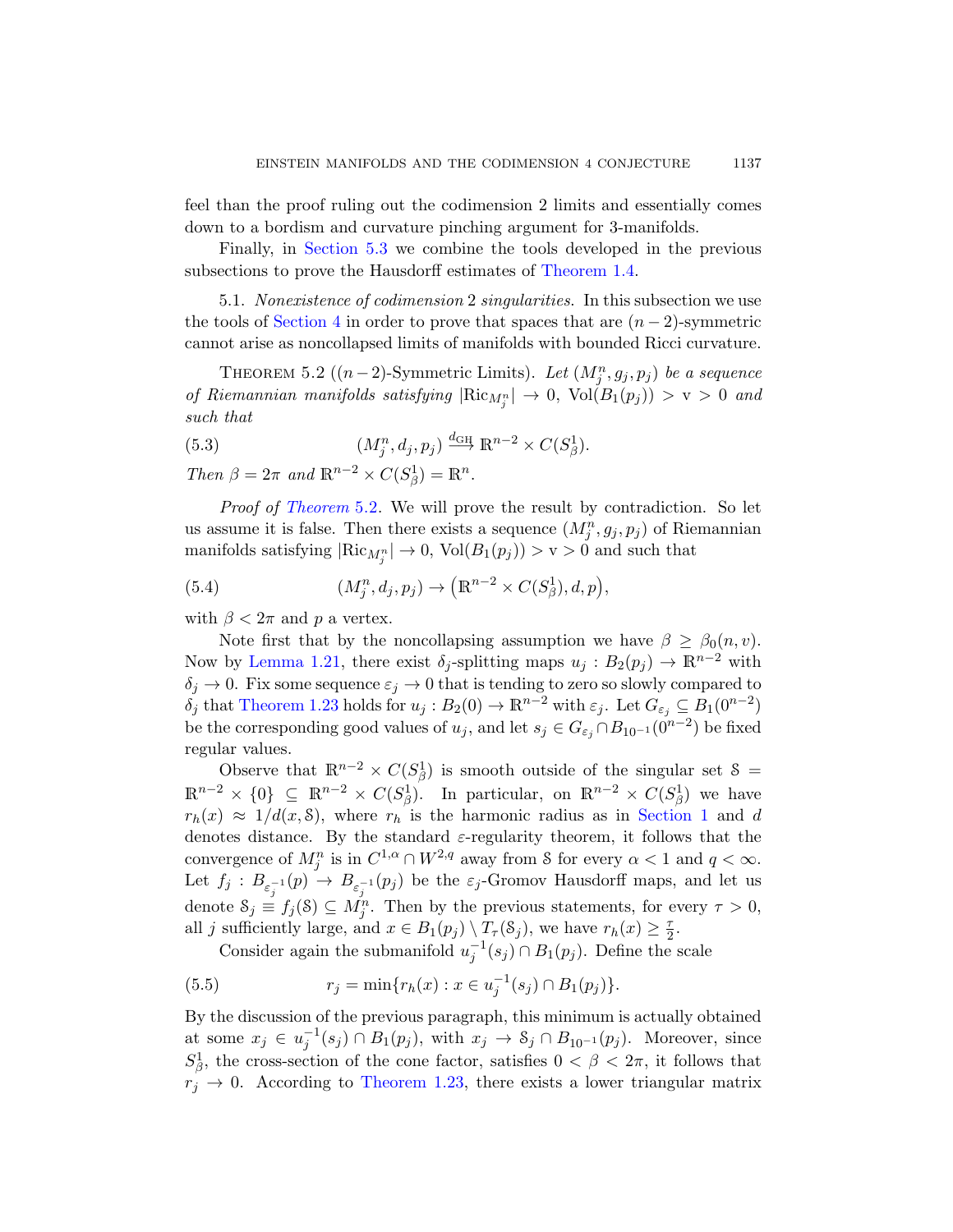$A_j \in GL(n-2)$  with positive diagonal entries, such that  $v_j \equiv A_j \circ (u_j - s_j)$ :  $B_{r_j}(x_j) \to \mathbb{R}^{n-2}$  is an  $\varepsilon_j$ -splitting map. Note that we have renormalized so that each of our regular values is the zero level set.

Now let us consider the sequence  $(M_j^n, r_j^{-1}d_j, x_j)$ . After passing to a subsequence if necessary, which we will continue to denote by  $(M_j^n, r_j^{-1}d_j, x_j)$ , we have

(5.6) 
$$
(M_j^n, r_j^{-1}d_j, x_j) \stackrel{d_{\text{GH}}}{\longrightarrow} (X, d_X, x),
$$

in the pointed Gromov-Hausdorff sense, where X splits off  $\mathbb{R}^{n-2}$  isometrically.

By our noncollapsing [assumption we](#page-8-2) have  $Vol(B_1(x_i)) > c(n)v > 0$ , and hence, in the rescaled spaces, we have  $Vol(B_r(x_j)) > cvr^n$  for all  $r \le R_j \to \infty$ . In particular, X has Euclidean volume growth at  $\infty$ ; i.e., Vol $(B_r(x')) > cvr^n$ for all  $r > 0$ .

After possibly passing to another subsequence, we can limit the functions  $v_j$  to a function  $v: X \to \mathbb{R}^{n-2}$ . Note that by our normalization, we have that  $v_j : B_2(x_j) \to \mathbb{R}^{n-2}$  are  $\varepsilon_j$ -splittings and by Theorem 1.32, we have for each  $R > 2$  that the maps  $v_j : B_R(x_j) \to \mathbb{R}^{n-2}$  are  $C(n, R)\varepsilon_j$ -splittings. In particular, we can conclude that

$$
(5.7) \t\t X = \mathbb{R}^{n-2} \times S,
$$

where  $v: X \to \mathbb{R}^{n-2}$  is the projection map and  $S = u^{-1}(0)$ .

Now by construction, in the rescaled spaces we have for any  $y \in u_j^{-1}(0)$ that  $r_h(y) \geq 1$ . Theref[ore, the](#page-70-0) limit X is  $C^{1,\alpha} \cap W^{2,q}$  in a neighborhood of  $u^{-1}(0)$ , and hence  $S = u^{-1}(0)$  is a nonsingular surface. Thus, since  $X =$  $\mathbb{R}^{n-2} \times S$ , it follows that X is at least a  $C^{1,\alpha} \cap W^{2,q}$  manifold with  $r_h \geq 1$ . Since the Ricci curvature is uniformly bounded, in fact tending to zero, we have by the standard  $\varepsilon$ [-regula](#page-70-0)rity theorem that the convergence  $(M_j^n, r_j^{-1}d_j, x_j) \to$  $(X, d_X, x)$  is in  $C^{1,\alpha} \cap W^{2,q}$ . Because the convergence is in  $C^{1,\alpha} \cap W^{2,q}$ , we have that  $r_h$  behaves continuously in the limit  $[And90]$ . In particular, we have  $r_h(x'_j) \to r_h(x')$  and so,  $r_h(x') = 1$ .

On the other hand, since  $|\text{Ric}_{M_{j}^{n}}| \to 0$  and X is  $C^{1,\alpha} \cap W^{2,q}$ , it follows that  $X$  is a smooth Ricci flat manifold. This is easiest to see by writing things out in harmonic coordinates on  $X$ ; see [And90] for the argument. Now since  $X = \mathbb{R}^{n-2} \times S$ , we can conclude that S is smooth and Ricci flat, hence flat. In particular, we have that  $X$  is flat. Since we have already shown that  $X$  has Euclidean volume growth, this implies that  $X = \mathbb{R}^n$ . However, we have also already concluded that  $r_h(x') = 1$ , which gives us our desired contradiction.  $\Box$ 

We end this subsection with the following corollary, which states that a noncollapsed limit space is smooth away from a set of codimension 3. We will use this in the next subsection to show  $(n-3)$ -symmetric splittings cannot arise as limits.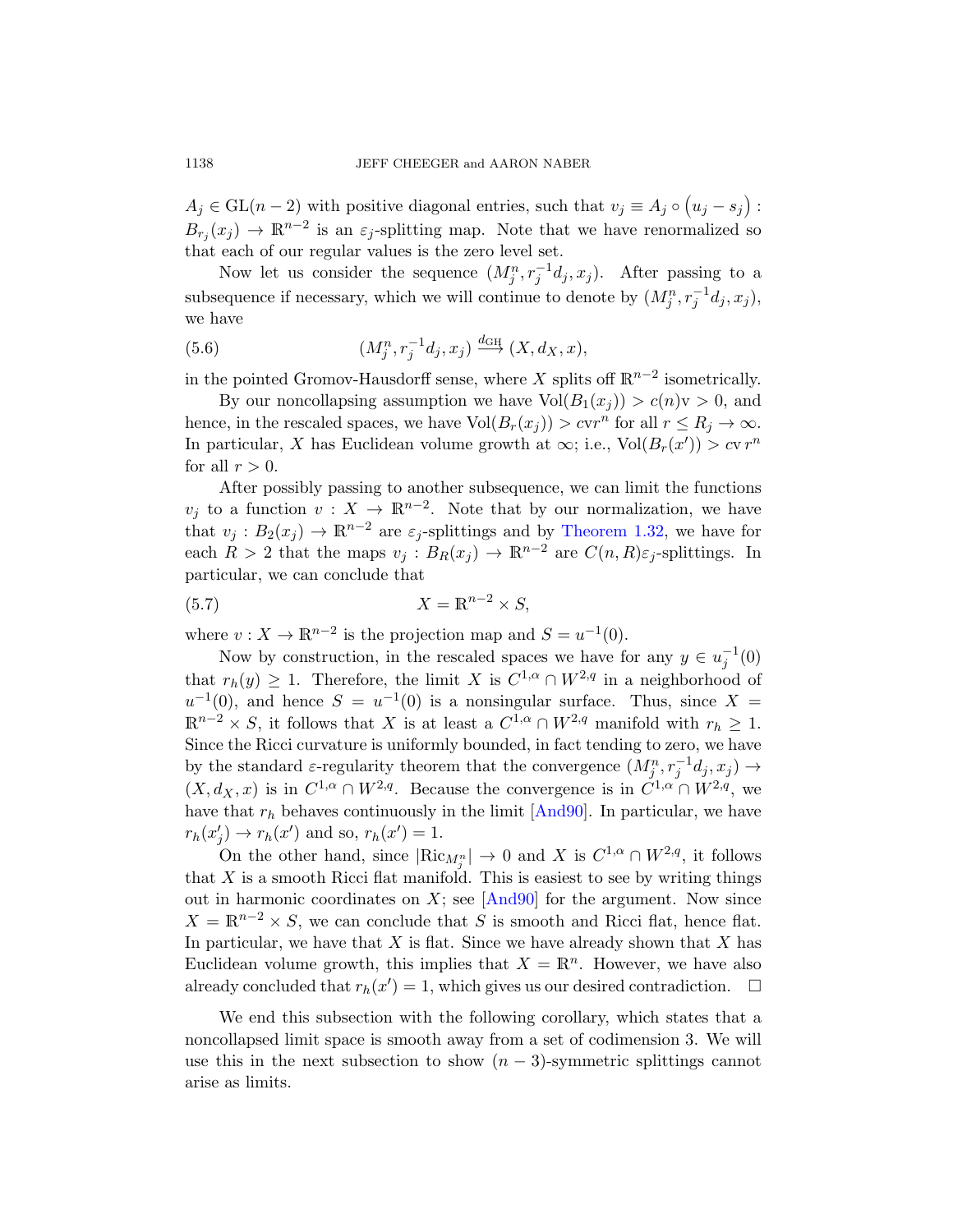<span id="page-46-0"></span>COROLLARY 5.8. Let  $(M_j^n, g_j, p_j)$  denote a sequence of Riemannian man*ifolds satisfying*  $|\text{Ric}_{M_j^n}| \leq n - 1$ ,  $\text{Vol}(B_1(p_j)) > v > 0$  and such that

(5.9) 
$$
(M_j^n, d_j, p_j) \rightarrow (X, d, p).
$$

Then there exists a subset,  $S \subseteq X$ , with dim  $S \leq n-3$ , such that for each  $x \in X \setminus \mathcal{S}$ , we have  $r_h(x) > 0$ . In particular,  $x \in X \setminus \mathcal{S}$  is a  $C^{1,\alpha}$  Riemannian manifold.

*Proof.* Recall the standard stratification of  $X$ . In particular, if we consider the subset  $S^{n-3} \subset X$ , we have that dim  $S^{n-3} \leq n-3$  and that for every point  $x \notin \mathbb{S}^{n-3}$ , there exists some tangent cone at x that is isometric to  $\mathbb{R}^{n-2} \times C(S^1_\beta)$ . [T](#page-12-0)hat is, there exists  $r_a \rightarrow 0$  such that

(5.10) 
$$
(X, r_a^{-1}d, x) \to \mathbb{R}^{n-2} \times C(S^1_\beta).
$$

However by Theorem 5.2, we then have  $\beta = 2\pi$ , which is to say that

(5.11) 
$$
(X, r_a^{-1}d, x) \to \mathbb{R}^n
$$
.

<span id="page-46-1"></span>Thus, for  $a \in \mathbb{N}$  sufficiently large, we can apply the standard  $\varepsilon$ -regularity theorem, Theorem 2.11, to see that a neighborhood of x is a  $C^{1,\alpha}$  Riemannian manifold, which proves the corollary.

5.2. Nonexistence of codimension 3 singularities. In this subsection we use the tools of Sections 4 and 5.1 in order to prove that  $(n-3)$ -symmetric metric spaces cannot arise as limits of manifolds with bounded Ricci curvature. Specifically, we prove the following

THEOREM 5.12 ( $(n-3)$ -Symmetric Limits). Let  $(M_j^n, g_j, p_j)$  denote a sequence of Riemannian manifolds satisfying  $|\text{Ric}_{M_j^n}| \to 0$ ,  $\text{Vol}(B_1(p_j)) > v > 0$ and such that

(5.13) 
$$
(M_j^n, d_j, p_j) \to \mathbb{R}^{n-3} \times C(Y),
$$

in the pointed Gromov-Hausdo[rff sense](#page-46-0), where  $Y$  is some compact metric space. Then Y is isometric to the unit 2-sphere, and hence  $\mathbb{R}^{n-3} \times C(Y) = \mathbb{R}^n$ .

Proof. Let us assume that this is not the case and study such a limit space  $\mathbb{R}^{n-3} \times C(Y)$ . The first observation is that by Corollary 5.8, it follows that Y is a smooth surface. Indeed, if there were a point  $y \in Y$  such that  $r_h(y) = 0$ , then since  $X = \mathbb{R}^{n-3} \times C(Y)$ , it would follow that there is a set of codimension at least 2 such that  $r_h \equiv 0$ , which cannot happen by Corollary 5.8.

Since Y is a  $C^{1,\alpha} \cap W^{2,q}$  manifold and  $|\text{Ric}_{M_j^n}| \to 0$ , it follows that Y is a smooth Einstein manifold satisfying  $Ric_Y = g$ . Because Y is a surface, this means, in particular, that Y has constant sectional curvature  $\equiv 1$ . Thus, either  $Y = \mathbb{RP}^2$  or  $Y = S^2$ , the unit 2-sphere, and in the latter case we are done.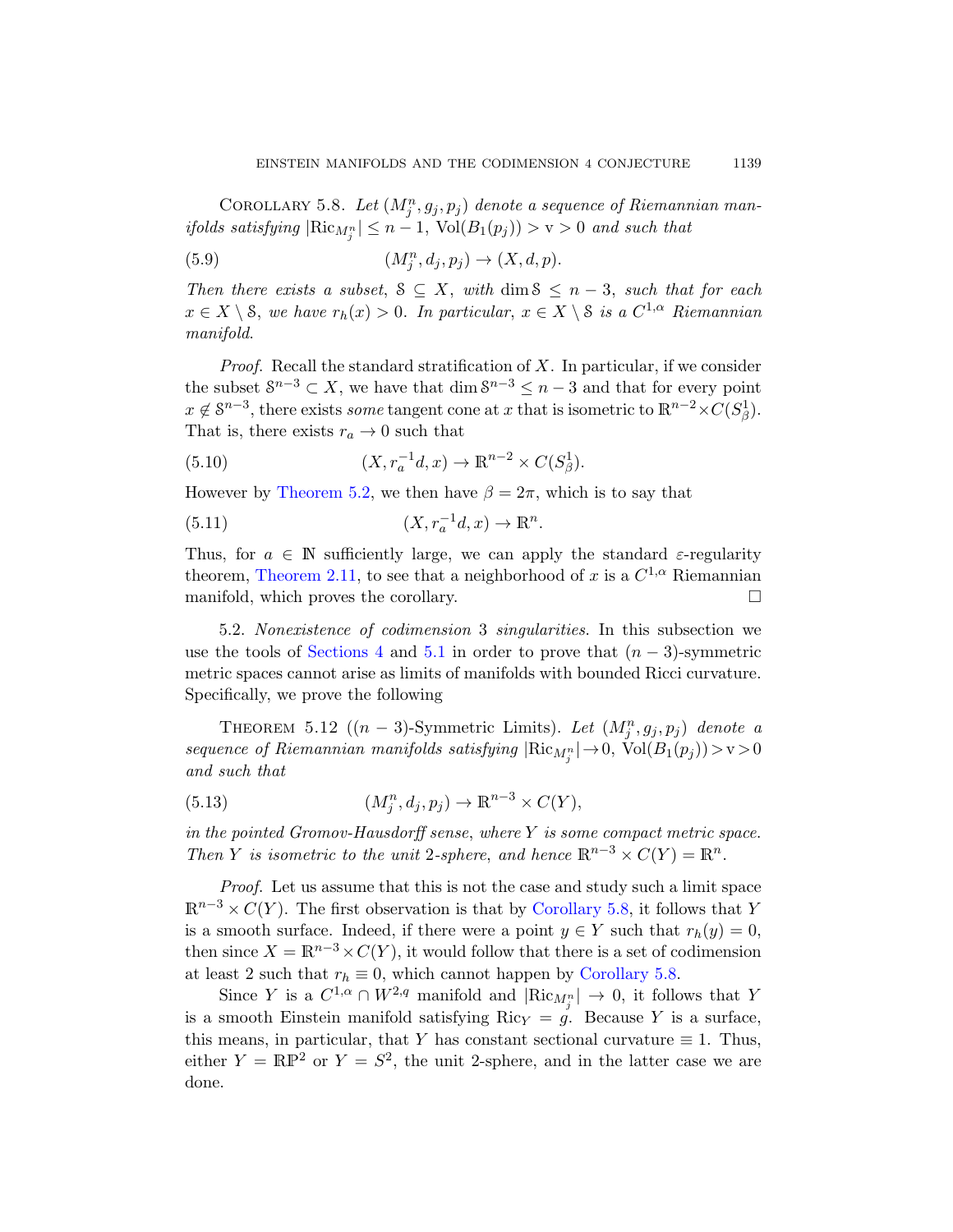So let us study the case  $Y = \mathbb{RP}^2$ . For  $\varepsilon > 0$  small, choose  $u_j : B_2(p_j) \to$  $\mathbb{R}^{n-3}$  to be an  $\varepsilon$ -splitting as in Lemma 1.21. Note that away from the singular [set](#page-70-1),  $S \equiv \mathbb{R}^{n-3} \times \{0\}$ , we have that the  $M_j^n$  converge to  $\mathbb{R}^{n-3} \times C(Y)$  in  $C^{1,\alpha}$ . If  $f_j : B_2(p) \to B_2(p_j)$  denote the Gromov-Hausdorff maps, we put  $S_j = f_j(\mathcal{S})$ . Then for  $\tau > 0$  small but fixed, we have for j sufficiently large that on  $B_1(p) \setminus T_\tau(\mathcal{S}_j)$ , the estimates  $|\nabla u_j| > \frac{1}{2}$  $\frac{1}{2}$  and  $|\nabla^2 u_j| \le 1$  hold.

Consider Poisson approximation  $h_i$  to the square of distance function  $d^2(x, p_j)$  on  $B_2(p_j)$ . That is,  $\Delta h_j = 2n$  and  $h_j = 1$  on  $\partial B_2(p_j)$ . We have (see, for instance, [CC96]) that  $|h_i - d(\cdot, p_i)| \to 0$  uniformly in  $B_2(p_i)$ , and again, because the convergence is in  $C^{1,\alpha}$ , we have for j sufficiently large that  $|\nabla h| > \delta$  and  $|\nabla^2 h| \leq 4n$  on  $B_1(p_i) \setminus B_\tau(\mathcal{S}_i)$ . Once again, appealing to the  $C^{1,\alpha}$  convergence, for all j sufficiently [large and all](#page-46-1)  $s \in B_1(0^{n-3})$ , we have that  $u^{-1}(s) \cap h^{-1}(1)$  is diffeomorphic to  $\mathbb{RP}^2$ . By Sard's theorem, there exists a [regula](#page-46-0)[r v](#page-2-0)alue  $s_j \in B_1(0^{n-3})$ . Then for j sufficiently large,  $u_j^{-1}(s_j) \cap \{h \leq 1\}$ is a smooth 3-manifold, whose boundary is diffeomorphic to  $\mathbb{RP}^2$ . However, the second Stiefel-Whitney number of  $\mathbb{RP}^2$  is nonzero and, in particular,  $\mathbb{RP}^2$ does not bound a smooth 3-manifold. This contradicts  $Y = \mathbb{RP}^2$ .  $\Box$ 

5.3. Proof of Hausdorff estimates of Theorem 1.4. With Theorem 5.12 in hand, the proof of [Theorem 1](#page-10-0).4 becomes standard and follows the same lines as the proof of Corollary 5.8. Thus, consider a sequence

(5.14) 
$$
(M_j^n, d_j, p_j) \to (X, d, p)
$$

of Riemannian manifolds satisfying  $|\text{Ric}_{M_j^n}| \leq n-1$  and  $\text{Vol}(B_1(p_j)) > v > 0$ , which Gromov-Hausdorff converges to some  $X$ . Recall again the standard stratification of  $X$ , which is reviewed in Section 2.1. More specifically let us consider the closed stratum  $S^{n-4}(X) \subseteq X$ . On the one hand, we have from [CC96] that

$$
(5.15) \qquad \dim \mathcal{S}^{n-4} \le n-4.
$$

On the other hand, we have that for every point  $x \notin \mathbb{S}^{n-4}$ , there exists some tangent cone at x that is isometric to  $\mathbb{R}^{n-3} \times C(Y)$ . That is, for some sequence  $r_a \rightarrow 0$ , we have

(5.16) 
$$
(X, r_a^{-1}d, x) \to \mathbb{R}^{n-3} \times C(Y).
$$

However, by Theorem 5.12, we have that  $Y$  is isometric to the unit 2-sphere, and hence,

$$
(5.17) \t\t (X, r_a^{-1}d, x) \to \mathbb{R}^n.
$$

Then for  $a \in \mathbb{N}$  sufficiently large, we can apply the standard  $\varepsilon$ -regularity theorem, Theorem 2.11, to see that  $r_h(x) > 0$ , and thus, that a neighborhood of x is a  $C^{1,\alpha}$  Riemannian manifold. This proves the theorem.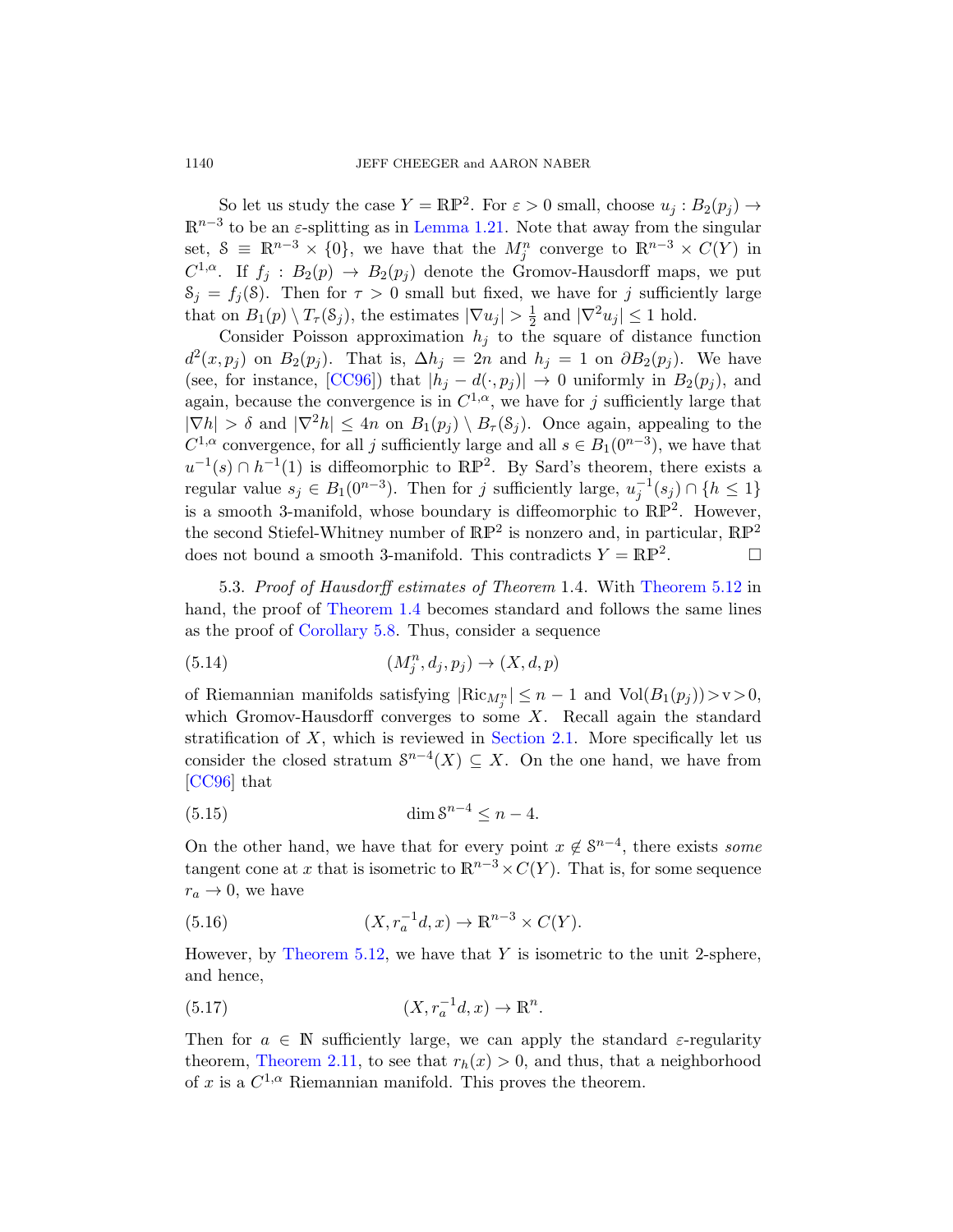## 6. The  $\varepsilon$ -regularity theorem

<span id="page-48-0"></span>In Section 5, we showed that limit spaces satisfying our assumptions must be smooth away from a closed subset of codimension 4. However, the strongest applications come from a more effective version of this statement. In particular, the curvature estimates of Theorem 1.8 and the Minkowski estimates of Theorem 1.4 will require a more rigid statement. Namely, in this section, we will prove the following

THEOREM 6.1. There exists  $\varepsilon(n, v) > 0$  such that if  $M^n$  satisfies  $|\text{Ric}_{M^n}|$  $\leq \varepsilon$ , Vol $(B_1(p)) > v > 0$  and

(6.2) 
$$
d_{GH}(B_2(p), B_2(0)) < \varepsilon,
$$

where 0 is a vertex of the cone  $\mathbb{R}^{n-3} \times C(Y)$  for some metric space Y, then we have

$$
(6.3) \t\t\t r_h(p) \ge 1.
$$

Consequently, if  $M^n$  is Einstein, we have the bound

(6.4) 
$$
\sup_{B_1(p)} |\text{Rm}| \le 1.
$$

*Proof.* Given n and  $v > 0$ , assume no such  $\varepsilon$  exists. Then there exists a sequence of spaces  $(M_j^n, g_j, p_j)$  such that  $|\text{Ric}_{M_i^n}| \leq \varepsilon_j \to 0$ ,  $\text{Vol}(B_1(p_j)) >$  $v > 0$  and

(6.5) 
$$
d_{GH}(B_2(p_j), B_2(0_j)) < \varepsilon_j \to 0,
$$

where  $0_j \in \mathbb{R}^{n-3} \times C(Y_j)$  is a vertex but  $r_h(p_j) < 1$ . After possibly passing to a subsequence,we have

(6.6) 
$$
B_2(p_j) \to B_2(0),
$$

where  $0 \in \mathbb{R}^{n-3} \times C(Y) \equiv X$  is a vertex. But if  $C(Y)$  has any point with  $r_h(x) = 0$ , then there is a set of Hausdorff codimension 3 in X that is not smooth. By the Hausdorff estimate of Theorem 1.4 this is not possible, so it must be that  $C(Y)$  is smooth. Thus, Y is a smooth manifold and, in fact,  $C(Y)$  is itself be smooth if and only if Y is the unit 2-sphere. Thus,

(6.7) 
$$
B_2(p_j) \to B_2(0^n) \subseteq \mathbb{R}^n.
$$

Now we can apply the standard  $\varepsilon$ -regularity theorem to conclude  $r_h(p_i) \geq 1$ , which is a contradiction.  $\Box$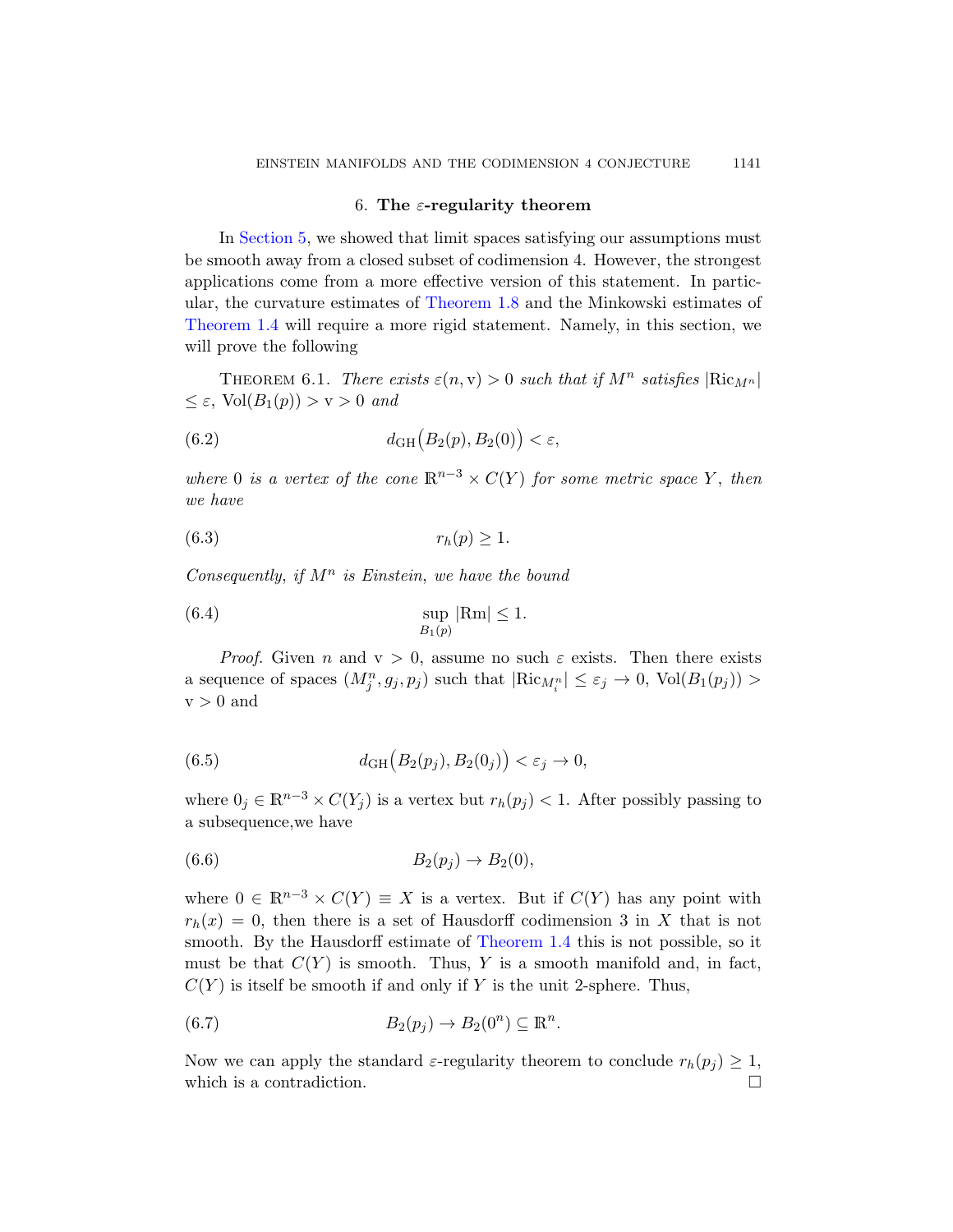#### <span id="page-49-0"></span>1142 **JEFF CHEEGER** and AARON NABER

# 7. Quantitative strat[ification and](#page-3-0) effective estimates

Having shown in Sec[tions 5](#page-2-0) and 6 that noncollapsed limits of Einstein manifolds are smooth away from a clo[sed codimensi](#page-3-0)on 4 subset, we will now give some applications. In particular, we will use the ideas of quantitative [s](#page-71-1)tratification first introduced in [CN13] in order [to im](#page-50-0)prove the codimension estimates on singular sets of limit spaces to curvature estimates on Einstein manifolds. More precise[ly, in this sect](#page-48-0)ion, we will prove Theorem 1.8. We will also improve the Hausdorff [dimension es](#page-3-0)timate of [Theor](#page-52-0)em 1.4 to a Minkowski dimension [estimate. One](#page-3-0) can view this as an easy corollary of Theorem 1.8.

We begin here by reviewing the quantitative stratification and the main results on it from [CN13]. These will play a crucial role in our estimates. In Section 7.1 we com[bine the mai](#page-10-0)n results concerning the quantitative stratification, stated in Theorem 7.4, with the  $\varepsilon$ -regularity of Theorem 6.1 in order to prove the main estimates on Einstein manifolds given in Theorem 1.8. In Section 7.2 we apply the regularity results of Theorem 1.8 [in ord](#page-71-1)er to conclude stronger results about the behavior of harmonic functions on Einstein manifolds.

The idea of [CN13] was to make the notion of stratification more effective. [The standar](#page-3-0)d stratification, recalled in Section 2.1, is used to show that most points have a lot of symmetry infinitesimally. The quantitative stratification is used to show that most balls of a definite size have a lot of approximate symmetry. In particular, the quantitative stratification introduced in [CN13] exists and gives nontrivial information even on a smooth manifold, whereas, on a smooth space, the standard stratification is always trivial. This point is [crucial t](#page-11-0)o the proof of Theorem 1.8. To make this precise we begin by defining a more local version of approximate symmetry.

Definition 7.1. Given a metric space Y with  $y \in Y$ ,  $r > 0$ , and  $\varepsilon > 0$ , we say that y is  $(k, \varepsilon, r)$ -symmetric if there exists a k-symmetric space Y' such that  $d_{GH}(B_r(y), B_r(y')) < \varepsilon r$ , where  $y' \in Y'$  is a vertex.

Recall from Definition 2.4 that Y' is k-symmetric if  $Y' = \mathbb{R}^k \times C(Z')$ . To state the definition in words, we say that Y is  $(k, \varepsilon, r)$ -symmetric if the ball  $B_r(x)$  looks very close to having k-symmetries. The quantitative stratification is then defined as follows:

Definition 7.2. For each  $\varepsilon > 0$ ,  $0 < r < 1$ , and  $k \in \mathbb{N}$ , define the closed quantitative k-stratum,  $S_{\varepsilon,r}^k(X)$ , by

(7.3)

 $S_{\varepsilon,r}^k(X) \equiv \{x \in X : \text{ for no } r \le s \le 1 \text{ is } x \text{ a } (k+1,\varepsilon,s) \text{-symmetric point} \}.$ 

Thus, the closed stratum  $S_{\varepsilon,r}^k(X)$  is the collection of points such that no ball of size at least r is almost  $(k + 1)$ -symmetric. The first main result of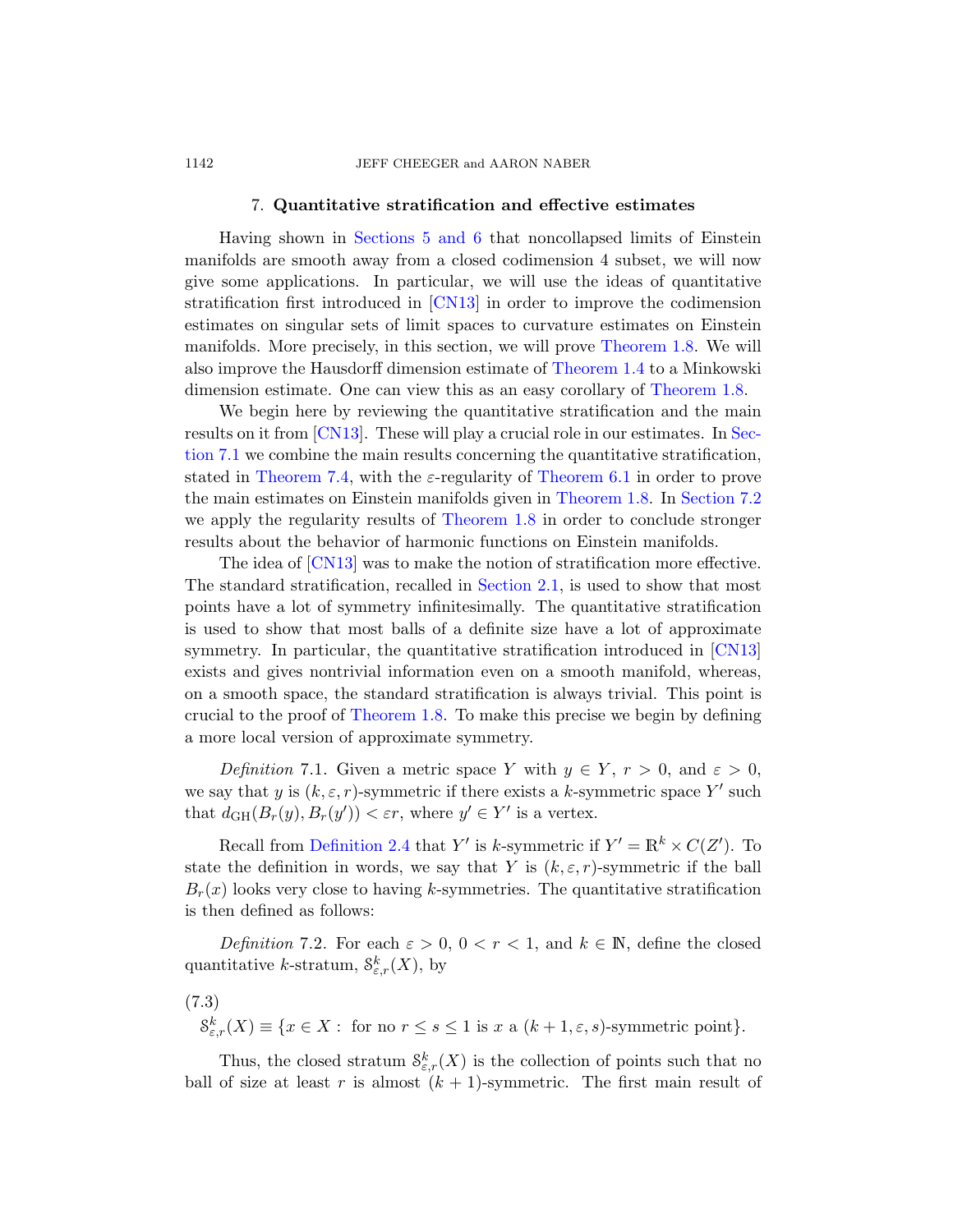<span id="page-50-1"></span>[CN13] is to show that [for ma](#page-71-1)nifolds that are noncollapsed and have lower Ricci curvature bounds, the set  $S_{\varepsilon,r}^k(X)$  is small in a very strong sense. To say this a little more carefully, if one pretends that the k-stratum is a well-behaved k-dimensional submanifold, then one would expect the volume of the r-tube around the set to behave like  $Cr^{n-k}$ . Although we do not know this to be the [case,](#page-71-1) the following slightly weaker statement does hold.

<span id="page-50-0"></span>THEOREM 7.4 (Quantitative Stratification [CN13]). Let  $M^n$  satisfy Ric  $\geq$  $-(n-1)$  with  $Vol(B_1(p)) > v > 0$ . [Then for every](#page-48-0)  $\varepsilon, \eta > 0$ , there exists  $C = C(n, \mathbf{v}, \varepsilon, \eta)$  such that

(7.5) Vol 
$$
(T_r(S_{\varepsilon,r}^k(M) \cap B_1(p))) \le Cr^{n-k-\eta}
$$
.

Remark 7.6. In [CN13], the theorem is stated with  $\varepsilon \equiv \eta$ , however it is easily seen to be equivalent to the statement above.

7.1. Proof of Theorem 1.8. In this subsection we combine Theorems 6.1 and 7.4 in order to prove Theorem 1.8.

*Proof of Theorem* 1.8. Let  $(M^n, g, p)$  satisfy  $|\text{Ric}_{M^n}| \leq n-1$  and  $\text{Vol}(B_1(p))$  $>$  v  $>$  0. We will first show that for every  $q < 2$ , there exists  $C = C(n, v, q) > 0$ such that

(7.7) 
$$
\int_{B_1(p)} r_h^{-2q} \leq C.
$$

Sim[ultaneously, we](#page-48-0) will show that if  $M<sup>n</sup>$  is Einstein, then this can be improved to

(7.8) 
$$
\qquad \qquad \int_{B_1(p)} r_x^{-2q} \le C,
$$

where  $r_x$  denotes the regularity scale at  $x$ .

Let  $q < 2$  be fixed, set  $\eta = 4 - 2q$ , and let us consider Theorem 7.4 with  $\varepsilon = \varepsilon(n) > 0$  chosen from Theorem 6.1 and  $\eta$  as above. Thus, there exists  $C(n, v, q)$  such that

(7.9) 
$$
\text{Vol}(T_r(\lbrace x \in \mathcal{S}_{\varepsilon,2r}^{n-4} \cap B_1(p)\rbrace)) < Cr^{4-\eta}.
$$

Note that by rescaling, we may regard the  $\varepsilon$ -regularity theorem (Theorem 6.1) as stating that if x is  $(n-3, \varepsilon, 2r)$ -symmetric, then  $r_h > r$ , and if  $M^n$ is Einstein then  $r_x > r$ . In fact, we have that if x is  $(n-3,\epsilon,s)$ -symmetric [for any](#page-48-0)  $s \geq 2r$ , then  $r_h > r$ . Thus, if  $x \notin \mathcal{S}_{\varepsilon, 2r}^{n-4}$ , then  $r_h > \frac{s}{2} > r$ . The contrapositive gives the inclusion

(7.10) 
$$
\{x \in B_1(p) : r_h \le r\} \subseteq \mathcal{S}_{\varepsilon,2r}^{n-4} \cap B_1(p),
$$

which by  $(7.9)$  implies the desired estimate

(7.11) 
$$
Vol(T_r({x \in B_1(p) : r_h \leq r})) < Cr^{4-\eta} \leq Cr^{2q}.
$$

If  $M^n$  is Einstein, then Theorem 6.1 allows us to replace  $r_h$  with  $r_x$ , as claimed.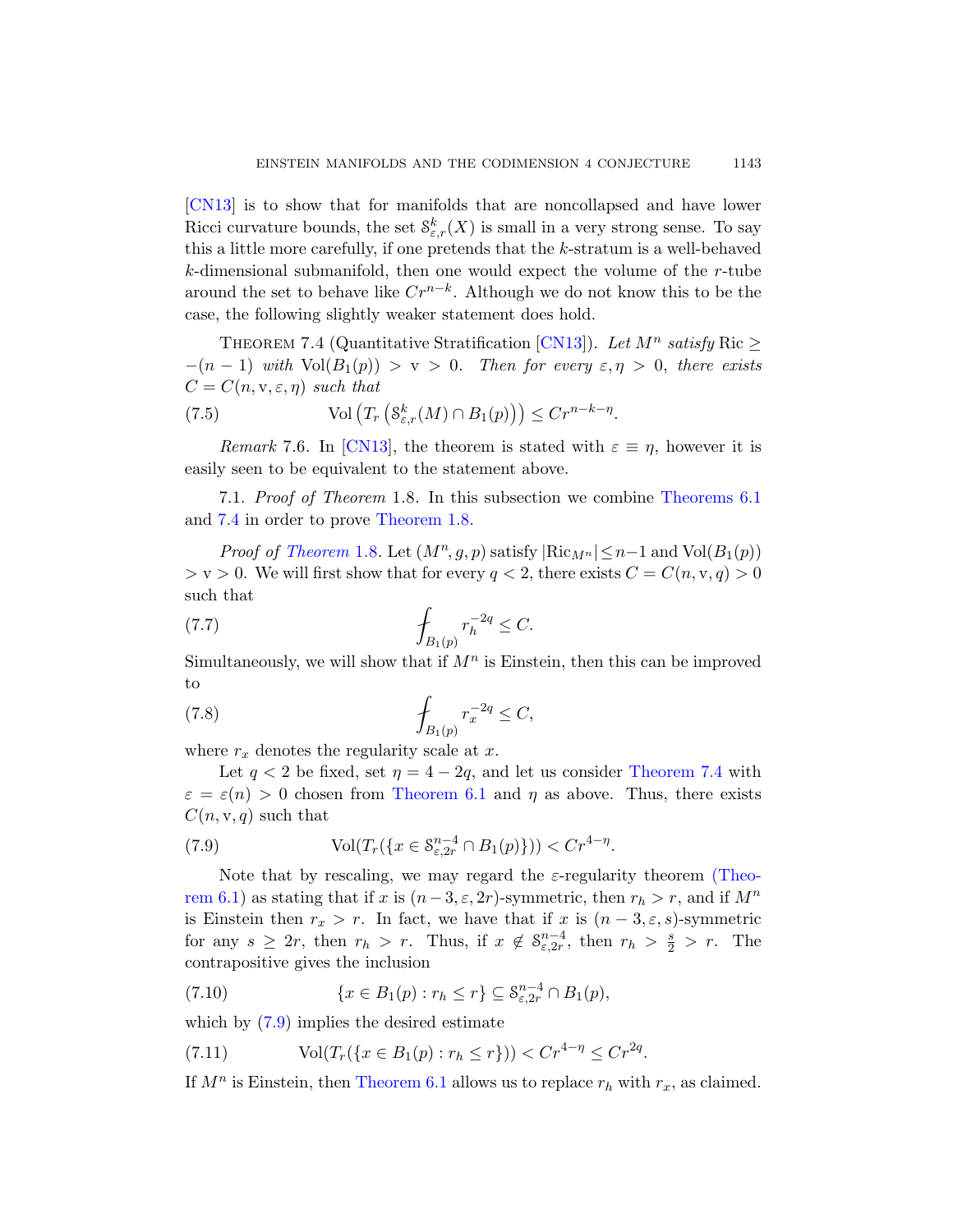Now, for  $q < 2$ , let us prove the  $L^q$ -bound on the curvature from Theorem 1.8. For this, note that if  $r_h(x) > r$ , then by definition there exists a harmonic coordinate system  $\Phi: B_r(0^n) \to M$  with  $\phi(0) = x$  and such that

(7.12) 
$$
||g_{ij} - \delta_{ij}||_{C^0(B_r(0))} + r||\partial_k g_{i,j}||_{C^0(B_r(0))} < 10^{-3},
$$

where  $g_{ij} = \Phi^* g$  is the pullback metric. Since the Ricci curvature satisfies the bound  $|\text{Ric}_{M^n}| \leq n-1$ , this implies that

$$
(7.13)\qquad \qquad |\Delta_x g_{ij}| < C(n)r^{-2},
$$

where  $\Delta_x$  denotes the Laplacian written in coordinates. Then for every  $\alpha < 1$ and  $s < \infty$ , we have the scale invariant estimates

(7.14) 
$$
r^{1+\alpha} ||\partial_k g_{ij}||_{C^{\alpha}(B_{\frac{3r}{4}}(0))} \leq C(n,\alpha),
$$

$$
r^2 ||g_{i,j}||_{W^{2,s}(B_{\frac{3r}{4}}(0))} \leq C(n,s).
$$

In particular, applying this to  $s = q$ , we get

(7.15) 
$$
r^{2q} \int_{B_{r/2}(x)} |\text{Rm}|^q \leq C(n) r^{2q} \int_{B_{3r/4}(0)} |\Phi^* \text{Rm}|^q < C(n, q).
$$

Put  $\eta = 2 - q$ . Then  $q + \frac{\eta}{2} < 2$ . Then we have already shown that

(7.16) 
$$
\text{Vol}(T_r(\{x \in B_1(p) : r_h \le r\})) < Cr^{2q + \eta}
$$

for  $C(n, v, q) > 0$ . Consider the covering  ${B_{r_h(x)}(x)}$  of  $B_1(p)$ , and a subcovering  ${B_{r_j}(x_j)}$  by mutually disjoint balls, such that

- (1)  $B_1(p) \subseteq \bigcup B_{r_j}(x_j)$  with  $r_j = \frac{1}{2}$  $\frac{1}{2}r_h(x);$
- (2)  ${B_{r_j/4}(x_j)}$  are disjoint.

By using  $(7.16)$ , we see that for each  $\alpha \in \mathbb{N}$ , we have

(7.17) 
$$
\sum_{2^{-\alpha-1} < r_j \le 2^{-\alpha}} \text{Vol}(B_{r_j}(x_j)) \le Cr_j^{2q+\eta} = Cr_j^{2q} 2^{-\eta \alpha}.
$$

By summing over  $\alpha$ , this gives

(7.18) 
$$
\sum r_j^{-2q} \text{Vol}(B_{r_j}(x_j)) \leq C \sum 2^{-\eta \alpha} \leq C(n, \mathbf{v}, q).
$$

Fin[ally, combinin](#page-3-0)g this with (7.15) we get

(7.19) 
$$
\int_{B_1(p)} |\text{Rm}|^q \leq v^{-1} \sum \int_{B_{r_j}(x_j)} |\text{Rm}|^q
$$
  
 
$$
\leq C(n, v, q) \sum r_j^{-2q} \text{Vol}(B_{r_j}(x_j)) \leq C(n, v, q),
$$

which finishes the proof of Theorem 1.8.  $\Box$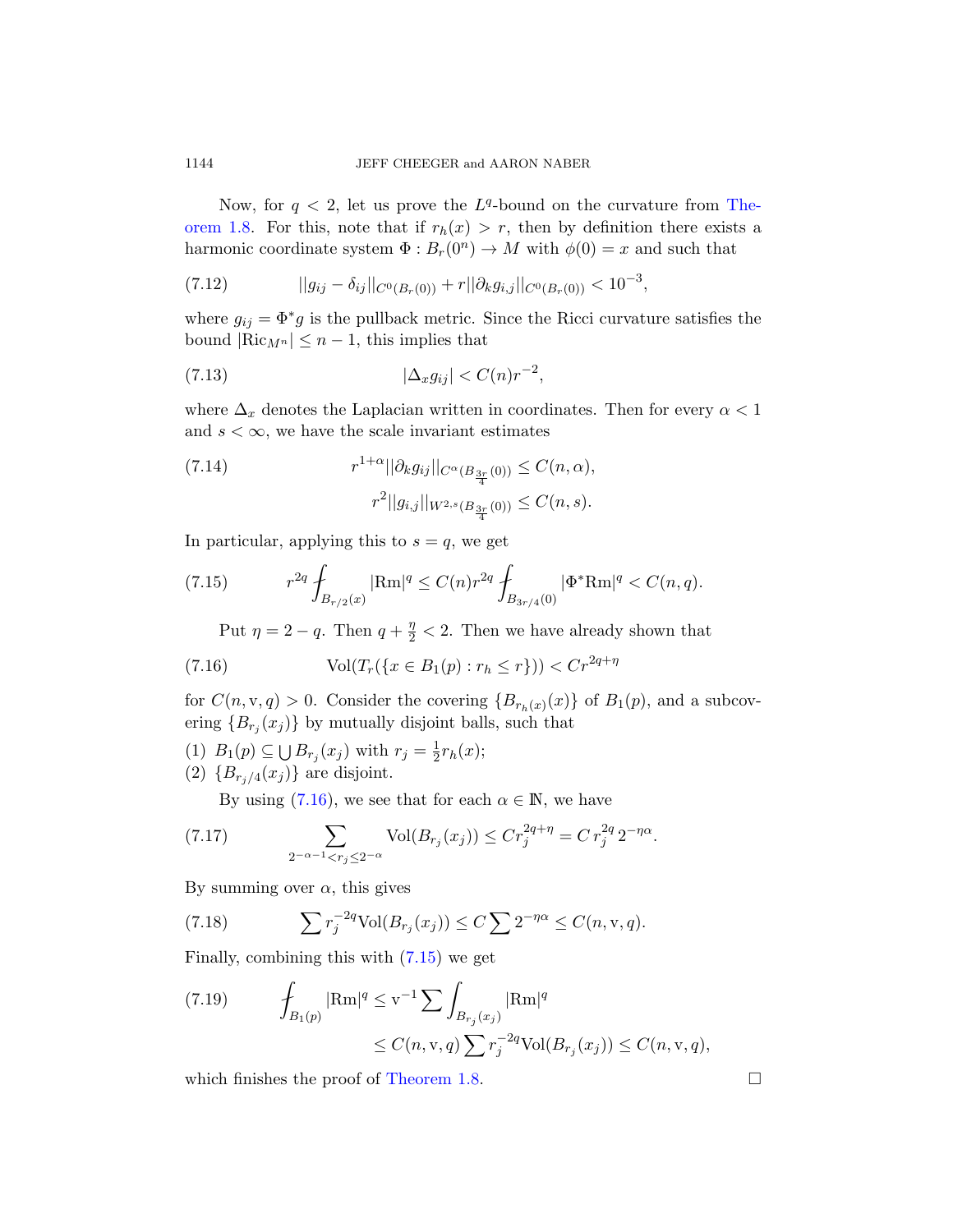<span id="page-52-0"></span>7.2.  $L<sup>q</sup>$  estimates for harmonic functions on Einstein manifolds. In this [su](#page-13-0)bsection we give some applications of Theorem 1.8. In particular, we obtain Sobolev bounds for harmonic functions and solutions of more general equations on manifolds with bounded Ricci curvature. As we have used repeatedly, given a lower bound on Ricci curvature, there is a definite  $L^2$ -bound on the Hessian of a harmonic function; see  $(1.27)$ . However, the example of a rounded off 2-dimensional cone shows that one does not have definite  $L<sup>q</sup>$ -bounds for any  $q > 2$ ; see Example 2.14. In this subsection, we will see that the situation is better for noncollapsed spaces with bounded Ricci curvature. Namely, one can obtain  $L^q$ -bounds on the Hessians of such harmonic functions for all  $q < 4$ . More generally, we show the following

THEOREM 7.20. For every  $q < 4$ , there exists  $C = C(n, v, q)$  such that if  $M^n$  satisfies  $|\text{Ric}_{M^n}| \leq n-1$  and  $\text{Vol}(B_1(p)) > v > 0$  and  $u : B_2(p) \to \mathbb{R}$ satisfies

$$
|u| \le 1, \qquad |\Delta u| \le 1,
$$

[then](#page-69-0) for every  $q < 4$ ,

(7.21) 
$$
\int_{B_1(p)} |\nabla^2 u|^q \leq C.
$$

Remark 7.22. It follows from the  $L^2$  curvature estimate (1.14) of Theorem 1.13 and  $[Che03]$  that in dimension 4, we actually have a full  $L<sup>4</sup>$ -bound on  $|\nabla^2 u|$ . If Conjecture 9.1 is correct, then this holds in all dimensions.

Proof. Let us first note that by a Green's function estimate, we have

(7.23) 
$$
\sup_{B_{3/2}(p)} |\nabla u| \leq C(n, v).
$$

Indeed, for  $x \in B_2(p)$ , we can write

$$
(7.24)
$$

$$
u(x) = h(x) + \int_{B_2(p)} G(x, y) \Delta(u - h) dv_g(y) = h(x) + \int_{B_2(p)} G(x, y) \Delta u dv_g(y),
$$

<span id="page-52-1"></span>where h is a harmonic function with  $h \equiv u$  on  $\partial B_2(p)$ . Standard estimates, [see \[S](#page-3-0)Y94], on the Green's function on spaces with lower Ricci bounds gives us  $|\nabla_x G(x, y)| \leq C(n, v) d(x, y)^{1-n}$  in our domain, and since h is a bounded harmonic function, we have  $|\nabla h| \leq C(n)$  on  $B_{3/2}(p)$ . Combining these gives us (7.23). In fact, with a little more work one can drop the volume dependence in the estimate, though it makes no difference for our purposes since this is not true for the Hessian estimate.

Now using Theorem 1.8 we know that for each  $\varepsilon > 0$ ,

(7.25) 
$$
\text{Vol}(T_r(\{x \in B_1(p) : r_h(x) \le r\})) \le C_{\varepsilon}(n, \mathbf{v}, \varepsilon)r^{4-\varepsilon}.
$$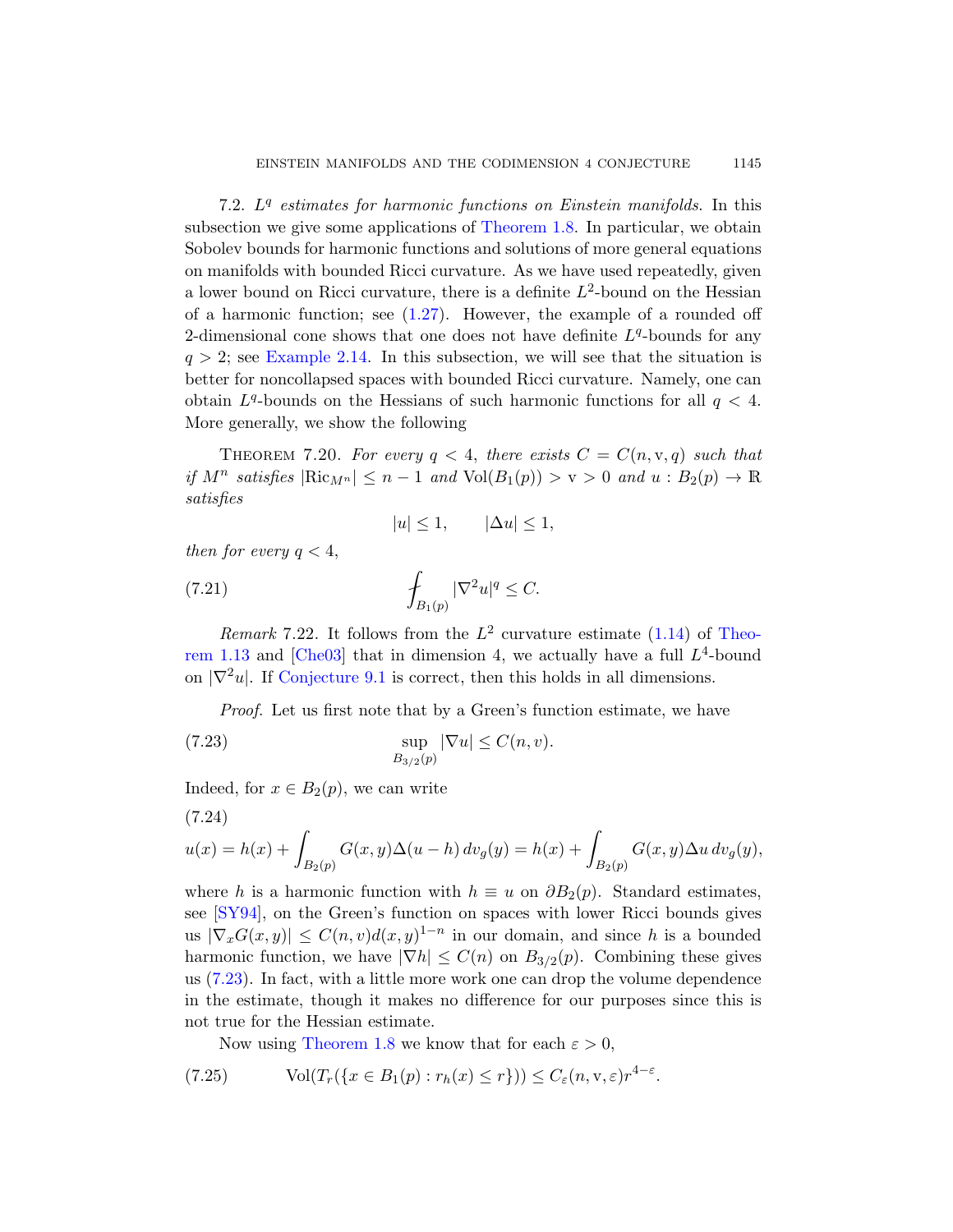In particular, let us consider the sets

(7.26) 
$$
\mathcal{C}_{\alpha} \equiv \{x \in B_1(p) : r_{\alpha} \leq r_h(x) \leq r_{\alpha-1}\},\
$$

where  $r_{\alpha} \equiv 2^{-\alpha}$ . For the set  $\mathcal{C}_{\alpha}$ , we have the cover  $\{B_{r_{\alpha}}(x)\}_{x \in \mathcal{C}_{\alpha}}$ . We can choose a finite subcovering  ${B_{r_\alpha/2}(x_i)}_1^{\mathbb{N}_\alpha}$  such that the balls  $B_{r_\alpha/8}(x_i)$  are mutually disjoint. Using  $(7.25)$  we have

$$
(7.27) \t\t N_{\alpha} \le C_{\varepsilon} r_{\alpha}^{4-n-\varepsilon}.
$$

On each ball  $B_{r_{\alpha}/2}(x_j)$  we can use standard elliptic estimates along with the gradient bound  $|\nabla u| \leq C(n)$  to get the scale-invariant estimate

(7.28) 
$$
r_{\alpha}^{q} \int_{B_{r_{\alpha}/2}(x_j)} |\nabla^{2} u|^{q} \leq C(n, \mathbf{v}, q)
$$

for any  $q < \infty$ . In particular, if we choose  $q < 4$  and pick  $\varepsilon = \frac{4-q}{2}$  $\frac{-q}{2}$ , then we have

(7.29) 
$$
\int_{B_{r_{\alpha}/2}(x_j)} |\nabla^2 u|^q \leq C(n, v) r_{\alpha}^{n-4+2\varepsilon}.
$$

Combining this with (7.25) gives

(7.30) 
$$
\int_{\mathcal{C}_{\alpha}} |\nabla^2 u|^q \le C(n, v) r_{\alpha}^{n-4+2\varepsilon} \cdot N_{\alpha} \le C(n, v, q) r_{\alpha}^{\varepsilon}.
$$

Finally, by summing over  $\mathcal{C}_{\alpha}$  we get th[e estimate](#page-2-0)

(7.31) 
$$
\int_{B_1(p)} |\nabla^2 u|^q \le C(n, v, p) \lambda^q \sum_{\alpha} r_{\alpha}^{\varepsilon} = C \sum 2^{-\varepsilon \alpha} = C(n, v, q),
$$
  
as claimed.

# 8. Improved estimates in dimension 4

In this section we apply the codimension 4 estimates of Theorem 1.4 to prove the finite diffeomorphism and  $L^2$  curvature bounds of Theorems 1.13 and 1.12. In Section 8.1, we recall some necessary preliminaries. In Section 8.2, we use the codimensio[n 4 estimate o](#page-3-0)f Theorem 1.4 to prove the existence of good annuli that have curvature and harmonic radius [contro](#page-3-2)l.

In Section 8.3 we first use this to [show t](#page-70-2)hat in the noncollapsed situation, at any point, away from a definite numbero[f scales,](#page-60-0) every annulus is good. We combine this with a counting argument, which plays the role of an effective version of the fact any infinite collection of points has a limit point, in order to prove the harmonic radius estimates of Theorem 1.8.

In Section 8.4 we prove the finite diffeomorphism statement of Theorem 1.12. Morally, the argument is quite similar to the one in [AC92], though it is designed to be more effective in nature. In fact, the argument in Section 8.4 is quite general and works for any collection of uniformly noncollapsed smooth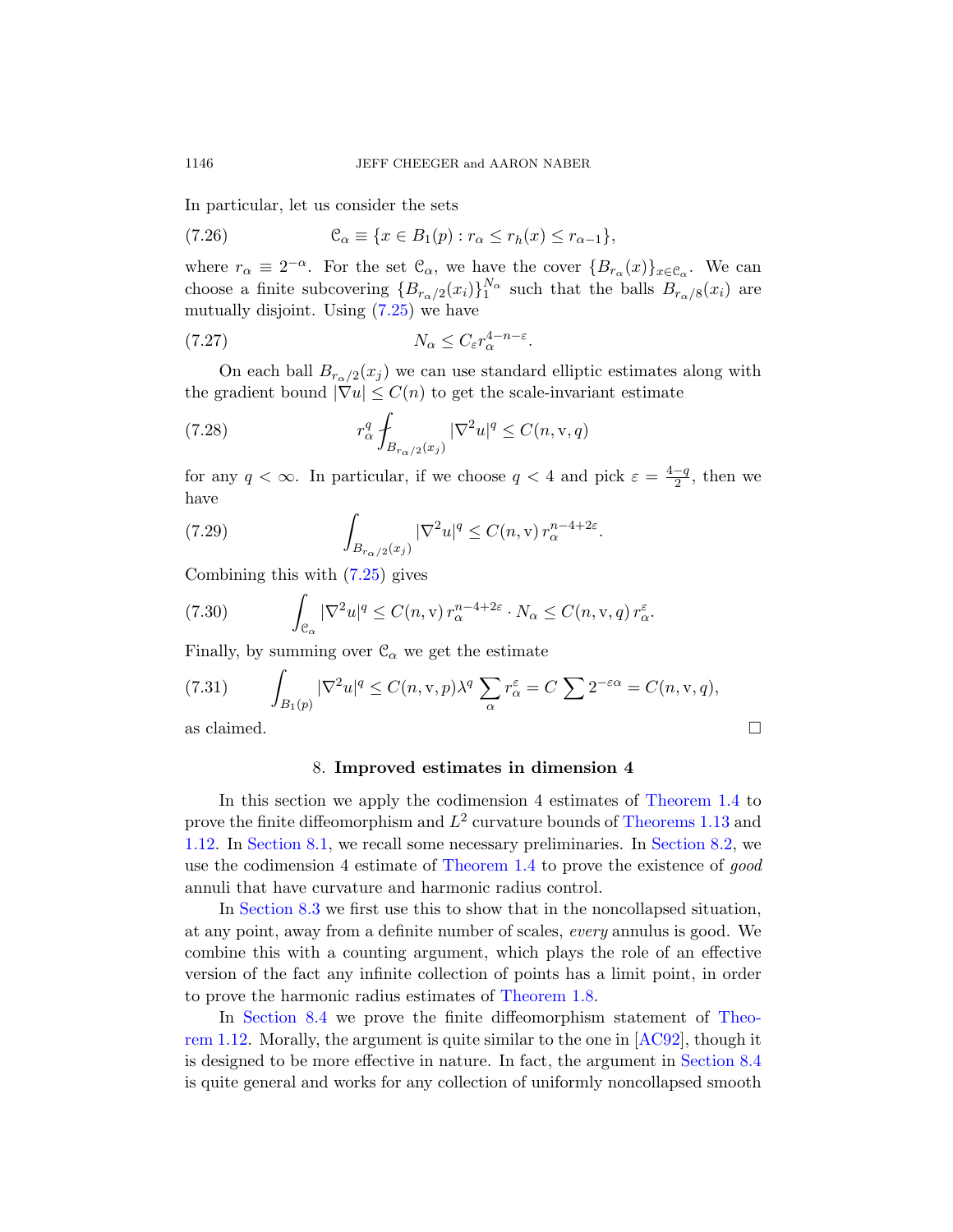manifolds with bounded Ricci curvature, such that all Gromov-Hausdorff limits and blowups have only isolated singularities.

In Section 8.5, we give a local version of the finite diffeomorphism theorem. Our main application of this is to prove a priori  $L^2$ -estimates on the curvature on a noncollapsed 4-manifold with bounded Ricci curvature.

8.1. Diffeomorphisms and harmonic radius. Roughly speaking, to control the diffeomorphism type of a manifold up to a finite number of possibilities, it suffices to know that there exists an atlas with a definite number of charts, [for wh](#page-71-2)ich nonempty intersections of chart domains have a definite size, and for which the change of coordinate maps have a definite bound on their norms in a suitably strong topology. This type of result has a long history, going back to [Che70] in the context of bounded sectional curvature. In particular, control on the harmonic radius enables one to implement such an argument.

<span id="page-54-0"></span>In this subsection we recall two theorems that will be used later. We refer the reader to the book [Pet98] for proofs of these statements. The first theorem states that when two manifolds with harmonic radius bounded from below are sufficiently Gromov-Hausdorff close, then they must be diffeomorphic.

THEOREM 8.1. For every  $\varepsilon > 0$ , there exists  $\delta = \delta(n, \varepsilon)$  such that the  $\emph{following holds. If $M^n_1$ and $M^n_2$ are Riemannian manifolds and $U_j\subset M_j$ are}$ subsets such that  $r_h(x) > r > 0$  for each  $x \in U_j$  and

$$
d_{GH}(B_r(U_1), B_r(U_2)) < \delta r,
$$

then there exist open sets  $B_{r/2}(U_j) \subseteq U'_j \subseteq B_r(U_j)$  and a  $C^2$  diffeomorphism  $\Phi: U'_1 \to U'_2$  [such th](#page-54-0)at

(8.2) 
$$
||g_1 - \Phi^* g_2||_{C^0} < \varepsilon.
$$

If we further assume  $|\text{Ric}_{M_j^n}| \leq n-1$ ,  $j=1,2$ , then  $\Phi$  is in  $C^{2,\alpha} \cap W^{3,q}$  for all  $\alpha$  < 1 and  $q < \infty$ , and in harmonic coordinates on  $U'_1$  we have

$$
(8.3) \qquad ||g_1 - \Phi^* g_2||_{C^0} + r^{1+\alpha} ||\partial_i \Phi^* g_2||_{C^\alpha} + r^2 ||\partial_i \partial_j \Phi^* g_2||_{L^q} \le C(n, \alpha, q)\varepsilon.
$$

The idea of the proof of Theorem 8.1 is to cover the set  $U_1$  by harmonic charts  $B_{r/2}(x_j)$  of definite size, the intersection of whose domains also have a definite size or are empty and such that each chart domain intersects at most a definite number of distinct chart domains. By restricting the Gromov-Hausdorff map  $f: U_1 \to U_2$  to  $U_1$ , and using that the image of each ball  $f(B_r(x_i))$  lies in a harmonic coordinate chart of  $U_2$ , we can construct a suitable smooth approximation of  $f$ . Then using the estimates of the local charts one can see this smoothing of  $f$  is the required diffeomorphism.

In a related direction, we can use the harmonic radius to bound the number of possibilities for the diffeomorphism type of a manifold. Precisely, we have the following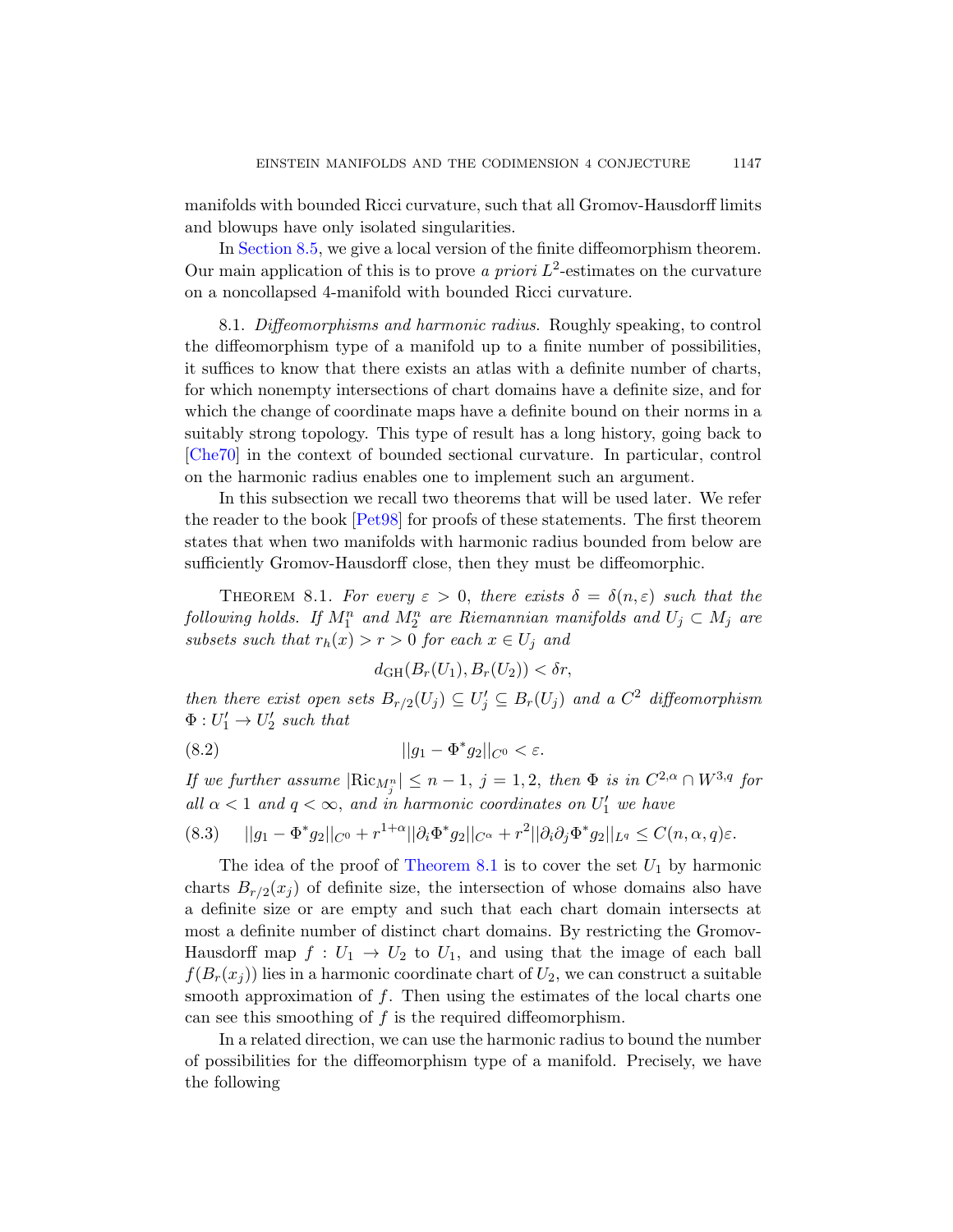THEOREM 8.4. There exists  $C = C(n, D)$  with the following property. Let  $(M^n, g)$  denote a Riemannian manifold and  $U \subseteq M$  a subset such that  $r_h(x) > r > 0$  for all  $x \in U$  and such that  $\text{diam}(U) \leq D \cdot r$ . Then there exists an open set U' with  $T_{r/2}(U) \subseteq U' \subseteq T_r(U)$  such that U' has at most one of C diffeomorphism types.

<span id="page-55-0"></span>The idea of the proof of the above is that  $U$  may be covered by a controlled number of harmonic charts  $B_{r/2}(x_j)$  with suitable control as above on the intersections of their domai[ns. The boun](#page-2-0)ds on the metric in the coordinate charts, together with the fact that the coordinate functions are harmonic, yields suitable control over the transition functions between these charts. It follows that (up to a small ambiguit[y, which does n](#page-3-1)ot effect the diffeomorphism type) there are only a definite number of ways that this collection of charts can be pasted together.

8.2. Annulus estimates. In this section, we use Theorem 1.4 to prove our basic annulus estimates on 4-manifolds with bounded Ricci curvature. These estimates are the key first steps towards proving the finite diffeomorphism statements and the corresponding curvature estimates of Theorem 1.13. To stat[e our m](#page-70-1)ain result for this subsection let us recall the volume ratio

(8.5) 
$$
\mathcal{V}_r^{\delta}(x) := -\ln\left(\frac{\text{Vol}(B_r(x))}{\text{Vol}(B_r(0^4_{-\delta}))}\right),
$$

<span id="page-55-1"></span>where  $0^4_{-\delta}$  is a base point in the 4-dimensional hyperbolic space of constant curvature  $-\delta$ ; by the Bishop-Gromov theorem, this ratio is monotone *increas*ing for a manifold with Ricci curvature bounded from below Ric $_{M^n} \geq -3\delta$ . It has been understood since [CC96] that almost constancy of  $\mathcal{V}_r^{\delta}(x)$  over a range of scales leads to cone behavior of the underlying metric space. Our main result of this subsection states that in the context of bounded Ricci curvature and dimension 4, almost constancy of this volume ratio leads to much stronger control up to diffeomorphism and pointwise geometric control.

THEOREM 8.6. For every  $\varepsilon > 0$ , there exists  $\delta(v, \varepsilon) > 0$  such that if  $M^4$ satisfies  $|\text{Ric}_{M^4}| \leq 3\delta$ ,  $\text{Vol}(B_1(p)) > v > 0$  and  $|\mathcal{V}_4^{\delta}(p) - \mathcal{V}_{1/4}^{\delta}(p)| < \delta$ , then there exists a discrete subgroup  $\Gamma \subseteq O(4)$ , unique up to conjugacy, with  $|\Gamma| \leq N(\nu)$ such that the following hold:

- (1) for each  $x \in A_{\varepsilon,2}(p)$ , we have the harmonic radius lower bound  $r_h(x)$  $r_0(v)\varepsilon;$
- (2) there exists a subset  $A_{\varepsilon,2}(p) \subseteq U \subseteq A_{\varepsilon/2,2+\varepsilon}(p)$  and a diffeomorphism  $\Phi: A_{\varepsilon,2}(0) \to U$ , with  $0 \in \mathbb{R}^4/\Gamma$ , such that if  $g_{ij} = \Phi^*g$  is the pullback metric, then

(8.7) 
$$
||g_{ij} - \delta_{ij}||_{C^{0}} + ||\partial_{k}g_{ij}||_{C^{0}} < \varepsilon.
$$

<span id="page-55-2"></span>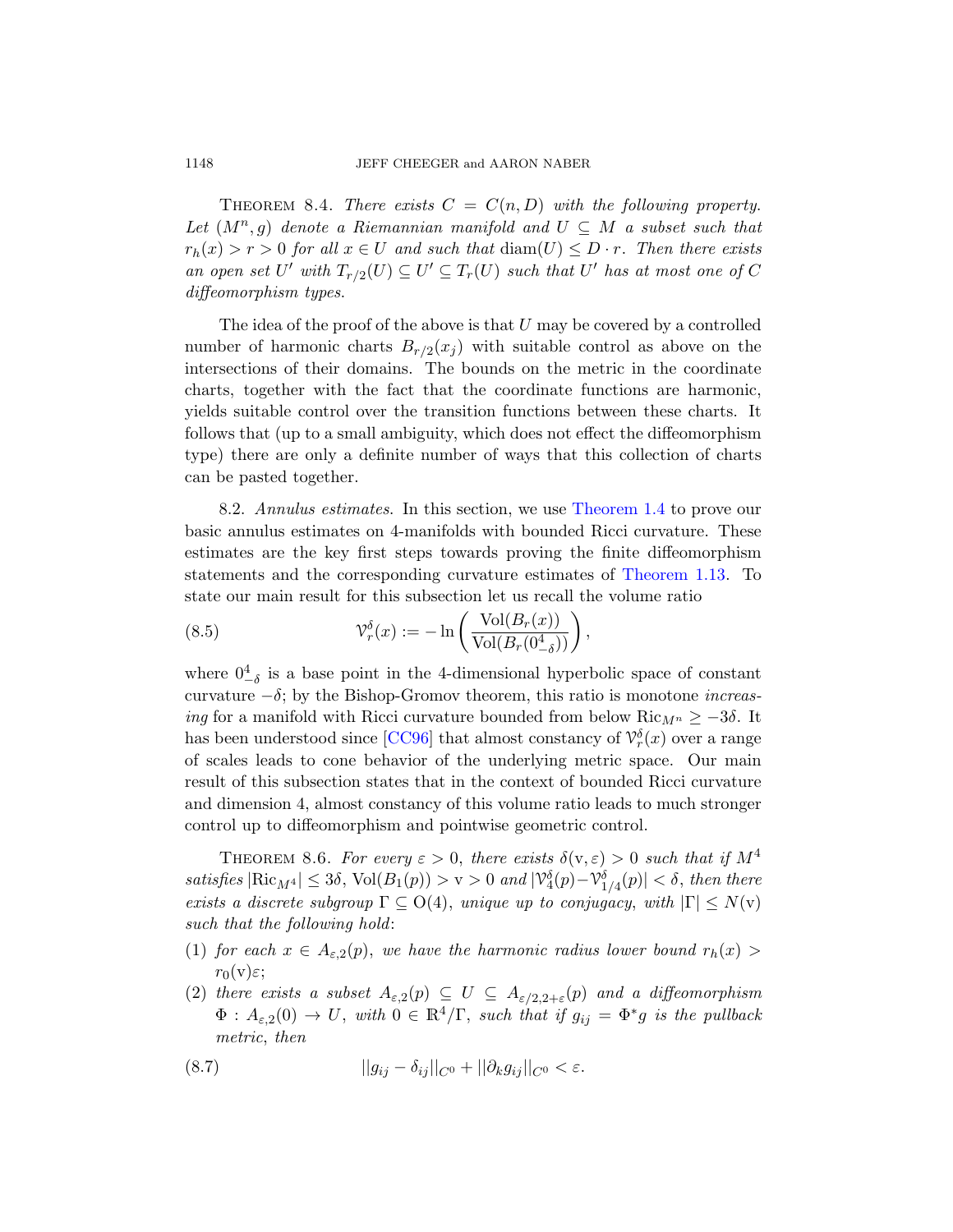*Proof.* The proof is by contradiction. So let us assume for some  $\varepsilon > 0$ there is no such  $\delta(v, \varepsilon) > 0$ . Thus, we hav[e a sequ](#page-70-1)ence of spaces  $(M_j^4, g_j, p_j)$ with  $\text{Vol}(B_1(p_j)) > \text{v} > 0$ ,  $|\text{Ric}_{M_j^4}| \le \delta_j \to 0$ , and  $|\mathcal{V}_4(p_j) - \mathcal{V}_{1/4}(p_j)| < \delta_j \to 0$ , but the conclusions of the theorem fail. After passing to a subsequence we can take a limit

(8.8) 
$$
(M_j^4, d_j, p_j) \stackrel{d_{\text{GH}}}{\longrightarrow} (X, d, p).
$$

Using the fact that almost volume cones are almost metric cones [CC96], we then have

(8.9) 
$$
B_4(p) = B_4(y_0),
$$

where  $y_0 \in C(Y)$  is t[he cone vertex](#page-2-0) and Y some metric space of diameter  $\leq \pi$ .

Now using Theorem 1.4, we know that away from a set of codimension 4 in  $C(Y)$ , the harmonic radius  $r_h > 0$  is bounded uniformly from below. Assume there is some point  $y \in Y$  such that  $r_h(y) = 0$ , and consider the ray  $\gamma_y$  in  $C(Y)$ through the point y. In that case, it would follow that for every point of  $\gamma_y$ , the harmonic radius  $r_h = 0$  vanishes. The ray  $\gamma$  has Hausdorff dimension 1, and therefore its existence would contradict Theorem 1.4. Thus, we conclude that  $r_h > 0$  and that  $Y = (Y, g_Y)$  is a  $C^{1,\alpha} \cap W^{2,q}$  manifold for every  $\alpha < 1$ and  $q < \infty$ .

Now by writing the formula for the Ricci tensor in harmonic coordinates and using  $|\text{Ric}_{M_j^4}| \to 0$ , it follows that  $C(Y)$  is smooth and Ricci flat away from the vertex. In particular, since  $C(Y)$  is a metric cone over Y, we have  $\text{Ric}_{Y^3} = 3g^Y$ . Since in dimension 3, constant Ricci curvature implies constant sectional curvature, it follows that  $Y = S^3/\Gamma$  has constant sectional curvature  $\equiv$  1. Additionally, we know from the volume bound,  $Vol(B_1(p)) > v > 0$ , that the order  $|\Gamma| < N(v)$  is uniformly bounded. In particular, we have that  $C(Y) = \mathbb{R}^4/\Gamma$  is an orbifold with an isolated singularity.

It now follows that there exists  $r_0(v) > 0$  such that for  $y \in \mathbb{R}^4/\Gamma$  with  $|y| = 1$ , we have

(8.10) 
$$
B_{2r_0}(y) = B_{2r_0}(0^4),
$$

where  $0^4 \in \mathbb{R}^4$ . In particular, for all j sufficiently large, we have from the standard  $\varepsilon$ -regularity theorem, Theorem 2.11, that for all  $x \in A_{\varepsilon,2}(p_i)$ , the harmonic radius  $r_h(x) > r_0(v, \varepsilon) = r_0(v) \varepsilon$  is bounded uniformly from below independent of j. Thus, if there exists  $\varepsilon$  as above, for which there is no  $\delta(v, \varepsilon)$ , it must be (2) that fails to hold.

However, by again using the diffeomorphism statement of Theorem 8.1, we have that for  $j$  sufficiently large, there exist diffeomorphisms

(8.11) 
$$
\Phi_j: A_{\varepsilon,2}(0) \to M_j^4,
$$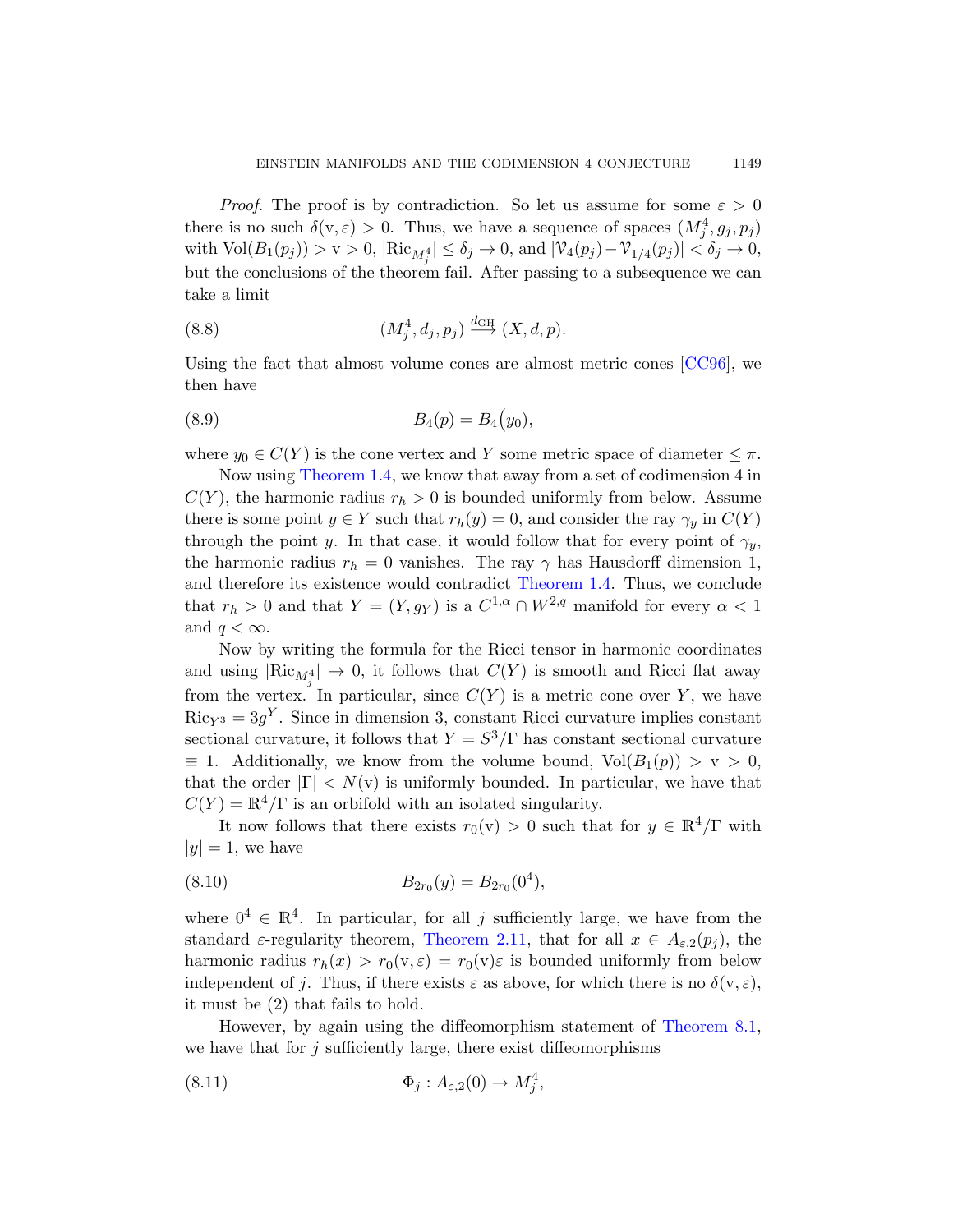such th[at](#page-4-0)

(8.12) 
$$
\Phi_j^* g_j \stackrel{C^1,\alpha} \longrightarrow H^2 + r^2 g_Y.
$$

For j [suffic](#page-4-0)iently large, this implies that (2) holds; a contradiction.  $\Box$ 

8.3. Regularity sc[ale estimates](#page-55-1). In this subsection we prove the harmonic and regularity scale estimates (1.15) of Theorem 1.13. We know already from Theorem 1.4 that if  $M^4 \to X$  is a limit space, then the singular set of X has dimension zero. The estimate  $(1.15)$  may be viewed as an effective version of this statement. Indeed, (1.15) not only gives a bound on the number of singularities that can appear, but it gives a bound on the number of balls with large curvature concentration. Motivated by Theorem 8.6 and the constructions of [CN13], we begin with the following definition, which will be useful in subsequent sections as well.

Definition 8.13. Consider the scales  $r_{\alpha} = 2^{-\alpha}$ . For each  $x \in M$ , we associate the infinite tuple  $T(x) \in \mathbb{Z}_2^{\mathbb{N}}$  defined by

$$
T_{\alpha}(x) \equiv \begin{cases} 1 \text{ if } |\mathcal{V}^{\delta}_{4r_{\alpha}}(x) - \mathcal{V}^{\delta}_{r_{\alpha}/4}(x)| \geq \delta, \\ 0 \text{ if } |\mathcal{V}^{\delta}_{4r_{\alpha}}(x) - \mathcal{V}^{\delta}_{r_{\alpha}/4}(x)| < \delta. \end{cases}
$$

We denote by  $|T|(x) = \sum T_\alpha(x)$  the number of bad scales at  $x \in M^4$ .

<span id="page-57-0"></span>Remark 8.14. The definition of  $T(x)$  relies on a choice of  $\delta > 0$ . When we want to stress this, we will write  $T^{\delta}(x)$ , but otherwise we will suppress this dependence.

We begin with the following; see also [CN13] for the same statement in a more general context.

LEMMA 8.15. Let Ric<sub>M4</sub>  $\geq -3\delta$  and Vol $(B_1(p)) > v > 0$  with  $\delta \leq 1$ . Then for each  $\delta' > 0$  and  $x \in B_2(p)$ , there exist at most  $N(\mathbf{v}, \delta')$  scales  $\alpha \in \mathbb{N}$ such that equation

(8.16) 
$$
\left|\mathcal{V}_{r_{\alpha+1}}^{\delta}(x)-\mathcal{V}_{r_{\alpha}}^{\delta}(x)\right|>\delta'.
$$

*Proof.* For  $x \in B_2(p)$  fixed, we have

$$
(8.17) \qquad \text{Vol}(B_1(x)) \ge C(n)^{-1} \text{Vol}(B_3(x)) \ge C^{-1} \text{Vol}(B_1(p)) \ge C^{-1} \text{v} > 0,
$$

and so

(8.18) 
$$
\mathcal{V}_1^{\delta}(x) \leq -\ln\left(C^{-1}v\right) = C(n,v).
$$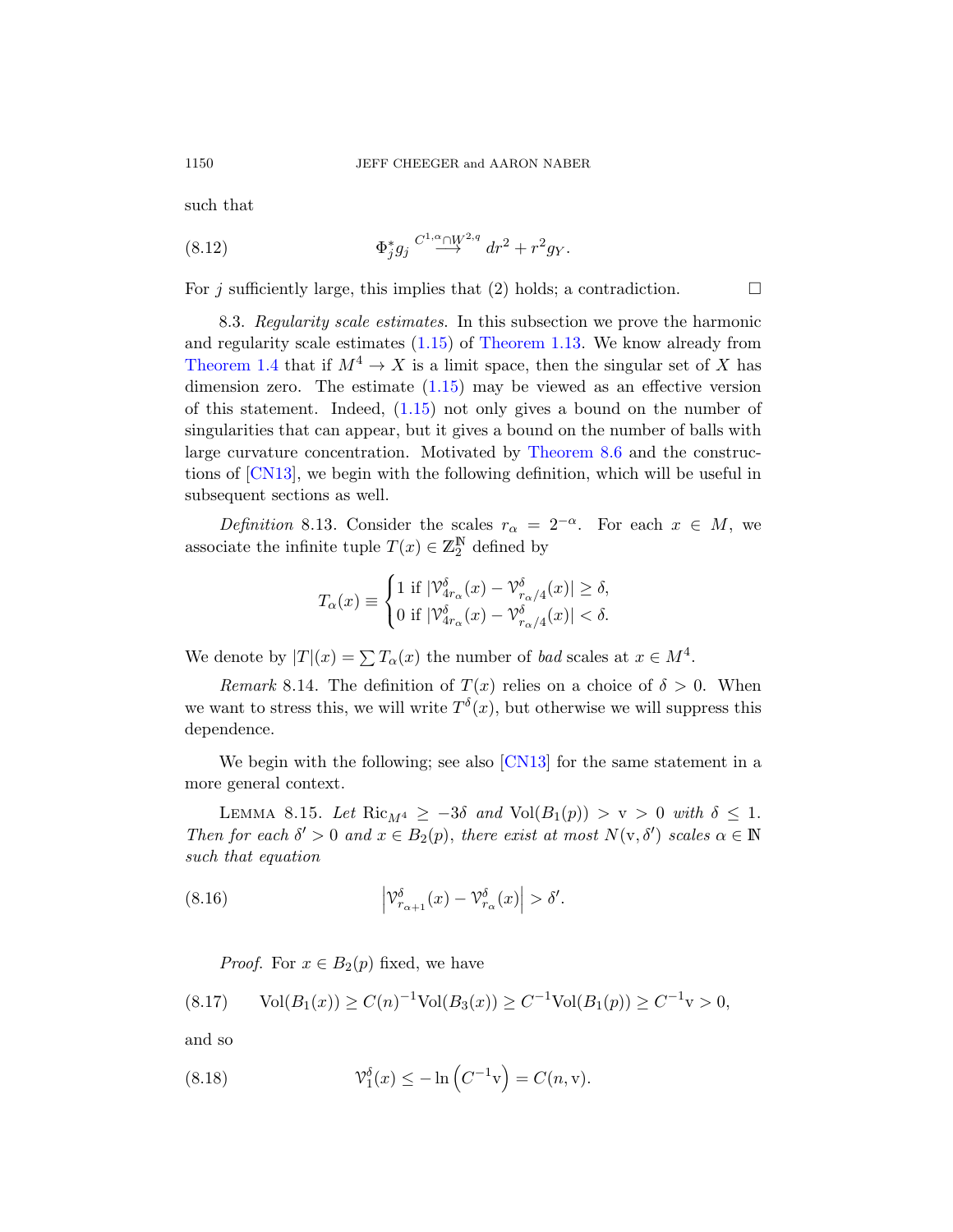The monotonicity of  $\mathcal{V}_r^{\delta}(x)$  gives

(8.19) 
$$
C(n, v) - 1 \geq \mathcal{V}_1^{\delta}(x) - \mathcal{V}_0^{\delta}(x) = \sum \left( \mathcal{V}_{r_{\alpha}}^{\delta}(x) - \mathcal{V}_{r_{\alpha+1}}^{\delta}(x) \right)
$$

$$
= \sum \left| \mathcal{V}_{r_{\alpha}}^{\delta}(x) - \mathcal{V}_{r_{\alpha+1}}^{\delta}(x) \right|.
$$

In particular, there are at most  $N = C(n, v)(\delta')^{-1}$  elements  $\alpha \in \mathbb{N}$  such that

(8.20) 
$$
\left| \mathcal{V}_{r_{\alpha}}(x) - \mathcal{V}_{r_{\alpha+1}}(x) \right| > \delta',
$$

as claimed.  $\square$ 

Let us point out the following useful corollary.

COROLLARY 8.21. Let  $M^4$  satisfy  $\text{Ric}_{M^4} \geq -3\delta$  and  $\text{Vol}(B_1(p)) > v > 0$ . Then for each  $x \in B_2(p)$ , we have

(8.22) 
$$
|T^{\delta}|(x) \le N(\mathbf{v}, \delta).
$$

*Proof.* Put  $\delta' = \delta/3$ . Then for  $x \in B_2(p)$ , there are at most  $N(v, \delta) =$  $C(v)\delta^{-1}$  scales  $\alpha$  for which

(8.23) 
$$
\left| \mathcal{V}_{r_{\alpha}}(x) - \mathcal{V}_{r_{\alpha+1}}(x) \right| > \frac{\delta}{3}.
$$

Hence, there are at most  $3N$  elements  $\alpha \in \mathbb{N}$  such that

(8.24) 
$$
\left| \mathcal{V}_{r_{\beta}}(x) - \mathcal{V}_{r_{\beta+1}}(x) \right| > \frac{\delta}{3}
$$

for some  $\beta \in {\alpha - 1, \alpha, \alpha + 1}$ . Therefore, for all other  $\alpha$ , we must have

(8.25) 
$$
\left| \mathcal{V}_{4r_{\alpha}}(x) - \mathcal{V}_{r_{\alpha}/4}(x) \right| < \delta,
$$

which proves the corollary.  $\Box$ 

[R](#page-4-0)emark [8.26.](#page-3-1) In fact, both the lemma and the corollary work in all dimensions.

We end this subsection with a proof [of the regulari](#page-55-1)ty scale estimate  $(1.15)$ from Theorem 1.13. One can view the proof as an effective version of the fact that an infinite collection of points must have a limit point.

*Proof of estimate* (1.15) of Theorem 1.13. Let  $M^n$  satisfy  $|\text{Ric}_{M^4}| \leq 3$ and  $Vol(B_1(p)) > v > 0$ . We will prove the estimate for the harmonic radius  $r_h$ . The same argument works in the Einstein case to control the regularity scale.

So let  $0 < \varepsilon \ll 1$  be fixed with  $\delta(n, \varepsilon)$  chosen to satisfy Theorem 8.6. Consider the set

$$
(8.27) \t\t\t\{x \in B_1(p) : r_h(x) < r\}.
$$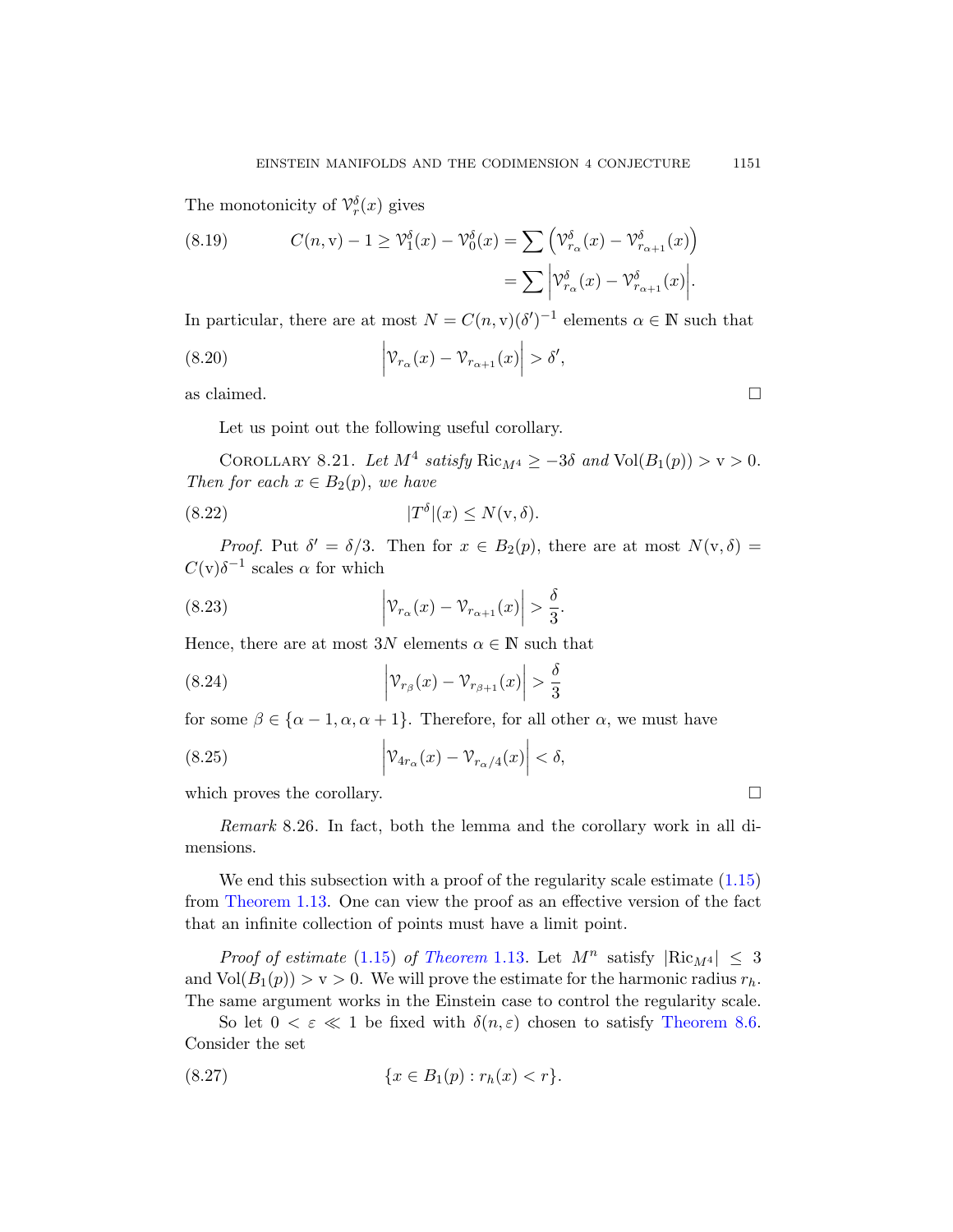In view of the doubling condition implied by the Bishop-Gromov inequality, we have by a standard construction that there exists a covering  $\{B_r(x_j)\}_1^N$  with

(8.28) 
$$
\{x \in B_1(p) : r_h(x) < r\} \subseteq \bigcup_j B_r(x_j)
$$

but such that  ${B_{r/4}(x_j)}$  are disjoint. Such coverings, which we will term "efficient," will be constructed several times below. Note that

(8.29) 
$$
T_r(\{x \in B_1(p) : r_h(x) < r\}) \subseteq \bigcup_j B_{2r}(x_j),
$$

and thus

<span id="page-59-0"></span>
$$
(8.30) \quad \text{Vol}\Big(T_r\big(\{x \in B_1(p) : r_h(x) < r\}\big)\Big) \le \sum_{1}^{N} \text{Vol}(B_{2r}(x_j)) \le C(n)N \cdot r^4.
$$

Hence, our goal is to control the number of balls  $N$  in the covering. Denote by  $\mathcal{C} \equiv \{x_j\}_1^N$  the corresponding collection of centers.

Now note the following. If  $x_j$  is one of our ball centers and  $T_\alpha(x_j) = 0$ , then by Theorem 8.6, we have for every  $x \in A_{r_\alpha/2, 2r_\alpha}(x_j)$  that  $r_h(x) > \bar{r}(v) \cdot r_\alpha$ . In particular, if  $r_{\alpha} > \bar{r}^{-1}r$ , this implies that

$$
(8.31) \t\t x_k \notin A_{r_\alpha/2, 2r_\alpha}(x_j),
$$

for any other ball center  $x_k$ .

Now let us inductively build a sequence of decreasing subsets  $\mathcal{C}^{k+1} \subseteq \mathcal{C}^k \subseteq$  $\cdots \subseteq \mathcal{C}$  and associated radii  $s_k = r_{\alpha_k} > 0$  with  $\text{diam}(\mathcal{C}^k) < 4s_k$ . There are three key inductive properties that will be proved about these sets:

(1) there exists  $C(n) > 0$  such that the cardinality of  $\mathbb{C}^k$  satisfies

(8.32) 
$$
\left| \# \mathcal{C}^k \right| \geq C^{-k} \left| \# \mathcal{C} \right| = C^{-k} N;
$$

(2) for every  $x_j^k \in \mathbb{C}^k$ , we have

(8.33) 
$$
\sum_{0 \leq \alpha \leq \alpha_k} T_{\alpha}^{\delta}(x_j^k) \geq k;
$$

(3) if  $|\# \mathcal{C}^k| > 1$  and  $s_k > \bar{r}^{-1}r$ , then  $\mathcal{C}^{k+1} \neq \emptyset$ .

Before constructing the sequence of sets, let us see that once the construction is complete, we will have proved our desired estimate on N. Indeed, let k be the largest index such that  $\mathbb{C}^k \neq \emptyset$ . By the third property we must have either  $|\#\mathcal{C}^k| = 1$  or  $s_k \leq \bar{r}^{-1}r$ , at which point we get by a covering argument that  $|\#\mathfrak{C}^k| < C(n)$ . By Lemma 8.15 and the second property, we have that  $k \leq k(n, v, \delta) = k(n, v)$ , and thus by the first property, we have

(8.34) 
$$
N \leq C(n)^{k(n,v)} \cdot |\# \mathcal{C}^k| \leq C(n,v),
$$

which proves the result.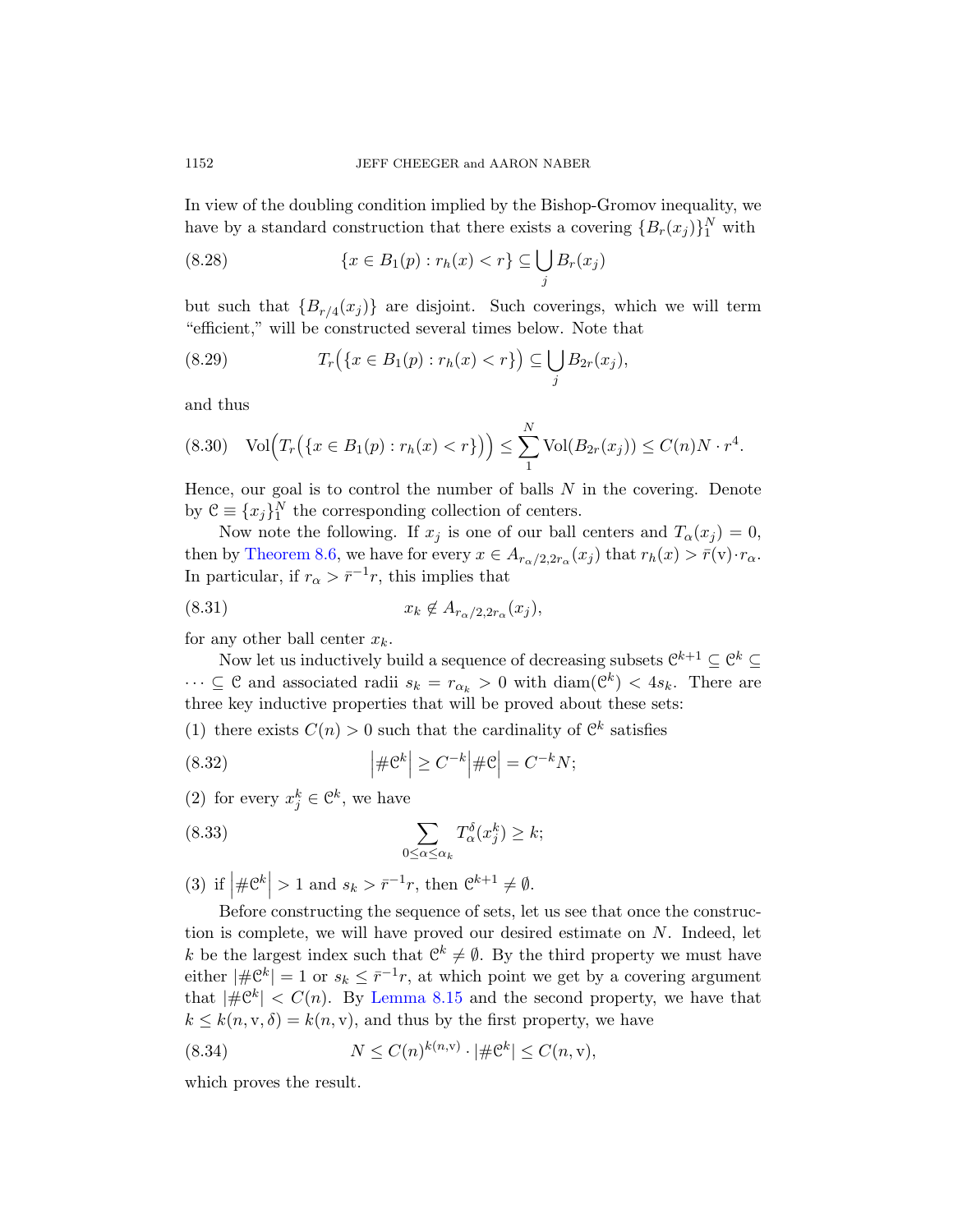Now let  $\mathcal{C}^0 \equiv \mathcal{C}$  with  $s_0 = 1$ . Clearly, the inductive properties hold for  $\mathcal{C}^0$ . Assume we have built  $\mathcal{C}^k \subseteq \mathcal{C}$  with  $s_k > 0$  satisfying the inductive properties, and let us build  $\mathbb{C}^{k+1}$ . First note that if  $|\#\mathbb{C}^k| = 1$  or  $s_k \leq \bar{r}^{-1}r$ , then we let  $\mathcal{C}^{k+1} = \emptyset$ . Our construction will otherwise give us a nonempty  $\mathcal{C}^{k+1}$ , so that the third inductive property will automatically be satisfied. So let us denote  $s'_k = \text{diam}(\mathbb{C}^k) \cdot 2^{-10}$ . Choose an efficient covering  $\{B_{s'_k}(x^k_j)\}\)$ , where  $x^k_j \in \mathbb{C}^k$ , so that the balls in  ${B_{s'_k/4}(x_j^k)}$  are disjoint. Note that because  $\text{diam}(\mathcal{C}^k) < 4s_k$ , the usual doubling estimates imply that there are at most  $C(n)$  balls in this covering. We choose the ball  $B_{s'_k}(y)$  such that  $\mathcal{C}^k \cap B_{s'_k}(y)$  has the largest cardinality of any ball from the covering. Then we define  $\mathcal{C}^{k+1} = \mathcal{C}^k \cap B_{s'_k}(y)$ .

By our choice of ball,  $B_{s'_{k}}(y)$ , we have

(8.35) 
$$
\left| \# \mathcal{C}^{k+1} \right| = \left| \# \mathcal{C}^k \cap B_{s'_k}(y) \right| \geq C(n)^{-1} \left| \# \mathcal{C}^k \right| \geq C^{-(k+1)} N,
$$

so that  $\mathbb{C}^{k+1}$  satisfies the first inductive property. To find  $s_{k+1}$  and prove the second inductive [prope](#page-59-0)rty, let us define the following. For each  $x_j^{k+1} \in \mathbb{C}^{k+1}$ , if

(8.36) 
$$
T^{\delta}_{\alpha_k+7}(x_j^{k+1}) = 1,
$$

then let us set  $\beta_j = \alpha_k + 7$ , and otherwise let  $\beta_j \ge \alpha_k + 8$  be the largest integer such that  $T^{\delta}_{\beta_j-1}(x_j^{k+1})=0$  but  $T^{\delta}_{\beta_j}(x_j^{k+1})=1$ . Note that  $B_{s'_k}(y) \subseteq B_{r_{\alpha_k+7}}(x_j^k)$ . Let  $\alpha_{k+1} \equiv \max\{\beta_j, \lceil -\log_2\left(\bar{r}r^{-1}\right) \rceil\}$  with  $x^{k+1} \in \mathbb{C}^{k+1}$  the associated element t[hat](#page-3-2) attains the maximum, and note by  $(8.31)$  that

<span id="page-60-0"></span>(8.37) 
$$
e^{k+1} = e^k \cap B_{s'_k}(y) = e^k \cap B_{2^{-\alpha_{k+1}+1}}(x^{k+1}).
$$

In particular, with  $s_{k+1} = r_{\alpha_{k+1}}$ , then  $\text{diam}(\mathcal{C}^{k+1}) < 4s_{k+1}$ , and the second inductive property holds, which completes the induction step of the construction, and hence the proof.

8.4. Finite diffeomo[rphism type](#page-55-1). In this subsection we will prove Theorem 1.12 and give some refine[ments that wi](#page-55-1)ll be useful for the  $L^2$  curvature estimate of Theorem 1.13.

We begin by associating to a good scale the subgroup of  $O(4)$  occurring in Theorem 8.6.

Definition 8.38. Let  $\varepsilon, \delta > 0$  be such that [Theore](#page-3-2)m 8.6 holds. For  $x \in$  $B_1(p)$  and  $\alpha \in \mathbb{N}$  [such t](#page-3-2)hat  $T_\alpha^{\delta}(x) = 0$ , we denote by  $[\Gamma_\alpha(x)] \subseteq O(4)$  the conjugacy class of the discrete subgroups arising from Theorem 8.6.

In the sequel,  $\Gamma_{\alpha}$  will denote some arbitrary element of  $[\Gamma_{\alpha}]$ ; only the isometry class of of  $S^3/\Gamma_\alpha$ , which is independent of the particular choice, is significant.

The following is the key neck lemma for our finite diffeomorphism of Theorem 1.12. In essence, the proof of Theorem 1.12 will come from decomposing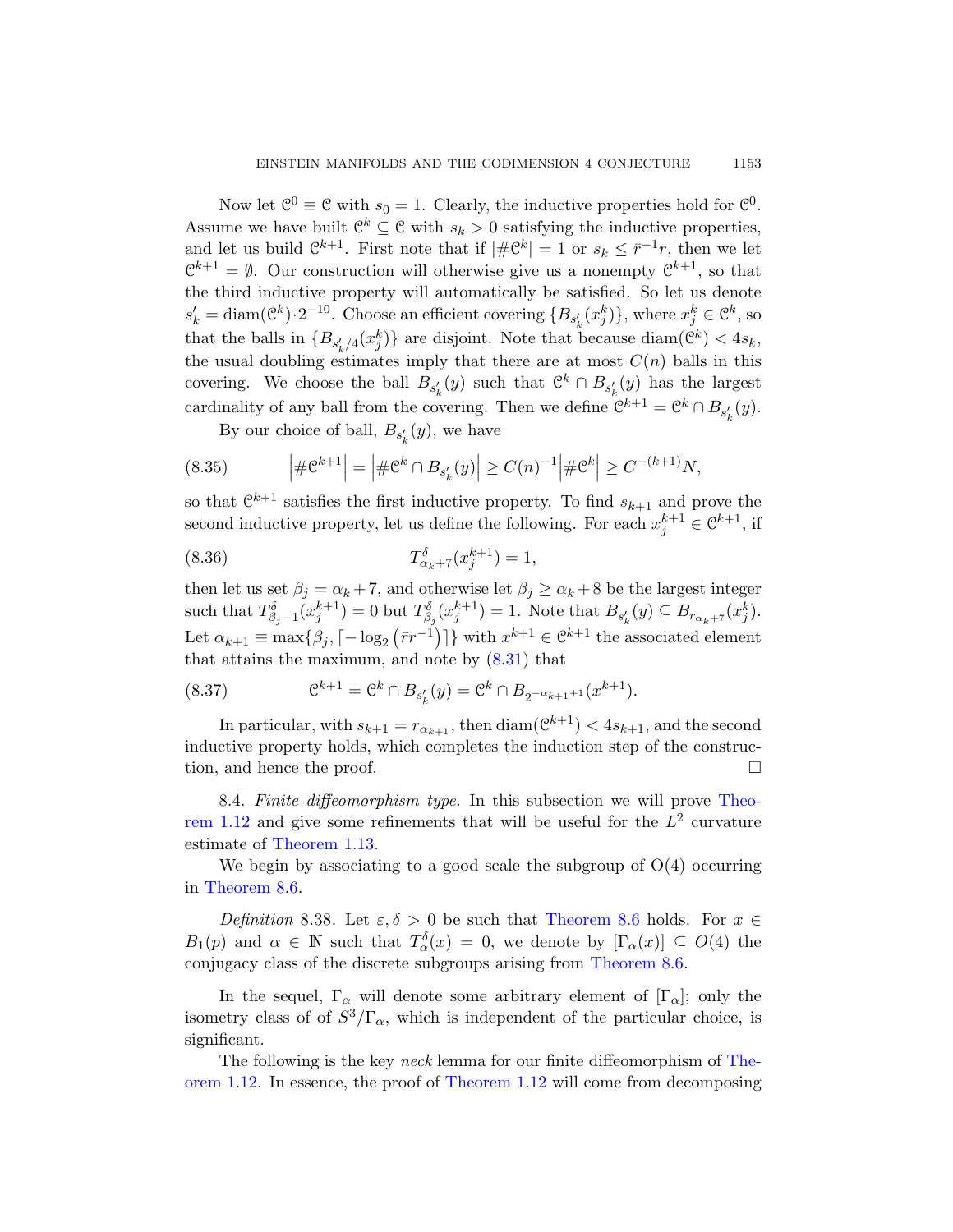M into a finite number of distinct pieces. What we are referring to informally as the neck regions will be diffeomorphic to cylinders  $\mathbb{R} \times S^3/\Gamma$ . They will connect the pieces that will be referred to as body regions.

LEMMA 8.39. For every  $0 < \varepsilon \leq \varepsilon(\mathbf{v})$ , there exists  $\delta = \delta(\mathbf{v}, \varepsilon)$  with the following properties. Let  $M^4$  satisfy  $|\text{Ric}_{M^4}| \leq 3\delta$  and  $\text{Vol}(B_1(p)) > v > 0$ . Let  $x \in B_1(p)$ , and assume  $\alpha_1 \in \mathbb{N}$  satisfies  $T^{\delta}_{\alpha_1}(x) = 0$  with  $\Gamma_{\alpha_1}$  the corresponding group. Then if  $\alpha_2 \in \mathbb{N}$  is such that  $\mathcal{V}^{\delta}_{r_{\alpha_2}/4}(x) \geq \ln |\Gamma_{\alpha_1}| - \delta$ , there exists a subset  $A_{r_{\alpha_2}/2,2r_{\alpha_1}}(x) \subseteq U \subseteq A_{(1-\varepsilon)r_{\alpha_2}/2,2(1+\varepsilon)r_{\alpha_1}}(x)$  $A_{r_{\alpha_2}/2,2r_{\alpha_1}}(x) \subseteq U \subseteq A_{(1-\varepsilon)r_{\alpha_2}/2,2(1+\varepsilon)r_{\alpha_1}}(x)$  $A_{r_{\alpha_2}/2,2r_{\alpha_1}}(x) \subseteq U \subseteq A_{(1-\varepsilon)r_{\alpha_2}/2,2(1+\varepsilon)r_{\alpha_1}}(x)$  and a diffeomorphism  $\Phi$  :  $A_{r_{\alpha_2}/2,2r_{\alpha_1}}(0) \rightarrow U$ , where  $0 \in \mathbb{R}^4/\Gamma_{\alpha_1}$ , such that if  $g_{ij} = \Phi^* g$  is the pullback metric, we have

$$
(8.40) \t\t ||g_{ij} - \delta_{ij}||_{C^{0}(A_{r_{\alpha}/2}, r_{2\alpha})} + r_{\alpha}||\partial_{k}g_{ij}||_{C^{0}(A_{r_{\alpha}/2}, 2r_{\alpha})} < \varepsilon.
$$

*Proof.* We will fix  $\varepsilon(\mathbf{v}) > 0$  later. For the moment, let any  $\varepsilon_1 > 0$  be arbitrary, with  $\delta_1(v, \varepsilon_1) > 0$  the corresponding number from Theorem 8.6. If  $T_{\alpha_1}^{\delta_1}(x) = 0$ , then there exists a diffeomorphism

(8.41) 
$$
\Phi_{\alpha_1} : A_{r_{\alpha_1}/2, 2r_{\alpha_1}}(0) \to U_{\alpha_1},
$$

where  $0 \in \mathbb{R}^4/\Gamma_{\alpha_1}$  and  $A_{r_{\alpha_1}/2, 2r_{\alpha_1}}(x) \subseteq U_\alpha \subseteq A_{(1-\varepsilon)r_{\alpha_1}/2, (1+\varepsilon)r_{\alpha_1}}(x)$ , such that (8.42)  $||\Phi_{\alpha_1}^* g_{ij} - \delta_{ij}||_{C^0(A_{r_{\alpha_1}/2}, 2r_{\alpha_1})} + r_{\alpha_1}||\partial_k \Phi_{\alpha_1}^* g_{ij}||_{C^0(A_{r_{\alpha_1}/2}, 2r_{\alpha_1})} < \varepsilon_1.$ 

In particular, if  $\varepsilon > 0$  is fixed and  $2\delta(n, \varepsilon)$  is the corresponding number from Theorem 8.6, then we can choose  $\varepsilon_1 = \varepsilon_1(\varepsilon, v)$  sufficiently small so that

(8.43) 
$$
\mathcal{V}_{r_{\alpha_1}}^{\delta}(x) < \ln |\Gamma_{\alpha_1}| + \delta.
$$

Thus, if  $\alpha_2$  is such that

(8.44) 
$$
\mathcal{V}_{r_{\alpha_2}/2}^{\delta}(x) \geq \ln |\Gamma_{\alpha_1}| - \delta,
$$

then for all  $\alpha_1 \leq \alpha \leq \alpha_2$ , we have  $T_\alpha^{2\delta}(x) = 0$ .

By Theorem 8.6, there exists for each  $\alpha_1 \leq \alpha \leq \alpha_2$  a diffeomorphism

$$
\Phi_{\alpha}: A_{r_{\alpha}/2,2r_{\alpha}}(0) \to U_{\alpha},
$$

where  $0 \in \mathbb{R}^4/\Gamma_\alpha$  and  $A_{r_\alpha/2,2r_\alpha}(x) \subseteq U_\alpha \subseteq A_{(1-\varepsilon)r_\alpha/2,2(1+\varepsilon)r_\alpha}(x)$ , such that

$$
(8.46)\qquad \qquad ||\Phi_{\alpha}^*g_{ij}-\delta_{ij}||_{C^0(A_{r_\alpha/2},2r_\alpha)}+r_\alpha ||\partial_k\Phi_{\alpha}^*g_{ij}||_{C^0(A_{r_\alpha/2},2r_\alpha)}<\varepsilon.
$$

<span id="page-61-0"></span>In particular, this implies that  $\Gamma_{\alpha} = \Gamma$  can be chosen independent of  $\alpha$ . Next we focus on the inverse maps

(8.47) 
$$
\Phi_{\alpha}^{-1}: U_{\alpha} \to A_{r_{\alpha}/2,2r_{\alpha}}(0).
$$

Observe that by (8.46), after possibly composing  $\Phi_{\alpha}$  with a rotation of  $\mathbb{R}^4/\Gamma$ we can assume for  $x \in U_\alpha \cap U_\beta$  that

(8.48) 
$$
|\Phi_{\alpha}^{-1}(x) - \Phi_{\beta}^{-1}(x)| < \varepsilon r_{\alpha}.
$$

<span id="page-61-1"></span>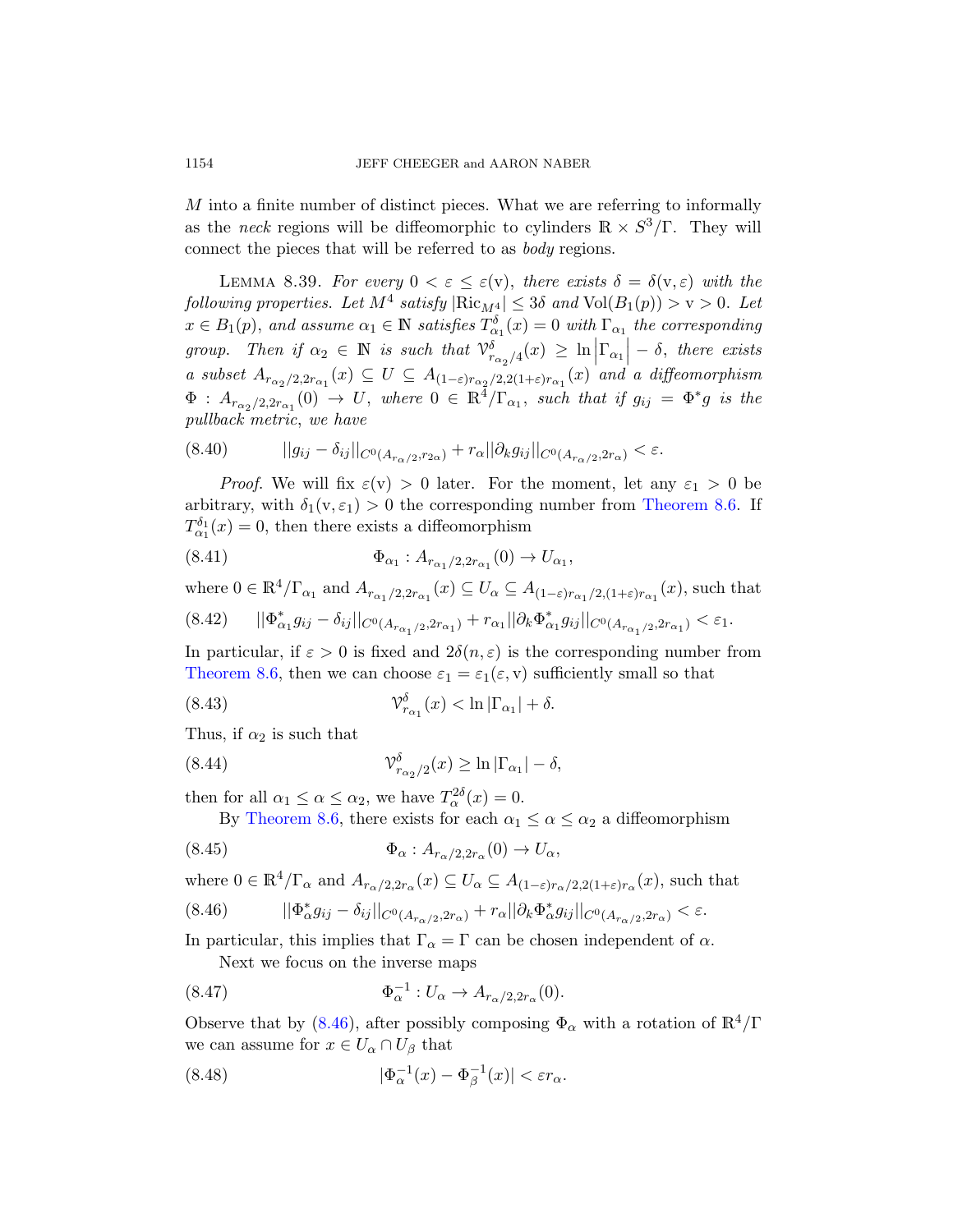Now let  $\varepsilon < \varepsilon$ (v) be sufficiently small, so that if  $x \in \mathbb{R}^4/\Gamma$ , then  $B_{\varepsilon|x|}(x) \subseteq$  $\mathbb{R}^4/\Gamma$  is isometric to the standard Euclidean ball  $B_{\varepsilon|x|}(0^4) \subseteq \mathbb{R}^4$ . Note, in particular, that if  $\{x_i\} \in B_{\varepsilon|x|}(x)$  is a collection of points, then any convex combination is well defined.

For each  $\alpha$ , let  $\varphi'_\alpha: U_\alpha \to \mathbb{R}$  be a smooth cutoff function such that

$$
\varphi'_{\alpha}(x) = \begin{cases} 1 \text{ if } x \in A_{3r_{\alpha}/8,15r_{\alpha}/8}(x), \\ 0 \text{ if } x \notin A_{r_{\alpha}/2,2r_{\alpha}}(x) \end{cases}
$$

and such that  $|\nabla \varphi_\alpha'| \leq 10r_\alpha^{-1}$ . If we set  $\varphi'(x) = \sum_\alpha \varphi_\alpha'(x)$ , then  $1 \leq \varphi'(x) \leq 4$ . In particular,

(8.49) 
$$
\varphi_{\alpha} = \frac{\varphi_{\alpha}'(x)}{\varphi'(x)} : U_{\alpha} \to \mathbb{R}
$$

satisfies  $\sum \varphi_\alpha(x) = 1$  and so is a partition of unity, with  $|\nabla \varphi_\alpha| \leq 40r_\alpha^{-1}$ . Define the map

(8.50) 
$$
\Phi^{-1} : U = \bigcup_{\alpha} U_{\alpha} \to A_{r_{\alpha_2}/2, 2r_{\alpha_1}}(0)
$$

[given](#page-61-0) by

(8.51) 
$$
\Phi^{-1}(x) = \sum_{\alpha} \varphi_{\alpha}(x) \Phi_{\alpha}^{-1}(x).
$$

(As previously noted, the convex combination is well defined since the  $\Phi_{\alpha}^{-1}(x)$ all live in a ball that is isometric to a Euclidean ball.) On each domain,  $U_{\alpha}$ , we have by (8.42) and (8.48) that  $\Phi^{-1}$  and  $\Phi_{\alpha}^{-1}$  are  $C^1$ -close. Hence,  $\Phi^{-1}$  is a diffeomorphism, and a quick computation using  $(8.42)$  and  $(8.48)$  verifies the desired estimates:

<span id="page-62-0"></span>
$$
(8.52) \qquad \qquad ||\Phi^* g_{ij} - \delta_{ij}||_{C^0(A_{r_\alpha/2}, 2r_\alpha)} + r_\alpha ||\partial_k \Phi_\alpha^* g_{ij}||_{C^0(A_{r_\alpha/2}, 2r_\alpha)} < C\varepsilon.
$$

By choosing  $\varepsilon$  appropriately small, we complete the proof.  $\Box$ 

The following lemma could be termed a "gap lemma." It will be used to tell us that if we consider two distinct neck regions, then the complexity of the s[maller neck re](#page-55-1)gion must be strictly less than that of the larger neck region.

LEMMA 8.53. For each  $\delta < \delta(v)$ , there exists  $\bar{\alpha}(\delta, v)$  with the following property. If  $|\text{Ric}_{M}4| \leq 3\delta$ ,  $\text{Vol}(B_1(p)) > v > 0$ , and  $\mathcal{V}^{\delta}_{r_1}(x) < \ln N - \delta$  for some  $N \in \mathbb{N}$  and  $x \in B_1(p)$ , then we have

$$
\mathcal{V}_{r_{\bar{\alpha}}}^{\delta}(x) < \ln\left(N - 1\right) + \delta.
$$

*Proof.* First note by Theorem 8.6 that if  $\delta$  is fixed, then there exists  $\delta'(v, \delta)$ such that if  $|\text{Ric}| \leq 3\delta'$  and if  $T_0^{\delta'} = 0$ , then

(8.54) 
$$
\left|\mathcal{V}_1^{\delta'}(x) - \ln|\Gamma_0|\right| < \delta.
$$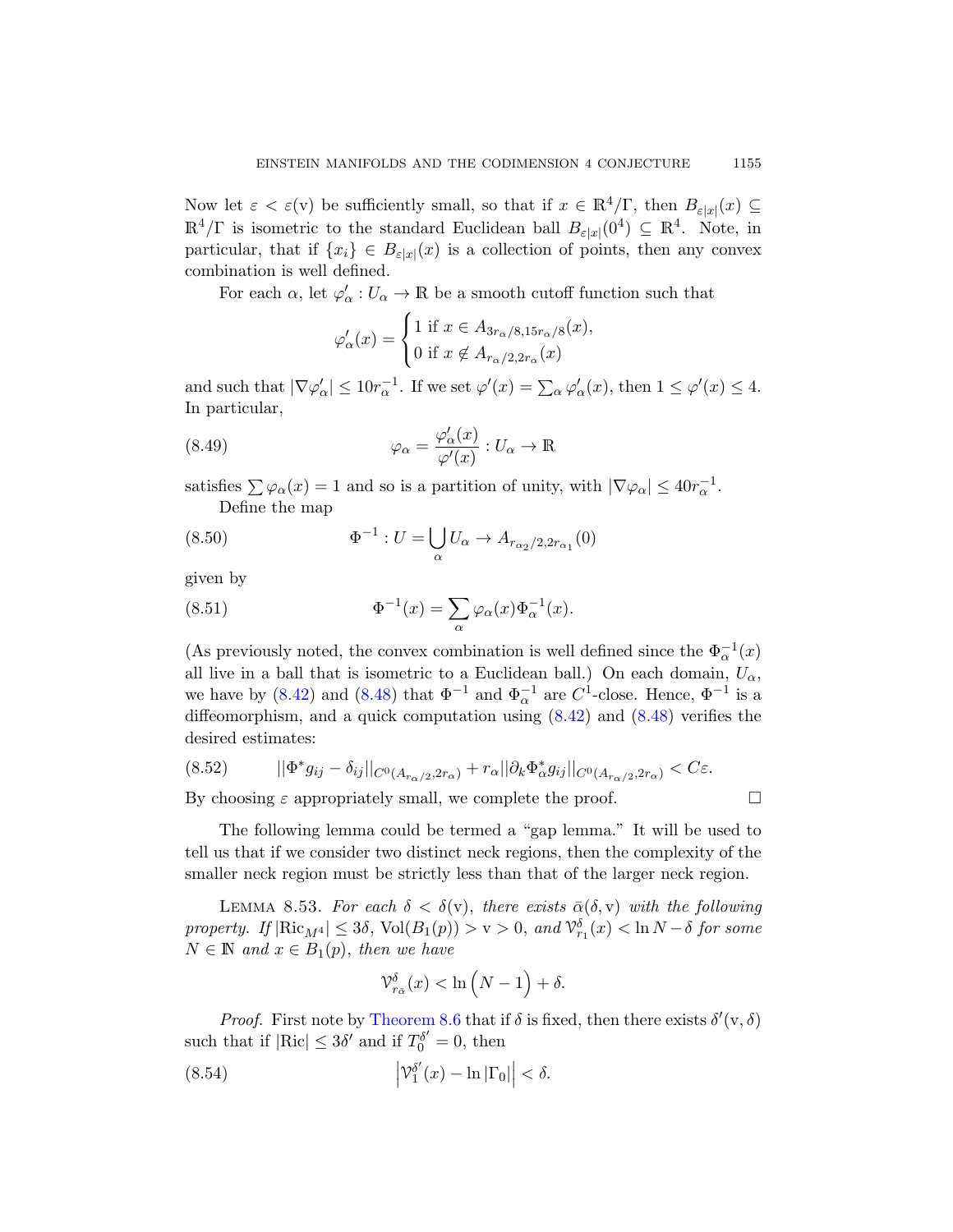By rescalingt[his inequality](#page-57-0), we see that in the context of this lemma, the following holds. If  $x \in B_1(p)$ ,  $\alpha > \bar{\alpha}(v, \delta)$  and

(8.55) 
$$
\left| \mathcal{V}_{4r_{\alpha}}^{\delta}(x) - \mathcal{V}_{r_{\alpha}/4}^{\delta}(x) \right| < \delta',
$$

then we have

(8.56) 
$$
\left| \mathcal{V}_{r_{\alpha}}^{\delta}(x) - \ln |\Gamma_{\alpha}| \right| < \delta.
$$

In particular, for  $x \in B_1(p)$ , we can apply Lemma 8.15 to see that there exists a scale  $\alpha \leq \bar{\alpha}(v,\delta)$  such that

(8.57) 
$$
\left| V_{r_\alpha}^{\delta}(x) - \mathcal{V}_{r_{\alpha+1}}^{\delta}(x) \right| < \delta',
$$

and hence

(8.58) 
$$
\left| \mathcal{V}_{r_{\alpha}}^{\delta}(x) - \ln |\Gamma_{\alpha}| \right| < \delta.
$$

However, if

(8.59) 
$$
\mathcal{V}_{r_{\alpha}}^{\delta}(x) < \ln N - \delta,
$$

<span id="page-63-0"></span>this implies  $|\Gamma_{\alpha}| < N$ , which completes the proof.

In Lemma 8.39 we have built the required structure for constructing the neck regions of our decomposition. What is left is to build the *body* regions of the decomposition. The following lemma will be applied in the proof of Theorem 1.12 in order to construct the various body regions.

LEMMA 8.60. For every  $\delta > 0$ , there exists  $r_0(v, \delta), N(v, \delta) > 0$  with the following properties. Let  $M^4$  satisfy  $|\text{Ric}_{M_j^4}| \leq 3\delta$ ,  $\text{Vol}(B_1(p)) > v > 0$ . Then there exist points  $\{x_j\}_1^N$  with  $N \leq N(\mathbf{v},\delta)$ , and scales  $\alpha_j \in \mathbb{N}$  with  $r_j \equiv r_{\alpha_j} > r_0$ , such that

$$
(1) T_{\alpha_j}^{\delta}(x_j) = 0;
$$

- (2) if  $x \in B_1(p) \setminus \bigcup_j B_{r_j}(x_j)$ , then  $r_h(x) > r_0$ ;
- (3) if  $\beta_j \in \mathbb{N}$  denotes the largest integer such that  $\mathcal{V}^{\delta}_{r_{\beta_j}/4}(x_j) \geq \ln|\Gamma_j| \delta$ , then for every  $x \in B_{2r_{\beta_j}}(x_j)$ , we have

(8.61) 
$$
\mathcal{V}_{r_{\beta_j}/8}^{\delta}(x) < \ln|\Gamma_j| - \delta.
$$

*Proof.* Let  $\delta > 0$  be chosen, with  $\delta'(v, \delta)$  to be chosen later. Note that by Lemma 8.15, for each  $x \in B_1(p)$ , there exists  $\alpha_x \leq \overline{\alpha}(v, \delta')$  such that  $T_{\alpha_x}^{\delta'}(x) = 0$ . Consider the covering  ${B_{r_{\alpha_x}}(x)}$  of  $B_1(p)$ , and choose an efficient subcovering  ${B_{r_j}(x'_j)}_1^N$ , where  $r_j = r_{\alpha_{x'_j}}$  and the balls in  ${B_{r_j/4}(x'_j)}$  are disjoint. The usual doubling arguments imply that  $N \leq N(v, \delta')$ .

By Theorem 8.6, if we are given  $\varepsilon > 0$ , then we can choose  $\delta'(v, \varepsilon, \delta)$  such that for each  $x \in B_{\varepsilon r_j}(x'_j)$ , we have  $T_{\alpha_j}^{\delta}(x) = 0$  while for each  $x \in A_{\varepsilon r_j, 2r_j}(x_j)$ , we have  $r_h(x) > \bar{r}(v, \varepsilon) r_j \geq r_0(v, \varepsilon, \delta')$ . Let  $\Gamma_j$  be the group associated to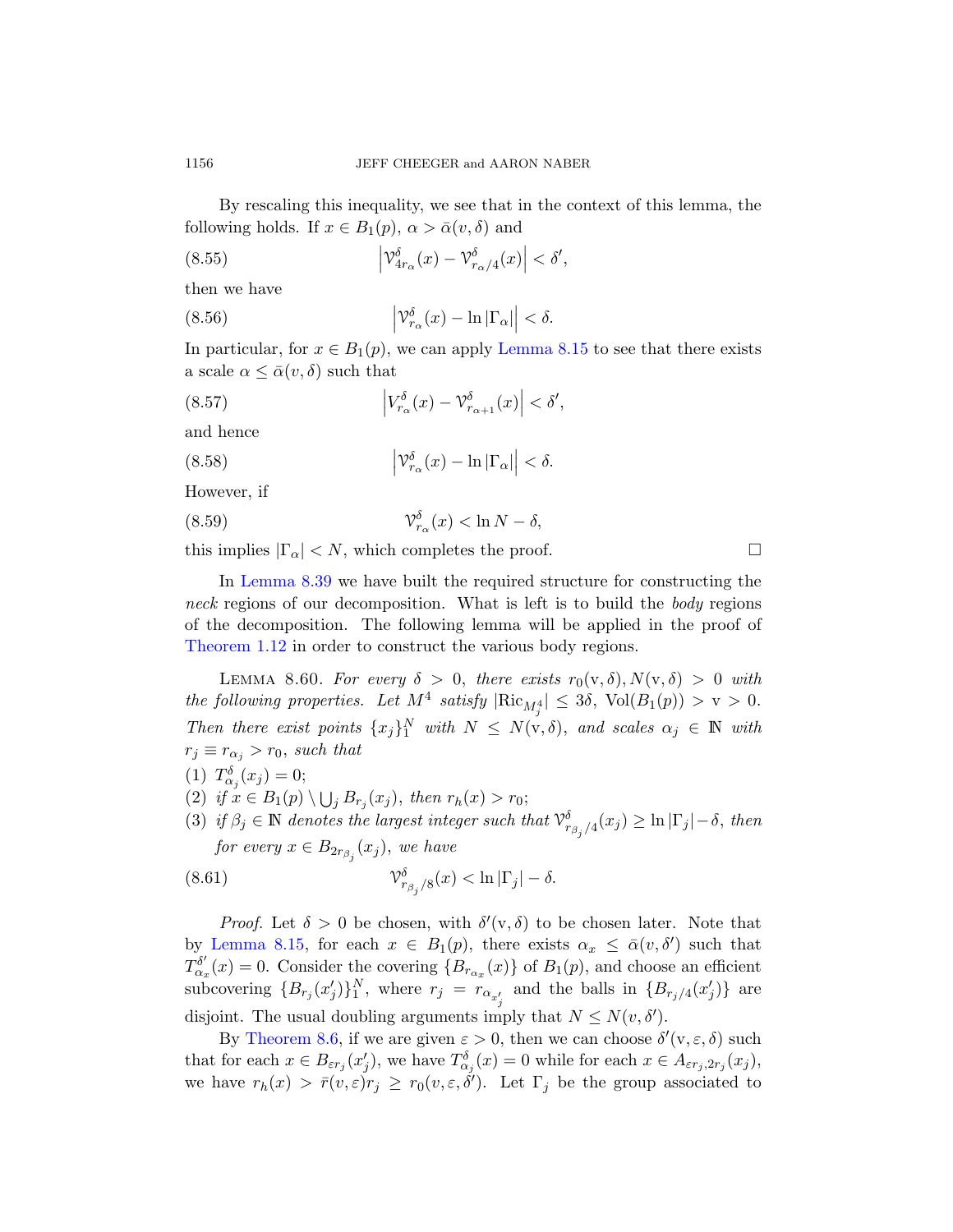$B_{r_j}(x'_j)$ , and for each  $x \in B_{\varepsilon r_j}(x'_j)$ , let  $\beta_j(x)$  be the largest integer such that  $V^{\delta}_{r_{\beta_j}/4}(x) \geq \ln|\Gamma_j| - \delta$ . Let  $\beta_j = \max \beta_j(x)$  with  $x_j$  the corresponding point. Note that for  $\varepsilon(v, \delta)$  sufficiently small, we have  $B_{2r_{\beta_j}}(x_j) \subseteq B_{\varepsilon r_j}(x'_j)$  and, in particular, for every  $x \in B_{2r_{\beta_j}}(x_j)$ ,

(8.62) 
$$
V_{r_{\beta_j}/8}^{\delta}(x) < \ln|\Gamma_j| - \delta.
$$

Consider the collection of balls  $\{B_{r_j}(x_j)\}\$ . Clearly, by construction, conditions (1) and (3) [are satisfied. If](#page-3-2)  $x \in B_1(p) \setminus \{B_{r_j}(x_j)\}\$ , then since  $\{B_{2r_j}(x_j)\}\$ cover  $B_1(p)$ , we have that for some  $x_j, x \in A_{r_j, 2r_j}(x_j)$ , which implies  $r_h(x) \geq$  $r_0(v, \delta)$ , as claimed.

By the previous lemma, the regions between necks, i.e.,  $B_1(p) \backslash \bigcup_j B_{r_{\alpha_j}}(x_j)$ , can be written as the union of a definite number of balls of definite size, on which there is definite geometric control.

We are nearly in a position to prove Theorem 1.12. To do so we will in fact prove the following stronger result, which is the bubble tree decomposition of  $M^4$ .

THEOREM 8.63. Let  $M^4$  satisfy  $|\text{Ric}_{M^4}| \leq 3$ ,  $\text{Vol}(M) \geq v > 0$  and  $\text{diam}(M) \leq D$ . Then there exists a decomposition of  $M^4$ ,

$$
(8.64) \t\t M4 = \mathcal{B}1 \cup \bigcup_{j_2=1}^{N_2} \mathcal{N}_{j_2}^2 \cup \bigcup_{j_2=1}^{N_2} \mathcal{B}_{j_2}^2 \cup \cdots \cup \bigcup_{j_k=1}^{N_k} \mathcal{N}_{j_k}^k \cup \bigcup_{j_k=1}^{N_k} \mathcal{B}_{j_k}^k,
$$

into open sets that satisfy the following:

(1) if  $x \in \mathcal{B}_j^{\ell}$ , then  $r_h(x) > r_0(n, v, D) \cdot \text{diam}(\mathcal{B}_j^{\ell})$ ; (2) each neck  $\mathcal{N}_j^{\ell}$  is diffeomorphic to  $\mathbb{R} \times S^3/\Gamma_j^{\tilde{\ell}}$  for some  $\Gamma_j^{\ell} \subset O(4)$ ; (3)  $\mathcal{N}_j^{\ell} \cap \mathcal{B}_j^{\ell}$  is diffeomorphic to  $\mathbb{R} \times S^3/\Gamma_j^{\ell}$ ;  $(4) \mathcal{B}_{i'}^{\ell-1}$  $\ell^{-1}_{j'}\cap \mathcal{N}^\ell_j$  are either empty or diffeomorphic to  $\mathbb{R}\times S^3/\Gamma^\ell_j;$ (5)  $N_{\ell} \leq N(\mathbf{v}, D)$  and  $k \leq k(\mathbf{v}, D)$ .

*[Proof](#page-61-1).* Let us remark first that if  $p \in M<sup>n</sup>$ , then by volume ratio mono[tonicity,](#page-61-1) [we ha](#page-62-0)ve f[or eve](#page-63-0)ry  $r \leq 1$  that

(8.65) 
$$
\text{Vol}(B_r(p)) \ge \frac{\text{Vol}_{-1}(B_r)}{\text{Vol}_{-1}(B_D)} \text{Vol}(B_D(p))
$$

$$
\ge C(n, D)^{-1} \text{Vol}(M^4) r^n \ge C^{-1} \text{v} r^n =: \text{v}' r^n
$$

Let  $\varepsilon < \varepsilon(\mathbf{v}')$  from Lemma 8.39 with  $\delta(\mathbf{v}, D, \varepsilon)$  sufficiently small to satisfy Theorem 8.6 and Lemmas 8.39, 8.53, and 8.60. After rescaling, it is sufficient to consider a Riemannian manifold  $(M^4, g)$  with  $|\text{Ric}_{M^4}| \leq 3\delta$ ,  $\text{diam}(M) \leq$  $D\delta^{-2} = D'$ , and  $Vol(B_1(p)) > v' > 0$  for every  $p \in M$ .

.

Let us begin by efficiently covering  $M^4$  by balls  $\{B_1(x_j^0)\}\$  such that the balls in  ${B_{1/4}(x_j^0)}$  are disjoint. By the usual doubling argument, there are at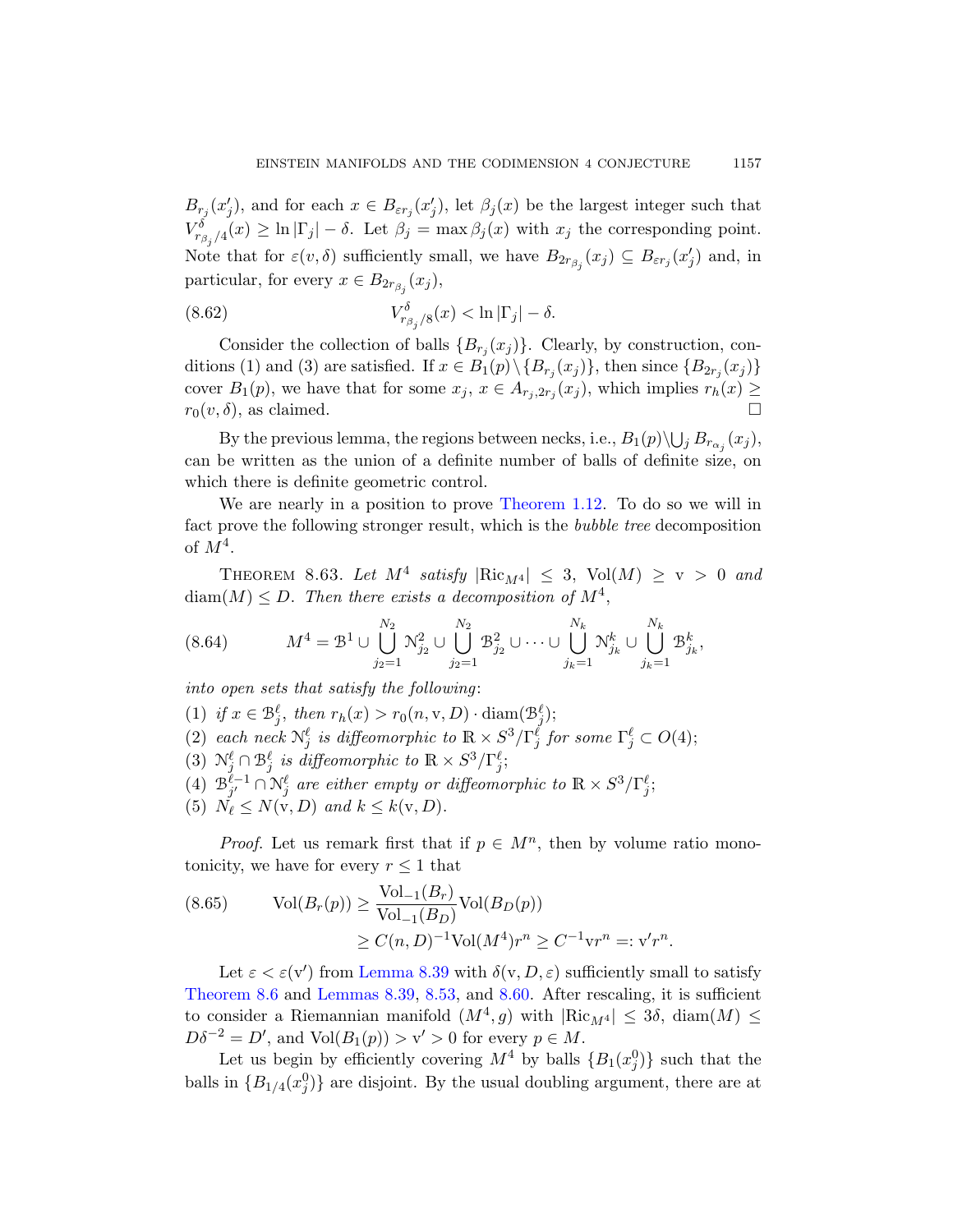most  $N(n, D, v)$  such balls. For each such ball, we apply Lemma 8.60 in order to produce a collection of balls  $\{B_{r_j^1}(x_j^1)\}_1^{N_1}$  such that  $r_j^1 = r_{\alpha_j^1} > \overline{r}(v, D)$ ,  $N_1 \leq N(\mathbf{v}', D'), T_{\alpha}^{\delta}$  $\alpha_j^{\delta}(x_j^1) = 0$ , and such that if  $x \in M^4 \setminus \bigcup_j B_{r_j^1}(x_j^1)$ , then  $r_h(x) > \bar{r}$ . Furthermore, if we denote by  $\Gamma_j^2$  the group associated to  $B_{r_j^1}(x_j^1)$ , then if  $\beta_j^1$  is the largest integer such that  $V^{\delta}_{r_{\beta_j^1}/2}(x_j^1) \ge \ln |\Gamma_j^2| - \delta$ , then for all  $x \in B_{2r_{\beta_j^1}}(x_j^1)$ , we have

(8.66) 
$$
\mathcal{V}_{r_{\beta_j^1}/4}^{\delta}(x_j^1) < \ln|\Gamma_j^2| - \delta.
$$

[D](#page-55-1)efine

(8.67) 
$$
\mathcal{B}^1 =: M^4 \setminus \bigcup B_{r_j}(x_j)
$$

as the first body region. Then we can write

(8.68) 
$$
M^4 = \mathcal{B}^1 \bigcup B_{2r_j^1}(x_j^1),
$$

where by using Theorem 8.6, we have that  $B_{2r_j^1}(x_j^1) \cap \mathcal{B}^1$  is diffeomorphic to  $\mathbb{R} \times S^3/\Gamma_j^1$ .

Now to prove the theorem, let us inductively build a decomposition of  $M^4$ ,

$$
(8.69) \quad M^4 = \mathcal{B}^1 \cup \bigcup_{j_2=1}^{N_2} \mathcal{N}_{j_2}^2 \bigcup_{j_2=1}^{N_2} \mathcal{B}_{j_2}^2 \cup \cdots \cup \bigcup_{j_k=1}^{N_k} \mathcal{N}_{j_k}^k \bigcup_{j_k=1}^{N_k} \mathcal{B}_{j_k}^k \cup \bigcup_{a=1}^{N_{k+1}} B_{2r_a^k}(x_a),
$$

with the following properties:

- (1) if  $x \in \mathcal{B}_{j}^{\ell}$ , then  $r_{h}(x) > r_{0}(n, v, D) \cdot \text{diam}(\mathcal{B}_{j}^{\ell})$ ;
- (2) each neck  $\mathcal{N}_j^{\ell}$  is diffeomorphic to  $\mathbb{R} \times S^3/\Gamma_j^{\ell}$  for some  $\Gamma_j^{\ell} \subset O(4)$ ;
- (3) each  $\mathcal{N}_j^{\ell} \cap \mathcal{B}_j^{\ell}$  is diffeomorphic to  $\mathbb{R} \times S^3/\Gamma_j^{\ell}$ , and each  $\mathcal{N}_j^{\ell} \cap \mathcal{B}_{j'}^{\ell-1}$  $j^{\ell-1}_{j'}$  are either empty or diffeomorphic to  $\mathbb{R} \times S^3/\Gamma_j^{\ell}$ ;
- (4)  $N_{\ell} \le N(n, v, D);$

(5) if 
$$
\mathcal{N}_a^{\ell+1} \cap \mathcal{B}_j^{\ell} \neq \emptyset
$$
, then  $|\Gamma_a^{\ell}| \leq |\Gamma_j^{\ell}| - 1$ ;

- (6) we have  $r_a^k = r_{\alpha_a^k}$  with  $T_{\alpha_a^k}^{\delta} = 0$ , and  $\mathcal{B}_{j}^k \cap B_{r_a^k}(x_a) \subseteq A_{r_a^k/2, r_a^k}(x_a)$ ;
- (7) if  $\beta_a^k$  is the largest integer such that  $\mathcal{V}^{\delta}_{r_{\beta_a^k}/4}(x_a) \geq \ln |\Gamma_a^k| \delta$ , then for every

$$
x \in B_{2r_{\beta_a^k}}(x_a)
$$
, we have  $\mathcal{V}_{r_{\beta_a^k}/8}^{\delta}(x) < \ln |\Gamma_a^k| - \delta$ .

Before building the inductive decomposition, let us note that once we have it, we will have finished the proof. In fact, all we really need to see is that for some  $k \leq k(n, v, D)$ , there are no balls  $\{B_{r_a^k}(x_a)\}\$ in the decomposition. To see this, observe that by the lower volume bound we have the upper order bound  $|\Gamma_j^2| \leq C(\mathbf{v}, D)$ . By condition (5) above we have by iteration that for each j,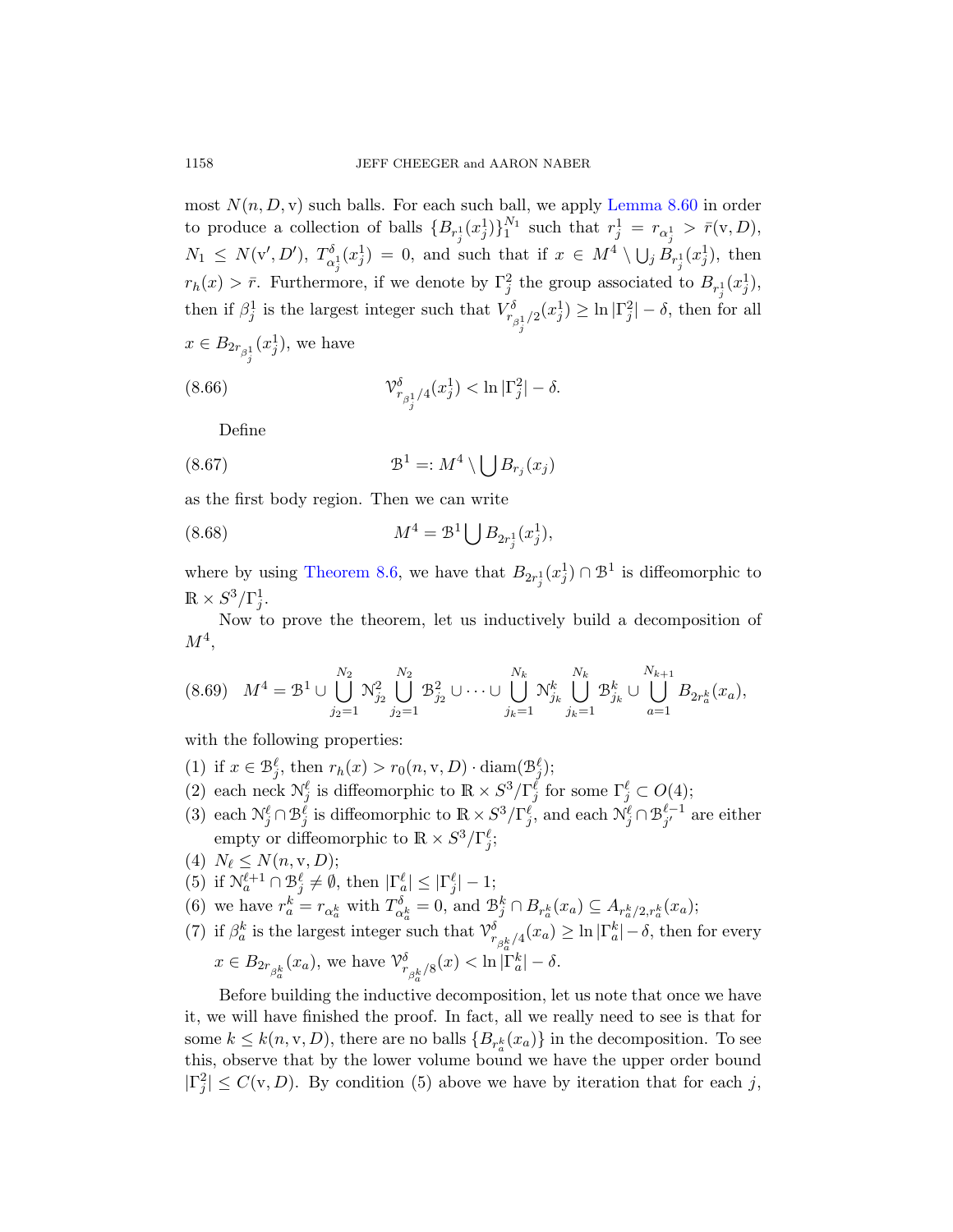there is some  $j_2$  such that

(8.70) 
$$
0 \leq |\Gamma_j^k| \leq |\Gamma_{j_2}^2| - (k-2) \leq C(\mathbf{v}, D) - (k-2)
$$

and, in part[icular, this im](#page-61-1)mediately implies the upper bound

$$
(8.71) \t\t k \leq k(\mathbf{v}, D).
$$

To prove the inductive decomposition, we begin by noting that (8.68) provides the basic case. So let us assume that the decomposition has been constructed for some k, and let us build the decomposition for  $k + 1$ .

First, we use condition (7) and Lemma 8.39 to see that there exist an open set

$$
(8.72) \t A_{r_{\beta_a^k}/2, 2r_{\alpha_a^k}}(x_a) \subseteq \mathcal{N}_a^{k+1} \subseteq A_{(1-\varepsilon)r_{\beta_a^k}/2, 2(1+\varepsilon)r_{\alpha_a^k}}(x_a)
$$

and a diffeomorphism  $\Phi_a^{k+1} : \mathcal{N}_a^{k+1} \to A_{r_{\beta_a^k}/2, 2r_{\alpha_a^k}}(0)$  with  $0 \in \mathbb{R}^4/\Gamma_a^k$ . By Lemma 8.53, there exists a radius  $r_a = \bar{r}(v, \delta) r_{\beta_a^k}$  such that

(8.73) 
$$
\mathcal{V}_{r_a}^{\delta}(x) < \ln\left(\left|\Gamma_a^{k+1}\right| - 1\right) + \delta
$$

for every  $x \in B_{2r_{\beta_a^k}}(x_a)$ .

Pick some efficient covering  $\{B_{r_a}(x_{aj}\}\)$  of  $B_{2r_{\beta_a^k}}(x_a)\)$  such that the balls in  ${B_{r_a/4}(x_{aj})}$  are disjoint. Now apply Lemma 8.60 to each ball  ${B_{r_a}(x_{aj})}$ in order to construct a collection of balls  $\{B_{r_{ab}^{k+1}}(x_{ab}^{k+1})\}$  with  $r_{ab}^{k+1} = r_{\alpha_{ab}^{k+1}} >$  $\bar{r}(v, \delta)r_{\beta_a^k}$ . Observe that since there are at most  $N(v, D)$  balls in the collection  ${B_{r_a/4}(x_{aj})}$ , and the application of Lemma 8.60 produces at most  $N(v, D)$ balls for each of these, we have at most  $N(v, D)$  such balls in total.

If we put

(8.74) 
$$
\mathcal{B}_a^{k+1} \equiv B_{2r_{\beta_a^k}}(x_a) \setminus \cup B_{r_{\alpha_{ab}^{k+1}}}(x_{ab}),
$$

we see that  $\mathcal{B}_a^{k+1}$  and the collection  $\{B_{r_{ab}^{k+1}}(x_{ab}^{k+1})\}$  satisfy the inductive conditions. Specifically, what is left to check is condition (5). However, by construction, we have

(8.75) 
$$
\ln(|\Gamma_a^k| - 1) + \delta > \mathcal{V}_{r_{ab}^{k+1}}^{\delta}(x_{ab}) \ge \ln|\Gamma_{ab}^{k+1}| - \delta,
$$

which for  $\delta(v)$  sufficiently small implies  $|\Gamma_{aj}^{k+1}| < |\Gamma_a^k|$ . In particular, the decomposition

$$
(8.76) \t\t Mn \equiv \mathcal{B}^{1} \cup \bigcup_{j_{2}=1}^{N_{2}} \mathcal{N}_{j_{2}}^{2} \bigcup_{j_{2}=1}^{N_{2}} \mathcal{B}_{j_{2}}^{2} \cup \cdots \cup \bigcup_{j_{k}=1}^{N_{k}} \mathcal{N}_{j_{k}}^{k} \bigcup_{j_{k}=1}^{N_{k}} \mathcal{B}_{j_{k}}^{k}
$$
  

$$
\cup \bigcup_{a=1}^{N_{k+1}} \mathcal{N}_{a}^{k+1} \bigcup \mathcal{B}_{a}^{k+1} \bigcup B_{2r_{\alpha_{ab}^{k+1}}} (x_{ab})
$$

satisfies the inductive hypothesis as well, which completes the proof.  $\Box$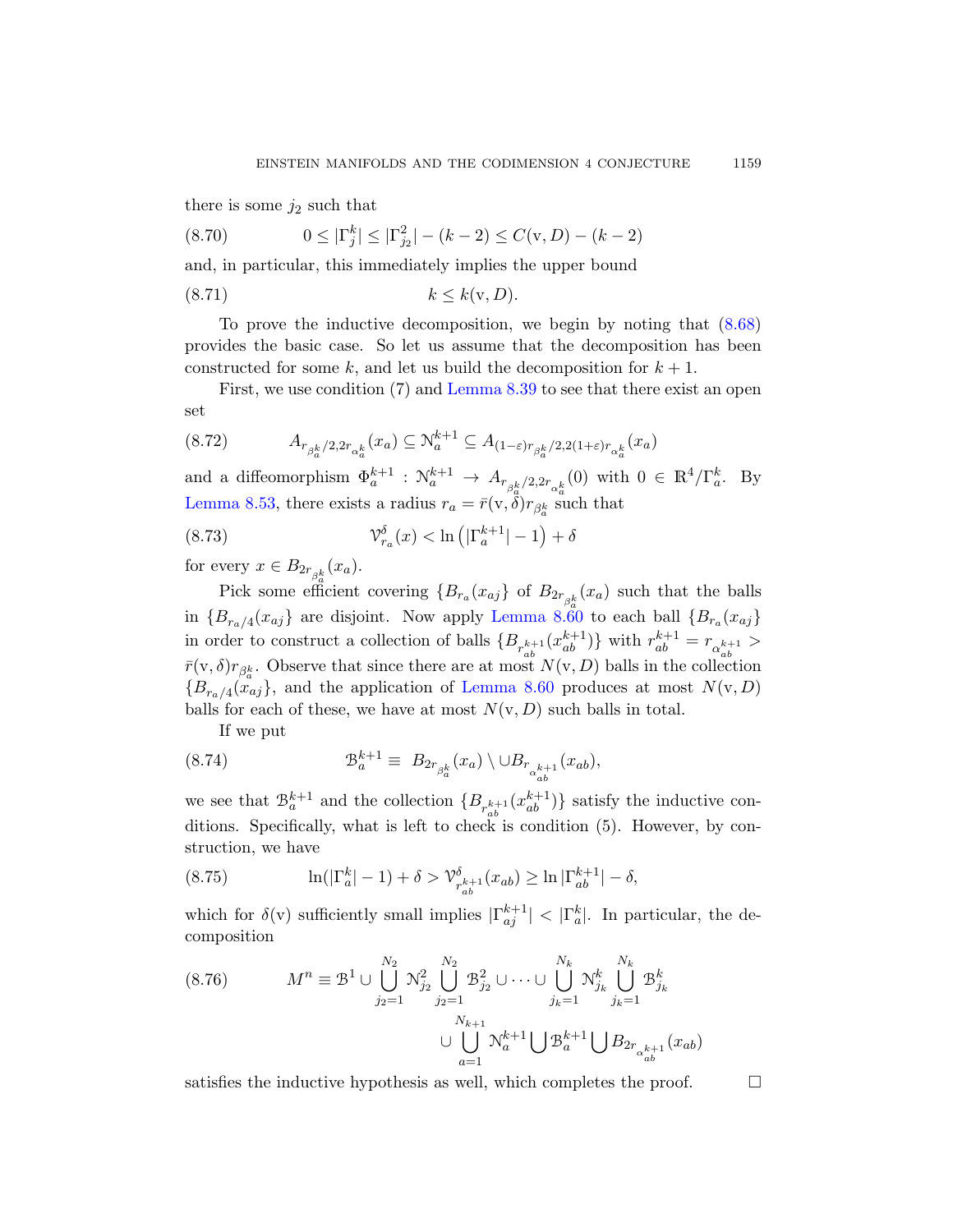Now that we have constructed the bubble tree in Theorem 8.63, let us finish the proof of Theorem 1.12.

*Proof of Theorem* 1.12. Let  $M^4$  satisfy  $|\text{Ric}_{M^4}| \leq 3$ ,  $\text{Vol}(M) > v > 0$  and  $\text{diam}(M^4) \leq D$ . Then using Theorem 8.63, we can write

$$
(8.77) \t\t M4 \equiv \mathcal{B}1 \cup \bigcup_{j_2=1}^{N_2} \mathcal{N}_{j_2}^2 \cup \bigcup_{j_2=1}^{N_2} \mathcal{B}_{j_2}^2 \cup \cdots \cup \bigcup_{j_k=1}^{N_k} \mathcal{N}_{j_k}^k \cup \bigcup_{j_k=1}^{N_k} \mathcal{B}_{j_k}^k.
$$

First we will analyze each body region  $\mathcal{B}_j^k$ . Indeed, by (1) and Theorem 8.4, it follows that there are at most  $C(v, D)$ -diffeomorphism types for each  $\mathcal{B}_{j}^{k}$ . By (4) there are at most  $C(v, D)$  such body regions, each of which has at most  $C(v, D)$  boundary components. By  $(2)$ ,  $(3)$ , and Lemma 8.39, we can suppose that  $\varepsilon(\mathbf{v})$  is so small that for each neck, the induced attaching map between boundary components of the corresponding pair of bodies is sufficiently close to being an isometry of  $S^3/\Gamma_\alpha$  that it is isotopic to such an iso[metry. Since the](#page-3-2) group of isometries of a compact manifold has finitely many components, it follows that for each neck, there are only finitely many possible isotopy classes of such attaching maps. As a consequence, there are at most  $C(v, D)$  diffeomorphism types that can arise by attaching together the body regions by the various necks. This proves the theorem.  $\Box$ 

<span id="page-67-0"></span>8.5.  $L^2$  curvature estimates. We begin with the following, whose proof is essentially the same as that of Theorem 1.12 of the previous subsection.

THEOREM 8.78. Th[ere exists](#page-3-2)  $\delta(v) > 0$  such that if  $M^4$  satisfies  $|Ric_{M^4}| < 2\delta$ ,  $Vol(B_1(p)) > v > 0$  $Vol(B_1(p)) > v > 0$ , and  $T_0^{\delta}(p) = 0$ , then there exists  $B_1(p) \subseteq U \subseteq B_2(p)$  such that U has at most  $C(v)$  diffeomorphism types. Further, U can be chosen so that its boundary  $\partial U$  is diffeomorphic to  $S^3/\Gamma$  and satisfies the second fundamental form estimate  $|A| \leq C(v)$ .

Proof. The proof is the same as that of Theorem 1.12, except for the second fundamental form estimate on the boundary. To see this estimate, we use  $T_0^{\delta}(p) = 0$  and Theorem 8.6 to find a diffeomorphism  $\Phi: A_{1/2,2}(0) \to B_1(p)$ onto its image, such that if  $g_{ij} = \Phi^* g$  is the pullback metric, then

(8.79) 
$$
||g_{ij} - \delta_{ij}||_{C^0} + ||\partial_k g_{ij}||_{C^0} < \varepsilon.
$$

In particular, we can choose U so that its boundary is  $\partial U = \partial B_{3/2}(0)$  in these coordinates. The  $C<sup>1</sup>$  estimates on g give rise to the appropriate second fundamental form estimates on  $\partial U$ .

With this in hand we are in a position to finish the proof of Theorem 1.13.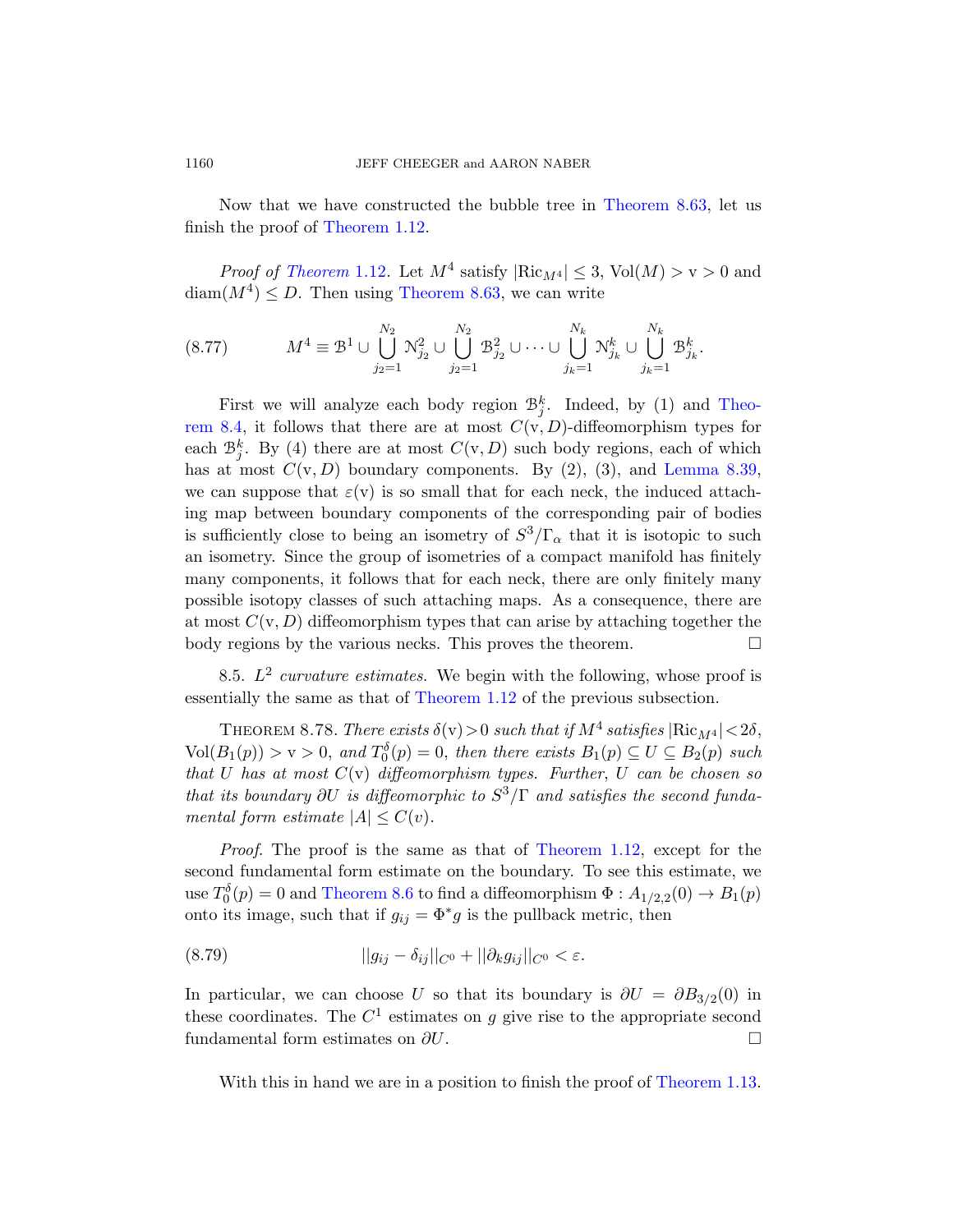*Proof of Theorem* 1.13. Let  $M^4$  satisfy  $|\text{Ric}_{M^4}| \leq 3$  and  $\text{Vol}(B_1(p)) > v > 0$ . Using volume monotonicity, we have for every  $x \in B_1(p)$  and  $r \leq 1$ ,

$$
(8.80) \quad \text{Vol}(B_r(x)) \ge \frac{\text{Vol}_{-1}(B_r)}{\text{Vol}_{-1}(B_2)} \text{Vol}(B_2(x)) \ge c(n) \text{Vol}(B_1(p)) r^4 \ge c v r^4.
$$

Let  $\delta(v)$  be as in Theorem 8.78. By Lemma 8.15, we have that for each  $x \in B_1(p)$ , there exists a radius  $r_{\alpha_x} = 2^{-\alpha_x} \in [C(v)\delta^3, \delta^2]$  such that  $T_{\alpha_x}^{\delta}(x) = 0$ . Let  ${B_{r_i}(x_i)}$  be a subcovering such that the balls in  ${B_{r_i/4}(x_i)}$  are disjoint, where  $r_i = r_{\alpha_{x_i}}$ . Since  $r_i > \bar{r}(v)$ , we have by the usual doubling estimates that there are at most  $C(v)$  balls in this covering.

Note that for each ball  $B_{r_i}(x_i)$ , we can apply Theorem 8.78 in order to get a subset  $U_i \supseteq B_{r_i}(x_i)$  with bounded diffeomorphism type and uniform boundary control. Now recall that in dimension 4 the Chern-Guass-Bonnet formula can be written as

(8.81) 
$$
\chi(U_i) = \frac{1}{32\pi^2} \int_{U_i} |\text{Rm}|^2 - 4|\text{Ric}|^2 + R^2 + \int_{\partial U_i} \Psi,
$$

where  $\Psi = \Psi(A)$  is a function of the second fundamental form. By reorganizing, we obtain the bound

(8.82) 
$$
\int_{U_i} |\text{Rm}|^2 \leq 32\pi^2 |\chi(U_i)| + 4 \int_{U_i} |\text{Ric}|^2 + C \int_{U_i} |\Psi|,
$$
  

$$
\leq C(v),
$$

where we have used the bound on the diffeomorphism type, the Ricci bound, and the seco[nd fund](#page-72-0)ament[al form](#page-70-0) bound from Theorem 8.78. By summing [o](#page-69-1)ver  $i$ [, we g](#page-70-3)et

(8.83) 
$$
\int_{B_1(p)} |\text{Rm}|^2 \le C(\text{v}) \sum \int_{U_i} |\text{Rm}|^2 \le C(\text{v}),
$$

as claimed.  $\Box$ 

In view of  $[And89], [BKNS9], [Tia90], and [And90], the L<sup>2</sup> curvature$ bound in Theorem 8.78 has the following consequence.

COROLLARY 8.84. Let  $(M_j^4, d_j, p_j) \stackrel{d_{GH}}{\longrightarrow} (X, d, p)$  be a Gromov-Hausdorff limit of manifolds with  $|\text{Ric}_{M_j^4}| \leq n-1$  and  $\text{Vol}(B_1(p_j)) > v > 0$ . Then X is a Riemannian orbifold with at most  $c(v)$  singular points.

Similarly, we get

COROLLARY 8.85. Let  $M^4$  be a complete noncompact Ricci flat manifold with Euclidean volume growth. Then  $M^4$  is an ALE space.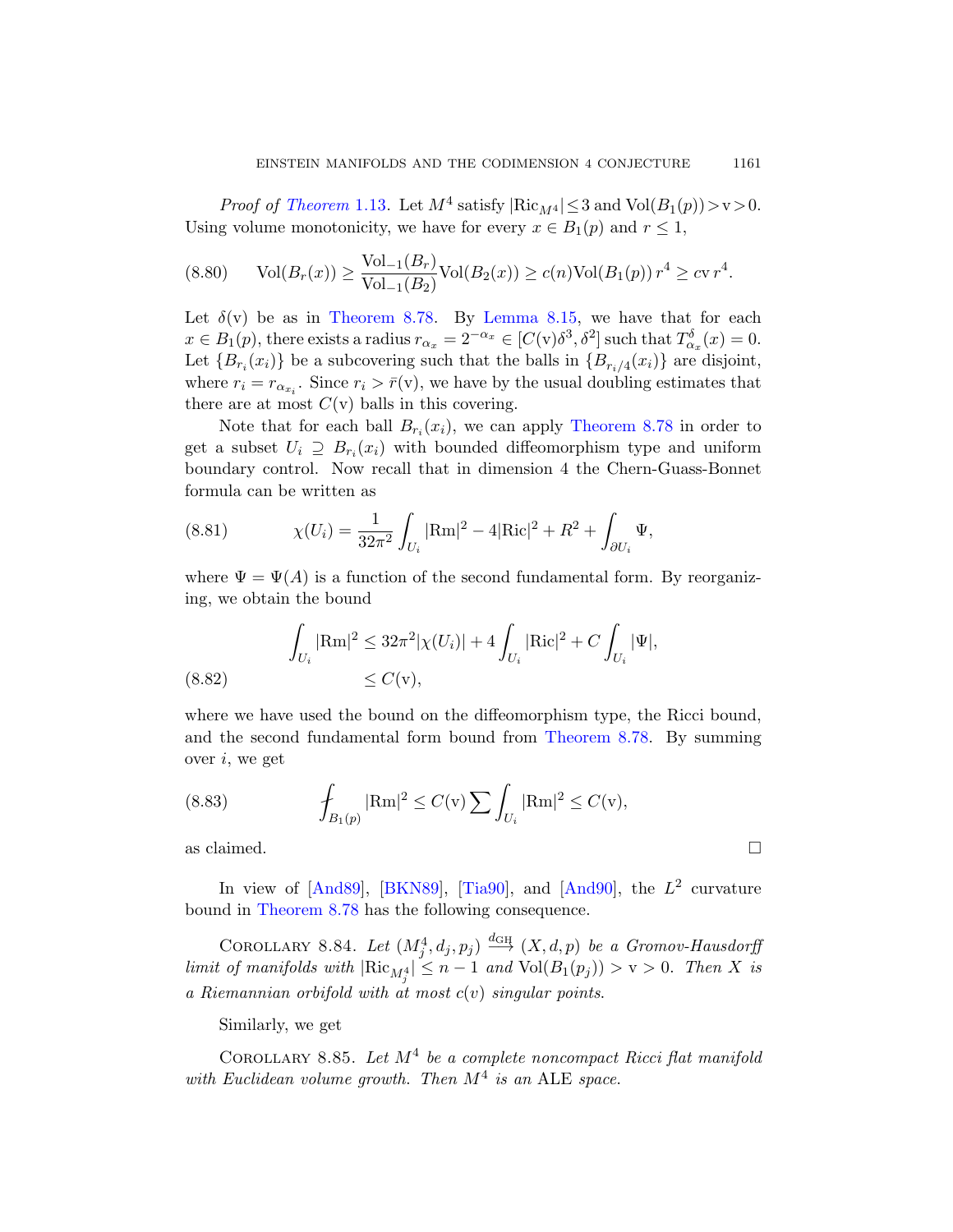## 9. Open questions

<span id="page-69-0"></span>In this section, we briefly remark on some possible extensions of the results of this paper. To begin with, we recall that one of the main applications of this paper was to combine the codimension 4 estimates of Theorem 1.4 with the ideas of quantitative stratification in order to show for all  $q < 2$  that  $f_{B_1(p)} |\text{Rm}|^q$  is uniformly bounded when  $M^n$  is a noncollapsed manifold with bounded Ricci curvature. Furthermore, in dimension 4 we were able to improve this to show a bound on  $f_{B_1(p)} |Rm|^2$ . We conjecture that this holds in any dimension.

Conjecture 9.1. There exists  $C = C(n, v) > 0$  such that if  $M<sup>n</sup>$  satisfies  $|\text{Ric}_{M^n}| \leq n-1$  and  $\text{Vol}(B_1(p)) > v > 0$ , then

(9.2) 
$$
\int_{B_1(p)} |\text{Rm}|^2 \leq C.
$$

In a different direction, another main result of the paper was to show that in dimension 4, noncollapsed manifolds with bounded diameter and Ricci curvature have finite diffeomorphism type. In higher dimensions, this is too much to hope for; see, for instance, [HN], where noncollapsed Calabi-Yau manifolds of real dimension  $\geq 6$  are constructed with unbounded third Betti number. Nonetheless, it interesting to ask if under the assumption of bounded Ricci curvature, should one expect a bound on the second Betti number?

Question 9.3. Does there exist  $C = C(n, v, D)$  such that if  $M<sup>n</sup>$  satisfies  $|\text{Ric}_{M^n}| \leq n-1$ ,  $\text{diam}(M^n) \leq D$ , and  $\text{Vol}(B_1(p)) > \text{v} > 0$ , then  $b_2(M^n) \leq C$ ?

Examples of Perelman show that if the 2-sided bound on the Ricci tensor is weakened to a lo[wer bound, th](http://www.ams.org/mathscinet-getitem?mr=3152751)[en the answer](http://www.zentralblatt-math.org/zmath/en/search/?q=an:06261668) [is negat](http://dx.doi.org/10.1007/s00222-013-0456-1)ive.

#### References

- <span id="page-69-1"></span>[\[AG](http://dx.doi.org/10.1215/00127094-2681605)S14a] L. AMBROSIO, N. GIGLI, and G. SAVARÉ, Calculus and heat flow in metric measure spaces and applications to spaces with Ricci bounds from below, Invent. Math. 195 (201[4\), 289–391.](http://www.ams.org/mathscinet-getitem?mr=0999661) MR [3152751](http://www.zentralblatt-math.org/zmath/en/search/?q=an:0694.53045). Zbl 06261668. http:// [dx.doi.org/10.100](http://dx.doi.org/10.2307/1990939)7/s00222-013-0456-1.
- [AGS14b] L. AMBROSIO, N. GIGLI, and G. SAVARÉ, Metric measure spaces with Riemannian Ricci curvature bounded from below, Duke Math. J. 163 (2014), 1405–1490. MR 3205729. Zbl 06303881. http://dx.doi.org/10.1215/ 00127094-2681605.
- [And89] M. T. ANDERSON, Ricci curvature bounds and Einstein metrics on compact manifolds, J. Amer. Math. Soc. 2 (1989), 455–490. MR 0999661. Zbl 0694. 53045. http://dx.doi.org/10.2307/1990939.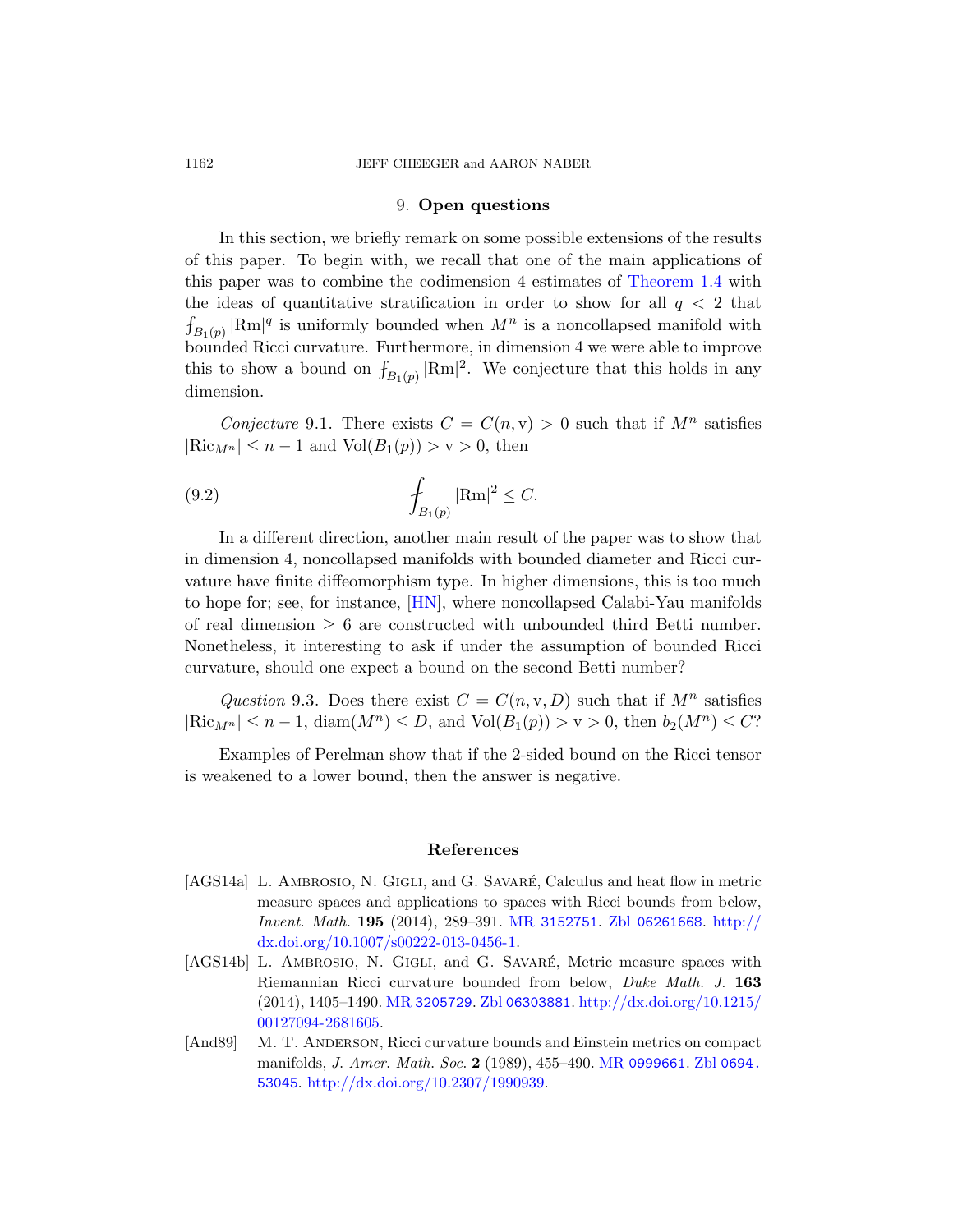- <span id="page-70-0"></span>[And90] M. T. ANDERSON, Convergence and rigidity of manifolds under Ricci curvature bounds, Invent. Math. 102 (1990), 429–445. MR 1074481. [Zbl](http://www.zentralblatt-math.org/zmath/en/search/?q=an:0840.53036) 0711.53038. http://dx.doi.org/10.1007/BF01233434.
- [And92] M. T. ANDERSON, Hausdorff perturbations of Ricci-flat manifolds and the splitting theorem, *Duke Math. J.*  $68$  (1992),  $67-82$ . MR 1185818. Zbl 0767. 53029. ht[tp://dx.doi.org](http://www.ams.org/mathscinet-getitem?mr=1118730)[/10.1215/S0012-70](http://www.zentralblatt-math.org/zmath/en/search/?q=an:0764.53026)[94-92-](http://dx.doi.org/10.1007/BF01896203)06803-7.
- <span id="page-70-2"></span>[\[And95\]](http://dx.doi.org/10.1007/BF01896203) M. T. ANDERSON, Einstein metrics and metrics with bounds on Ricci curvature, in Proceedings of the International Congress of Mathematicians, Vol. 1, 2 (Zürich, 1994), Birkhäuser, Basel, 1995, pp. 443-452. MR [1403](http://www.ams.org/mathscinet-getitem?mr=1158336)944. Zbl [0840.530](http://www.zentralblatt-math.org/zmath/en/search/?q=an:0774.53021)36.
- [AC91] M. T. ANDERSON and J. CHEEGER, Di[ffeomorp](http://projecteuclid.org/euclid.jdg/1214448075)hism finiteness for manifolds with Ricci curvature and  $L^{n/2}$ -norm of curvature bounded, Geom. Funct. Anal. 1 (1991), 231–252. MR 1118730. Zbl 0764.53026. http: //dx.[doi.org/10.100](http://www.ams.org/mathscinet-getitem?mr=0889476)[7/BF01896203.](http://www.zentralblatt-math.org/zmath/en/search/?q=an:0561.60080)
- [\[AC92\]](http://dx.doi.org/10.1007/BFb0075847) M. T. ANDERSON and J. CHEEGER,  $C^{\alpha}$ [-compac](http://dx.doi.org/10.1007/BFb0075847)tness for manifolds with Ricci curvature and injectivity radius bounded below, J. Differential Geom. 35 [\(1992\), 265–](http://www.zentralblatt-math.org/zmath/en/search/?q=an:0719.53025)281. MR 1158336. Zbl [0774.530](http://dx.doi.org/10.2748/tmj/1178227654)21. Available at http:// projecteuclid.org/euclid.jdg/1214448075.
- <span id="page-70-3"></span>[BE85]  $\Box$  D. BAKRY and M. EMERY, Diffusions hypercontractives, in Séminaire de Probabilités, XIX, 1983/84, Lecture Notes in Math. 1123, Springer-Verlag, New York, 1985, [pp. 177–206.](http://www.ams.org/mathscinet-getitem?mr=1001844) MR [0889476](http://www.zentralblatt-math.org/zmath/en/search/?q=an:0682.53045). Zbl 0561.60080. http://dx. [doi.org/10.100](http://dx.doi.org/10.1007/BF01389045)7/BFb0075847.
- [Ban90] S. BANDO, Bubbling out of Einstein manifolds, *Tohoku Math. J.* 42 (1990), 205–216. MR 1053949. Zbl 0719.[53025](http://www.ams.org/mathscinet-getitem?mr=1978491). http://dx.doi.org/10.2748/tmj/ [1178227654.](http://dx.doi.org/10.1007/s000390300001)
- [\[B](http://www.zentralblatt-math.org/zmath/en/search/?q=an:1086.53051)KN89] S. BANDO, A. KASUE, and H. NAKAJIMA, On a construction of coordinates at infinity on manifolds with fast curvature decay and maximal volume [growt](http://www.zentralblatt-math.org/zmath/en/search/?q=an:1030.53046)h, Invent. Math. 97 [\(1989\), 313–349.](http://dx.doi.org/10.1007/PL00012649) MR 1001844. Zbl 0682.53045. http://dx.doi.org/10.1007/BF01389045.
- [Che03] J. CHEEGER[, Integral bounds](http://www.zentralblatt-math.org/zmath/en/search/?q=an:0194.52902) [on curvature ellipt](http://dx.doi.org/10.2307/2373498)ic estimates and rectifiability of singular sets, Geom. Funct. Anal. 13 (2003), 20–72. MR 1978491. Zbl 1086.53051. http://dx.doi.org/10.1007/s000390300001.
- <span id="page-70-1"></span>[CCT02] J. CHEEGER, T. H. COLDING, and G. TIAN, On the singularities of spaces [with](http://www.zentralblatt-math.org/zmath/en/search/?q=an:0865.53037) [bounded Ricci curvature,](http://dx.doi.org/10.2307/2118589) Geom. Funct. Anal. 12 (2002), 873-914. MR 1937830. Zbl 1030.53046. http://dx.doi.org/10.1007/PL00012649.
- [Che70] J. CHEEGER, Finiteness theorems for Riemannian manifolds, Amer. J. Math. 92 (1970), 61–74. MR 0263092. Zbl 0194.52902. http://dx.doi.org/ 10.2307/2373498.
- [CC96] J. CHEEGER and T. H. COLDING, Lower bounds on Ricci curvature and the almost rigidity of warped products, Ann. of Math. 144 (1996), 189–237. MR 1405949. Zbl 0865.53037. http://dx.doi.org/10.2307/2118589.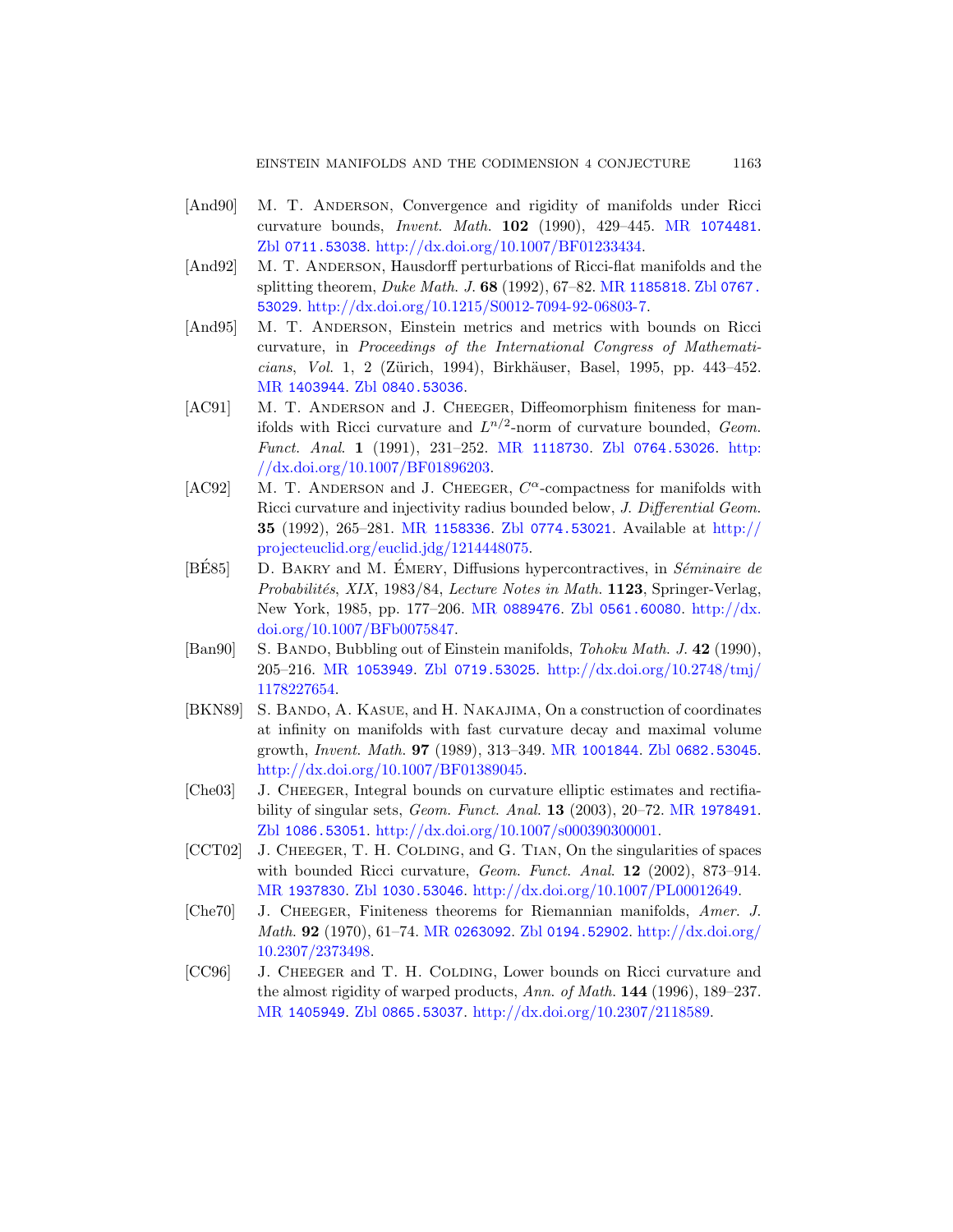- <span id="page-71-1"></span><span id="page-71-0"></span>[\[CC](http://dx.doi.org/10.1007/s00222-012-0394-3)[97\]](http://www.ams.org/mathscinet-getitem?mr=3010378) J. CHEEGER and T. H. COLDING, On the structure of spaces with Ricci curvature bounded below. I, J. Differential Geom. 46 (1997), 406– 480. MR 1484888. Zbl 0902.53034[. Available at](http://www.ams.org/mathscinet-getitem?mr=3298662) http://projecteuclid.org/ [euclid.jdg/1214459974.](http://dx.doi.org/10.1002/cpa.21518)
- [\[C](http://www.zentralblatt-math.org/zmath/en/search/?q=an:1309.35012)N13] J. Cheeger and A. Naber, Lower bounds on Ricci curvature and quantitative behavior of singular sets, Invent. Math. 191 (2013), [321–339.](http://www.zentralblatt-math.org/zmath/en/search/?q=an:1281.32019) MR 3010378. Zbl [1268.53053](http://projecteuclid.org/euclid.jdg/1361800865). http://dx.doi.org/10.1007/ s00222-012-0394-3.
- [\[CNV15\]](http://projecteuclid.org/euclid.jdg/1361800865) J. CHEEGER, A. NABER, and D. VALTORTA, Critical sets of elliptic equations, Comm. Pure Appl. Math. 68 (2015), 173–209. MR 3298662. Zbl [1309.35012](http://www.ams.org/mathscinet-getitem?mr=3037899). [http://dx.doi.org](http://www.zentralblatt-math.org/zmath/en/search/?q=an:1271.53042)[/10.1002/cpa.2](http://dx.doi.org/10.1007/s00039-012-0202-7)1518.
- [\[CD13\]](http://dx.doi.org/10.1007/s00039-012-0202-7) X.-X. CHEN and S. K. DONALDSON, Volume estimates for Kähler-Einstein metrics and rigidity of complex structures, J. Differential Geom. **93** (2013), 191–201. MR [3024305](http://www.ams.org/mathscinet-getitem?mr=1180391). Zbl [1281.32019](http://www.zentralblatt-math.org/zmath/en/search/?q=an:0776.53024). Available at http://projecteuclid. [org/euclid.jdg/136180086](http://projecteuclid.org/euclid.jdg/1214448750)5.
- [CN13] T. H. COLDING and A. NABER, Characterization of tangent cones of noncollapsed limits with lower Ricci bounds and applications, Geom. Funct. Anal. 23 [\(2013\), 134–1](http://www.arxiv.org/abs/1311.4907)48. MR 3037899. Zbl 1271.53042. http://dx.doi. org/10.1007/s00039-012-0202-7.
- [Don92] R.-T. Dong, Nodal sets of eigenfunctions on Riemann surfaces, J. Different[ial Geom](http://www.ams.org/mathscinet-getitem?mr=1417720). 36 ([1992\), 493–506.](http://www.zentralblatt-math.org/zmath/en/search/?q=an:0865.65009) MR 1180391. Zbl 0776.53024. Available at http://projecteuclid.org/euclid.jdg/1214448750.
- [GMS13] N. GIGLI, A. MONDINO, and G. SAVARÉ, Convergence of pointed noncompact metric measure spaces and stability of Ricci curvature bounds and heat flows, 2013, preprint. arXiv 1311.4907.
- [GVL96] G. H. Golub and C. F. Van Loan, Matrix Computations, third ed., Johns Hopkins Studies in the M[athematical Science](http://www.arxiv.org/abs/1405.2222)s, Johns Hopkins University Press, Baltimore, MD, 1996. MR 1417720. Zbl 0865.65009.
- [HL] Q. Han and F. Lin, Nodal Sets of Solutions of Elliptic Differential Equa[tions](http://www.ams.org/mathscinet-getitem?mr=3229969), [in preparation.](http://www.zentralblatt-math.org/zmath/en/search/?q=an:06323339)
- <span id="page-71-2"></span>[\[HN\]](http://dx.doi.org/10.1007/s00209-014-1282-x) H. HEIN and A. NABER[, Isolated Einstein singul](http://dx.doi.org/10.1007/s00209-014-1282-x)arities with singular tangent cones, preprint.
- [MN14] A. MONDINO and A. NABER[, Structure t](http://www.zentralblatt-math.org/zmath/en/search/?q=an:0914.53001)[heory o](http://dx.doi.org/10.1007/978-1-4757-6434-5)f metric-measure spaces [with lower Ricc](http://dx.doi.org/10.1007/978-1-4757-6434-5)[i curvatur](http://www.ams.org/mathscinet-getitem?mr=1480173)e bounds I, 2014, preprint. arXiv 1405.2222.
- [NV14] A. Naber and D. Valtorta, Sharp estimates on the first eigenvalue of the p-Laplacian with negative Ricci lower bound, Math. Z. 277 (201[4\), 867–891.](http://www.ams.org/mathscinet-getitem?mr=1333601) MR [3229969](http://www.zentralblatt-math.org/zmath/en/search/?q=an:0830.53001). Zbl 06323339. http://dx.doi.org/10.1007/ s00209-014-1282-x.
- [Pet98] P. Petersen, Riemannian Geometry, Graduate Texts in Math. 171, Springer-Verlag, New York, 1998. MR 1480173. Zbl 0914.53001. http: //dx.doi.org/10.1007/978-1-4757-6434-5.
- [SY94] R. Schoen and S.-T. Yau, Lectures on Differential Geometry, Conference Proceedings and Lecture Notes in Geometry and Topology I, International Press, Cambridge, MA, 1994. MR 1333601. Zbl 0830.53001.